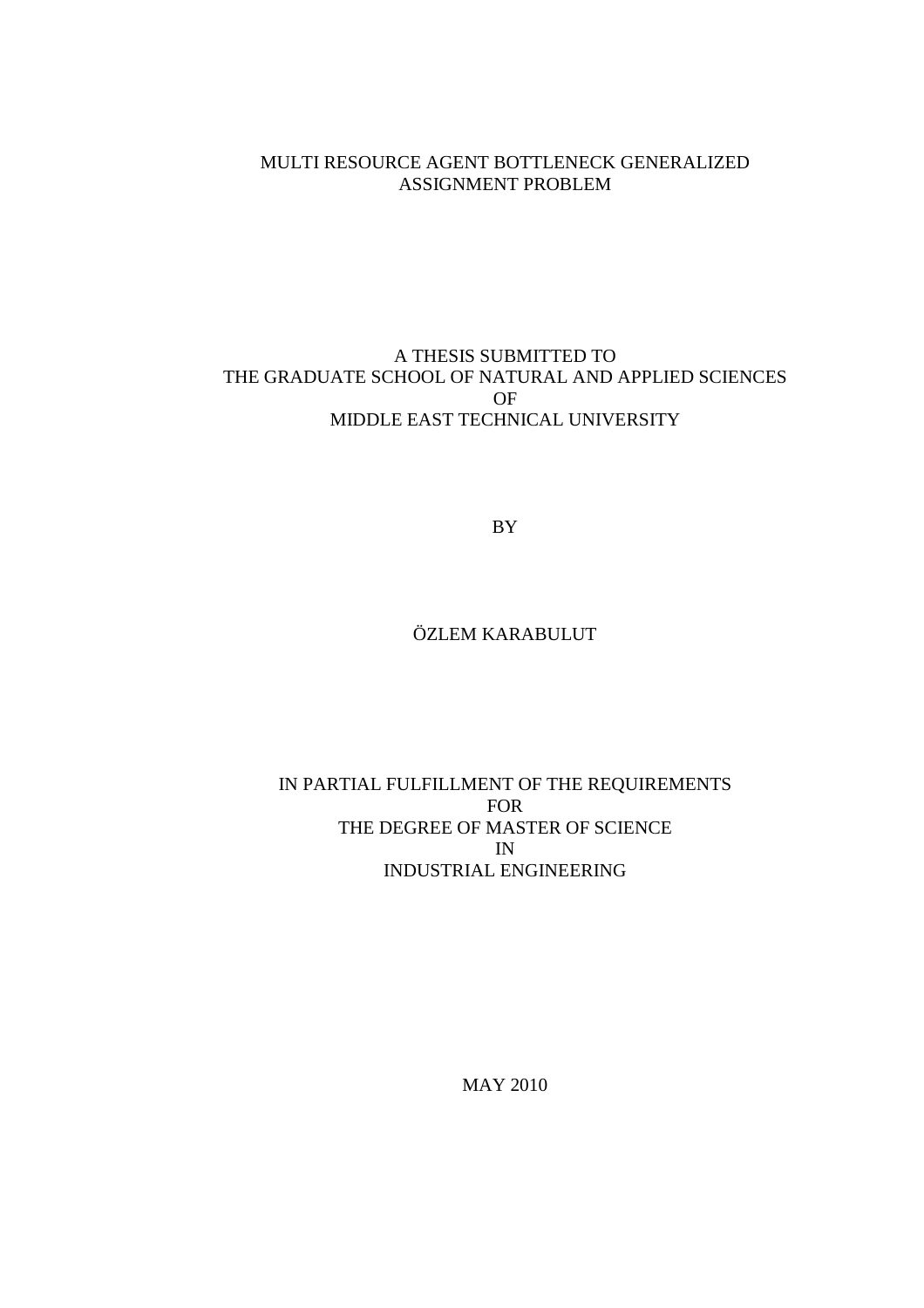# Approval of the thesis:

## **MULTI RESOURCE AGENT BOTTLENECK GENERALIZED ASSIGNMENT PROBLEM**

submitted by **ÖZLEM KARABULUT** in partial fulfillment of the requirement for the degree of **Master of Science in Industrial Engineering Department, Middle East Technical University** by,

| Prof. Dr. Canan Özgen<br>Dean, Graduate School of Natural and Applied Sciences                              |            |
|-------------------------------------------------------------------------------------------------------------|------------|
| Prof. Dr. Nur Evin Özdemirel<br>Head of Department, Industrial Engineering                                  |            |
| Prof. Dr. Meral Azizoğlu<br>Supervisor, Industrial Engineering Dept., METU                                  |            |
| <b>Examining Committee Members</b>                                                                          |            |
| Prof. Dr. Gülser Köksal<br>Industrial Engineering Dept., METU                                               |            |
| Prof. Dr. Meral Azizoğlu<br>Industrial Engineering Dept., METU                                              |            |
| Prof. Dr. Sencer Yeralan<br>Agricultural and Biological Engineering Dept.,<br>University of Florida, U.S.A. |            |
| Asst. Prof. Dr. Sinan Gürel<br>Industrial Engineering Dept., METU                                           |            |
| Yavuz Tuna, M.S.<br>Inova Yazılım ve Danışmanlık                                                            |            |
| Date:                                                                                                       | 06.05.2010 |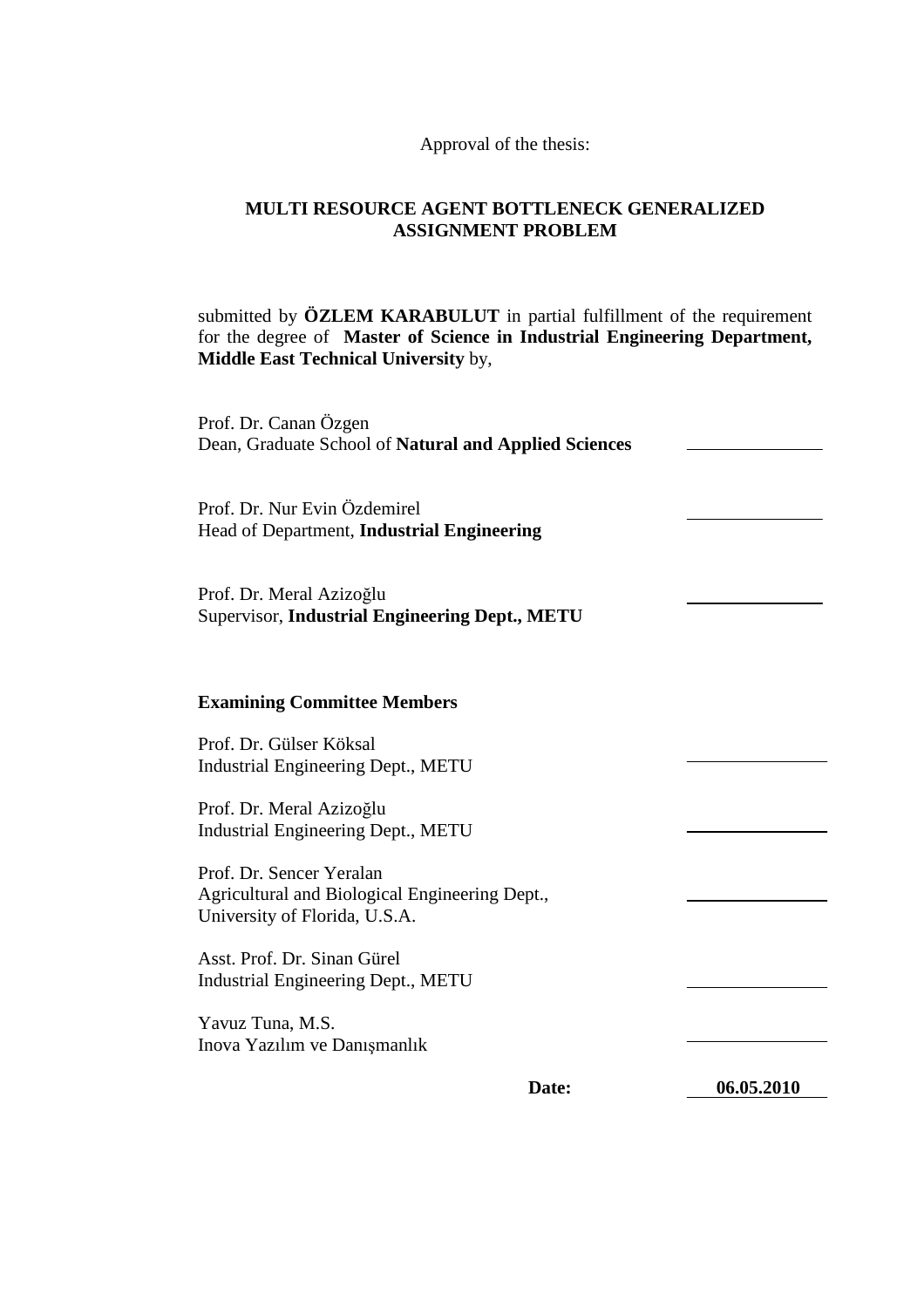**I hereby declare that all information in this document has been obtained and presented in accordance with academic rules and ethical conduct. I also declare that, as required by these rules and conduct, I have fully cited and referenced all material and results that are not original to this work.** 

**Name, Last name:** Özlem KARABULUT

 **Signature :**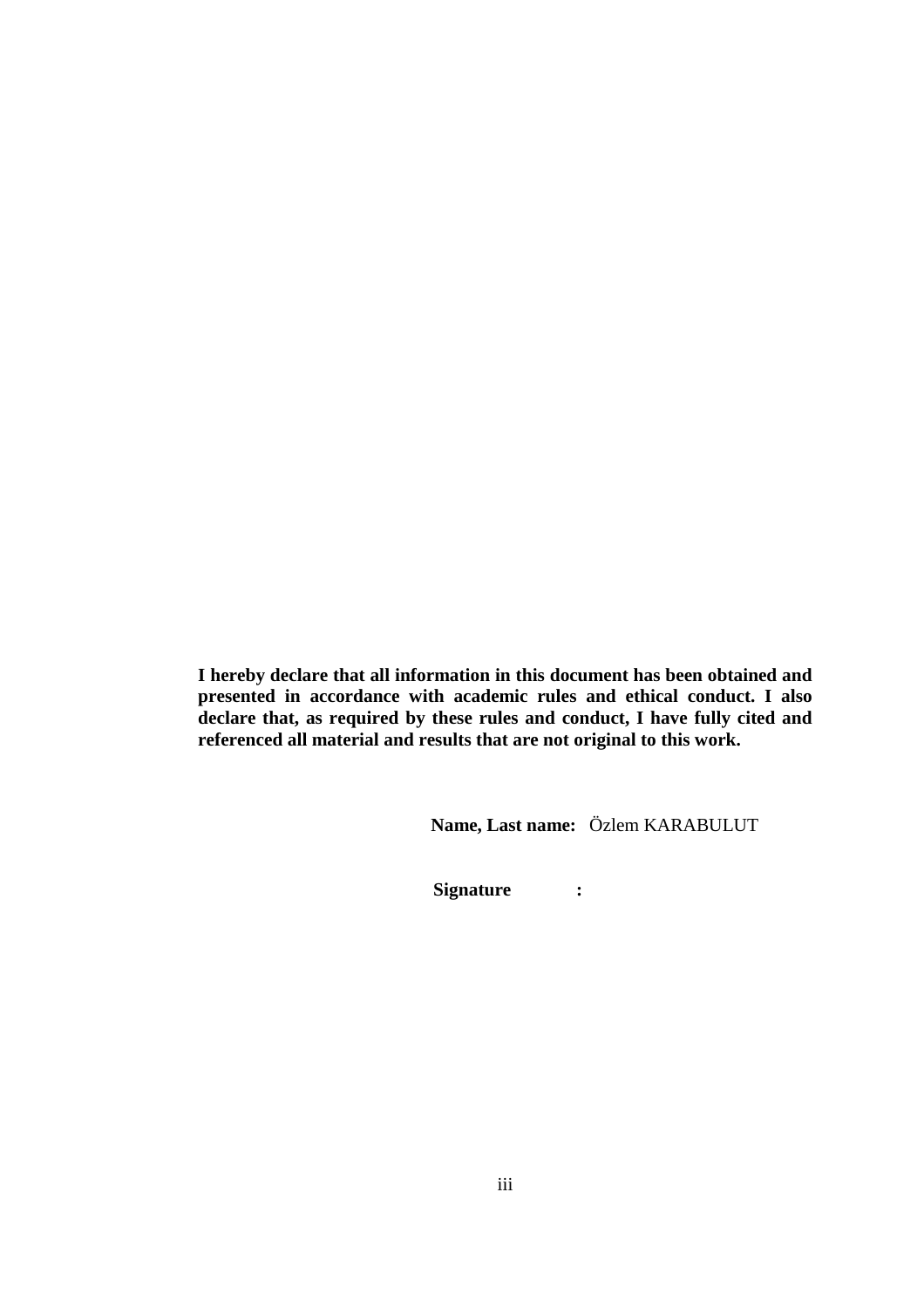# **ABSTRACT**

# **MULTI RESOURCE AGENT BOTTLENECK GENERALIZED ASSIGNMENT PROBLEM**

Karabulut, Özlem

M.S., Department of Industrial Engineering Supervisor: Prof. Dr. Meral Azizoğlu

May 2010, 124 pages

In this thesis, we consider the Multi Resource Agent Bottleneck Generalized Assignment Problem. We aim to minimize the maximum load over all agents.

We study the Linear Programming (LP) relaxation of the problem. We use the optimal LP relaxation solutions in our Branch and Bound algorithm while defining lower and upper bounds and branching schemes. We find that our Branch and Bound algorithm returns optimal solutions to the problems with up to 60 jobs when the number of agents is 5, and up to 30 jobs when the number of agents is 10, in less than 20 minutes.

To find approximate solutions, we define a tabu search algorithm and an  $\alpha$ approximation algorithm. Our computational results have revealed that these procedures can find high quality solutions to large sized instances very quickly.

Keywords: Bottleneck Generalized Assignment Problem, Multi Periods, Branch and Bound Algorithm, Linear Programming Relaxation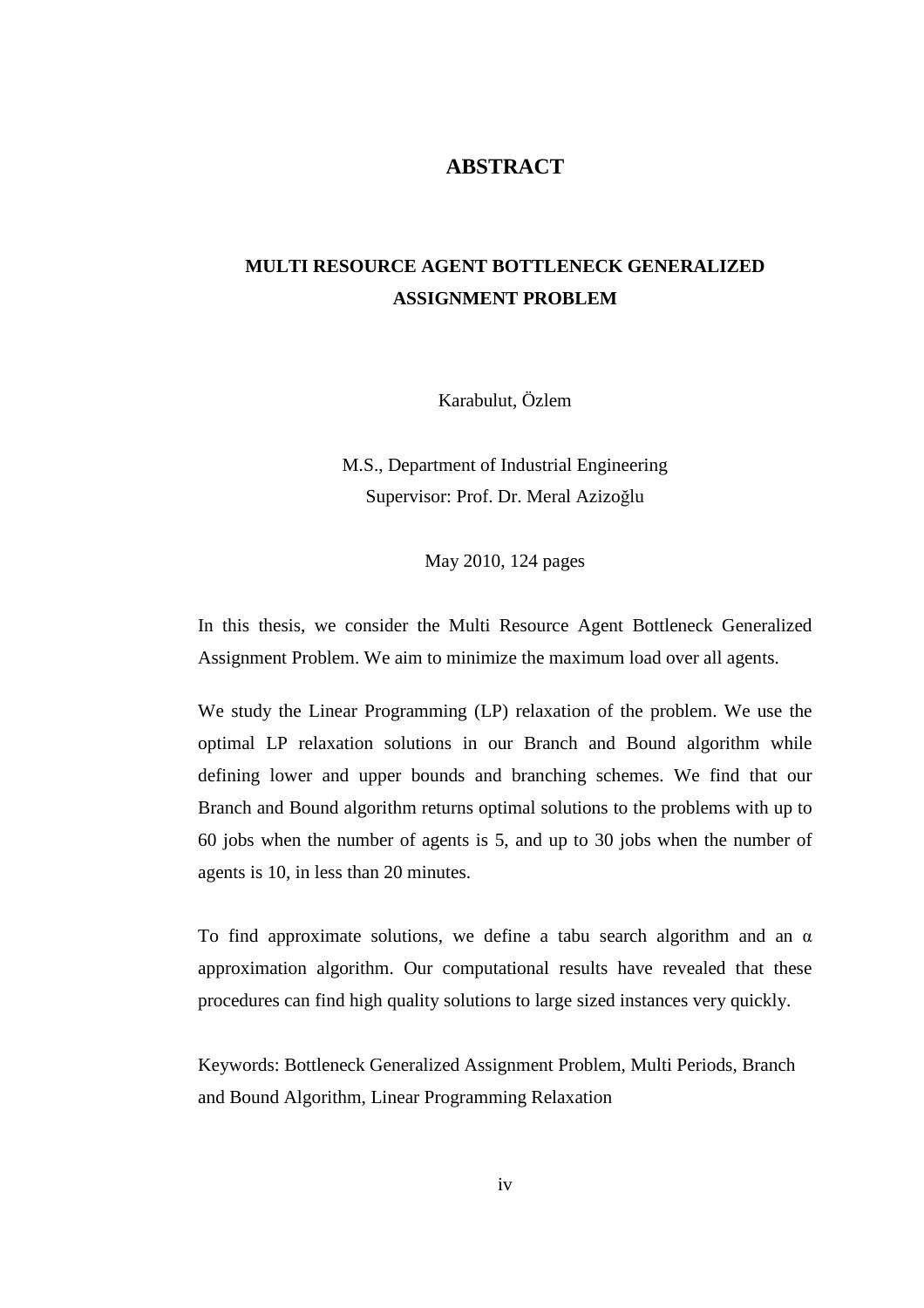# **DARBOĞAZ ÇOK KAYNAKLI GENELLEŞTĐRĐLMĐŞ ATAMA PROBLEMĐ**

Karabulut, Özlem

Yüksek Lisans, Endüstri Mühendisliği Bölümü Tez Yöneticisi: Prof. Dr. Meral Azizoğlu

Mayıs 2010, 124 sayfa

Bu çalışmada, Darboğaz Çok Kaynaklı Genelleştirilmiş Atama Problemi ele alınmıştır. Amacımız, temsilcilere dönemler üzerinden atanan en büyük toplam iş yükünü enazlamaktır.

Problemin doğrusal programlama gevşetmesini çalıştık. Optimal doğrusal programlama gevşetmesi çözümlerini önerdiğimiz dal-sınır yönteminde alt ve üst sınır ve dallandırma yöntemini belirlemekte kullandık. Dal-sınır yöntemimizin büyüklüğü temsilci sayısı 5 iken 60 işe ve temsilci sayısı 10 iken 30 işe kadar olan problemleri 20 dakikadan daha kısa sürede çözdüğünü gördük.

Yaklaşık çözümler bulmak için, bir tabu arama algoritması ve α yaklaşıklama algoritması geliştirdik. Deneylerimizin sonuçları bu yöntemlerin büyük boyuttaki problemlere kısa sürede yüksek kaliteli çözümler bulduğunu göstermiştir.

Anahtar Kelimeler: Darboğaz Genelleştirilmiş Atama Problemi, Çok Dönemli, Dal-Sınır Yöntemi, Doğrusal Programlama Gevşetmesi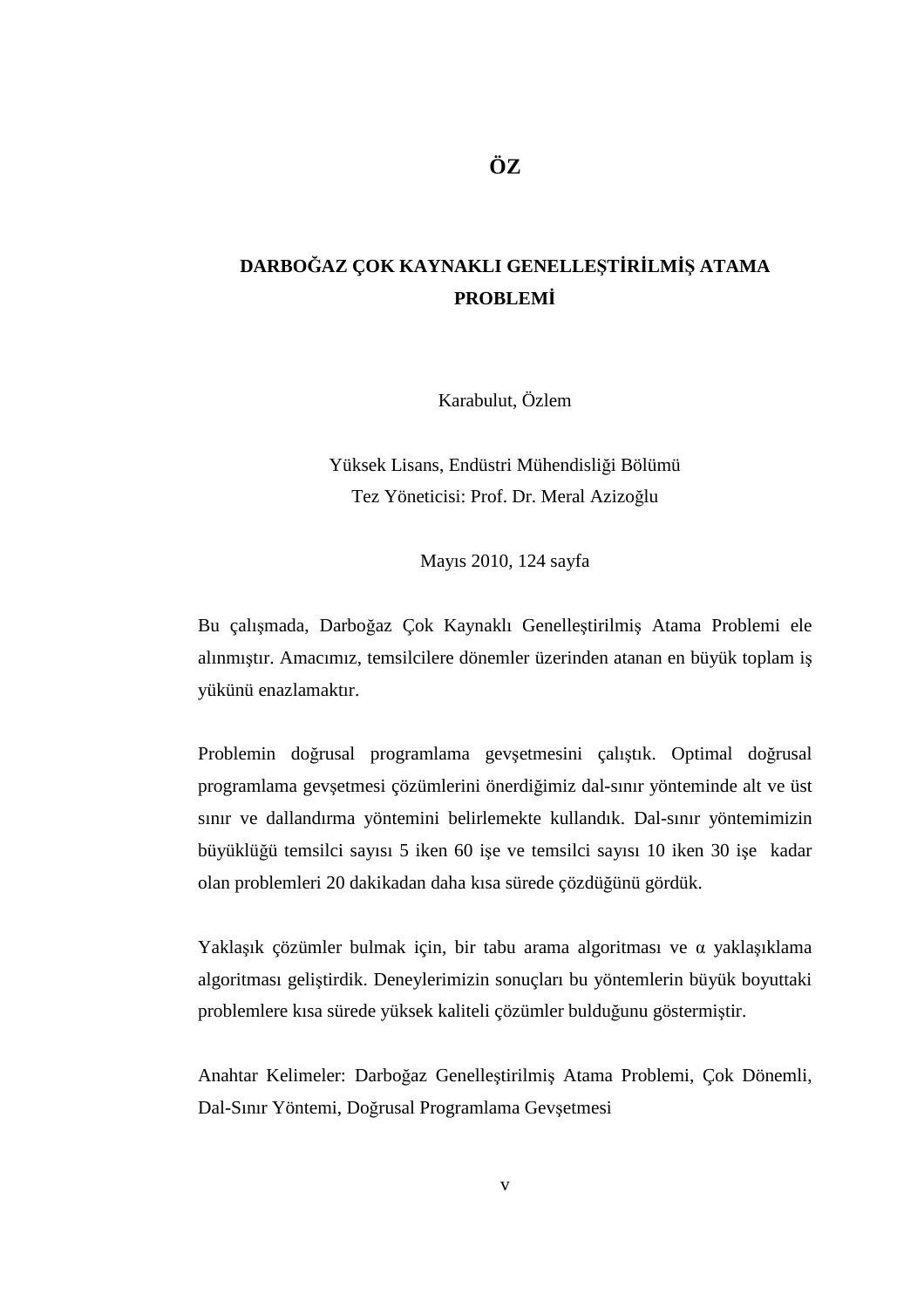# **ACKNOWLEDGMENTS**

I would like to express my deepest appreciation to my supervisor, Prof. Meral Azizoğlu for not only supervising me throughout the study but also helping and supporting me while choosing my career path with her deep wisdom. Always motivating me with her positive energy, she is much more than a supervisor and will be an ideal figure of academic for me throughout my life.

I would like to thank jury members for their valuable contributions on the thesis.

I owe my deepest gratitude to my family members: Aysel Karabulut, Ertuğrul Karabulut and Mustafa Karabulut for their unconditional support and love. Their patience and understanding made it possible for me to finish this study.

There is not a way to express my appreciation to Sinan Karsu. He was with me in every single step of the study and never ceased supporting me even in the hardest periods. Without him, this work would not have been completed. I would also like to thank his family members, Cordula Karsu, Serdar Karsu and Alisa Candan Karsu for their support and encouragement.

I would like to thank my dear friends Bilgen Katipoğlu for her support and patience; Bilge Çelik and Kerem Demirtaş for their cheerful company, even in the hardest times and Berk Orbay for being a nice neighbor. I would also like to thank Erdem Çolak, Volkan Gümüşkaya, Büşra Atamer and Tülin İnkaya for their company. I am also grateful to my other colleagues for providing me a convivial working environment.

I would like to thank TÜBİTAK for the funding they have provided during my M.S. study.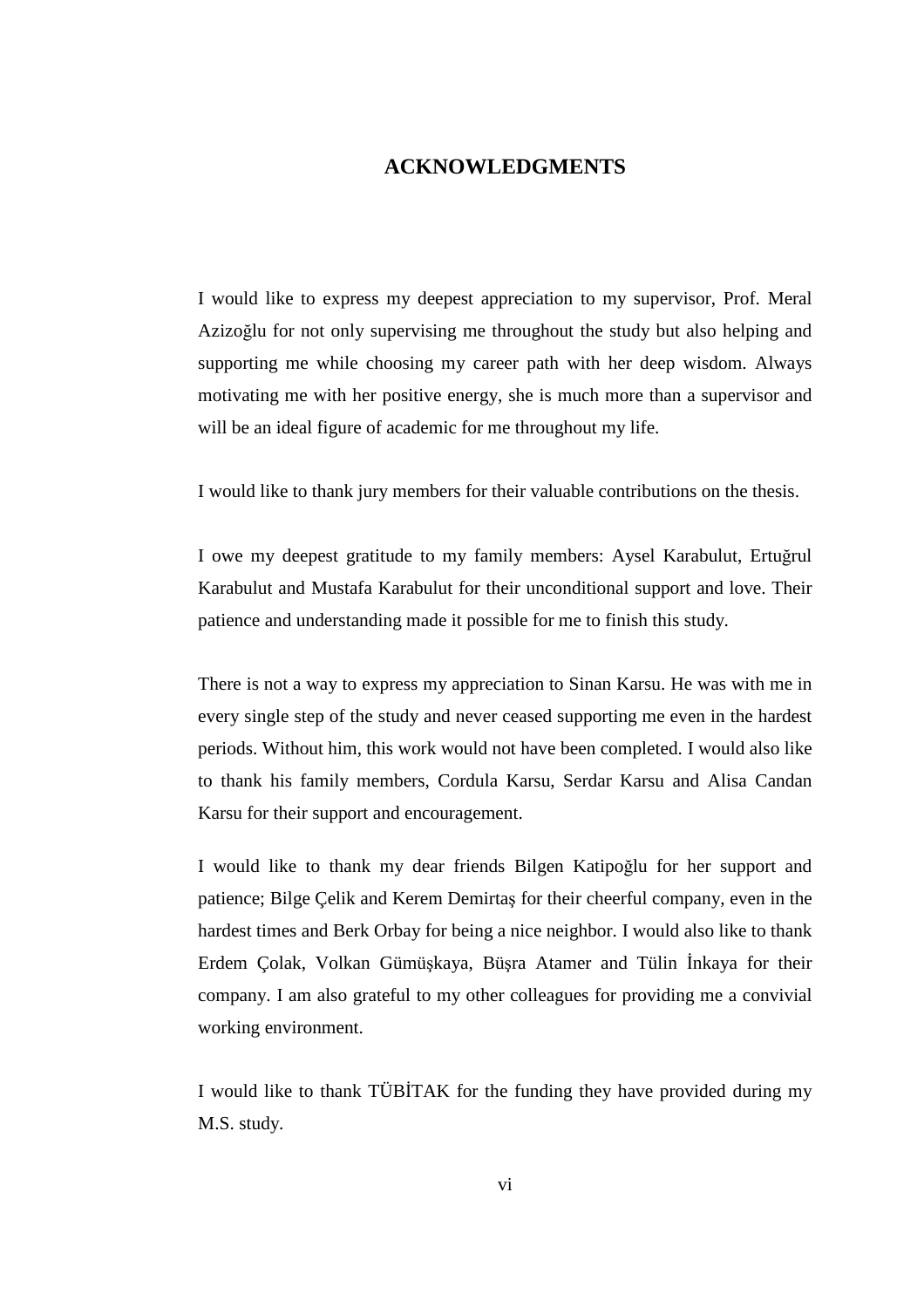*To my family…*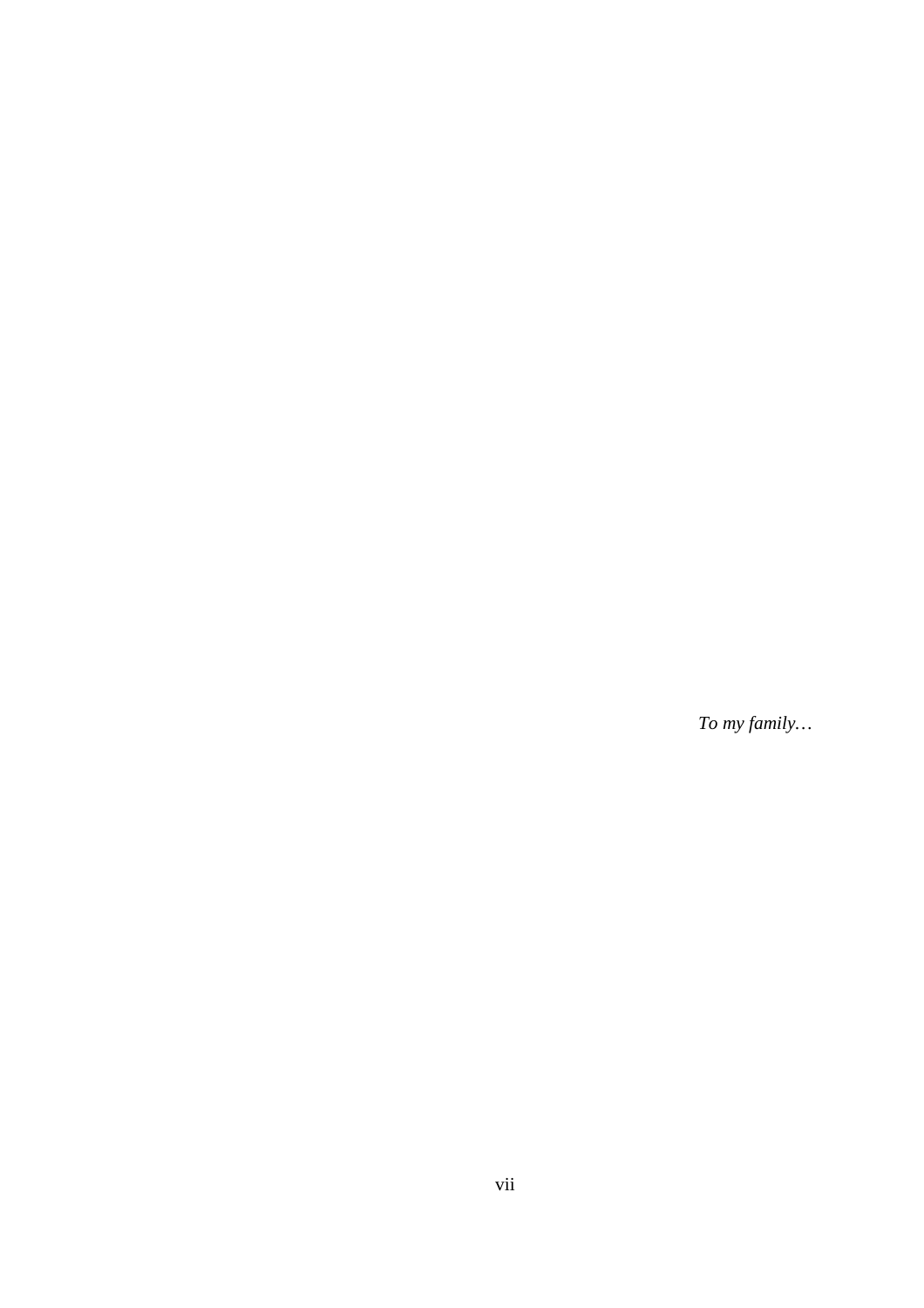# **TABLE OF CONTENTS**

| <b>CHAPTERS</b>                                                           |
|---------------------------------------------------------------------------|
|                                                                           |
|                                                                           |
|                                                                           |
|                                                                           |
|                                                                           |
|                                                                           |
|                                                                           |
|                                                                           |
|                                                                           |
|                                                                           |
|                                                                           |
|                                                                           |
| 3.3.3. Linear Programming Relaxation Based Bound, LB344                   |
|                                                                           |
|                                                                           |
|                                                                           |
|                                                                           |
|                                                                           |
| 5.2. Branch and Bound Based Heuristics - $\alpha$ Approximation Scheme 68 |
|                                                                           |
|                                                                           |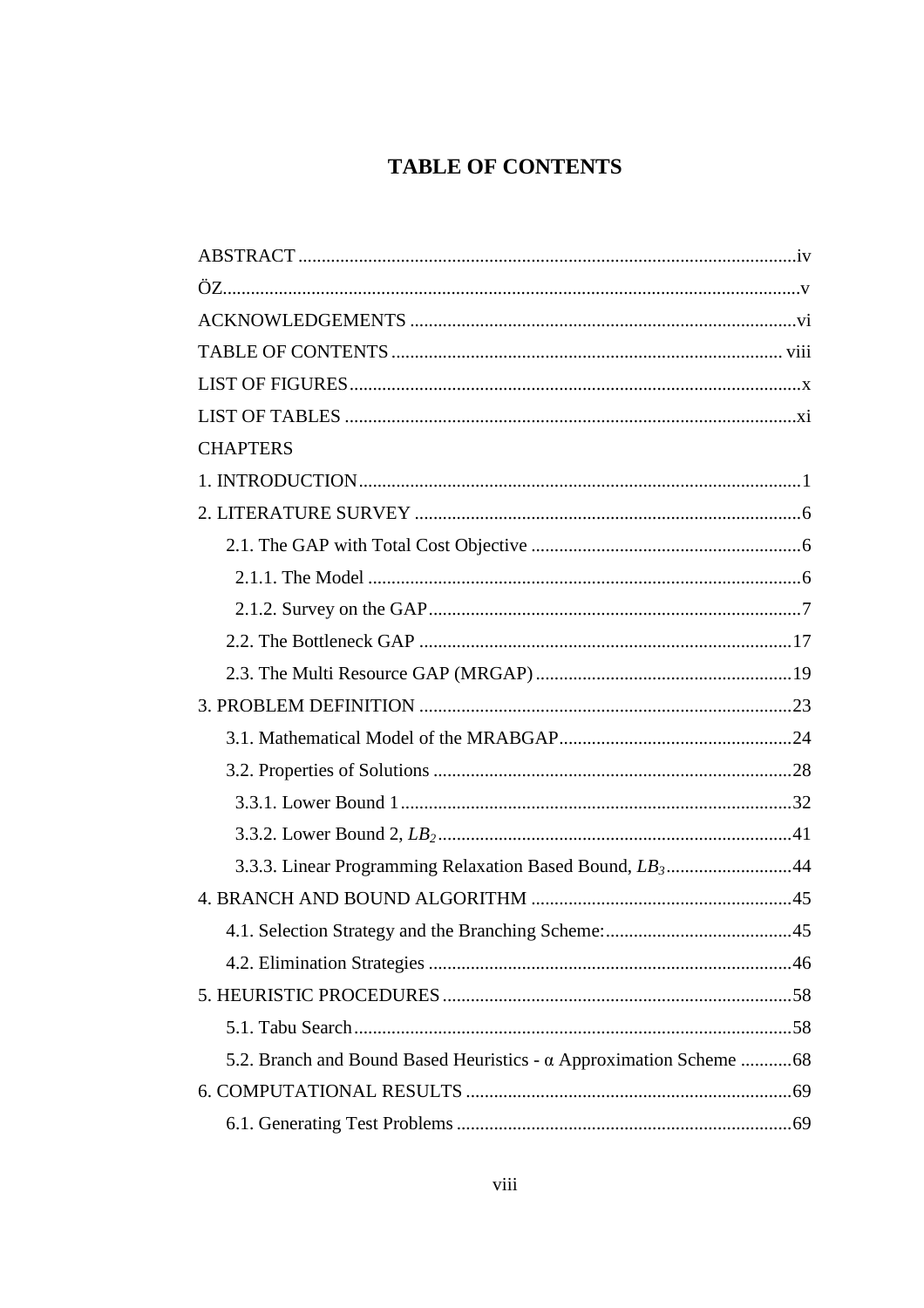| 7. CONCLUSIONS AND FURTHER RESEARCH DIRECTIONS  98               |  |
|------------------------------------------------------------------|--|
|                                                                  |  |
| <b>APPENDICES</b>                                                |  |
|                                                                  |  |
| B. $\alpha$ APPROXIMATION SCHEME RESULTS FOR $\alpha = 0.1$ 113  |  |
| C. $\alpha$ APPROXIMATION SCHEME RESULTS FOR $\alpha = 0.05$ 117 |  |
|                                                                  |  |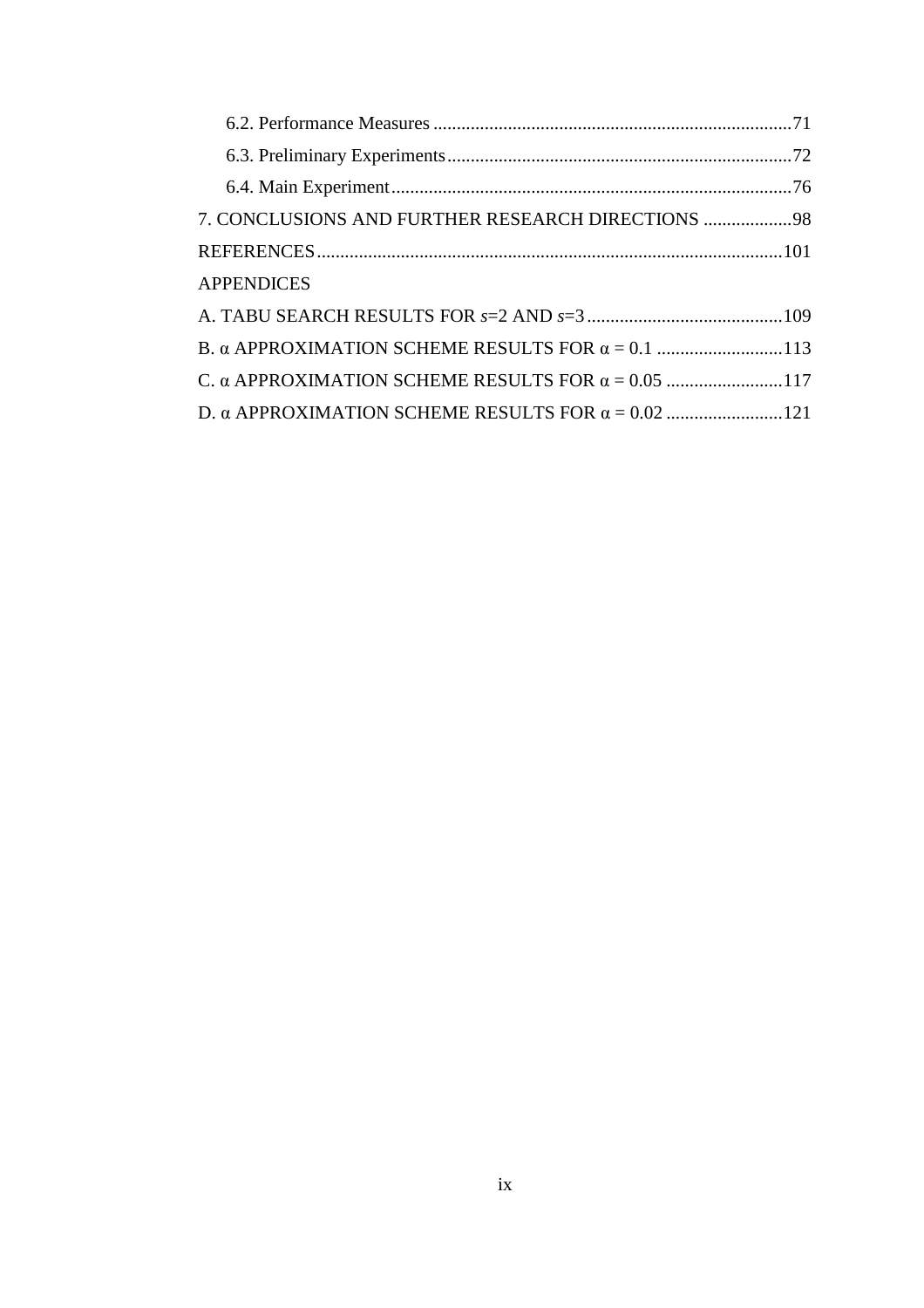# **LIST OF FIGURES**

# FIGURES

| Figure 3.3: Total Agent Loads in a Partial Solution of the Example Problem38 |  |
|------------------------------------------------------------------------------|--|
| Figure 3.4: Lower Bound 1 Calculation for the Example Problem38              |  |
|                                                                              |  |
|                                                                              |  |
|                                                                              |  |
|                                                                              |  |
|                                                                              |  |
|                                                                              |  |
|                                                                              |  |
|                                                                              |  |
|                                                                              |  |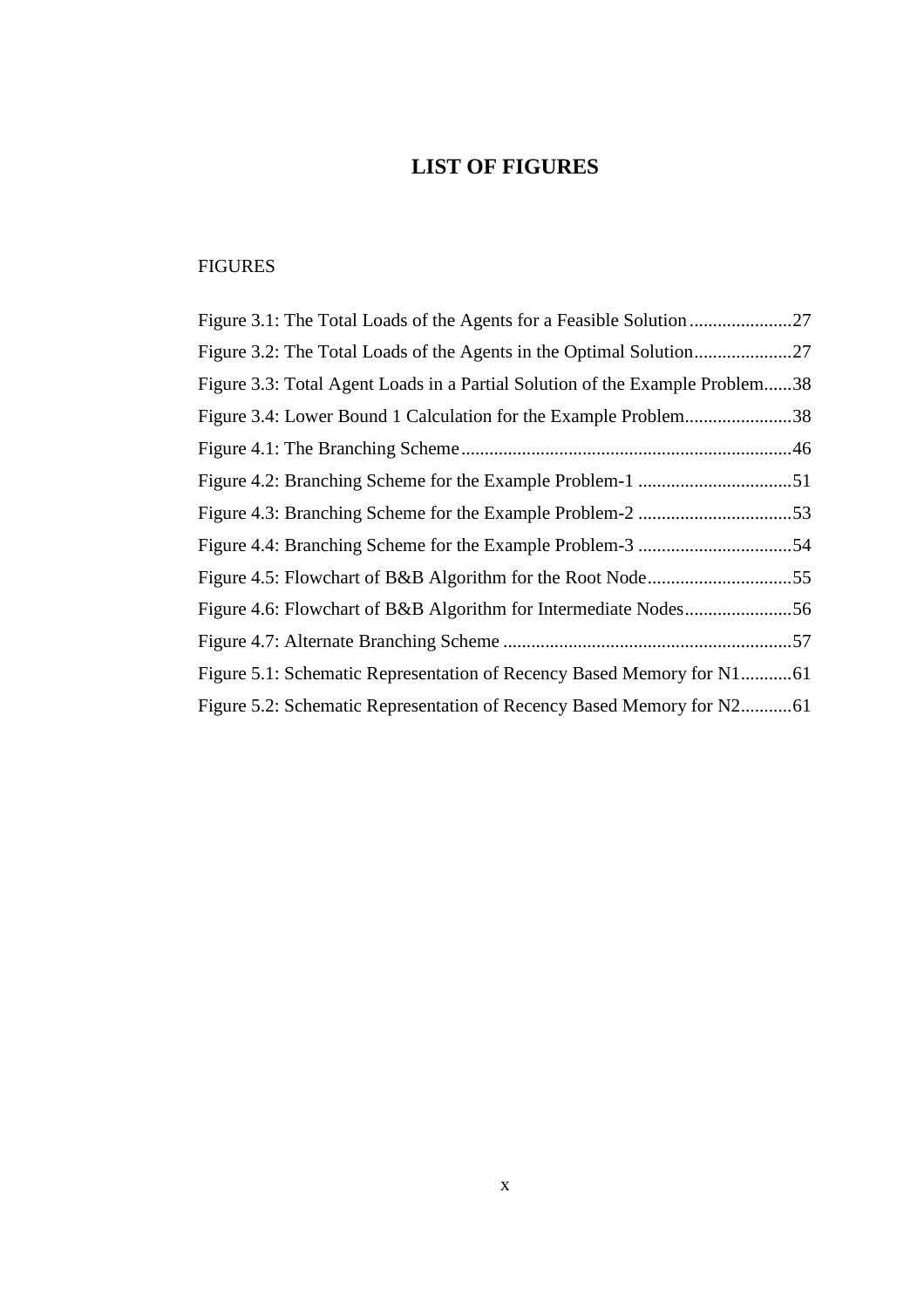# **LIST OF TABLES**

# TABLES

| Table 3.6: Minimum Total Loads and Corresponding Agents of the Example      |
|-----------------------------------------------------------------------------|
|                                                                             |
| Table 3.7: Available Capacities of the Agents for the Example Problem39     |
| Table 3.8: Minimum Total Load Estimation Updates for the Example Problem -  |
|                                                                             |
| Table 3.9: Available Capacities of Agents at each Period for the Example    |
|                                                                             |
| Table 3.10: Minimum Total Load Estimation Updates for the Example Problem - |
|                                                                             |
|                                                                             |
| Table 3.12: Difference between Minimum and 2 <sup>nd</sup> Minimum Loads 43 |
|                                                                             |
|                                                                             |
|                                                                             |
| Table 6.4: Preliminary Run Results for Branching Strategies - S2C1 74       |
|                                                                             |
|                                                                             |
| Table 6.7: Preliminary Run Results for Effect of Upper Bound - S3C1 75      |
|                                                                             |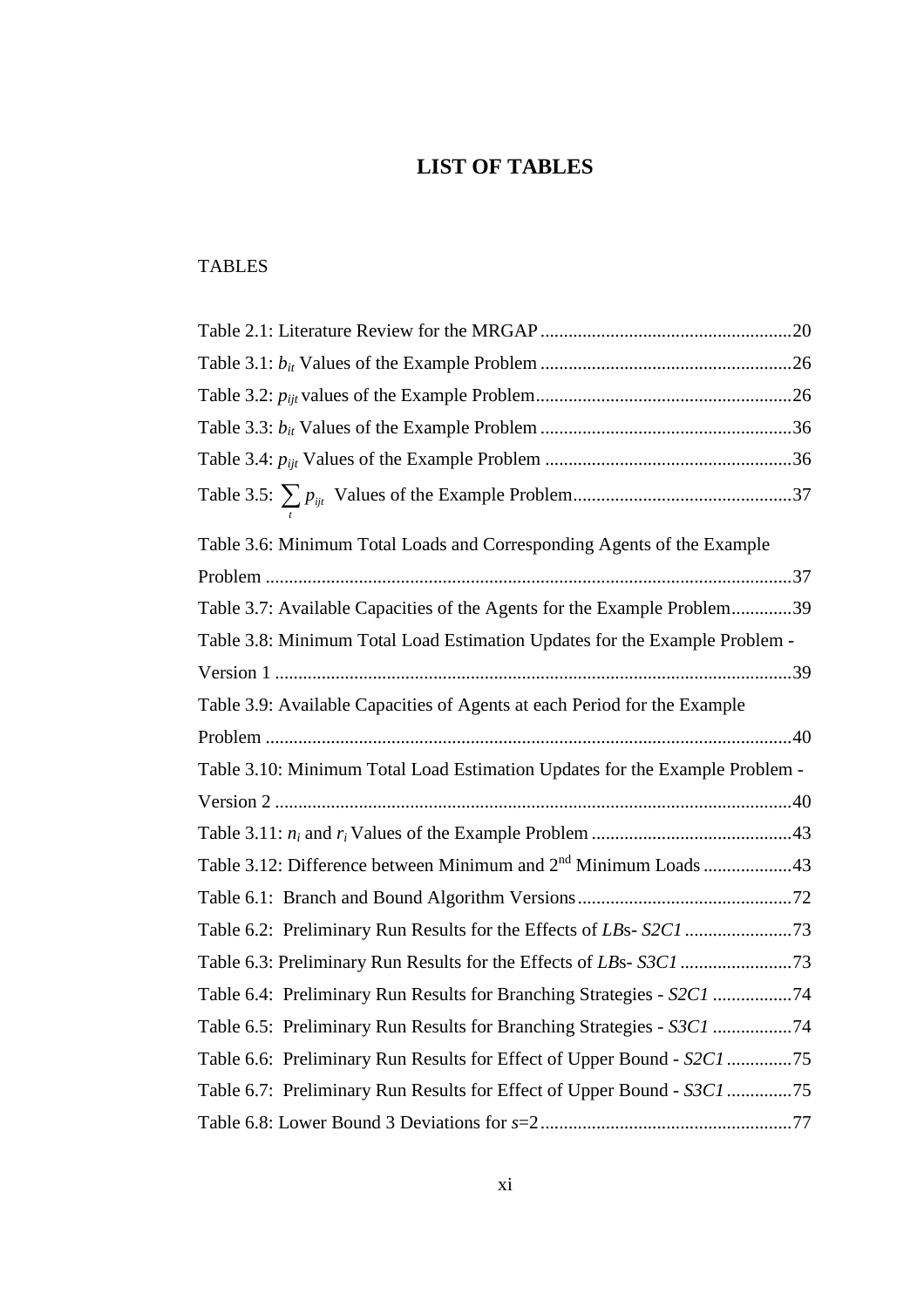| Table B.2: $\alpha$ Approximation Scheme Results for $\alpha$ =0.1, $s$ =2, $C2$ 114 |  |
|--------------------------------------------------------------------------------------|--|
| Table B.3: $\alpha$ Approximation Scheme Results for $\alpha$ =0.1, $s$ =3, Cl115    |  |
| Table B.4: $\alpha$ Approximation Scheme Results for $\alpha$ =0.1, $s$ =3, $C2$ 116 |  |
| Table C.1: $\alpha$ Approximation Scheme Results for $\alpha$ =0.05, $s$ =2, Cl117   |  |
|                                                                                      |  |
| Table C.3: $\alpha$ Approximation Scheme Results for $\alpha$ =0.05, $s$ =3, Cl119   |  |
|                                                                                      |  |
|                                                                                      |  |
|                                                                                      |  |
|                                                                                      |  |
| Table D.4: $\alpha$ Approximation Scheme Results for $\alpha$ =0.02 $s$ =3, C2 124   |  |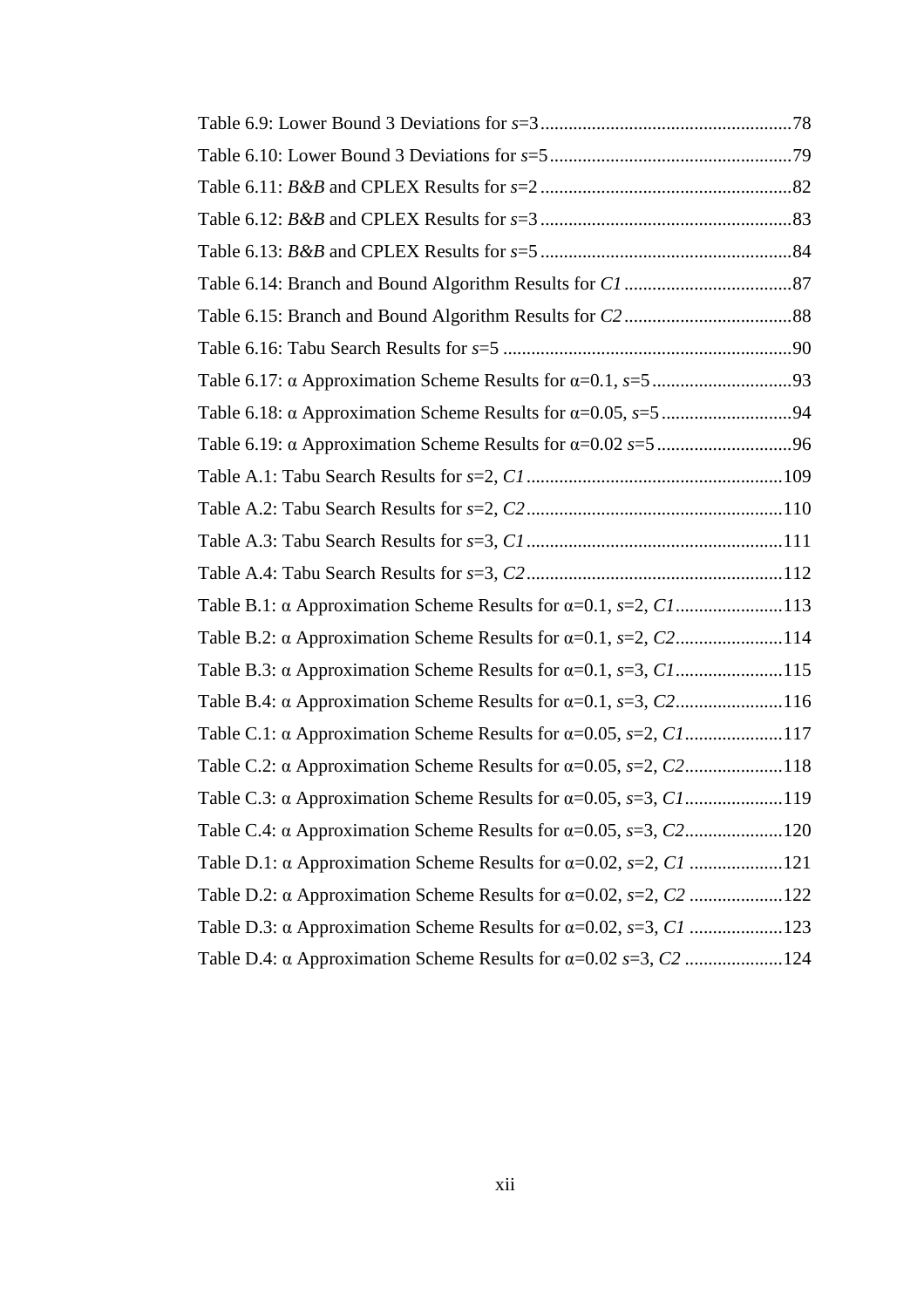# **CHAPTER 1**

# **INTRODUCTION**

Assignment Problems are motivated and stimulated by the situations where the scarce resources have to be allocated to the activities. The assignment theory is concerned with the optimal allocation of scarce resources to the activities through the development and analysis of mathematical models and techniques.

In service environments, each activity, called opportunity (job, request), requires at most one resource, called agent (server), of limited capacity and availability. In production environments, the opportunities and agents are replaced by jobs (tasks) and machines (workers), respectively.

There are two types of assignment problems, namely total cost and bottleneck based on the objective functions. The total cost type objective functions minimize the sum of the assignment costs whereas the bottleneck type functions minimize the maximum cost over all assignments.

The basic assignment model assumes no capacities on the resources, makes a single assignment to each agent and minimizes the total cost. The basic model and its generalizations have been studied for many decades. Besides their obvious practical importance, the assignment problems appear as subproblems in many well recognized Operations Research problems like the Traveling Salesman Problem, Routing, Scheduling, Location and Layout Problems.

Due to the special structure of its constraint space, the basic assignment problem sets all assignment variables to either zero or one, when the integrality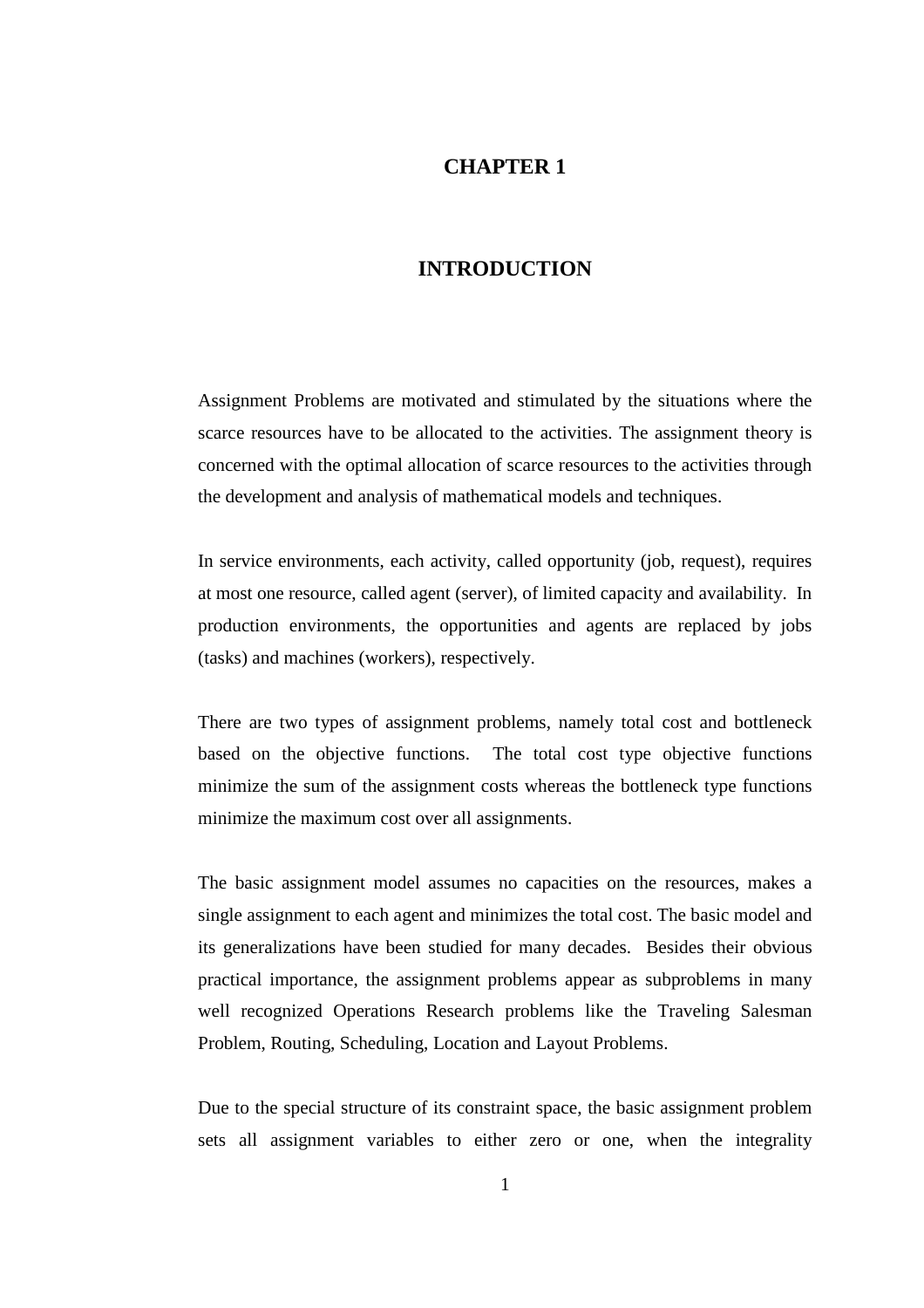requirements are relaxed. This follows that the basic model can be solved in polynomial time by Linear Programming (LP) software. Even simpler polynomial time algorithms like Hungarian, Labelling algorithms can be used to solve the problem.

The Generalized Assignment Problem (GAP) is an assignment problem where there are capacities on the agents and multiple job assignments to an agent are allowed.

The GAP has many real-life applications as cited in the literature. Some applications, as cited in Cattrysee and Van Wassenhove (1992), include fixedcharge plant location models in which customer requirements must be satisfied by a single plant, grouping and loading for Flexible Manufacturing Systems (Mazzola, Neebe, and Dunn, 1989), resource scheduling, scheduling of project networks, storage space allocation, designing communications networks with node capacity constraints (Grigoriadis, Tang and Woo, 1974), scheduling payments on accounts where 'lump sum' payments are specified, assigning software development tasks to programmers, assigning jobs to computers in computer networks (Balachandran, 1972), scheduling variable length television commercials into time slots, assigning ships to overhauls (Gross and Pinkus, 1972), routing (Fisher and Jaikumar, 1981). As mentioned by Campbell and Diaby (2002), the GAP is also used as an approximation when allocating crosstrained workers to multiple departments where the benefits of assigning additional personnel to a department are given by a concave function. The p-median problem, the capacity constrained p-median problem and the plant location problem can also be modeled as the GAPs (see Ross and Soland, 1977).

The GAP with the minimum total cost objective is NP-hard in the strong sense, since its feasibility question is so (see Martello and Toth, 1995).

The bottleneck GAP (BGAP) is the GAP that has the minimax objective instead of the minimum-sum objective. The BGAP has many practical applications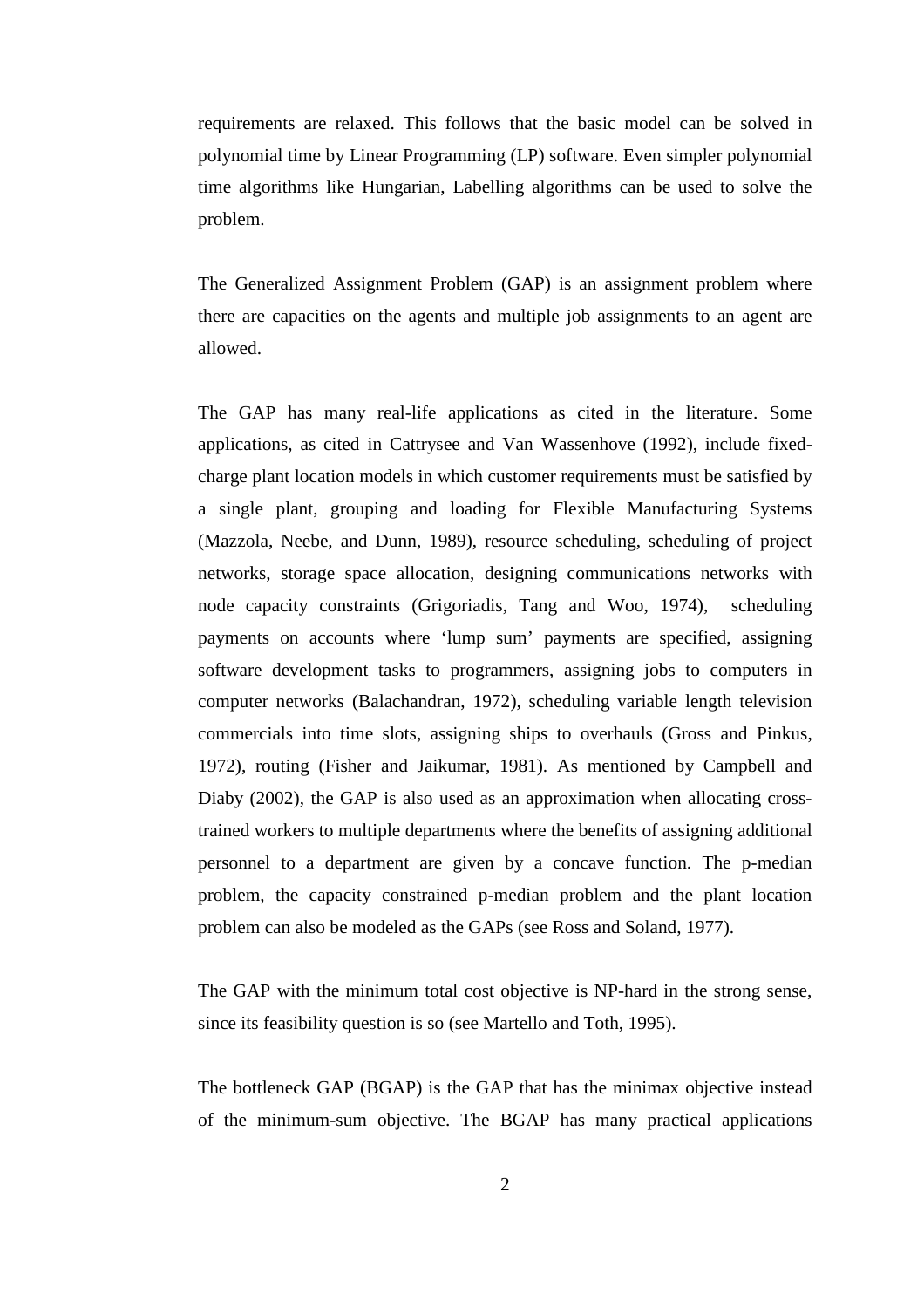especially in the public sector. One noteworthy application is the location of the emergency service facilities.

The BGAP is categorized as task based and agent based problems. The task based BGAP (TBGAP) minimizes the maximum cost over all assignments whereas the agent based BGAP (ABGAP) minimizes the maximum cost over all agents.

The task and agent based BGAP are NP hard in the strong sense based on the fact that GAP is so (Martello and Toth, 1995).

The GAP assumes that there is only one type of resource defined on the agent capacities. Pentico (2007), in his survey of assignment problems, identifies another version of the Generalized Assignment Problem namely, the multiple resource GAP (MRGAP). As the name implies the MRGAP deals with an environment where multiple resources define the agent capacities.

The cited practical applications of the MRGAP include the allocation of databases among the nodes of a distributed computer system (Pirkul, 1986), processor and database location in distributed computer systems (Gavish and Pirkul, 1982 and 1986) and the truck routing problem (Murph, 1986). The vehicle routing problem with multiple resources can also be modeled as the MRGAP. The other potential applications as cited by Gavish and Pirkul (1991) include telecommunication network design, cargo loading on ships, warehouse design and work load planning in job shops.

There are two versions of the MRGAP, namely the minimum-sum MRGAP and the Bottleneck MRGAP. Both problems are NP hard in the strong sense as their single resource versions are strongly NP hard.

In this study we consider the Multi-Resource Agent Bottleneck Generalized Assignment Problem (MRABGAP). To the best of our knowledge, there is no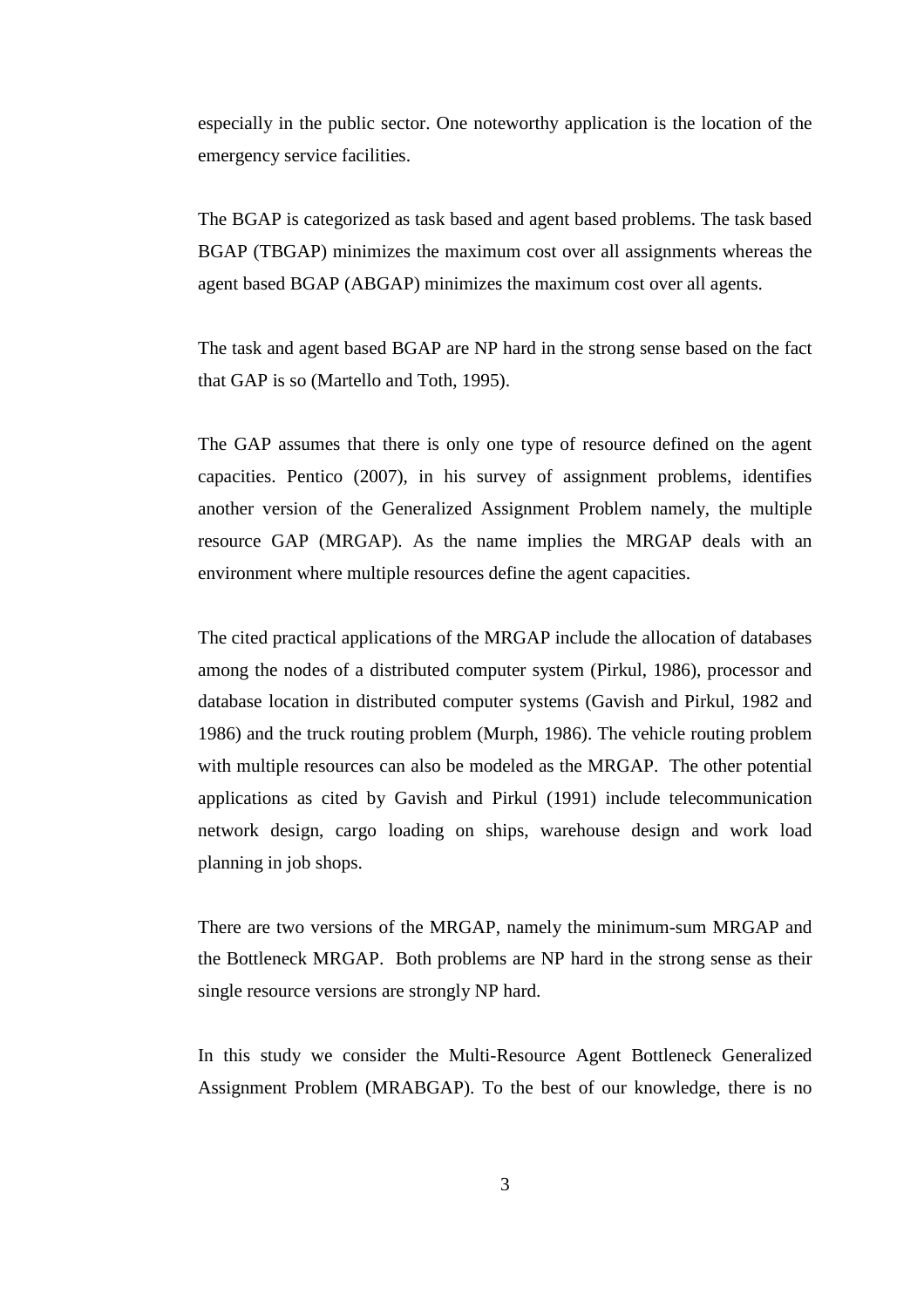reported study on the MRABGAP. Our interest on this problem stems from its wide practical applications and lack of any theoretical result.

One practical application that we take our motivation from is faced in a nationally recognized firm in the Heating, Ventilating and Air Conditioning (HVAC) sector. The problem they defined and thereafter we formalized was assigning agents to the opportunities such that the agent assigned to an opportunity will follow the opportunity for multiple periods. The agents have limited time for each period, and the time requirement of an opportunity changes according to the agent it is assigned. It is essential that an opportunity is assigned to a single agent. This is because it would take time to coordinate the agents to follow a single opportunity and the communication between the agents would slow down the process if multiple agents were responsible from an opportunity. On the other hand, due to the capacity limitations, the agents should serve a limited number of opportunities. Moreover, the workload balance between the agents should be regarded from managerial perspective. Even when the capacity of an agent permits to serve all opportunities and this agent serves at the fastest pace, the balanced solution would assign a subset of the opportunities to this agent and the rest to the other slower ones.

In this study we first investigate the properties of the optimal solution and state some rules to detect the infeasibility of the instances. We incorporate those properties to our Linear Programming (LP) relaxations en route to improve its efficiency. Moreover we incorporate some valid cuts that are satisfied by the optimal solution, but not the optimal LP relaxed solution. We then propose a Branch and Bound algorithm that incorporates the optimality properties together with efficient bounding mechanisms. Our lower bounds are of two types: one is simple, but not-as-efficient, and used as a filtering mechanism. The other one is an optimal LP relaxed solution, hard-to-compute, is however efficient in performance.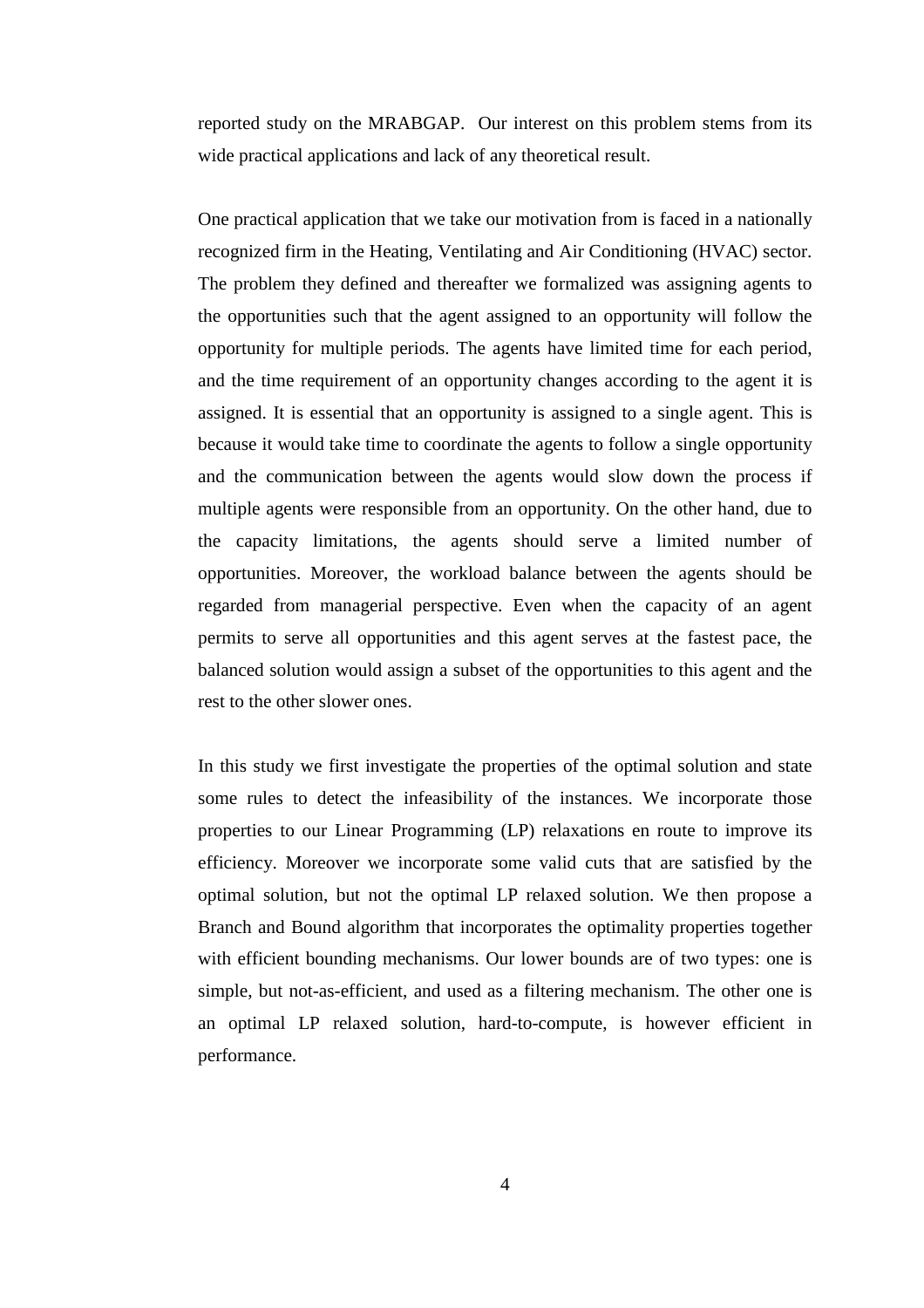We could solve test problems with up to 60 jobs for 5 agents and up to 30 jobs for 10 agents and up to 5 periods in reasonable CPU times. We hope our results stimulate future research on the subject.

The rest of the thesis is organized as follows. In Chapter 2, we review the literature on the Generalized Assignment Problems. We also give the related mathematical programming formulations of the problems. In Chapter 3, we present our model and state the properties of the optimal and some feasible solutions. We give the LP relaxation bounds.

We discuss our solution procedures in Chapters 4 and 5. We present our Branch and Bound algorithm in Chapter 4 and discuss some filtering mechanisms we incorporated into the algorithm. In Chapter 5, we discuss heuristic procedures to find approximate solutions: a tabu search algorithm and an  $\alpha$  approximation scheme. We report the results of our computational experience in Chapter 6. Chapter 7 concludes the study with our main findings and future research suggestions.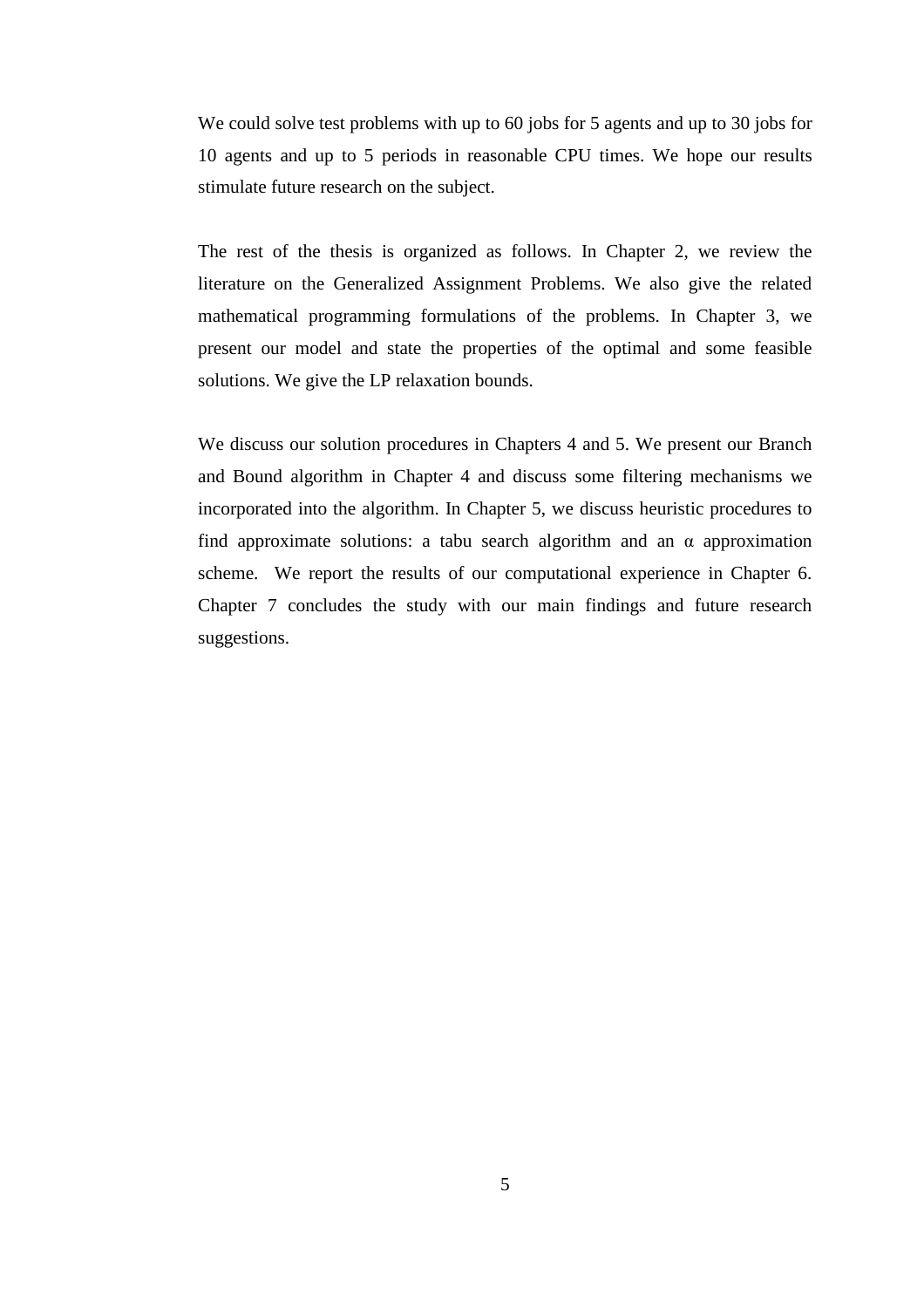# **CHAPTER 2**

# **LITERATURE SURVEY**

The Generalized Assignment Problem (GAP) is a generalization of the wellknown assignment problem (AP). The GAP allows multiple assignments to the agents as long as the capacity restrictions are satisfied. As in the classic AP, the GAP assumes that each job will be assigned to only one agent. Throughout the thesis we use the terms opportunity and job, interchangeably.

In this chapter, we first formulate and review the GAP with total cost objective and then the bottleneck GAP.

### **2.1. The GAP with Total Cost Objective**

In this chapter, we first give the GAP model with total cost objective and then give the related literature review.

#### **2.1.1. The Model**

The GAP can be modeled as follows:

$$
\min \sum_{i} \sum_{j} c_{ij} x_{ij} \qquad (1)
$$
\n
$$
s.t. \sum_{j} a_{ij} x_{ij} \leq b_{i}, \quad i \in I, \qquad (2)
$$
\n
$$
\sum_{i} x_{ij} = 1, \qquad j \in J, \qquad (3)
$$
\n
$$
x_{ij} = 0 \text{ or } 1, \quad i \in I, \quad j \in J, \qquad (4)
$$

where  $x_{ij}$  equals 1 if job *j* is assigned to agent *i*, 0 otherwise.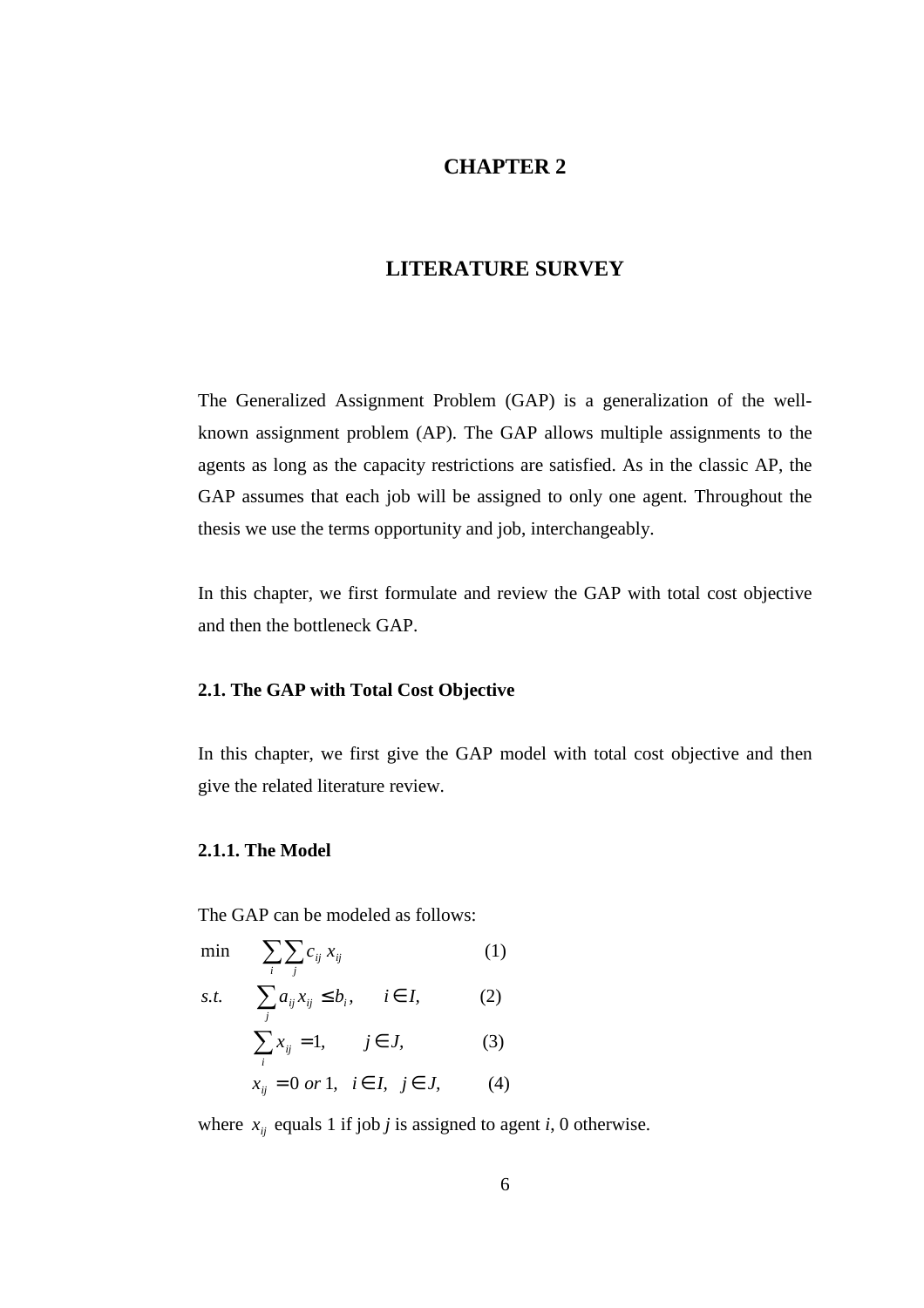$c_{ii}$  is the cost of assigning job *j* to agent *i*.

 $a_{ii}$  is the agent *i*'s capacity required by job *j*.

 $b_i$  is the available capacity of agent *i*.

Constraint set (2) ensures that agents are not overloaded and constraint set (3) states that each job can be performed by only one agent. The objective function given in (1) tries to minimize the total cost over all assignments.

#### **2.1.2. Survey on the GAP**

We first review the optimization and then the approximation algorithms developed and reported for the GAP.

#### **Optimization Algorithms**

The GAP is a widely studied problem in the literature. Many optimization studies are reported most noteworthy of which are due to Ross and Soland (1975), Martello and Toth (1981b), Fisher, Jaikumar and Van Wassenhove (1986), Guignard and Rosenwein (1989a), Wilcox (1989), Jörnsten and Värbrand (1987), Karabakal et al. (1992), Savelsbergh (1997), Cattrysse et al. (1998), Park et al. (1998), Farias and Nemhauser (2001), Nauss (2003), Haddadi et al. (2004), Pigatti et al. (2005), Avella et al. (2008).

For a more thoroughly review of the algorithms, one may refer to the survey paper by Cattrysse and Van Wassenhove (1992).

Ross and Soland (1975) propose a lower bound obtained by deleting the capacity constraints (2), hence solving a classical assignment problem. The assignment based lower bound is then strengthened by adding penalties defined for reassigning jobs from one agent to another that satisfy the capacity constraints.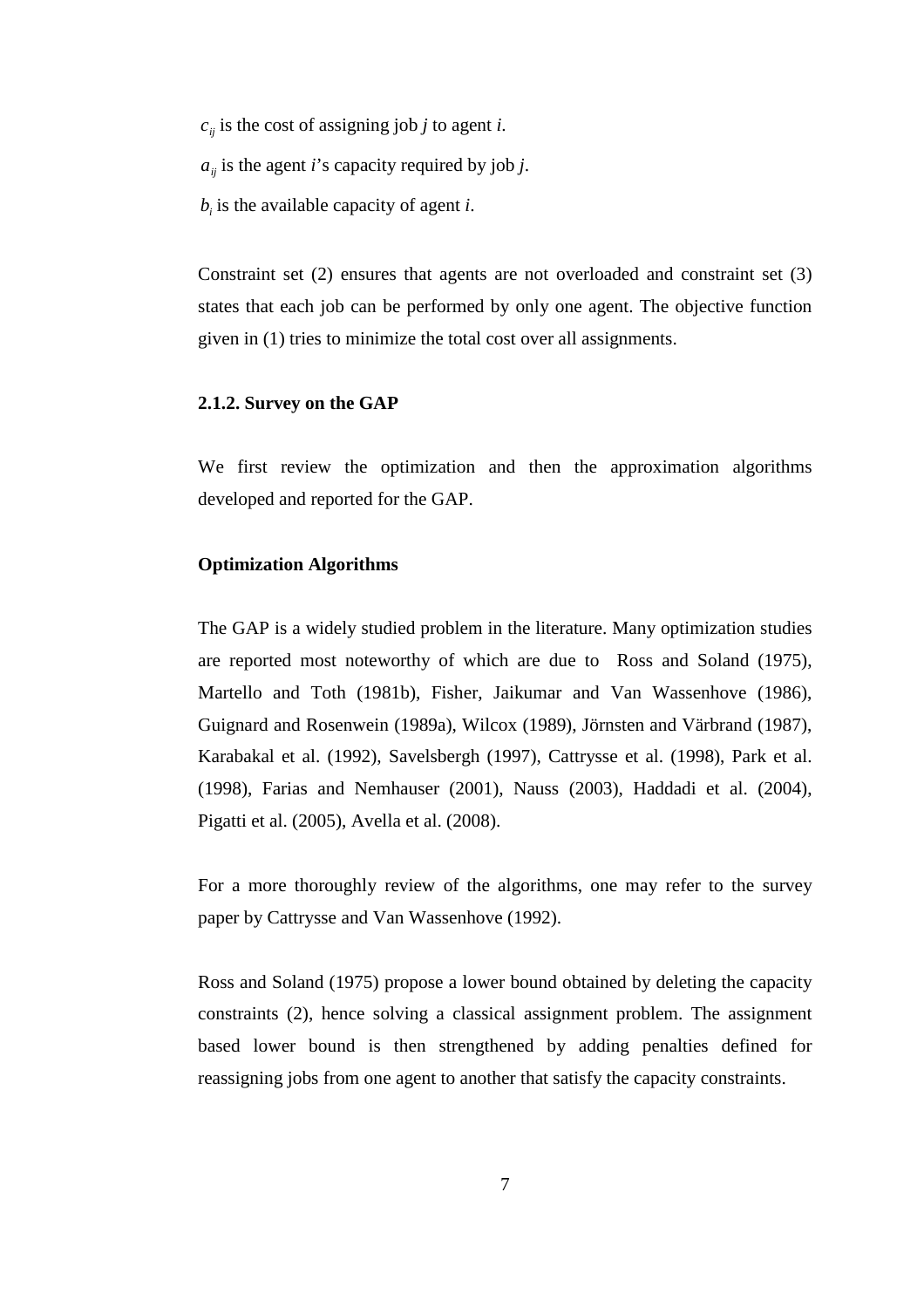Ross and Soland (1975) and Fisher, Jaikumar and Van Wassenhove (1986) also show that a lower bound can be obtained by relaxing constraint set (3) by Lagrange multiplier. The relaxed problem is a knapsack problem and solved by setting the Lagrange multipliers to the second smallest  $c_{ij}$  values. This lower bound is used in a Branch and Bound (*B&B*) algorithm employing a binary branching strategy based on the remaining agent capacities and the penalty for not assigning a job to the least costly agent. They report computational results for the problems with up to 4000 binary variables.

Martello and Toth (1981b) remove the constraint set (3) from the equivalent maximization model and find single independent knapsacks. Their branching strategy assigns the unassigned jobs and handles the jobs that are assigned more than once. The bound is improved by computing a lower bound on the penalty for satisfying the relaxed constraints. The job with the maximum penalty is chosen as the branching variable in this Branch and Bound algorithm. They report computational results for problems with up to 5 agents and 20 jobs and show the superiority of their results over those of Ross and Soland (1975).

Fisher, Jaikumar and Van Wassenhove (1986) study the Lagrangean relaxation of the problem that dualizes constraint set (3). They set the corresponding Lagrangean multipliers,  $\mu_j$ , to the second largest  $c_{ij}$  value (the maximization version is considered), hence obtain the bound proposed by Ross and Soland. In the first step the jobs are assigned to the agents having  $c_{ij}$  -  $\mu_j$  >0, i.e., to the maximum profit agents, then an assignment problem is solved for the jobs having  $c_{ij}$  -  $\mu_j$  = 0. In the second step, the multipliers are adjusted by a heuristic procedure so as to assign more jobs. The Branch and Bound algorithm starts when no further improvements are possible. The branching strategy selects the free variable with the largest  $a_{ij}$  value. Their computational results for problems with up to 20 jobs and 5 agents show the superiority of the algorithm over those of Ross-Soland (1975) and Martello-Toth (1981b).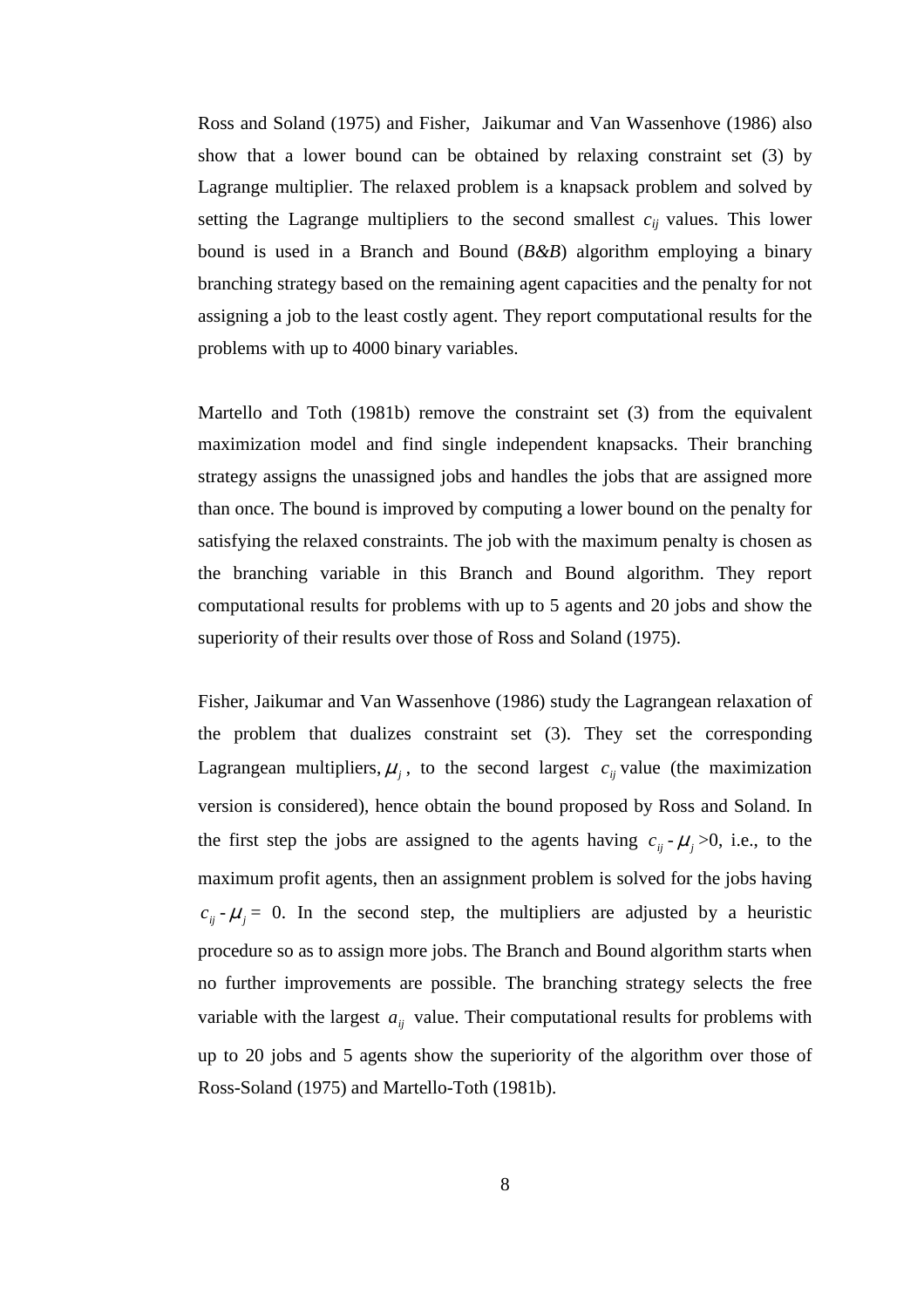Guignard and Rosenwein (1989a) study the procedure proposed by Fisher, Jaikumar and Van Wassenhove (1986). They use a Lagrangean dual ascent procedure which solves a Lagrangean dual at each enumeration node and adds a surrogate constraint to the Lagrangean relaxed model. In the Branch and Bound algorithm, they use a branching scheme that combines depth-first and breadthfirst strategies. The branching is based on the jobs with multiple assignments; the job with the maximum of the minimum resource usage is selected to branch on among the ones with multiple assignments. The authors report the satisfactory performance of their algorithm for the problems with up to 500 variables.

Another study on the Lagrangean relaxation of the problem is performed by Wilcox (1989), who relaxes the constraint set (3). The Lagrangean multipliers are adjusted so that the multipliers of the unassigned jobs are higher than those of the multiple assigned jobs. He compares the binary branching and multiple branching strategies and concludes that the multiple branching rule is better. Fixing the variables to zero and one, the size of the problem is reduced. The branching is on the job with the largest number of fixed variables. The problem sizes are up to 5 agents and 40 jobs. When compared to the approach of Fisher, Jaikumar and Van Wassenhove (1986), the algorithm is reported to be faster and results in smaller tree sizes.

Two algorithms are proposed by Jörnsten and Värbrand (1987) for the GAP. The first one strengthens the bound obtained from the Lagrangean relaxation of the constraint set (2), via valid inequalities. When no valid inequality can be generated, a Branch and Bound procedure is used. The second procedure uses a surrogate relaxation of constraint set (2) and valid inequalities. The first procedure is reported to be more efficient. Their test problems have 4 agents and 25 jobs.

Karabakal et al. (1992) propose a more effective multiplier adjustment method than the ones used by Fisher, Jaikumar and Van Wassenhove (1986) and Guignard and Rosenwein (1989a) to solve the Lagrangean relaxation of the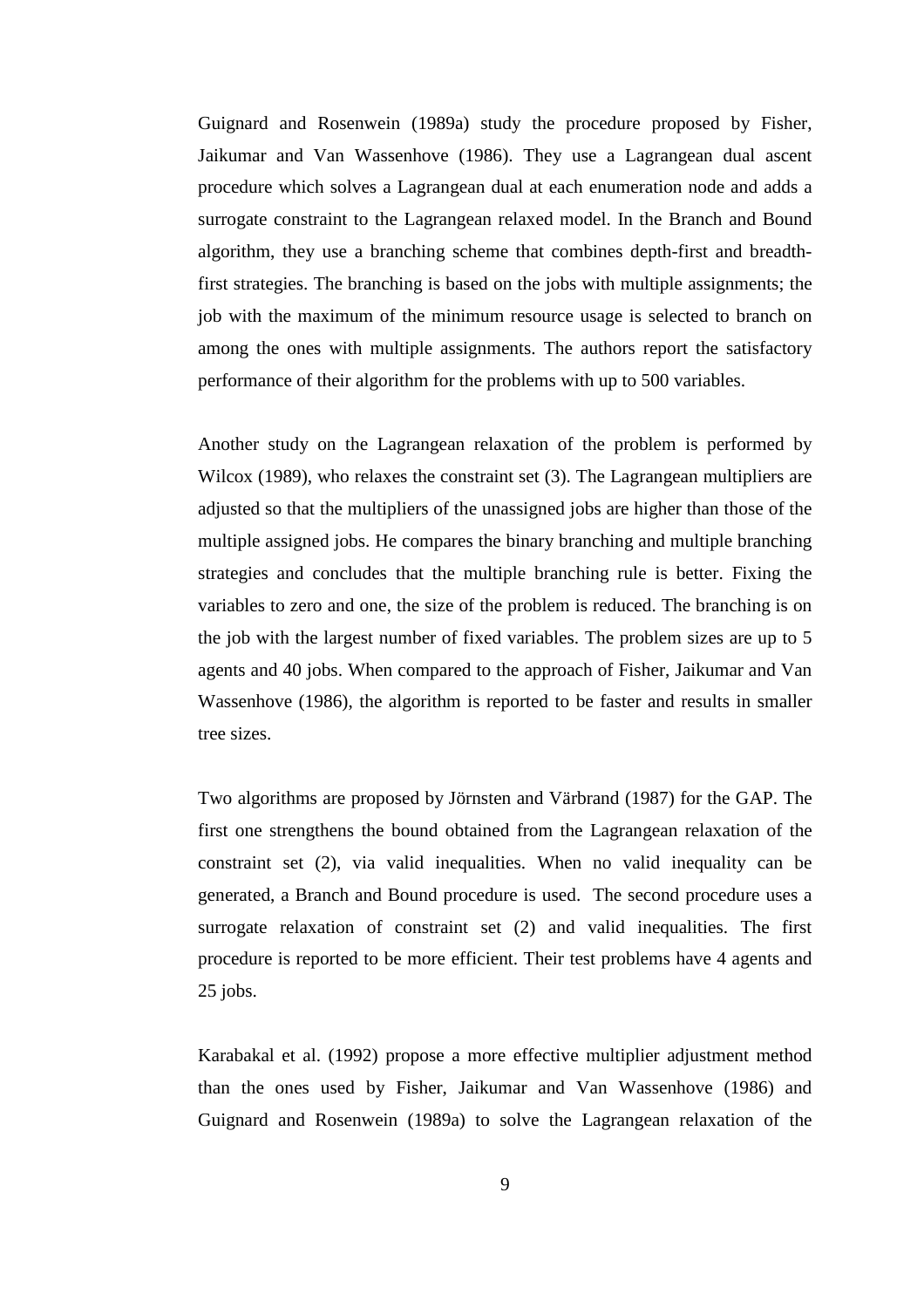problem. They relax the constraint set (3). The multiplier adjustment method suggested by Fisher, Jaikumar and Van Wassenhove (1986) and then improved by Guignard and Rosenwein (1989a) is improved by a post optimality analysis of the 0-1 knapsack subproblems. This method is embedded in a Branch and Bound algorithm. They use the branching strategy suggested by Bean (1984). A violated constraint (from constraint set 3) with the largest multiplier value is selected. Their computational results show the superiority of the algorithm over that of Martello and Toth (1981a).

Savelsbergh (1997) proposes a branch and price algorithm which uses both column generation and Branch and Bound techniques. The problem is formulated as a set partitioning problem. Branching strategies based on variable fixing are shown to be suitable to the pricing. His computational study includes problems with up to 20 agents and 50 jobs. He compares his results with those of Karabakal et al. (1992) and finds that his algorithm performs better for problems with a relatively small *n/m* ratio (smaller than 5) while the other one performs better for problems that have higher *n/m* ratio. The author concludes that these two algorithms are good complements of each other.

Park et al. (1998) propose a Lagrangean-Dual-Based Branch and Bound Algorithm for the Generalized Multi Assignment Problem, of which the GAP is a special case. For the GAP they compare the performance of their algorithm to those of Guignard and Rosenwein (1989a), Martello and Toth (1990). The authors conclude that their algorithm outpaces the others in terms of problem sizes that can be solved to optimality. They also conclude that as the *n/m* ratio gets bigger, the corresponding GAP becomes harder to solve.

Cattrysse et al. (1998) discuss an improvement on the standard procedure for generating lifted cover inequalities that yields good upper bounds. Using this improvement they propose two heuristic procedures. They also use some pre processing techniques to reduce the size of the *B&B* tree. These techniques along with the proposed bounds are used in a *B&B* algorithm. They report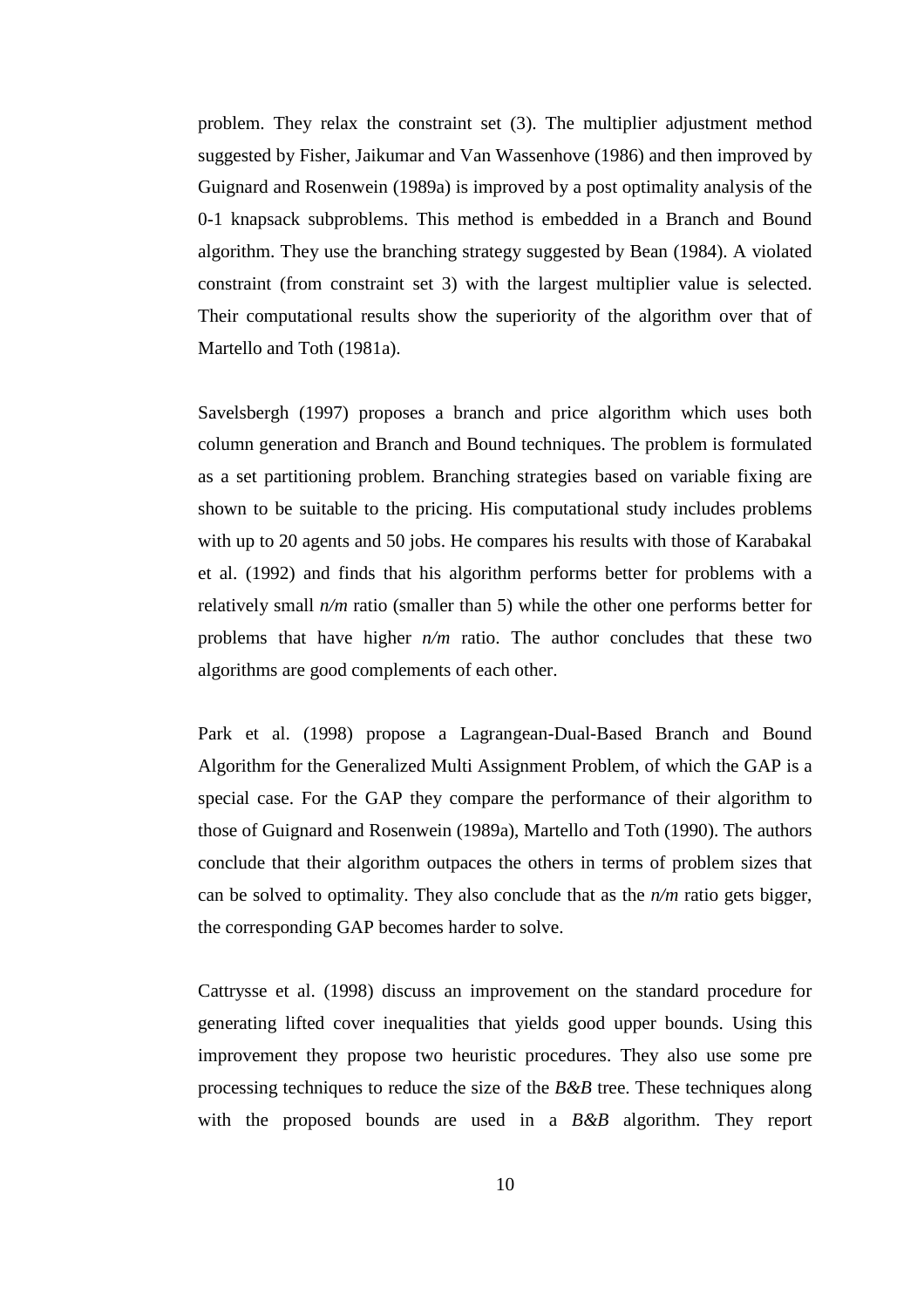computational results for problems with  $m \in \{5, 8, 10\}$  and  $n/m$  ratio  $\in \{3, 4, 5,$ 6} and show that the Branch and Bound algorithm outperforms the *B&B*  algorithm of Martello and Toth (1990) in terms of average CPU time. It is noted that this satisfactory performance is achieved by the cuts and size reduction techniques.

Farias and Nemhauser (2001) discuss a family of inequalities that are valid for the GAP polytope. The proposed inequalities are used in a branch and cut algorithm and computational results indicate a %53 reduction in the number of nodes and a %66 reduction in the CPU time by the proposed inequality. They compare their algorithm with the one proposed by Savelsbergh (1997) and conclude that their proposed algorithm is superior in terms of the computation time and the problem sizes that could be solved to optimality.

Nauss (2003) proposes a Branch and Bound algorithm in which linear programming cuts, feasible solution generators, Lagrangean relaxation and subgradient optimization methods are used. His computational results show that that the algorithm outperforms the Savelsbergh's algorithm especially in terms of the CPU time. Another comparison is done with CPLEX 6.6 on small sized problems and the proposed algorithm is reported to solve the test problems about 3.5 times faster. Nauss mentions that the algorithm reaches good feasible solutions at early stages, hence, could be used as a heuristic when the guarantee of optimality is not essential.

Haddadi et al. (2004) work on a Branch and Bound algorithm using a breadth first approach and selecting the node with the largest upper bound for branching. Lagrangean Relaxation which relaxes constraint set (2) is used. A standard subgradient method is used to solve this Lagrangean dual. At each iteration of the subgradient method, a heuristic is used. The results of their computational study reveal their Branch and Bound algorithm outperforms the Nauss's (2003) algorithm and their Lagrangean heuristic outperforms the tabu search algorithm by Yagiura et al. (1999). The Lagrangean heuristic and the Branch and Bound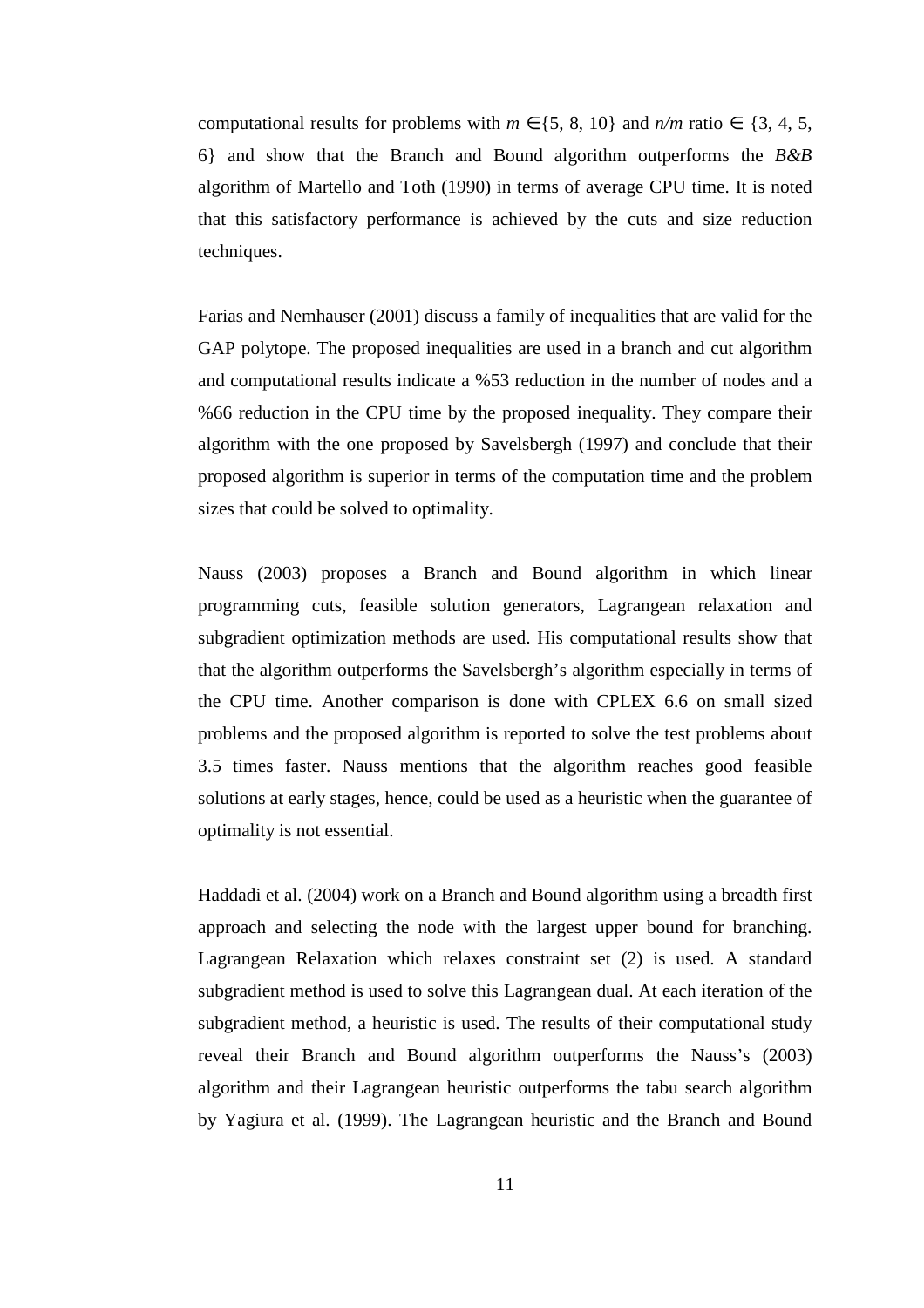algorithm are reported to be better than the tabu search heuristic in terms of speed and both speed and accuracy, respectively. For the tested instances the proposed algorithm is shown to be better than the Branch and Bound algorithm of Nauss (2003).

Pigatti et al. (2005) propose a branch and cut and price algorithm with a stabilization mechanism to improve the convergence of column generation. The authors also propose ellipsoidal cuts which are reported to produce good upper bounds for the branch and cut and price algorithm.

Avella et al. (2008) introduce a cutting plane algorithm and perform a computational study of exact knapsack separation for the GAP. The proposed algorithm is tested on the problems taken from the OR-Library. The solutions for problems with up to 80 agents and 1600 jobs are reported. The authors report that they could solve four 'hard' instances that were reported as unsolved.

### **Approximation Algorithms**

Some noteworthy approximation algorithms on the GAP are due to Martello and Toth (1981a, 1981b), Cattrysse (1990), Cattrysse, Salomon and Van Wassenhove (1994), Osman (1995), Klastorin (1979), Jörnsten and Näsberg (1986), Jörnsten and Värbrand (1991), Trick (1992), Savelsbergh (1997), Hallefjord, Jörnsten and Värbrand (1993), Amini and Racer (1994, 1995), Racer and Amini (1994), Osman (1995), Chu and Beasley (1997), Yagiura et al. (1998, 2006), Higgins (2001), Díaz and Fernández (2001) and Lourenço and Serra (2002). Osman (1995) provides a thorough review of the heuristic methods designed for the GAP.

Martello and Toth (1981b) propose a greedy heuristic that determines the job with the maximum regret and assigns it to the agent that leads to maximum profit. Another version is discussed by the same authors, which assigns the job to the agent for whom the regret is minimum (1981a). The heuristic continues with an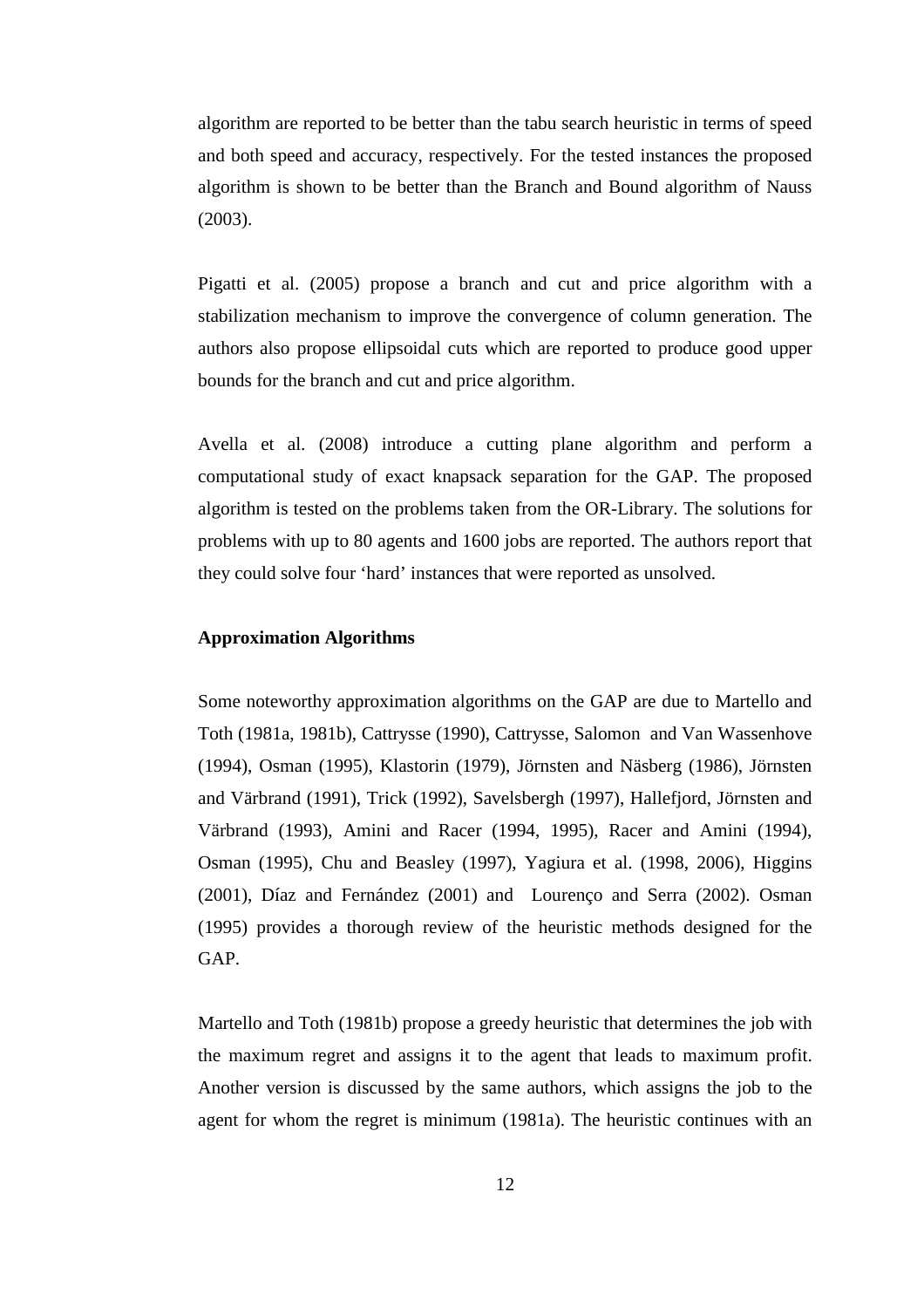improvement step using a shift procedure. The performance of the heuristic algorithm is tested on problems with up to 20 agents and 200 jobs. The solution is compared with the optimal solution given by the Ross and Soland (1975) algorithm and 0.1% average deviation from the optimal is reported.

Cattrysse (1990) proposes a variable fixing procedure that can be used to reduce the problem sizes. First the Linear Programming (LP) relaxation of the problem is solved and then violated valid inequalities are added to the formulation. The resulting formulation is solved and other valid inequalities are added. This continues until no further valid inequalities can be found. After this procedure, the variables that are found as 1 are fixed to 1 and capacities of the agents are updated accordingly. The resulting problem which is of a smaller size is solved by using a Simulated Annealing (*SA*) procedure. The authors report computational results for problems with up to 10 agents and 60 jobs. The Simulated Annealing algorithm is found to deviate no more than 3.9% from optimality on average. The fixing procedure finds solutions that are 0.72% apart from optimality and reduces the solution times.

Cattrysse (1990) and Cattrysse, Salomon, Van Wassenhove (1994) study a set partitioning heuristic for the GAP. The heuristic proposed in Cattrysse, Salomon, and Van Wassenhove (1994) uses column generation techniques and provides both upper and lower bounds. The authors report an average deviation of 0.13% from optimality.

Osman (1995) imposes a time limit on the execution of the exact algorithms of Martello and Toth (1990) and Fisher and Jaikumar (1981). In this method, depth search is applied first and once a feasible solution is found a tree search is implemented.

The heuristics proposed by Klastorin (1979), Jörnsten and Näsberg (1986) and Jörnsten and Värbrand (1991) use the Lagrangean relaxation and try to obtain feasible solutions based on the results of the relaxation.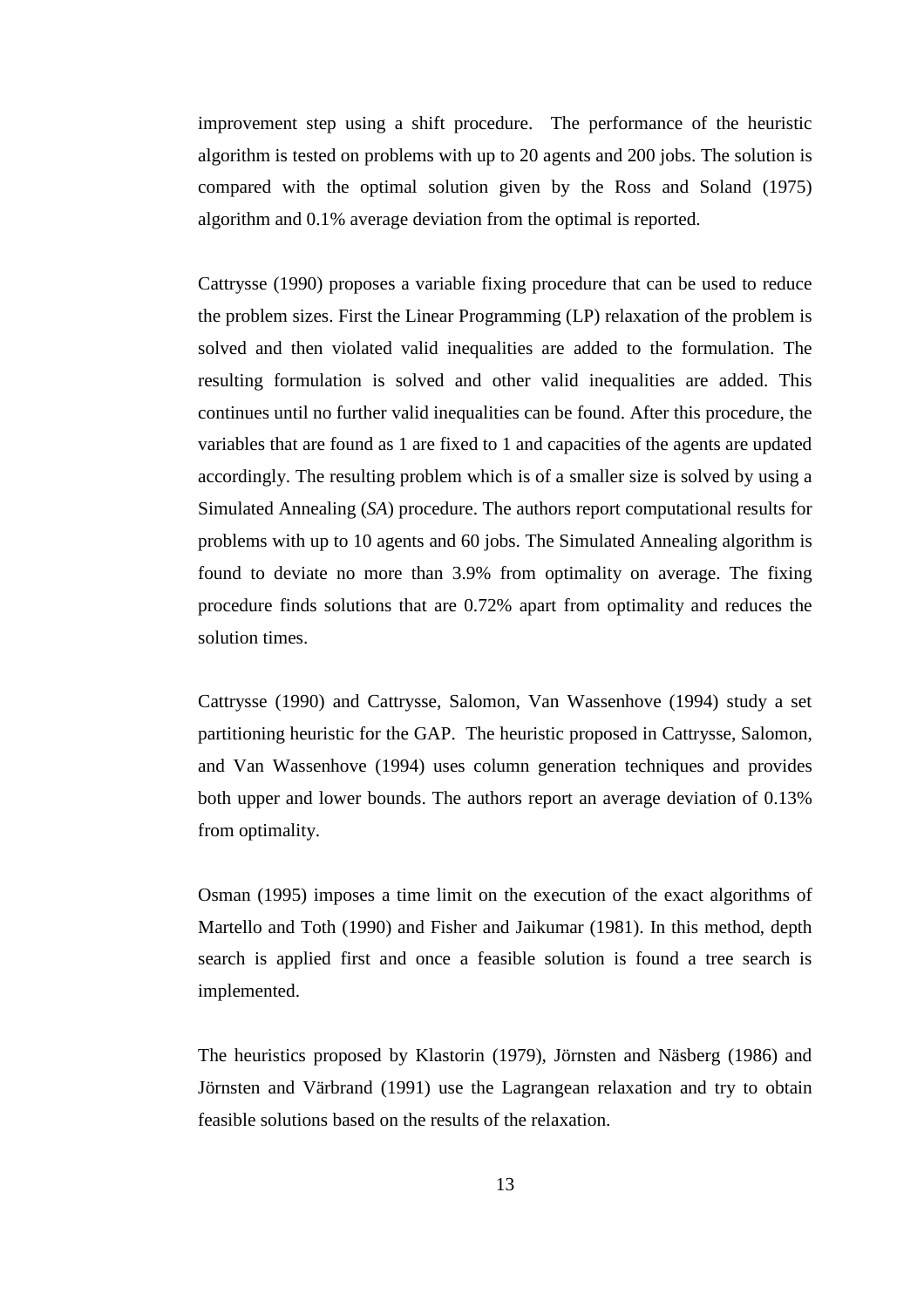Klastorin (1979) proposes a two phased Lagrangean relaxation based heuristics using modified subgradient and Branch and Bound approaches. A computational experience is cited for problems containing up to 12,000 binary variables.

Jörnsten and Näsberg (1986) use Lagrangean decomposition bounds and obtain feasible solutions by modifying them. The violated capacity constraints are handled by interchanges and the resulting feasible solution is improved by reassignments of jobs from one agent to another. Jörnsten and Värbrand (1991) obtain feasible solutions based on the Lagrangean lower bound at every node of the tree search. The results are reported for problems with 4 agents and 25 jobs.

A Linear Programming relaxation based heuristic for the GAP is proposed by Trick (1992). The author first eliminates the assignments for which the job's requirement is greater than the agent's capacity. The LP relaxation is solved and the variables that received value 1 in the relaxed solution are fixed to 1. These jobs are deleted and the agent capacities are updated accordingly. These steps are repeated until no variables are left. This algorithm is followed by an improvement procedure that swaps jobs of two agents or assigns a job to an agent different than the currently assigned one. This heuristic is shown to be consistent when compared to Martello and Toth (1990)'s heuristics. The results are reported for problems with up to 100 agents and 500 jobs. The proposed heuristic is reported to outperform Martello and Toth (1990)'s heuristics.

Savelsbergh (1997) discusses the performance of the truncated tree search algorithms. The first heuristic is based on setting a predefined limit,  $\mu$ , to the number of nodes and the second one is based on using an optimality tolerance, *α* such that the nodes having  $Z_{IP} \leq (1+\alpha)^* Z_{IP}$  are fathomed. He concludes that the proposed heuristics outperform the linear relaxation heuristic of Trick (1992) in terms of solution quality with an acceptable increase in computation time. When  $\alpha$  is set to 0.005, a significant increase in computation time is reported.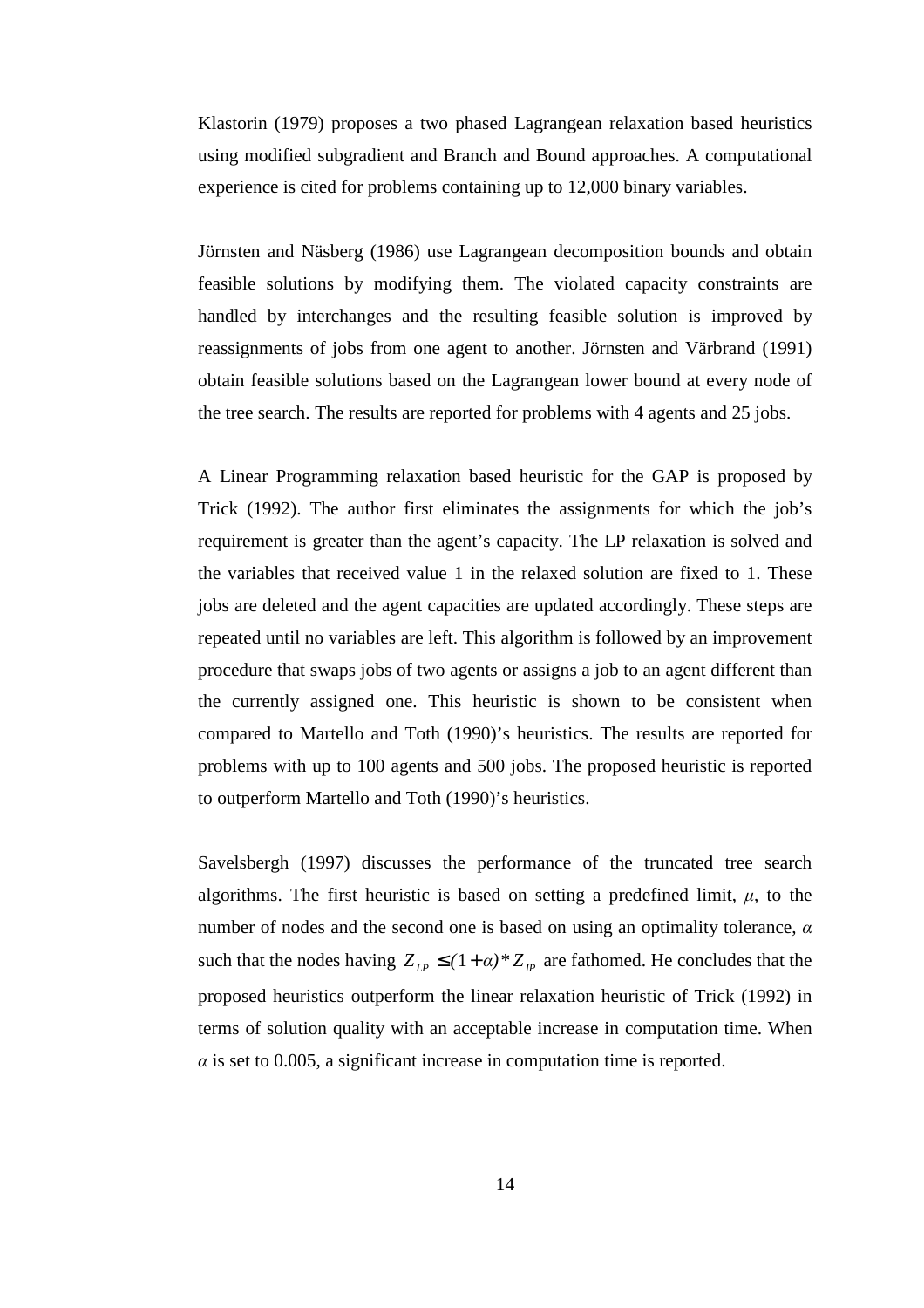Hallefjord, Jörnsten and Värbrand (1993) propose an algorithm based on the idea of partitioning the jobs into clusters. The jobs are grouped via a hierarchical cluster analysis. The resulting aggregated GAP is solved to optimality and the optimal aggregated solution is then disaggregated to obtain a feasible solution to the GAP. The authors solve two problems of sizes 4 agents- 25 jobs and 4 agents-1000 jobs.

Amini and Racer (1994) and Racer and Amini (1994) develop a variable-depth search heuristic (VDSH) for the GAP. The proposed algorithm is a two phase algorithm. The first phase generates an initial feasible solution and an LP based lower bound. The second phase is a refinement phase in which a job is assigned to another agent or two jobs assigned to different agents are interchanged while ensuring feasibility. The authors compare the results of their heuristic to that of Martello and Toth (1990) on problem instances with 5-20 agents and 50-200 jobs. They report solutions that are closer to optimality however at an expense of increased solution times.

Osman (1995) studies the implementation of local search descent, hybrid Simulated Annealing / Tabu Search *(SA/TS)* and *TS* methods. He compares the performances with those of the best reported algorithms by Cattrysse (Simulated Annealing) (1990), Cattrysse et al. (Set Partitioning Heuristic) (1994), Fisher et al. (1986) (curtailed *B&B*), and Martello and Toth (1990) (curtailed *B&B*). The computational results with up to 10 agents and 60 jobs reveal that *SA* and *TS* outperform the other heuristics in terms of the solution quality and time. Also the local search descent method is found to be much faster than *SA*/*TS* and *TS* mechanisms and recommended when computation time is a limiting factor.

Amini and Racer (1995) propose a hybrid heuristic that combines greedy heuristic and a refinement phase. Local optimal solutions are avoided by allowing chain moves. They show that the problem instances with up to 200 jobs and 20 agents are solved in 30 seconds on average.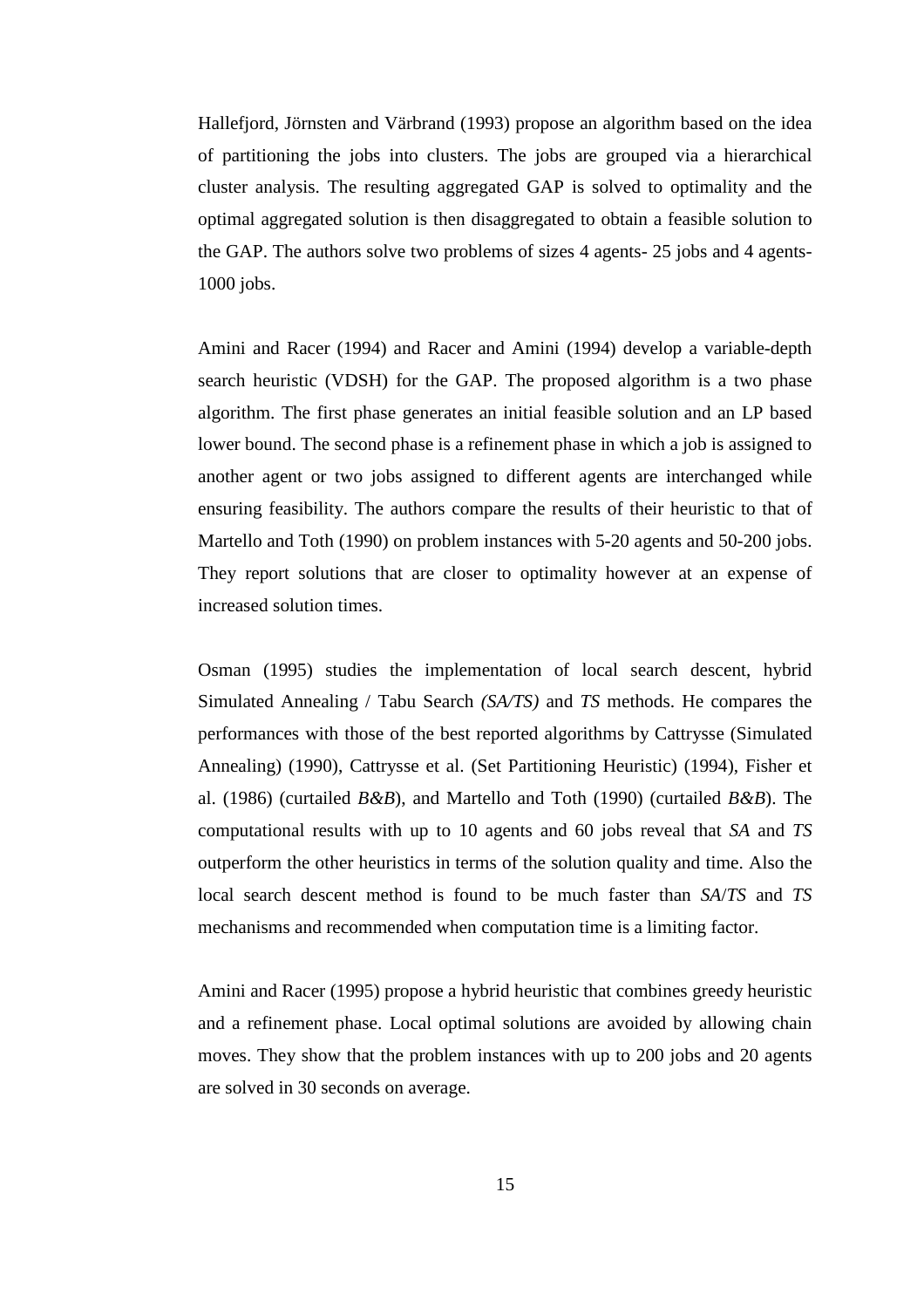Chu and Beasley (1997) develop a Genetic Algorithm *(GA)*. The performance of the algorithm is compared to those of *SA* heuristic of Cattrysse (1990), the set partitioning heuristic of Cattrysse, Salomon and Van Wassenhove (1994) and the *SA*/*TS* heuristic of Osman (1995). Their computational study shows that the average deviation from optimality is 0.01% and the computational times are compatible with those of other heuristics.

Yagiura et al. (1998) introduce a variable depth search *(VDS)* algorithm with branching search. The algorithm is a more sophisticated version of the *VDS*  algorithm developed by the same authors. The authors compare their heuristic with the heuristics by Yagiura et al. (1997), *VDS* by Racer and Amini (1994), tabu search by Laguna et al. (1995), tabu search for the general purpose constraint satisfaction problem by Nonobe and Ibaraki (1998) on the test problems with up to 20 agents and 200 jobs. The solution quality of the proposed algorithm is reported to be better than the existing algorithms in most cases.

Higgins (2001) introduces new versions of the *TS* algorithm. The algorithm applies dynamic oscillation and changes the size of the neighborhood sample as time progresses. The new version is compared with the three existing versions of *TS* for the test problems with up to 50000 jobs and 40 agents. In time limit of 10 minutes, the new version is reported to outperform the others in terms of the solution quality. In order to compare the computation times of the algorithms, the author runs the proposed version for 2 minutes, records the solution, and observes the time for the other versions to reach the quality of this solution. The existing versions are reported to require 1.5-3 times more time than the proposed one for the same solution quality.

Díaz and Fernández (2001) develop a tabu search heuristic. The performance of the algorithm is tested on problems with up to 40 agents and 400 tasks. The proposed algorithm is reported to provide good solutions in competitive computational times with *SA*/*TS* and *TS* heuristics proposed by Osman (1995) and the *GA* proposed by Chu and Beasley (1997).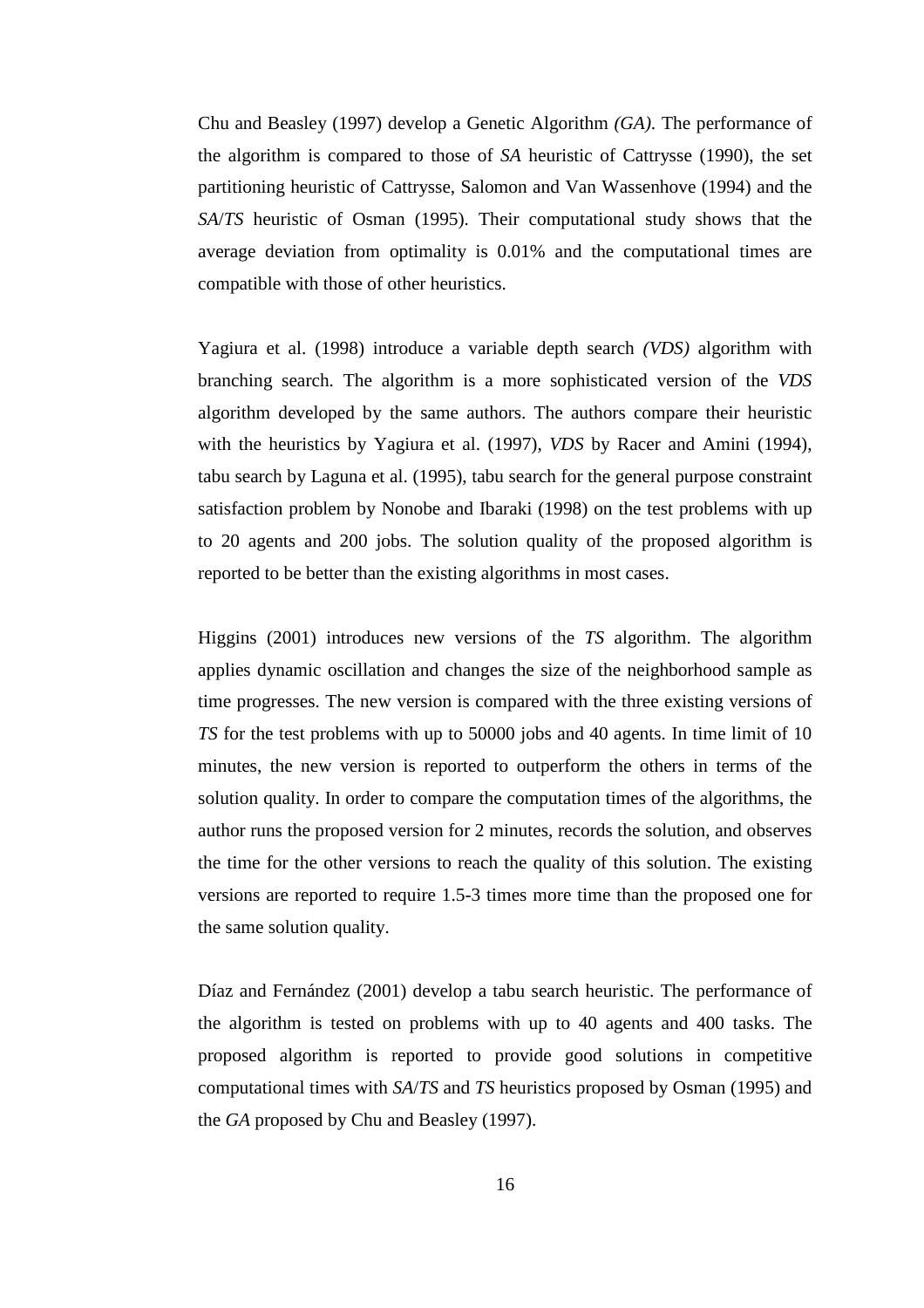Lourenço and Serra (2002) apply adaptive search method for the GAP based on GRASP and Ant Colony optimization. Their hybrid approach includes ideas from Max Min Ant Systems (MMAS) and GRASP and combines them with tabu search techniques. The results compare favorably with MMAS and the greedy randomized adaptive heuristics both in terms of time taken and quality of the solution.

Yagiura et al. (2006) introduce a metaheuristic that includes path relinking approach along with an ejection chain approach. The authors test the performance of their algorithm on the instances with up to 20 agents and 200 jobs. They compare their results with those of Alfandari et al.(2002), Díaz and Fernández (2001), Haddadi and Ouzia (2001), Yagiura et al. (2004), Racer and Amini (1994), Laguna et al. (1995), MAX–MIN ant system by Lourenço and Serra (2002), Chu and Beasley (1997) and a mixed integer programming solver CPLEX 6.5. The proposed algorithm is reported to be superior in most instances.

#### **2.2. The Bottleneck GAP**

The bottleneck GAP (BGAP) is first mentioned by Francis and White (1974) and is first defined by Mazzola and Neebe (1988). There are two versions of the problem: task based and agent based.

The Task BGAP (TBGAP) minimizes the maximum cost of the assignments. The associated formulation for the Task BGAP is as follows:

$$
z = \min\{ \max_{i \in I} \{c_{ij} x_{ij} \} \}
$$
(1)  
s.t. 
$$
\sum_{j} a_{ij} x_{ij} \le b_i, \quad i \in I, \quad (2)
$$

$$
\sum_{i} x_{ij} = 1, \quad j \in J, \quad (3)
$$

$$
x_{ij} = 0 \text{ or } 1, \quad i \in I, \quad j \in J, \quad (4)
$$

The Task BGAP is shown to be NP hard in the strong sense based on the fact that GAP is so (Martello and Toth, 1995).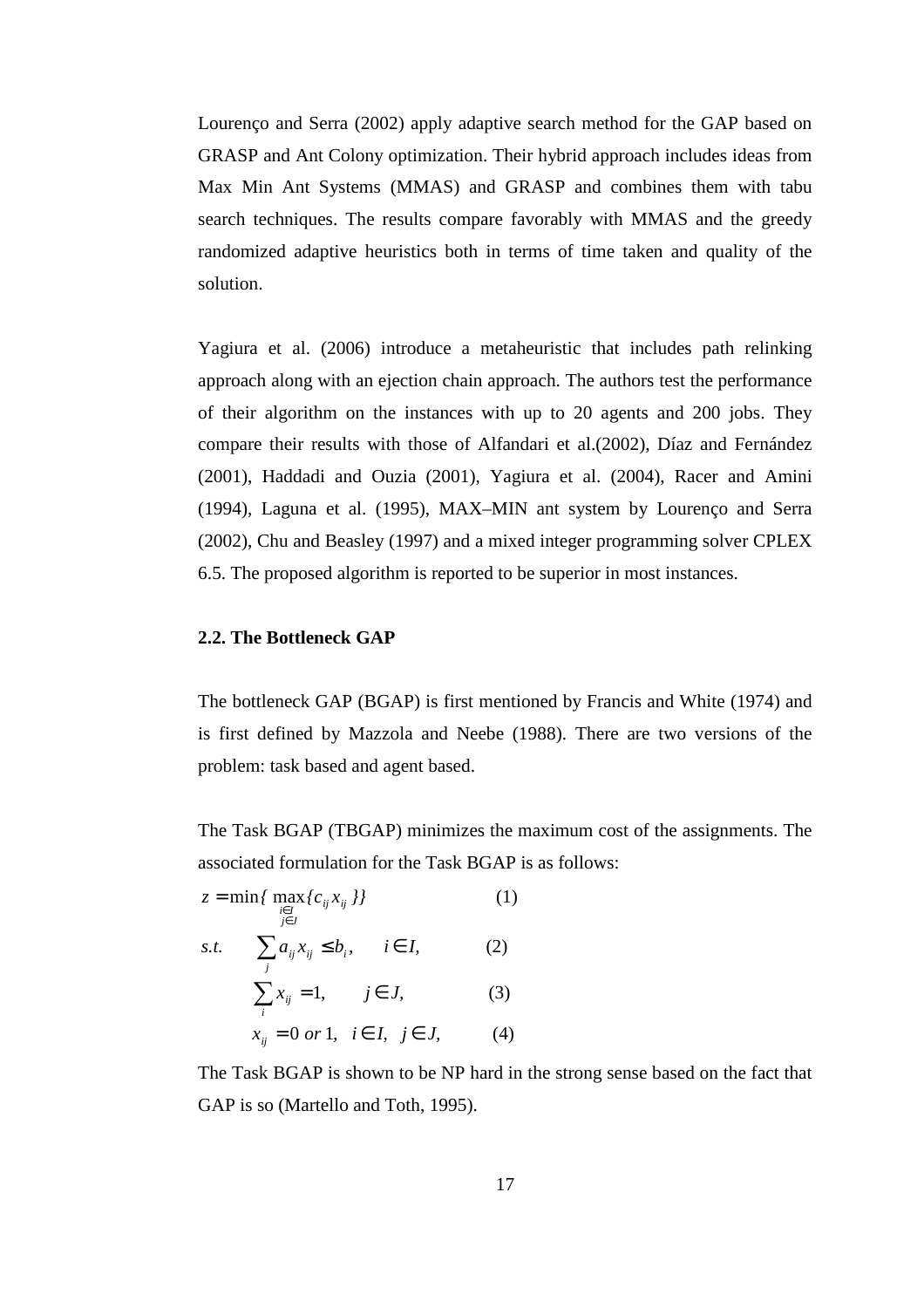Mazzola and Neebe (1988) discuss solution procedures to solve the Task BGAP. Through an appropriate transformation they formulate the problem as a minisum GAP, which can be used to solve the corresponding TBGAP when the number of distinct  $c_{ii}$  values is small. The authors also discuss an iterative procedure to solve the Task BGAP and provide an example to illustrate the procedure. No computational results are reported for the procedures.

Mazzola and Neebe (1993) propose an algorithm for the Task BGAP that uses the procedures discussed in Mazzola and Neebe (1988). They use an equivalent formulation of the problem and propose the so called iterative TBGAP algorithm to solve this modified version. The authors find optimal solutions to the instances with up to 5 agents and 20 jobs.

Martello and Toth (1995) discuss the relaxations to the TBGAP. They find bounds by relaxing the resource constraints and applying a surrogate relaxation. They propose an approximate algorithm that finds a feasible solution in less than a given threshold. They define a Branch and Bound algorithm that uses the results of the approximate algorithms. The search strategy used is depth-first search and the branching is done by assigning the selected job to all feasible agents. A simple mechanism is used to fathom the nodes, if the mechanism fails to fathom the node the relaxations are applied in a sequence from weakest to strongest. The authors report computational results of both the exact and approximation algorithms for problems with up to 50 agents and 1000 jobs.

The Agent BGAP (ABGAP) minimizes the maximum of the total costs assigned to each agent. The formulation is as stated below:

$$
z = \min\{ \max_{i \in I} \left\{ \sum_{j \in J} c_{ij} x_{ij} \right\} \} \tag{1}
$$

$$
s.t. \qquad \sum_{j} a_{ij} x_{ij} \le b_i, \qquad i \in I, \tag{2}
$$

$$
\sum_{i} x_{ij} = 1, \qquad j \in J, \tag{3}
$$

$$
x_{ij} = 0 \text{ or } 1, \quad i \in I, \quad j \in J,
$$
 (4)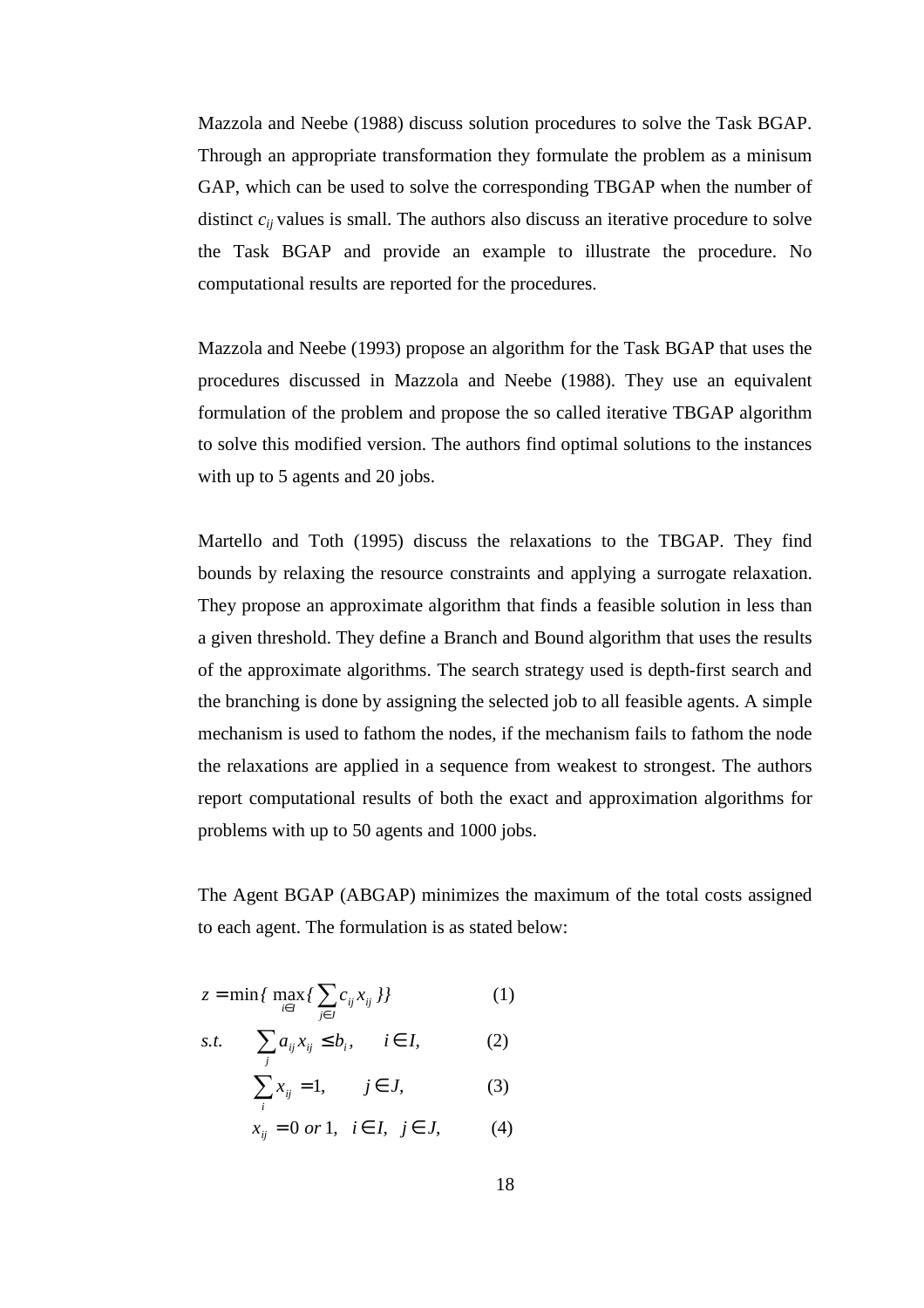To the best of our knowledge there is no reported study on the Agent Bottleneck Generalized Assignment Problem.

## **2.3. The Multi Resource GAP (MRGAP)**

The MRGAP is a generalization of the GAP with multi resources. The problem is formulated as follows:

Given

- A set of agents  $I = \{1, ..., m\}$
- A set of tasks  $J = \{1, ..., n\}$
- A set of periods  $T = \{1, \ldots, s\}$
- *bit*: Available capacity of agent *i* in period *t*
- *pijt*: Time required by task *j* in period *t* if performed by agent *i*.

Min 
$$
z = \sum_{i=1}^{m} \sum_{j=1}^{n} c_{ij} x_{ij}
$$

Subject to

$$
\sum_{i=1}^{m} x_{ij} = 1 \qquad \forall j = 1, ..., n \qquad (1)
$$
  

$$
\sum_{j=1}^{n} p_{ijl} x_{ij} \le b_{il} \qquad \qquad \forall i = 1, ..., m, \quad \forall t = 1, ..., s \qquad (2)
$$

$$
x_{ij} \in \{0, 1\}
$$
  $\forall i = 1, ..., m, \forall j = 1, ..., n$ 

where

$$
x_{ij} = \begin{cases} 1 \text{ if task } j \text{ is assigned to agent } i \\ 0 \text{ otherwise} \end{cases}
$$

The assignment decision variables, *xij*'s are binary.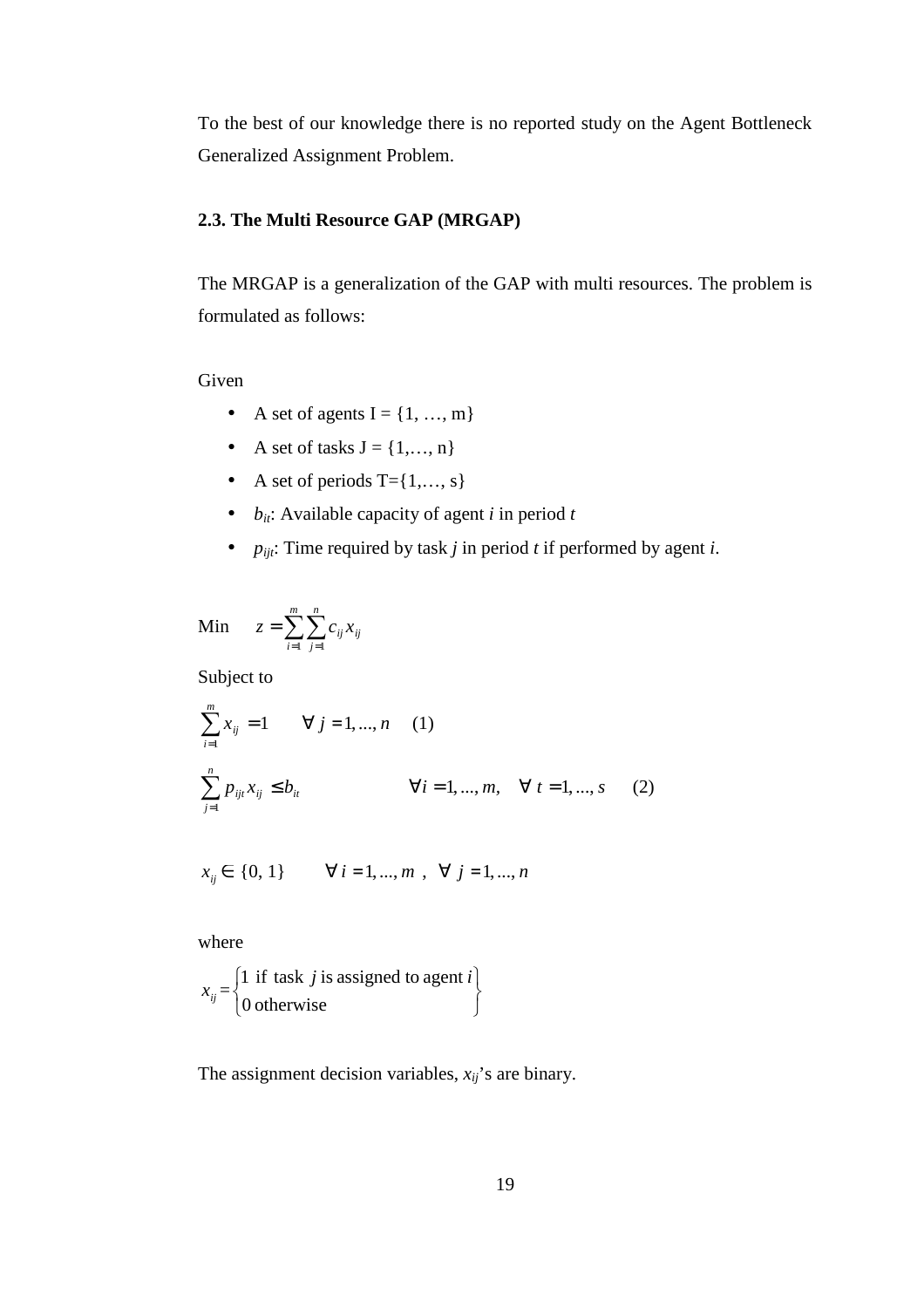Constraint set (1) ensures that the capacities of the agents are not exceeded and constraint set (2) ensures that each task is assigned to one agent.

The studies about the MRGAP are summarized in the following table:

| <b>Title</b>                   | <b>Authors</b>        | <b>Method</b>    | <b>Publication Date</b> |
|--------------------------------|-----------------------|------------------|-------------------------|
| Algorithms for the MRGAP       | Gavish and Pirkul     | Optimization     | $Jun-91$                |
| Heuristics for the MRGAP       | Mazzola and<br>Wilcox | Optimization     | $Mar-01$                |
| A very large-scale             |                       | Very large-scale |                         |
| neighborhood search            | Yagiura, Iwasaki,     | neighborhood     | $Mar-04$                |
| algorithm for the MRGAP        | Ibaraki, Glover       | search           |                         |
| Local search intensified: Very |                       | Very large-scale |                         |
| large Scale Variable           |                       | variable         | Apr-09                  |
| Neighborhood search for the    | Minic, Punnen         | neighborhood     |                         |
| <b>MRGAP</b>                   |                       | search           |                         |

**Table 2.1: Literature Review for the MRGAP** 

Gavish and Pirkul (1991) study different Lagrangian relaxations of the problem and develop three heuristics. The first heuristic simply assigns the tasks that would result in high incremental costs if they were not assigned to the least costly agent. The second heuristic uses the solution of the Lagrangian Relaxation by the constraint set (2) as an initial solution and generates a feasible solution by reassigning some tasks.

The third heuristic obtains a feasible solution using the Lagrangian relaxation of constraint set (1). The computational results indicate that for difficult problems, the third heuristic dominates the others and it is used as a bounding scheme in their Branch and Bound algorithm. The bound is calculated when a free variable  $x_{ij}$  is fixed to  $1-x_{ij}$ <sup>\*</sup>. A combination of three different rules are used in the algorithm. The first one uses a subgradient optimization algorithm to determine the Lagrangean multipliers and new bound. In the second method, the solution for the Lagrangean relaxation is found by using the most recent multiplier set and in the third one sensitivity analysis is used. The branching strategy is based on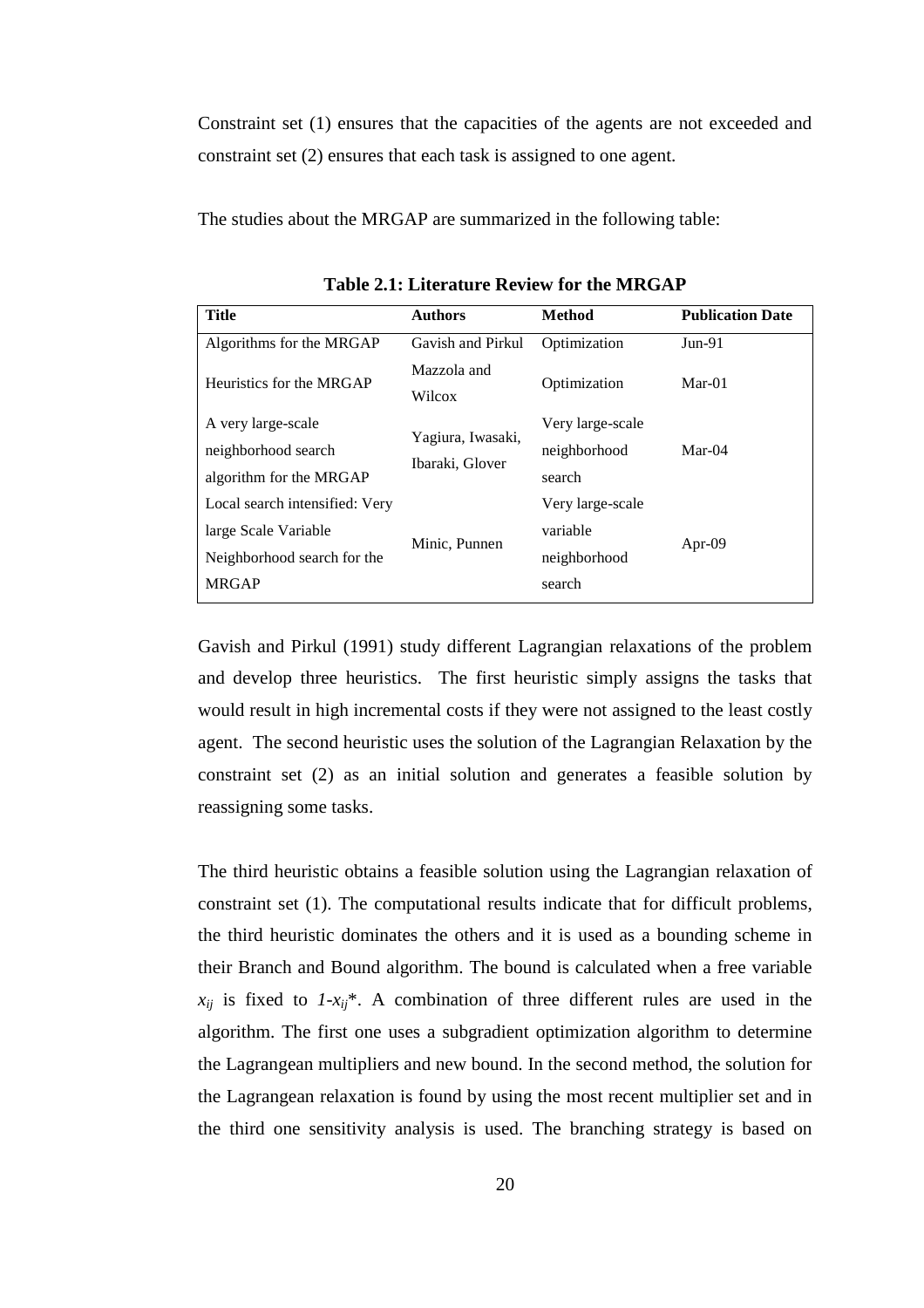selecting a job according to a predefined penalty measure and assigning this job to each agent in increasing order of the penalty values. The optimal solutions to problems with up to 10 agents and 100 jobs are reported.

Mazzola and Wilcox (2001) propose a three phased heuristic that first seeks to construct a feasible solution and then systematically improves the solution. In the first phase, a function based on predefined weight functions is used to calculate a "regret" value for a job. From the unassigned jobs, the job yielding the largest regret is assigned to the agent that minimizes the selection function. In the second phase, jobs from the agents that are overloaded are reassigned to other available agents according to a given priority measure. In the third phase, they propose a solution improving procedure which uses a feasible solution and improves it by using an Integer Programming model that maximizes the improvement of total cost when the jobs are shifted between agents. They also suggest a modification for the heuristic by Gavish and Pirkul (1991) to reduce its computational burden. A hybrid heuristic using this modified heuristic and the three phased heuristic is discussed. The hybrid heuristic is reported to be the most effective of all with an average deviation of less than 3% from the optimal solution for the problems with up to 10 agents, 75 jobs and 4 resource types.

Yagiura et al. (2004) work on a very-large scale neighborhood search algorithm based on tabu search which they call as *TS*-*CS* (tabu search with chained shift neighborhood). The authors provide computational results for problems with up to 20 agents, 200 jobs and 8 resource types. The optimal solution by alternative *TS* applications are compared with each other and with CPLEX 6.5. They find that *TS*-*CS* performs better for majority of the problem instances.

Mitrović-Minić and Punnen (2009) develop a very large scale variable neighborhood search *(VNS)* algorithm for the MRGAP. The basic idea is as follows:

• Start with a feasible solution.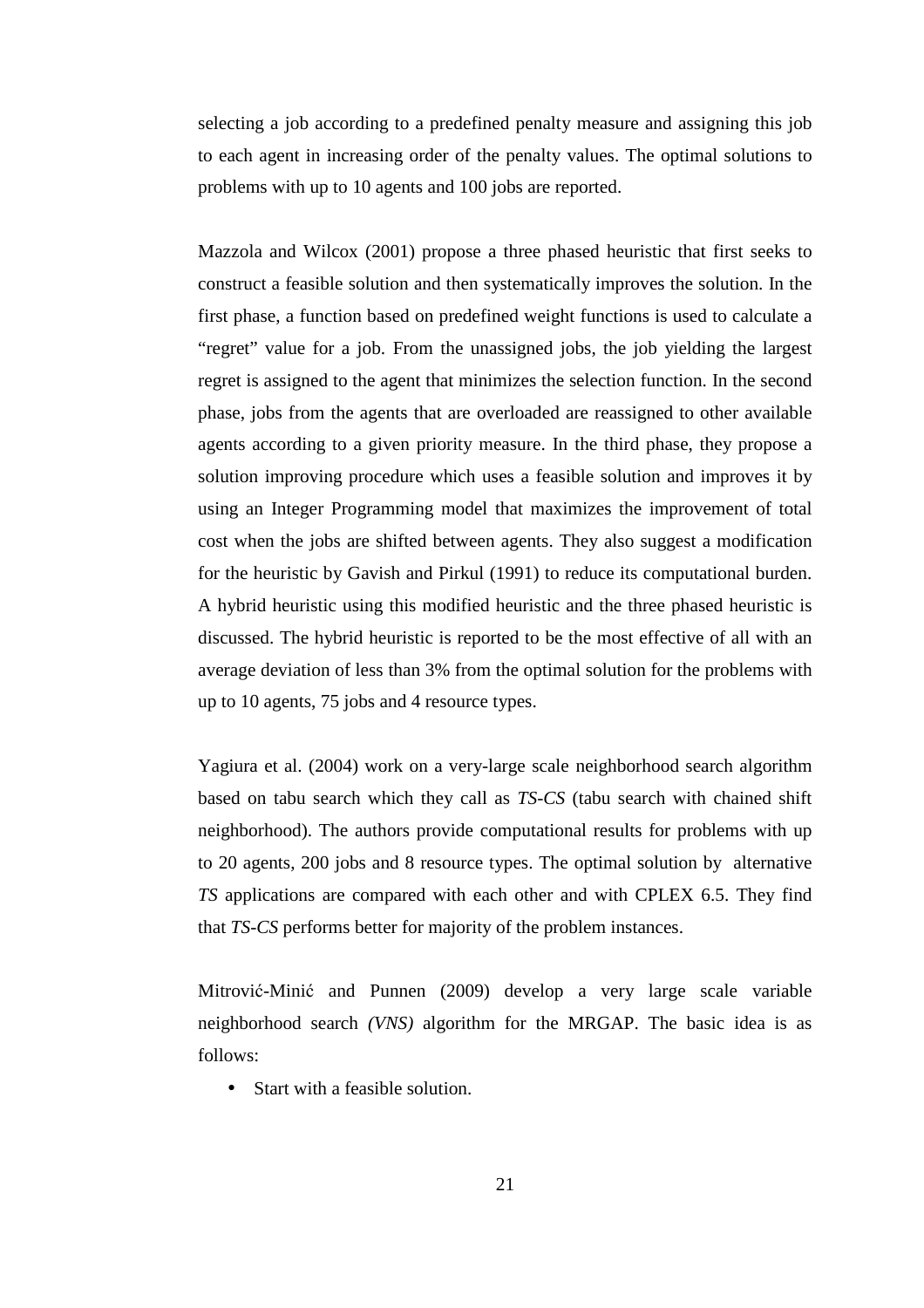- Divide the assignments of the solution into two parts, namely S and S', fix the assignments of the tasks in set S and solve a relatively smaller Integer Program to find the optimal allocation of the tasks of set S'.
- The new solution that includes the optimal assignments for S' set replaces the current feasible solution if it has a better objective function value.

The most important decision involved is the size of set S, i.e.,  $|S|$ . For small  $|S|$ , searching the neighborhood is almost equivalent to solving the MRGAP itself and for large |S|, the neighborhood is weak. The authors propose nine ways to select |S|. They suggest to start with large |S|, and decrease it gradually, resulting in a very large scale *VNS*. They use the test problems of Yagiura et al. (2004) and compare the performance of their algorithm with *TS* of Yagiura et al. (2004) and with the best solution found by CPLEX in a predefined time limit.

In this study we consider an Agent Bottleneck MRGAP (MRABGAP). To the best of our knowledge, there is no reported study on this problem.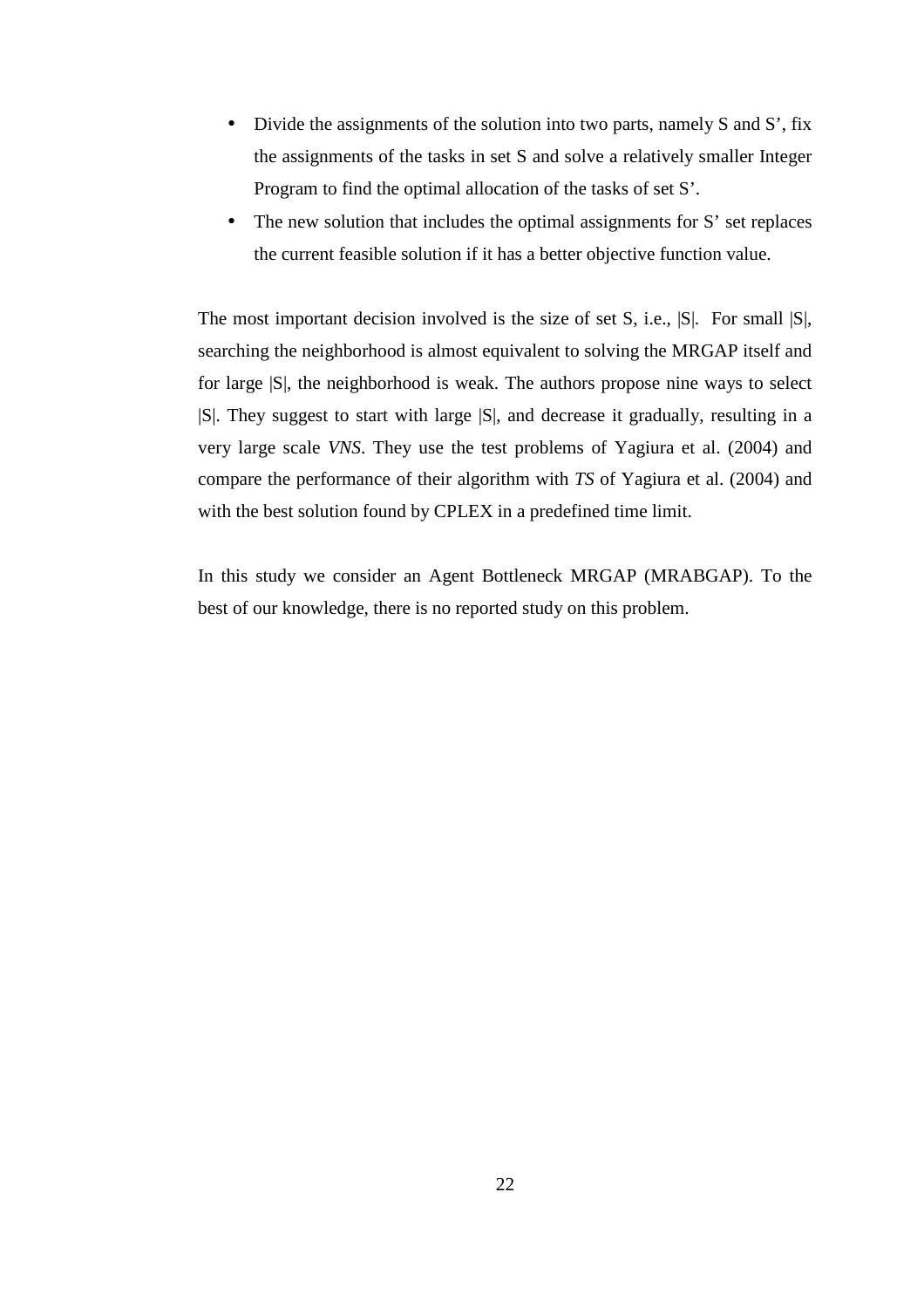# **CHAPTER 3**

# **PROBLEM DEFINITION**

An Agent Bottleneck MRGAP (MRABGAP) is an Agent Bottleneck Generalized Assignment Problem (ABGAP) with multiple types of resources. We assign the agents to the job opportunities while obeying the agent capacities and assigning each job to exactly one agent. These assignments are valid for a horizon that includes multiple equal-length periods, hence multi resources. That is, in the MRABGAP we seek to find the assignment that balances total agent loads. We achieve load balancing by minimizing the maximum total load over all agents. In our case, the time capacity of the agents is the single physical resource type, but the problem has direct analogy with the multi-resource problem as available capacity changes from period to period for an agent. Unlike the other problem types we do not have any cost concern; we only try to find an optimal balance in the total workloads of agents.

The Generalized Assignment Problem (GAP) is strongly NP-hard, since even its feasibility question is NP-complete (Martello and Toth, 1995). So is any generalization of the GAP. The MRABGAP is a generalization of the GAP with multiple resources and has the same feasible region. This follows that the feasible region of the MRABGAP is strongly NP-complete and the optimality problem is NP-hard in the strong sense.

We next give the mathematical model of the MRABGAP.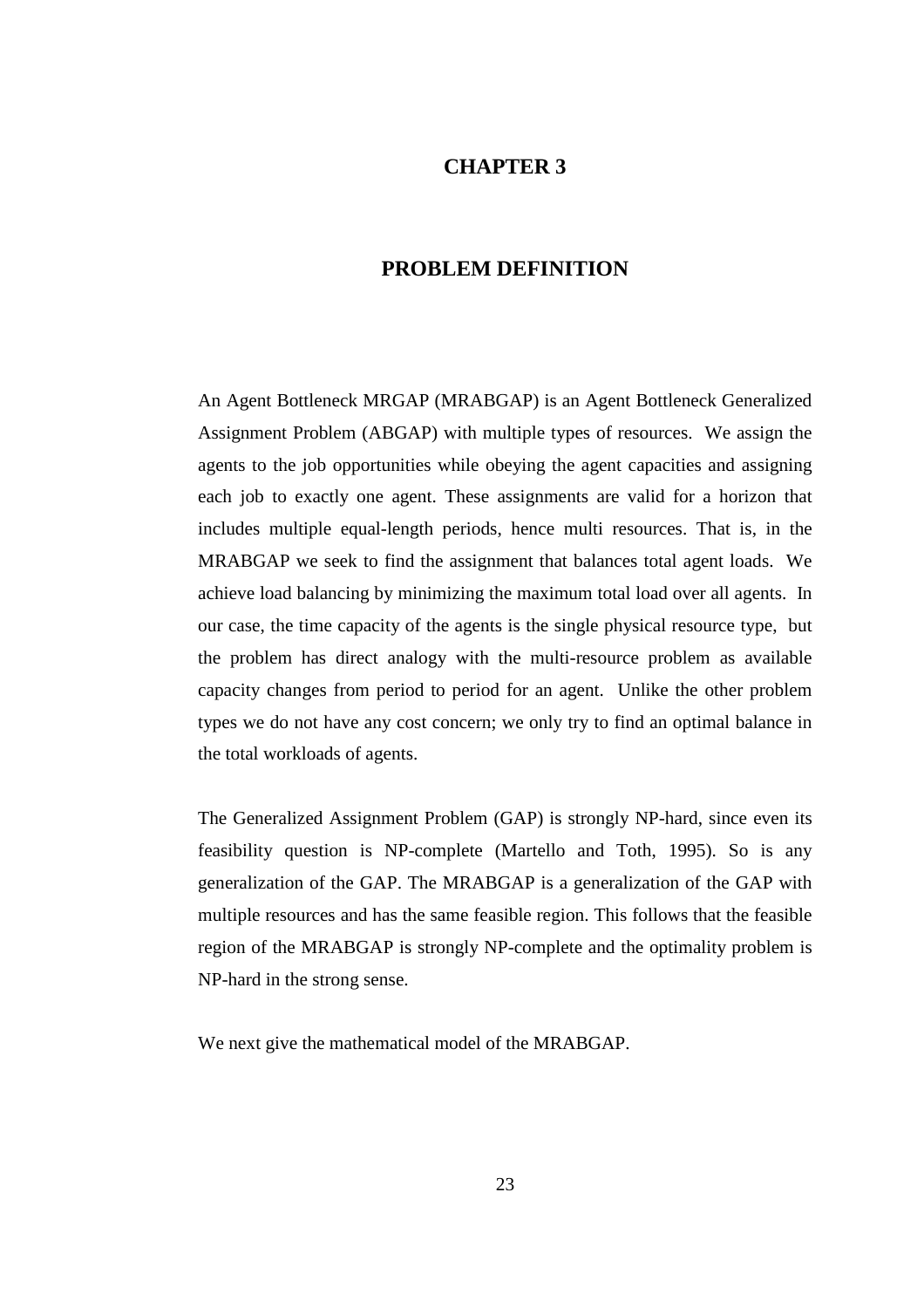### **3.1. Mathematical Model of the MRABGAP**

### **Parameters**

*bit*: Available capacity of agent *i* in period *t*.

 $p_{ijt}$ : Time required by task *j* in period *t* if performed by agent *i*.

# **Decision Variables**

The binary variables,  $x_{ij}$ s, define the assignments such that

*xij***=** J  $\left\{ \right.$ 1  $\overline{\mathcal{L}}$ ∤  $\int$  0 otherwise if 1 task *j* is assigned to agent *i*

### **Constraints**

Given

- A set of agents  $I = \{1, ..., m\}$
- A set of tasks  $J = \{1, ..., n\}$
- A set of periods  $T = \{1, ..., s\}$

$$
\sum_{j=1}^{n} p_{ij} x_{ij} \le b_{ii} \qquad \forall i = 1, ..., m, \forall t = 1, ..., s \qquad (1)
$$
  

$$
\sum_{i=1}^{m} x_{ij} = 1 \qquad \forall j = 1, ..., n \qquad (2)
$$
  

$$
x_{ij} = 0 \text{ or } 1 \qquad \forall i = 1, ..., m, \forall j = 1, ..., n \qquad (3)
$$

Constraint set (1) ensures that the capacities of the agents are not exceeded and constraint set (2) ensures that each task is assigned to one agent. The assignment restrictions are given by constraint set (3).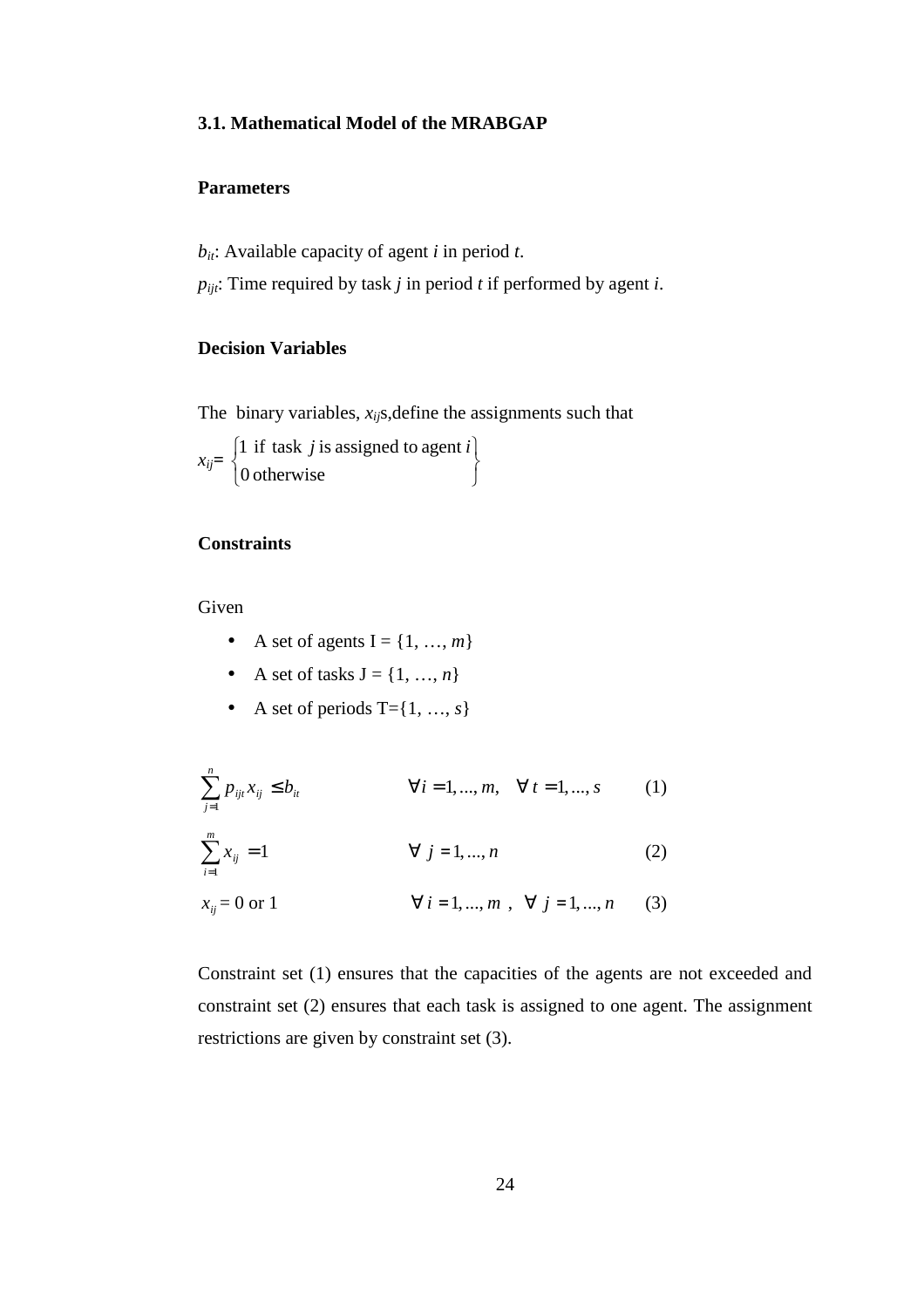#### **Objective Function**

The MRABGAP minimizes the maximum of the total loads assigned over all agents. The objective function is as follows:

$$
Min\, Max_i \Biggl\{ \sum_{t=1}^s \sum_{j=1}^n p_{ijt} x_{ij} \Biggr\}
$$

We can linearize this objective function by defining a continuous variable, *Z*, which denotes the minimum of the maximum total load over all agents. We add the following constraint set to the formulation:

$$
\sum_{j=1}^{n} \sum_{t=1}^{s} p_{ijt} x_{ij} \le Z \quad \forall i = 1, ..., m
$$

This constraint set defines a bottleneck type objective function that returns the maximum of the total load over all agents.

Below is the linearized formulation of the MRABGAP:

(P)  
\nMin Z  
\n
$$
\sum_{j=1}^{n} p_{ijt} x_{ij} \le b_{it} \qquad \forall i = 1, ..., m, \forall t = 1, ..., s (1)
$$
\n
$$
\sum_{i=1}^{m} x_{ij} = 1 \qquad \forall j = 1, ..., n (2)
$$
\n
$$
\sum_{j=1}^{n} \sum_{t=1}^{s} p_{ijt} x_{ij} \le Z \qquad \forall i = 1, ..., m (3)
$$
\n
$$
x_{ij} = 0 \text{ or } 1 \qquad \forall i = 1, ..., m, \forall j = 1, ..., n (4)
$$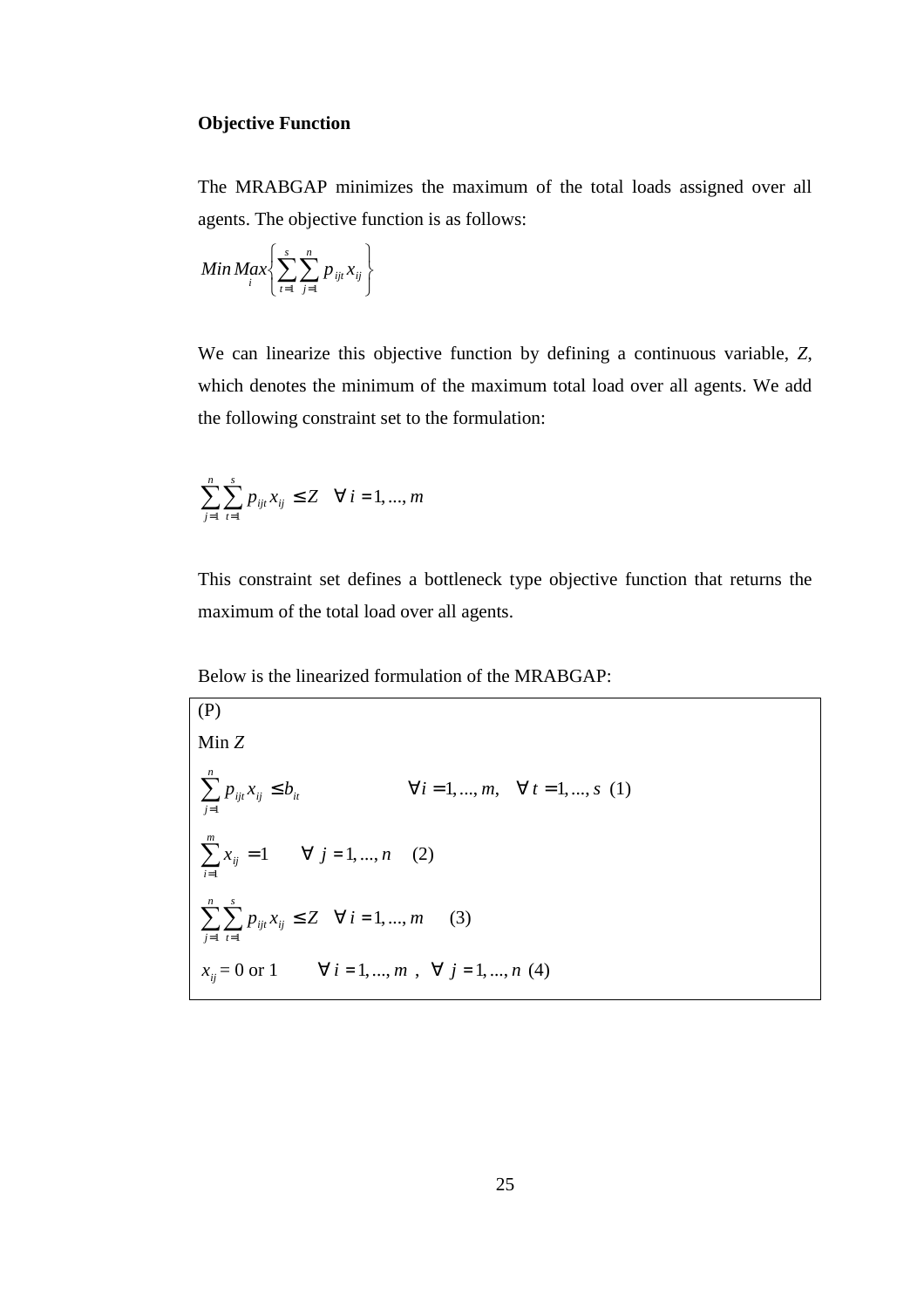## **Size of the model**

## **Number of constraints**

Given *m* agents, *n* jobs and *s* periods the number of constraints is  $m^*s + n + m$ , excluding the set constraints.

## **Number of decision variables**

Binary Variables: Given *m* agents and *n* jobs the number of binary variables  $(x_{ij}s)$ is *m\*n.*

Continuous Variables: There a single continuous variable (*Z*).

## **An Example Problem**

Consider the following example problem with the parameters provided in Tables 3.1 and 3.2.

| <b>Agent</b>             | Period 1 | Period 2 |
|--------------------------|----------|----------|
|                          | 18       | 16       |
| $\overline{c}$           | 16       | 16       |
| 3                        | 40       | 30       |
|                          | 23       | 22       |
| $\overline{\phantom{0}}$ | 16       | 15       |

**Table 3.1:** *bit* **Values of the Example Problem** 

|                         | Period 1 |    |    |    |    |    |    |    |         |    |    |                |    |    | Period 2 |    |    |    |    |               |
|-------------------------|----------|----|----|----|----|----|----|----|---------|----|----|----------------|----|----|----------|----|----|----|----|---------------|
| Agent/Job               | 1        | 2  | 3  | 4  | 5  | o  | 7  | 8  | 9       | 10 |    | $\overline{ }$ | 3  | 4  | 5        | o  | 7  | 8  | 9  | 10            |
|                         | 10       | 10 |    | 6  | 15 | 12 |    | 11 | ┑       | 12 | 8  | 10             | 5  | 5  | 14       | 9  | 4  | 12 | 6  | -11           |
| $\overline{2}$          | 6        | 9  |    |    | 11 | 14 | 8  | 8  | $\perp$ |    |    | 11             | 10 | 4  |          | 11 | 9  | 9  | 12 | 6             |
| 3                       |          | 5  | 12 | 14 | 10 | 14 | 12 | 11 | 8       | 12 | 11 | 4              | 12 | 11 | 10       | 14 | 14 | 10 | 8  | 14            |
| $\overline{\mathbf{4}}$ | 14       | 14 |    | 12 | 5  | 8  | 15 | 14 | 12      | 12 | 13 | 14             | 11 | 9  | 5        |    | 16 | 14 |    | 9             |
| 5                       | 11       | 6  | 14 |    | 5  | 8  | 8  | 9  | Q       |    | 13 | 6              | 12 | 6  | 4        |    | 8  | 9  | 10 | $\mathcal{L}$ |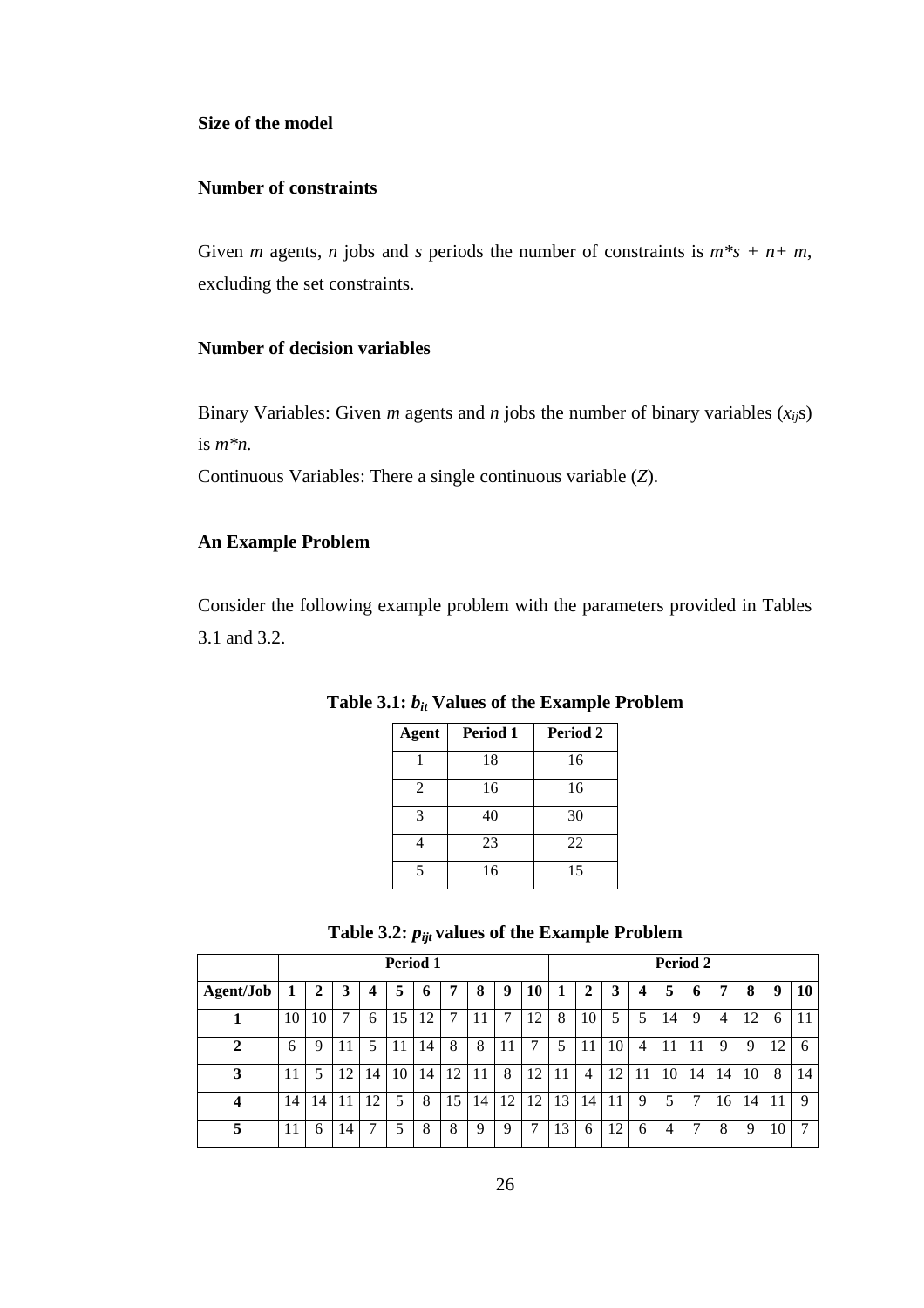A feasible solution to the problem is as follows:

 $x_{21} = x_{32} = x_{43} = x_{14} = x_{35} = x_{46} = x_{17} = x_{38} = x_{59} = x_{210} = 1$  and all the other  $x_{ij}$ s are 0. The bottleneck agent is agent 3 with a total load value of 50. The total loads of agents is demonstrated in Figure 3.1.



**Figure 3.1: The Total Loads of the Agents for a Feasible Solution** 

An optimal solution to the problem is as follows:

 $x_{21} = x_{32} = x_{13} = x_{54} = x_{45} = x_{46} = x_{17} = x_{28} = x_{510} = 1$  and all other  $x_{ij}$ s are 0. Agent 2 is the bottleneck agent and the optimal solution value, i.e., the total load of agent 2, is 28. Below is a graphical representation of the total loads of the agents.



**Figure 3.2: The Total Loads of the Agents in the Optimal Solution**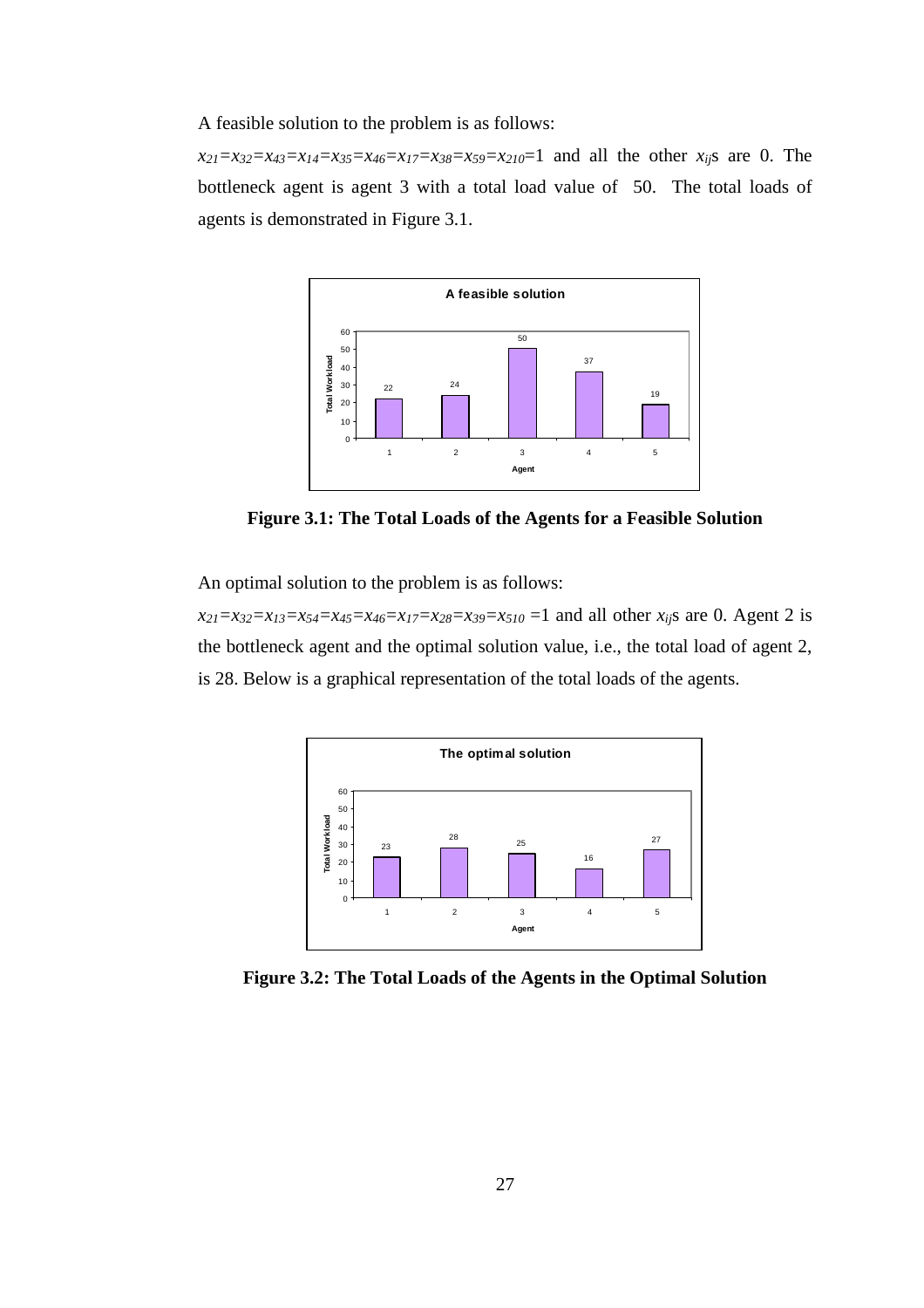#### **3.2. Properties of Solutions**

#### **Properties of Feasible Solutions**

**1.** For each agent, total work should be less than or equal to an upper bound (*UB*).

$$
\sum_{j} \sum_{t} p_{ijt} x_{ij} \le RHS_i \qquad \forall i \qquad (1)
$$

$$
RHS_i \equiv Min \left\{ UB, \sum_t b_{it} \right\}
$$

Note: If  $RHS_i = \sum$ *t*  $b_{it}$  (1) would be redundant. If  $RHS_i = UB$  such that  $UB < \sum$ *t*  $b_{it}$ ; (1) may be used as a valid cut.

## **Problem Size Reduction Properties**

One can use the following rules before using an optimization algorithm in order to fix some variables to 0 or 1; hence reduce the problem size beforehand.

**1.** 

**a.** If the time required for agent *i* to perform job *j* in period *t* is greater than the maximum available time agent *i* has in a period over all the periods, then the corresponding variable  $x_{ij}$  should be 0.

If  $p_{ijt} > Max_{t} \{b_{it}\}$  then  $x_{ij} = 0$  (1.a)

Otherwise the feasibility condition stated by (1) is violated.

**b.** If the time required for agent  $i$  to perform job  $j$  in period  $t$  is greater than the maximum available time for that period over all the agents, then the corresponding variable, *xij*should be 0.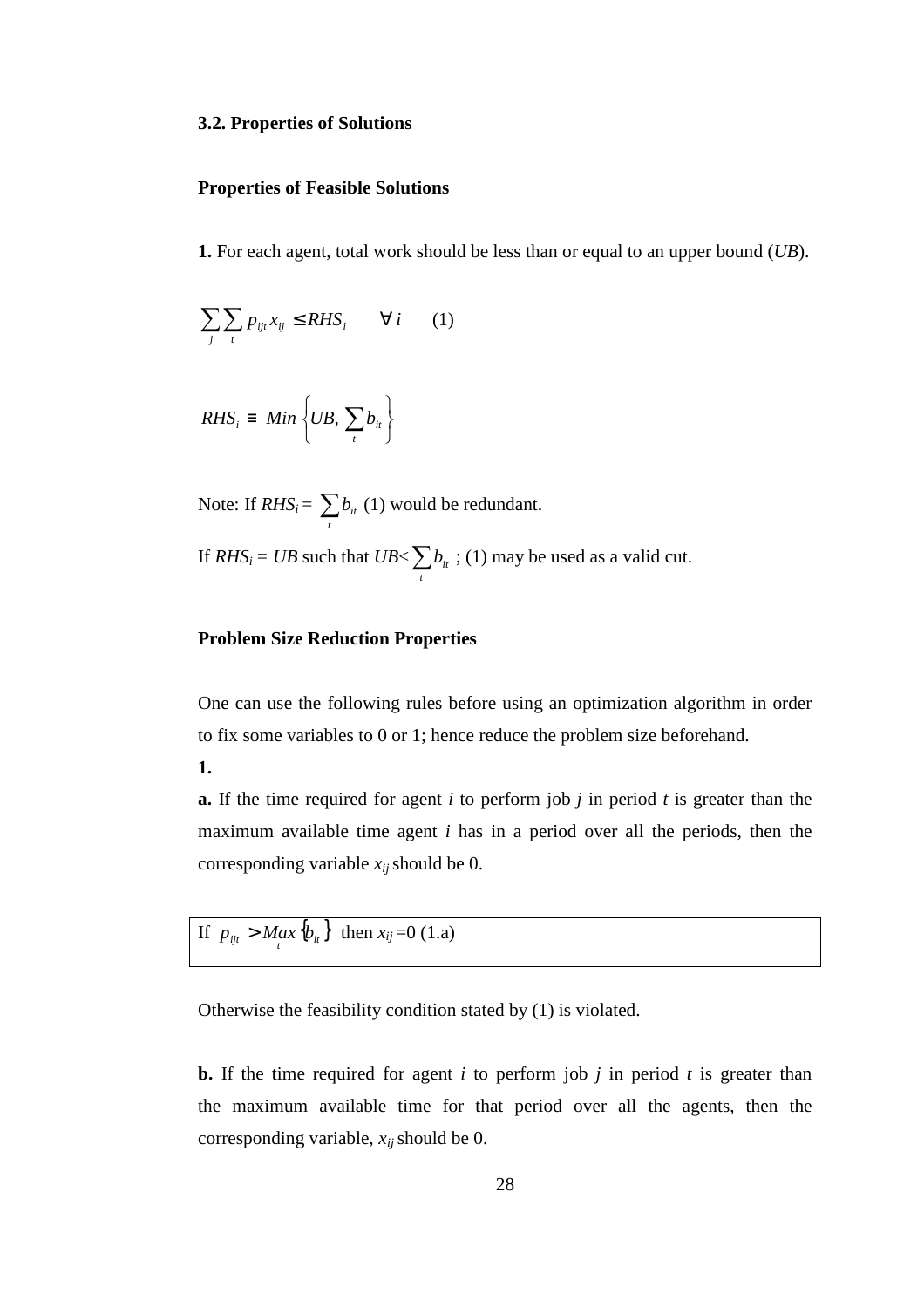If  $p_{ijt} > Max_{i} \{b_{it}\}$  then  $x_{ij} = 0$  (1.b)

Otherwise the feasibility condition stated by constraint set (1) is violated.

**c.** If the time required for agent *i* to perform job *j* in period *t* is greater than the available time of the agent for that period  $t$ , then the corresponding variable, *xij* should be 0.

If  $p_{ijt} > b_{it}$  for any *i*, *j*, *t* then  $x_{ij} = 0$  (1.c)

Otherwise the feasibility condition stated by (1) is violated.

**2**. If the total time required for agent *i* to perform job *j* is greater than the total available time of agent *i* over all periods, then the corresponding variable  $x_{ij}$  is 0.

If  $\sum p_{ijt} > \sum$ *t t*  $p_{ijt} > \sum b_{it}$  for any *i* and *j* then  $x_{ij} = 0$  (2)

Otherwise the feasibility condition stated by (1) is violated.

**3.** If minimum time required for agent *i* to perform any job is greater than the maximum available time of that agent for a period then no jobs are assigned to that agent in a feasible solution.

If 
$$
\lim_{j,i} p_{ij} > \lim_{t} b_{it}
$$
 for *i* then  $\sum_{j} x_{ij} = 0$  for agent *i* (3)

Otherwise the feasibility condition stated by (1) is violated.

**4.** If minimum time required for agent *i* to perform any job in period *t* is greater than the available time of the agent in that period then no jobs are assigned to that agent in a feasible solution.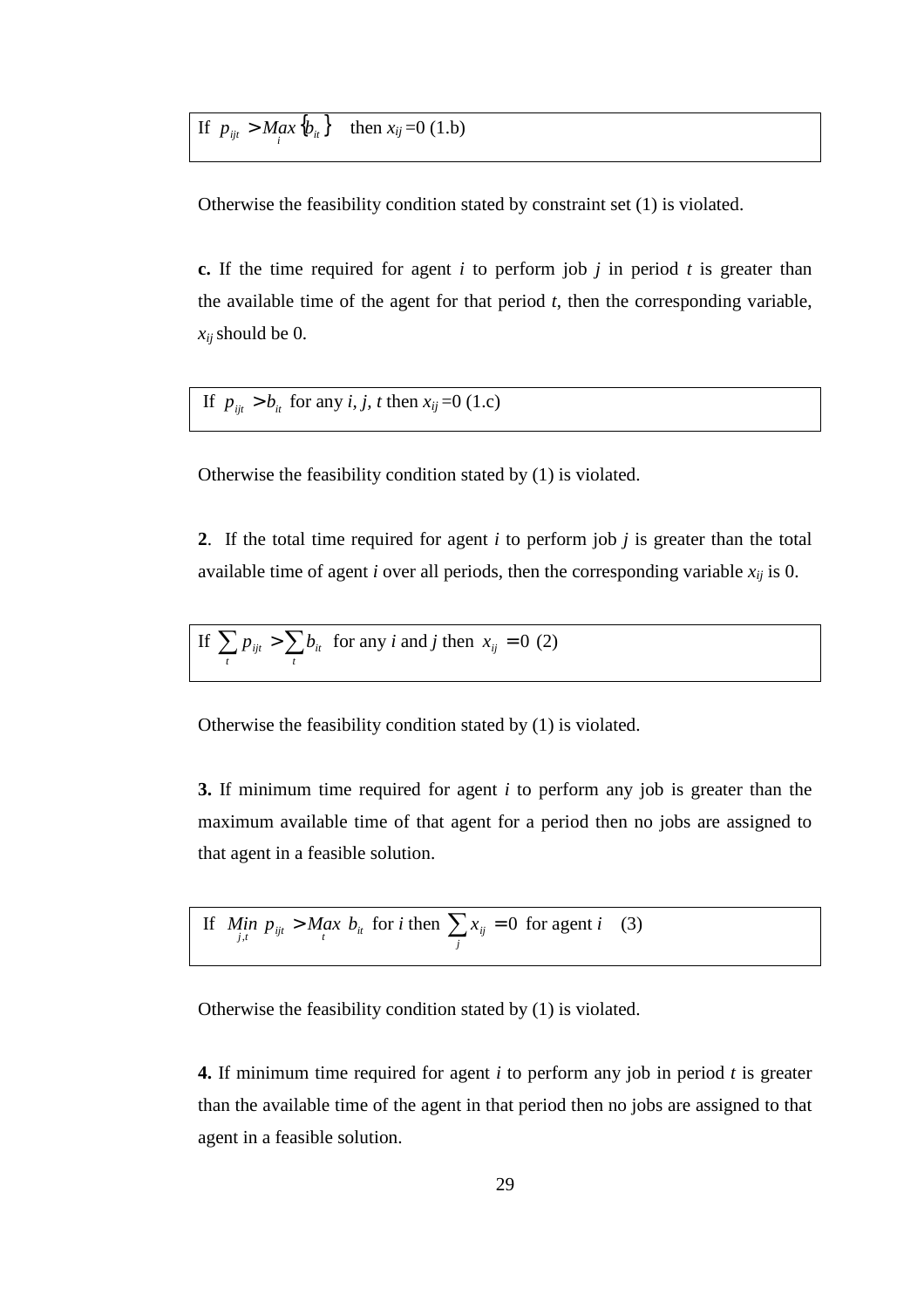If  $\lim_{j} p_{ijt} > b_{it}$  for any *t* then  $\sum_{i} x_{ij} = 0$ *j*  $x_{ij} = 0$  for agent *i* (4)

Otherwise the feasibility condition stated by (1) is violated.

**5.** The rules 1.a, 1.b, 1.c and 2 can be easily modified for eliminating agents from further considerations as follows:

If  $x_{ij} = 0$  holds for all *j* for an agent *i* then  $\sum x_{ij} = 0$ *j*  $x_{ij} = 0$  (5)

Otherwise the feasibility condition stated by (1) is violated.

**6.** If job *j* cannot be assigned to any agent but agent *k* then the corresponding variable  $x_{kj}$  should be 1 in a feasible solution.

If  $x_{ij} = 0$  for all agents but one agent *k* then  $x_{kj} = 1$  (6)

Otherwise constraint set (2) is violated.

#### **Comparison of the Rules**

**1.** Rule 0 and rule 2 are not substitutable, checking one of them does not imply checking the other.

**2.** Rule 1.c, which already implies 1.a and 1.b, is a stronger rule. 1.a and 1.b are different rules but they are weak rules to be used in practice.

**3.** Rule 1.c already implies rule 2.

*t*

**4.** Instead of using ∑*t*  $b_{it}$  it is always possible to use an upper bound (*UB*) such that  $UB < \sum$  $b_{it}$  to make the corresponding rules stronger.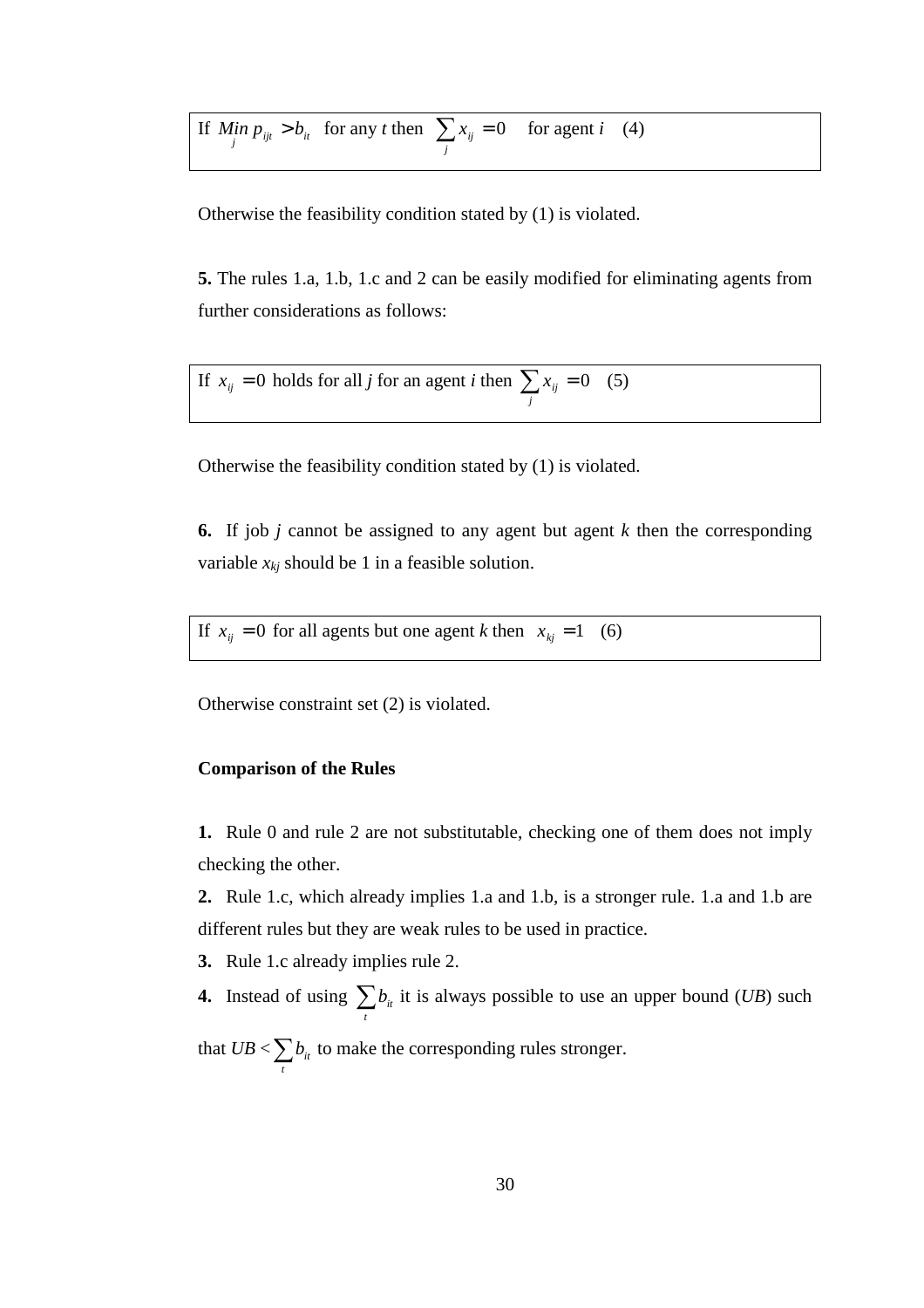#### **Some Rules to Detect Infeasibility**

One can use the following rules to detect infeasibility beforehand. One should note that the following checks for infeasibility are one-sided. If the conditions are satisfied then the problem is infeasible. However if the conditions are not satisfied, feasibility is not guaranteed. As the decision version of the problem is NP-complete, there cannot be any rule that detects the infeasibility.

**0.** If the minimum time needed to perform a job in a period is greater than maximum available time in any period *t*, then the problem is infeasible.

If  ${min_{i}}{p_{ijt}} > Max{b_{ii}}$  for any *t* and *j* then the problem (P) is infeasible (0)

**1.** If condition (1.a) holds for all *i* for at least one *j* then job *j* cannot be assigned to any agent, hence (P) is infeasible.

**2.** If condition (1.b) holds for all *i* for any *j* and *t* then job *j* cannot be assigned to any agent, hence (P) is infeasible.

**3.** If condition (1.c) holds for all *i* for at least one *j* and *t* then job *j* cannot be assigned to any agent, hence (P) is infeasible.

**4.** If condition (2.b) holds for all *i* for at least one *j* then the problem is infeasible.

**5.** If the minimum total time needed to perform all jobs is greater than the total available capacity, then the problem is infeasible.

**a.** If  $\sum \sum Min\{p_{ijt}\} > \sum \sum$ *t i it t ijt*  $\sum_{i}^{\infty}$ *Min* $\{p_{ijt}\}\geq \sum_{i}\sum_{i}^{\infty}b_{it}$  then the problem is infeasible.

The above condition states that even all jobs are performed by their quickest agent in each period the total capacity over all periods is exceeded.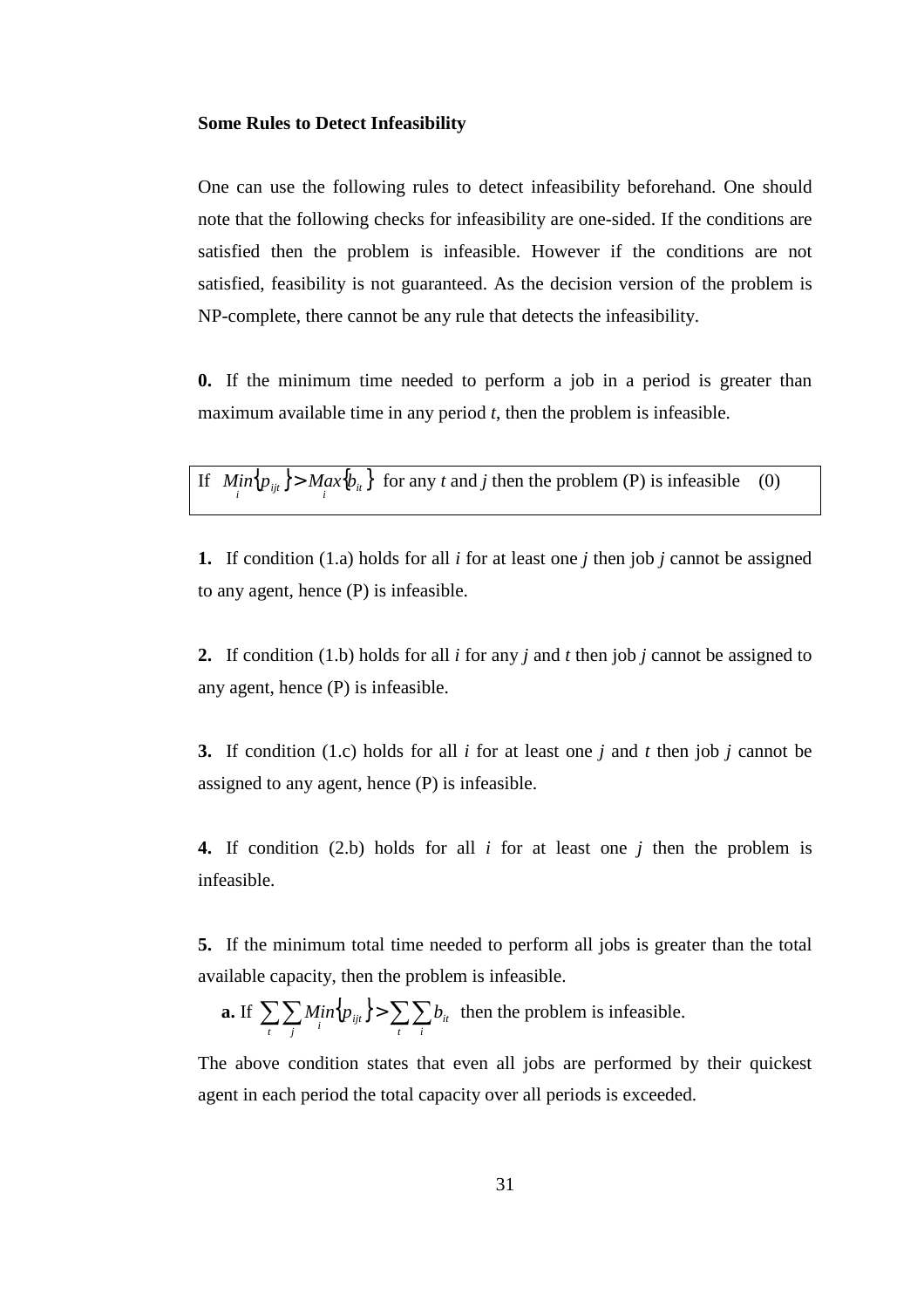**b.** If  $\sum_{i}$   $Min\left\{\sum_{i} p_{ijt}\right\} > \sum_{i} \sum_{i}$  $\mathcal{I}$  $\overline{\mathcal{L}}$ ∤  $\int$ *t i it t ijt*  $\sum_{i}^{n} M_{ii} \left\{ \sum_{t}^{n} p_{ijt} \right\}$  >  $\sum_{t}^{n} \sum_{i}^{n} b_{it}$ , then the problem is infeasible.

The above condition states that even all jobs are performed by their quickest agent over *t* periods; the total capacity over all periods is exceeded.

**6.** If the minimum total time needed to perform all jobs in any period *t* is greater than the total available capacity for that period, then the problem is infeasible.

If  $\sum Min\{p_{\scriptscriptstyle ijt}}\}$ > $\sum$ *i ijt*  $\int$   $\frac{1}{\sqrt{1}}$   $\int$   $\frac{1}{\sqrt{1}}$  $\sum_{i}$  *Min* $\{p_{ijt}\}\geq \sum_{i} b_{it}$ , for any *t* then the problem is infeasible. (6)

## **Comparison of the Rules**

- **1.** Rule 5.b, which implies 5.a., is a stronger cut than rule 5.a.
- **2.** Rule 1.c in problem size reduction part already implies rules 5.a and 5.b.

#### **3.3. Lower Bounds**

We develop three lower bounds on the optimal value of the MRABGAP. These are namely Lower Bound 1, Lower Bound 2 and Linear Programming Relaxation Based Lower Bound.

## **3.3.1. Lower Bound 1 (***LB1***)**

To find a lower bound on the optimal objective function value, we make the following relaxations:

The capacities of the agents are unlimited (hence remove constraint set (1)) The opportunities can be split between the agents (hence relax the integrality of *xij*s)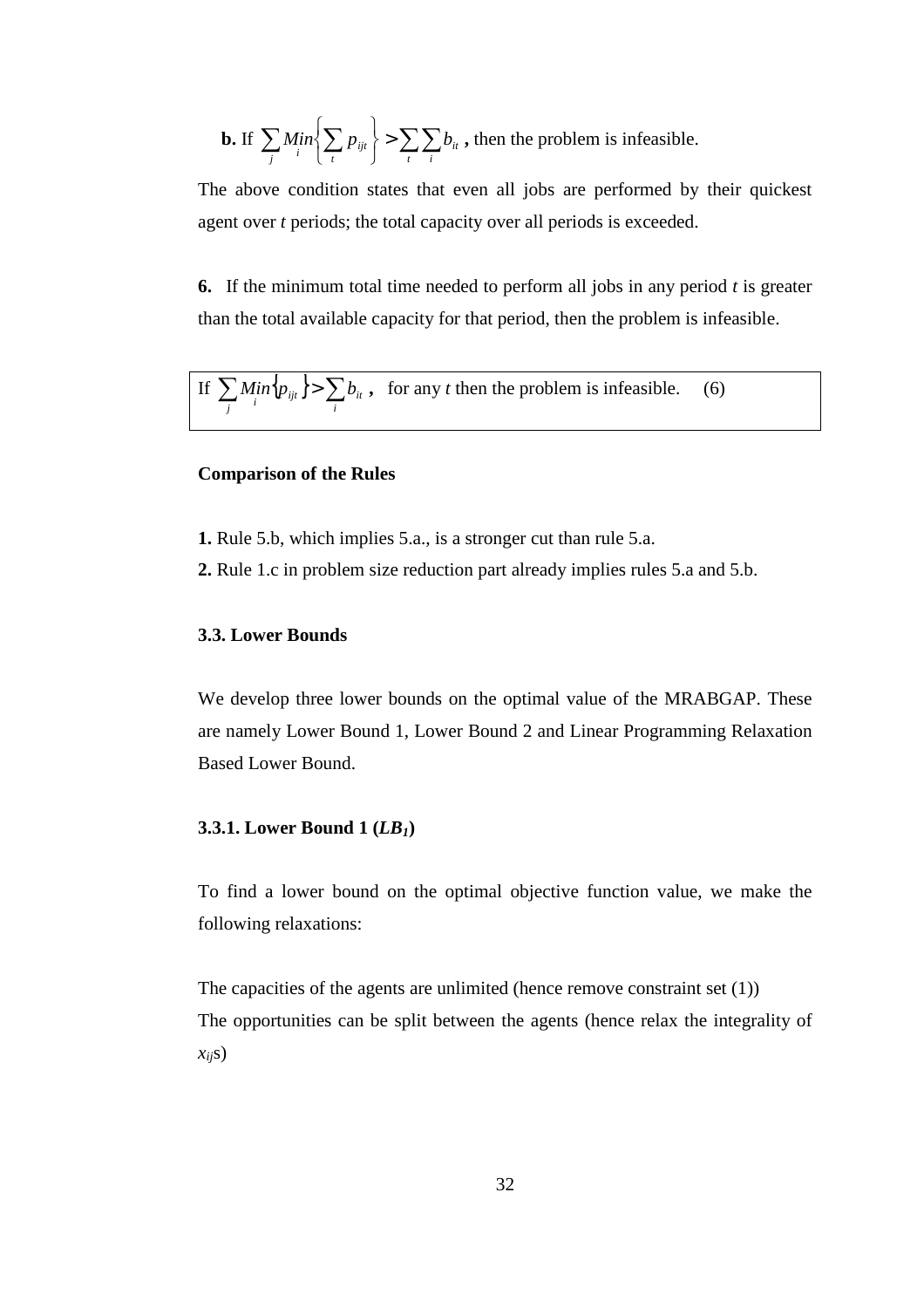Moreover we use underestimation for the total load of each opportunity, i.e., hence we relax the time parameters.

The optimal solution to the problem after these relaxations, *LB1*, provides a lower bound on the optimal objective function value, Z\*.

$$
LB_{1} = \frac{\sum_{j} Min \left\{ \sum_{t} p_{ijt} \right\}}{m}
$$

Theorem below states this result formally.

**Theorem:** *LB<sup>1</sup>* is a lower bound on *Z\**.

**Proof:** Let *TAT<sub>i</sub>* denote the total time job *j* takes at the optimal solution.

The total load of all jobs at the optimal solution is  $\sum$ *j TAT*<sub>*j*</sub>. We know that *TAT*  $j \geq$ 

$$
Min\left\{\sum_{i} p_{ijt}\right\}, \text{ implying } \sum_{j} TAT_j \ge \sum_{j} Min\left\{\sum_{i} p_{ijt}\right\}. \sum_{j} Min\left\{\sum_{i} p_{ijt}\right\} \text{ is the total}
$$

load if all the opportunities are performed by their fastest agent, i.e., total load of the opportunity is underestimated. When the integrality constraints on  $x_{ij}$  values are relaxed and capacity constraints are removed, the optimal solution divides the

load  $\sum_{i} Min \left\{ \sum_{t} p_{ijt} \right\}$  $\mathcal{L}$  $\overline{\mathcal{L}}$ ∤  $\int$  $\sum_{i}$  *Min* $\left\{\sum_{i} p_{ijt}\right\}$  evenly between all agents, and give an objective function

value of  $\sum_{i}$   $Min \left\{ \sum_{i} p_{ij} \right\}$ Ì  $\overline{\mathfrak{l}}$ ∤  $\sqrt{ }$  $\sum_{i}^{n} M_{i}^{i}$   $\sum_{i}^{n} P_{ij}$  /*m*. Hence *LB<sub>1</sub>* is a valid lower bound on *Z\** value, as it

is an optimal solution to a problem where some parameters are underestimated and some constraints are relaxed.

If the lower bound solution is feasible, i.e., all opportunities can be performed by their fastest agents without violating the capacity constraints and with a bottleneck load of *LB1* units, it is optimal. Moreover if a feasible solution with *Z* value of  $LB<sub>1</sub>$  is achieved then its optimality can be warranted.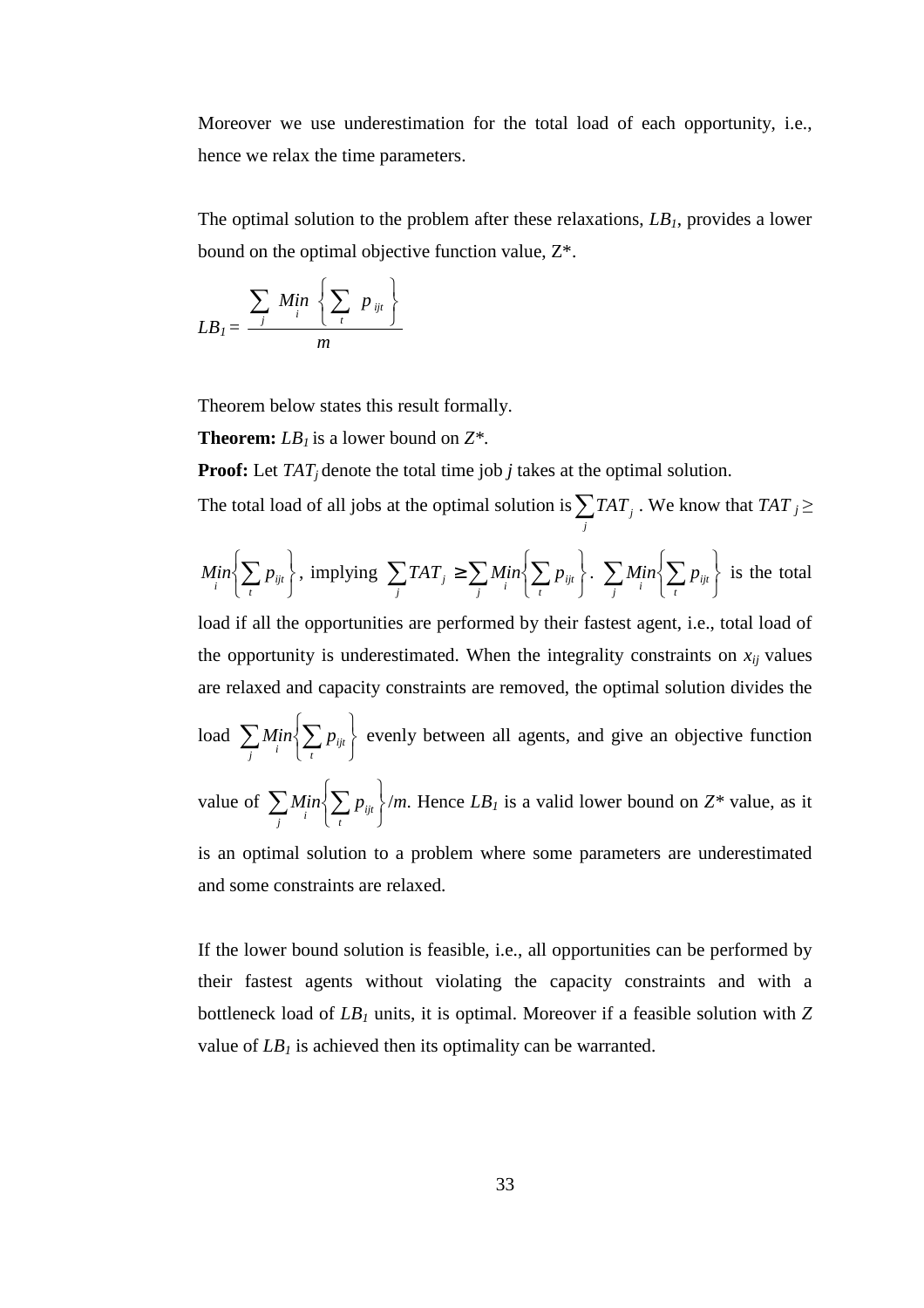To evaluate the partial solution with set  $S$  of assigned opportunities and  $Z_i$  of load of agent *i*, we extend *LB<sup>1</sup>* as follows:

We calculate the minimum total load due to the unassigned jobs as in *LB1* and distribute it to the nonbottleneck agents until they are full up to the bottleneck load. Then, if remains, we distribute the load evenly to all *m* agents and obtain a lower bound for the optimal solution of the corresponding partial solution. The lower bound is available by the following expression:

$$
LB_{I}(S) = B_{L} + Max \left\{ 0, \frac{\sum_{j \notin S} Min \left\{ \sum_{i} p_{ijt} \right\} - ((B_{L} * m) - \sum_{i \in S} \sum_{t} p_{ijt} x_{ij}(S))}{m} \right\}
$$

where  $B_L = \frac{Max\{Z_i\}}{i}$ , *i.e.*, the bottleneck load of partial solution *S* and  $x_{ij}(S)$  is the value of the assignment variable in the partial solution.

∑∑ *i*∈*S t*  $p_{ijt}$   $x_{ij}(S)$  is the current total load due to the assignments of the partial solution.

First, all the agents are filled up to the *BL* value, assuming a total capacity of  $B_L^*m$  and hence the unused capacity becomes  $B_L^*m \cdot \sum \sum$ *i*∈*S t*  $p_{ijt}$   $x_{ij}(S)$ . If the remaining work is smaller than this value, i.e.,  $LB<sub>I</sub>(S)$  is equal to  $B<sub>L</sub>$ , the bottleneck will not change. But if it is higher, we distribute the excess load evenly over all agents, raising the bottleneck load to *LB1*.

We next discuss further improvements of *LB1*.

#### **Strengthened versions of Lower Bound 1**

Note that *LB1(S)* completely ignores the capacity constraints. We strengthen *LB<sup>1</sup>* by incorporating the capacity constraints, to some extent. These strengthened versions of  $LB<sub>1</sub>(S)$  are referred to as version 1 and version 2. The first one strengthens the bound by preventing the assignment of a job to an agent whose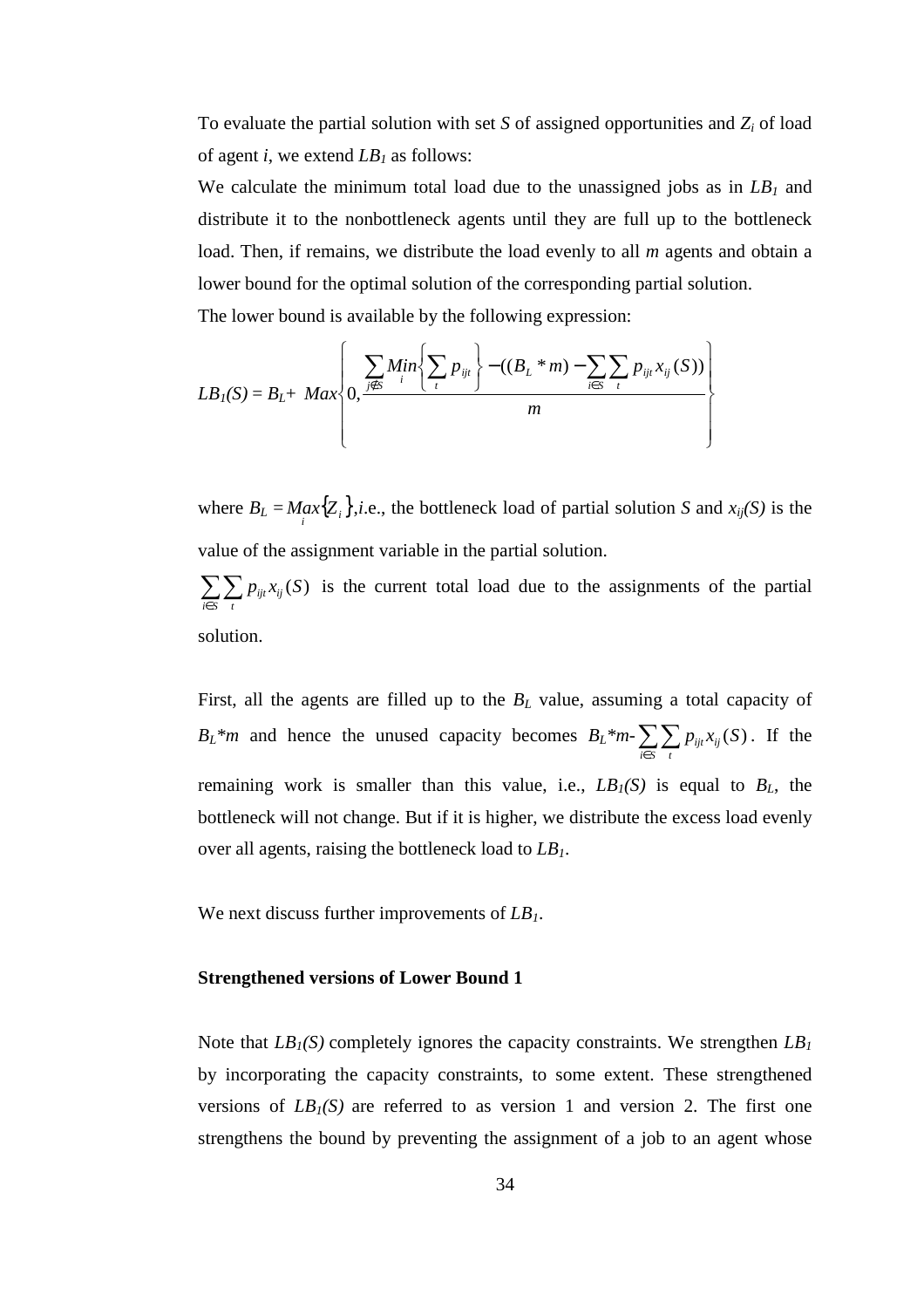aggregate capacity is not sufficient. The second one performs this check for each individual period and does not allow the assignment of a job to an agent if the available capacity of the agent is not sufficient to serve the job at any period *t*.

#### **Strengthened Version 1**

In finding the minimum time of a job, we exclude the agents that do not have enough total available capacity to process that job. As we improve our estimation on total loads while preserving other assumptions, strengthened version 1 dominates  $LB<sub>1</sub>(S)$ . For a partial solution, the capacities are updated by considering the already assigned tasks.

This strengthened version is calculated via the following equation:

$$
LB_{1}(S) = B_{L} + Max \left\{ 0, \frac{\sum_{j \notin S} i \sum_{i} Min_{i} f_{i}^{T} (S)}{\sum_{i} p_{ij} f_{i}^{T} (S)} \left\{ \sum_{i} p_{iji} \right\} - ((B_{L} * m) - \sum_{i \in S} \sum_{i} p_{iji} x_{ij} (S)) \right\}
$$

where  $B_L$  is the bottleneck value of the partial solution and  $\sum \sum$ *i*∈*S t*  $p_{ijt}$   $x_{ij}(S)$  is the current total load due to the assignments of the partial solution *S*.

*TAC<sub>i</sub>*(S) is the total available capacity of agent *i* in the partial solution.

One can prove easily that this version provides a lower bound for the optimal solution in a similar way as in *LB1(S)*.

#### **Strengthened Version 2**

The second strengthened version of  $LB<sub>I</sub>(S)$  dominates the strengthened version 1. It differs from version 1 in the way the capacity constraints are incorporated. The second version excludes the agents that do not have available capacity in any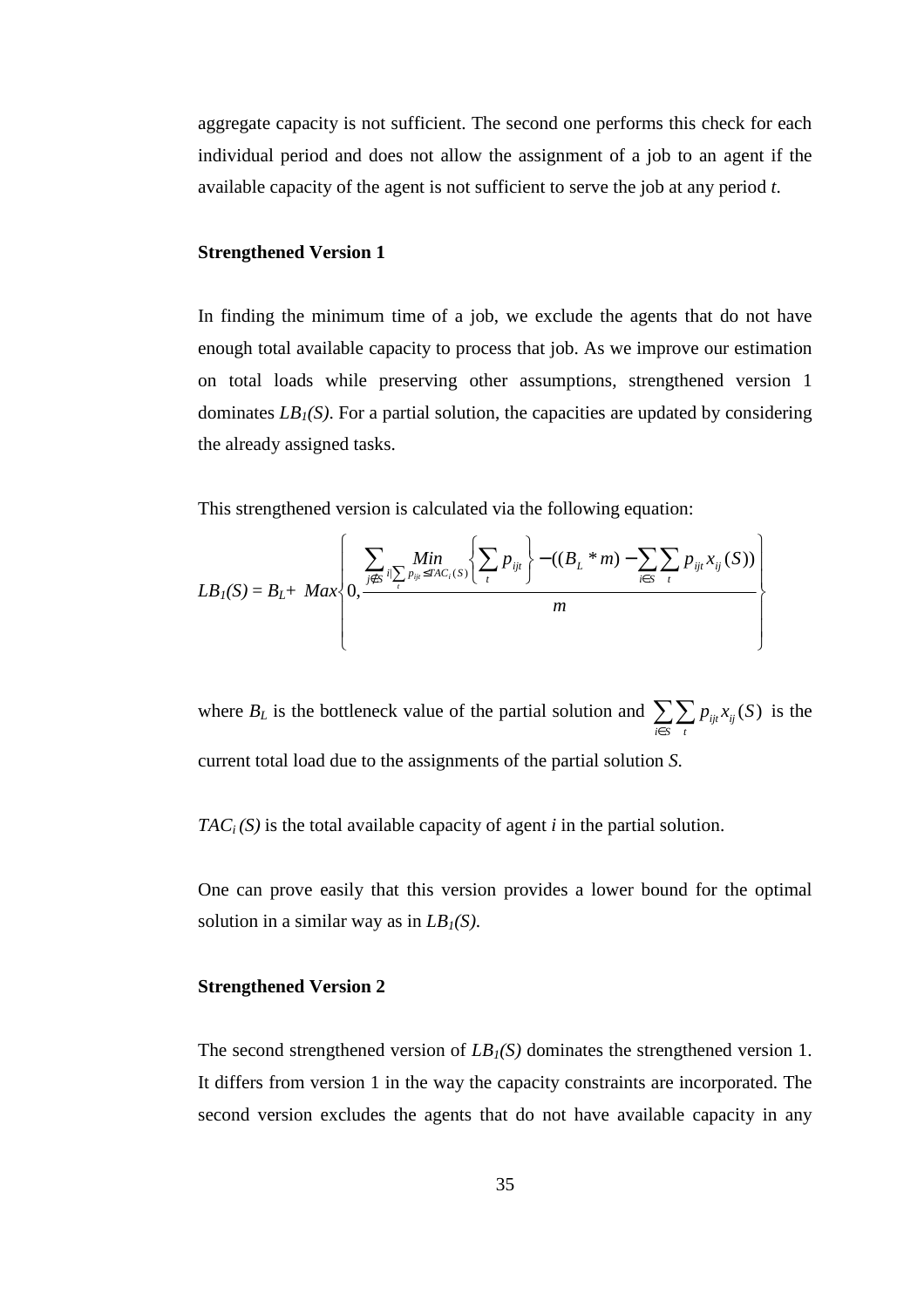period *t*. For a partial solution, strengthened version 2 is calculated via the following equation:

$$
LB_{I}(S) = B_{L} + \left. Max \left\{ 0, \frac{\sum_{j \notin S} \lim_{i/p_{iji} \leq cap_{ti}(S)} \sqrt{t} \left\{ \sum_{t} p_{ijt} \right\} - ((B_{L} * m) - \sum_{i \in S} \sum_{t} p_{ijt} x_{ij}(S)) \right\}}{m} \right\}
$$

where  $B_L$  is the bottleneck value of the partial solution at hand,  $\sum \sum$ *i*∈*S t*  $p_{ijt}$   $x_{ij}(S)$  is the current total load due to the assignments of the partial solution and  $cap_{it}(S)$  is the available capacity of agent *i* for period *t* in the partial solution.

#### **Numerical Example**

We illustrate our lower bounds on an example problem with 5 agents, 10 jobs and 2 periods. The problem data are given in Tables 3.3, 3.4 and 3.5.

| <b>Agent</b>             | Period 1 | Period 2 |
|--------------------------|----------|----------|
|                          | 18       | 16       |
| 2                        | 16       | 16       |
| 3                        | 23       | 23       |
|                          | 23       | 22       |
| $\overline{\mathcal{L}}$ | 16       | 15       |

**Table 3.3:** *bit* **Values of the Example Problem** 

**Table 3.4:** *pijt* **Values of the Example Problem**

|                         |    | Period 1 |    |    |    |    |    |    |    |    |    | Period 2 |     |    |    |    |    |    |    |               |
|-------------------------|----|----------|----|----|----|----|----|----|----|----|----|----------|-----|----|----|----|----|----|----|---------------|
| Agent/Job               | 1  | 2        | 3  | 4  | 5  | h  | 7  | 8  | 9  | 10 |    | ∍<br>∠   | 3   | 4  | 5  | h  | 7  | 8  | 9  | 10            |
| 1                       | 10 | 10       |    | 6  | 15 | 12 | 7  | 11 | 7  | 12 | 8  | 10       | 5   | 5  | 14 | 9  | 4  | 12 | 6  | 11            |
| $\mathbf{2}$            | 6  | 9        |    |    | 11 | 14 | 8  | 8  |    |    | 5  | 11       | 10  | 4  | 11 | 11 | 9  | 9  | 12 | 6             |
| 3                       |    | 5        | 12 | 14 | 10 | 14 | 12 | 11 | 8  | 12 |    |          | 12  | 11 | 10 | 14 | 14 | 10 | 8  | 14            |
| $\overline{\mathbf{4}}$ | 14 | 14       | 11 | 12 | 5  | 8  | 15 | 14 | 12 | 12 | 13 | 14       | -11 | 9  | 5  | ⇁  | 16 | 14 | 11 | 9             |
| 5                       | 11 | 6        | 14 |    | 5  | 8  | 8  | 9  | 9  |    | 13 | 6        | 12  | 6  | 4  |    | 8  | 9  | 10 | $\mathcal{L}$ |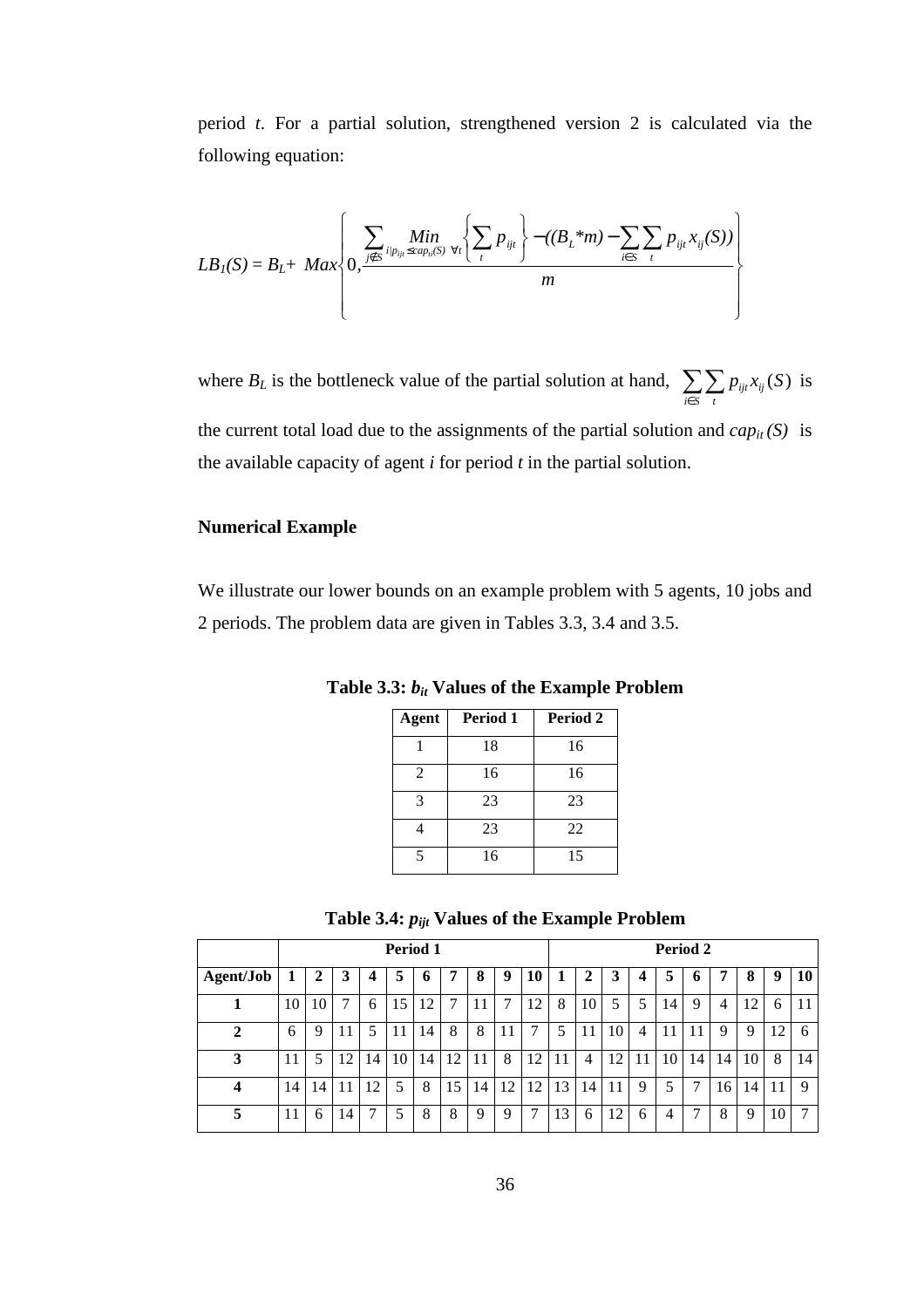| $Agent/Job \mid 1$ |    | $\overline{2}$ | 3     | 4     | 5  | 6             |                 | 8  | 9               | 10 |
|--------------------|----|----------------|-------|-------|----|---------------|-----------------|----|-----------------|----|
|                    | 18 | 20             | 12    | 11    | 29 | 21            | 11              | 23 | 13              | 23 |
|                    | 11 | 20             | 21    | 9     | 22 | 15            | 17              | 17 | 23              | 13 |
|                    | 22 | 9              | 24    | 25 20 |    | <sup>28</sup> | 26              | 21 | 16 <sup>1</sup> | 26 |
|                    | 27 | 28             | 22    | 21    | 10 | 15            | 31              | 28 | 23              | 21 |
|                    | 24 |                | 12 26 | 13    | 9  | 15            | 16 <sup>1</sup> | 18 | 19              | 14 |

**Table 3.5:** ∑*t ijt p* **Values of the Example Problem** 

The minimum total time that jobs require and the corresponding agents are given in Table 3.6.

| Job | <b>Min Total Load</b> | <b>Min Total Load Agent</b> |
|-----|-----------------------|-----------------------------|
| 1   | 11                    | 2                           |
| 2   | 9                     | 3                           |
| 3   | 12                    | 1                           |
| 4   | 9                     | 2                           |
| 5   | 9                     | 5                           |
| 6   | 15                    | 2,4,5                       |
| 7   | 11                    | 1                           |
| 8   | 17                    | $\overline{2}$              |
| 9   | 13                    |                             |
| 10  | 13                    | 2                           |

**Table 3.6: Minimum Total Loads and Corresponding Agents of the Example Problem** 

At the root node, when all the jobs are unassigned the lower bound is calculated as follows:

 $LB<sub>1</sub> = (11+9+12+\ldots+13+13)/5 = 23.8$ 

Suppose that we have a partial solution *S*, where  $x_{16}(S) = x_{22}(S) = x_{35}(S) = x_{43}(S)$  $=x_{54}(S) = 1$ . Jobs 1, 7, 8, 9 and 10, are unassigned and the lower bound on the remaining work will be found based on these jobs. Figure 3.3 gives the loads of the agents given the partial solution *S*. Note that the bottleneck value of the partial solution, *BL* is 22 and the total load over all agents is 96.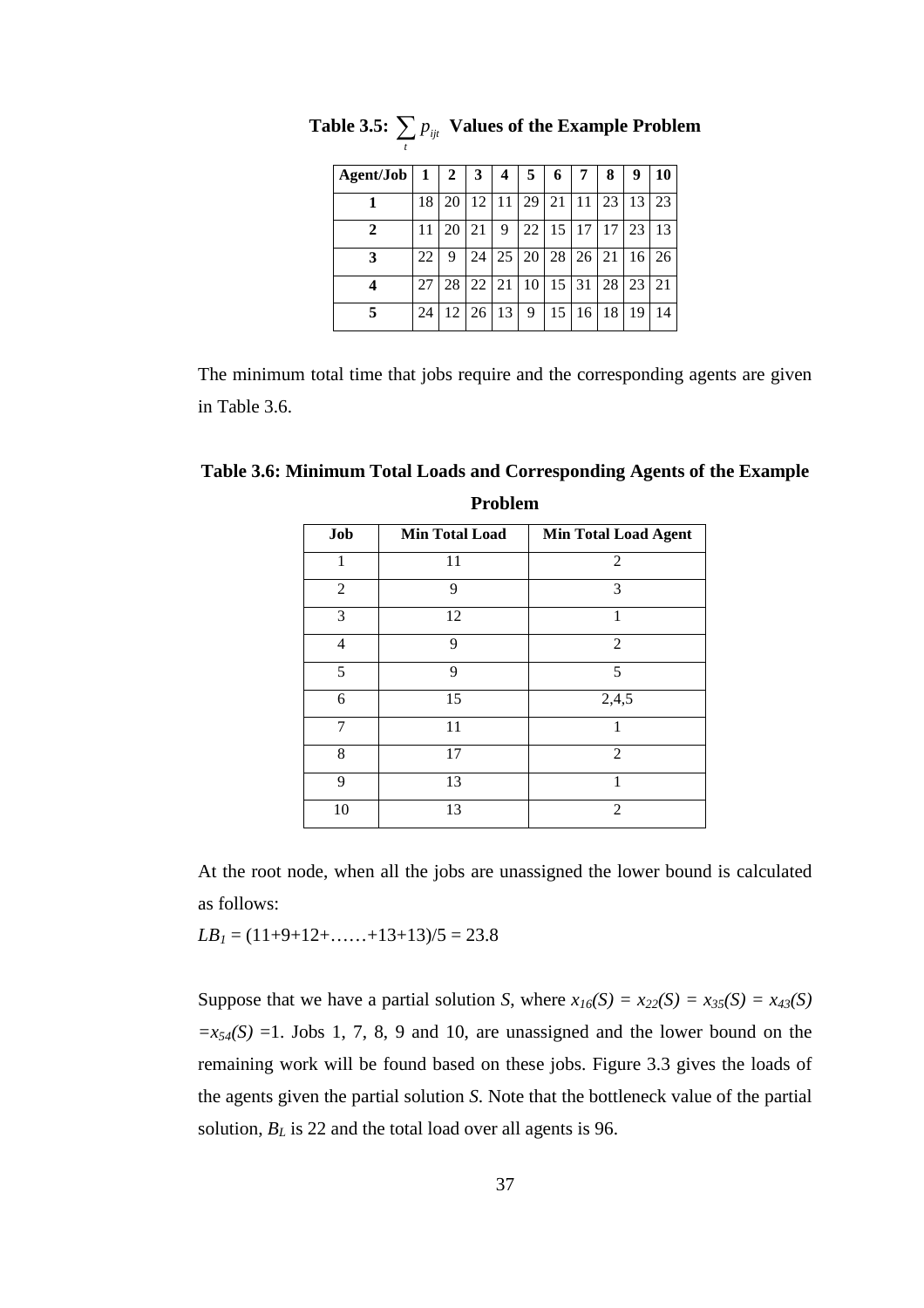

 **Figure 3.3: Total Agent Loads in a Partial Solution of the Example Problem** 

 $LB<sub>I</sub>(S)$  is calculated as follows: *LB1(S)* = 22+ [(11+11+17+13+13)-((22\*5)-(21+20+20+22+13))]/5  $LB<sub>1</sub>(S) = 32.2$ 

Figure 3.4 shows the estimated loads of the agents by lower bound 1.



**Figure 3.4: Lower Bound 1 Calculation for the Example Problem** 

The first strengthened version uses the total available capacity of the agents, tabulated below.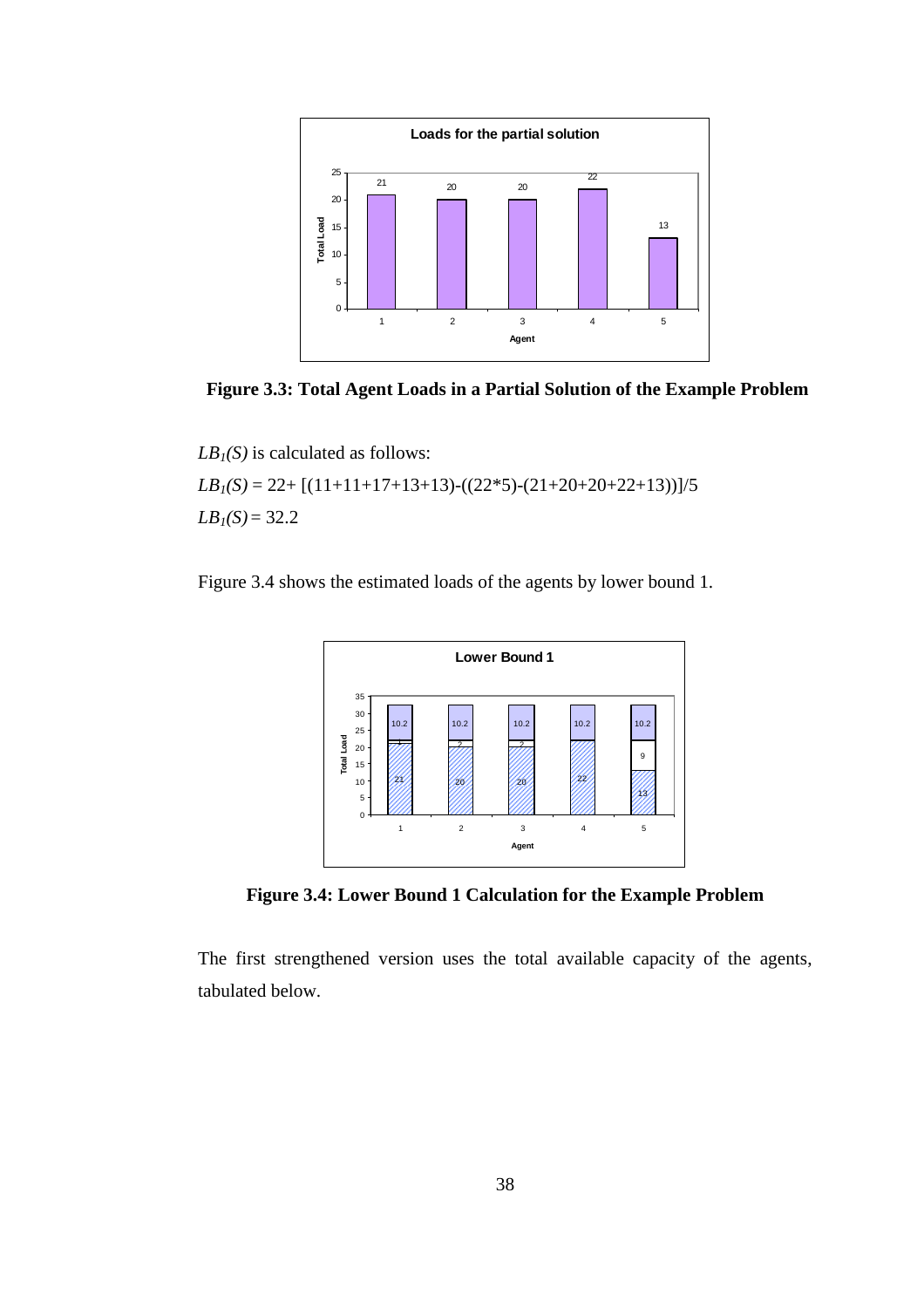| <b>Agent</b>   | <b>Available Capacity (S)</b> |
|----------------|-------------------------------|
|                | 13                            |
| $\mathfrak{D}$ | 12                            |
| 3              | 26                            |
|                | 23                            |
| 5              | 18                            |

**Table 3.7: Available Capacities of the Agents for the Example Problem** 

Based on these capacities we estimate our minimum total load. Agent 2 is the minimum load agent for the unassigned jobs 8 and 10; however the agent does not have enough capacity to serve them. Hence, the minimum total load estimations for jobs 8 and 10 are updated. The results are given in the Table 3.8. The changes are shown in bold.

**Table 3.8: Minimum Total Load Estimation Updates for the Example Problem -Version 1** 

|     |                               | LB <sub>1</sub> (S)         |  | <b>Strengthened version 1</b> |                  |                       |  |  |  |  |  |
|-----|-------------------------------|-----------------------------|--|-------------------------------|------------------|-----------------------|--|--|--|--|--|
|     | Min. Total<br>Min. Total Load |                             |  |                               | <b>Min Total</b> | <b>Min Total Load</b> |  |  |  |  |  |
| Job | Load                          | <b>Agent</b>                |  | Job                           | Load             | <b>Agent</b>          |  |  |  |  |  |
| 1   | 11                            | $\mathfrak{D}$              |  |                               | 11               | $\mathfrak{D}$        |  |  |  |  |  |
| 7   | 11                            |                             |  | 7                             | 11               |                       |  |  |  |  |  |
| 8   | 17                            | $\mathcal{D}_{\mathcal{L}}$ |  | 8                             | 18               | 5                     |  |  |  |  |  |
| 9   | 13                            |                             |  | $\mathbf Q$                   | 13               |                       |  |  |  |  |  |
| 10  | 13                            | ◠                           |  | 10                            | 14               |                       |  |  |  |  |  |

The new lower bound is calculated as follows:

 $LB<sub>1</sub>(S) = 22 + [(11+11+18+13+14) - ((22*5) - (21+20+20+22+13))]$ /5  $LB<sub>1</sub>(S) = 32.6$ 

The second strengthened version uses the available capacity information of the agents for each period in the partial solution, which is given in Table 3.9.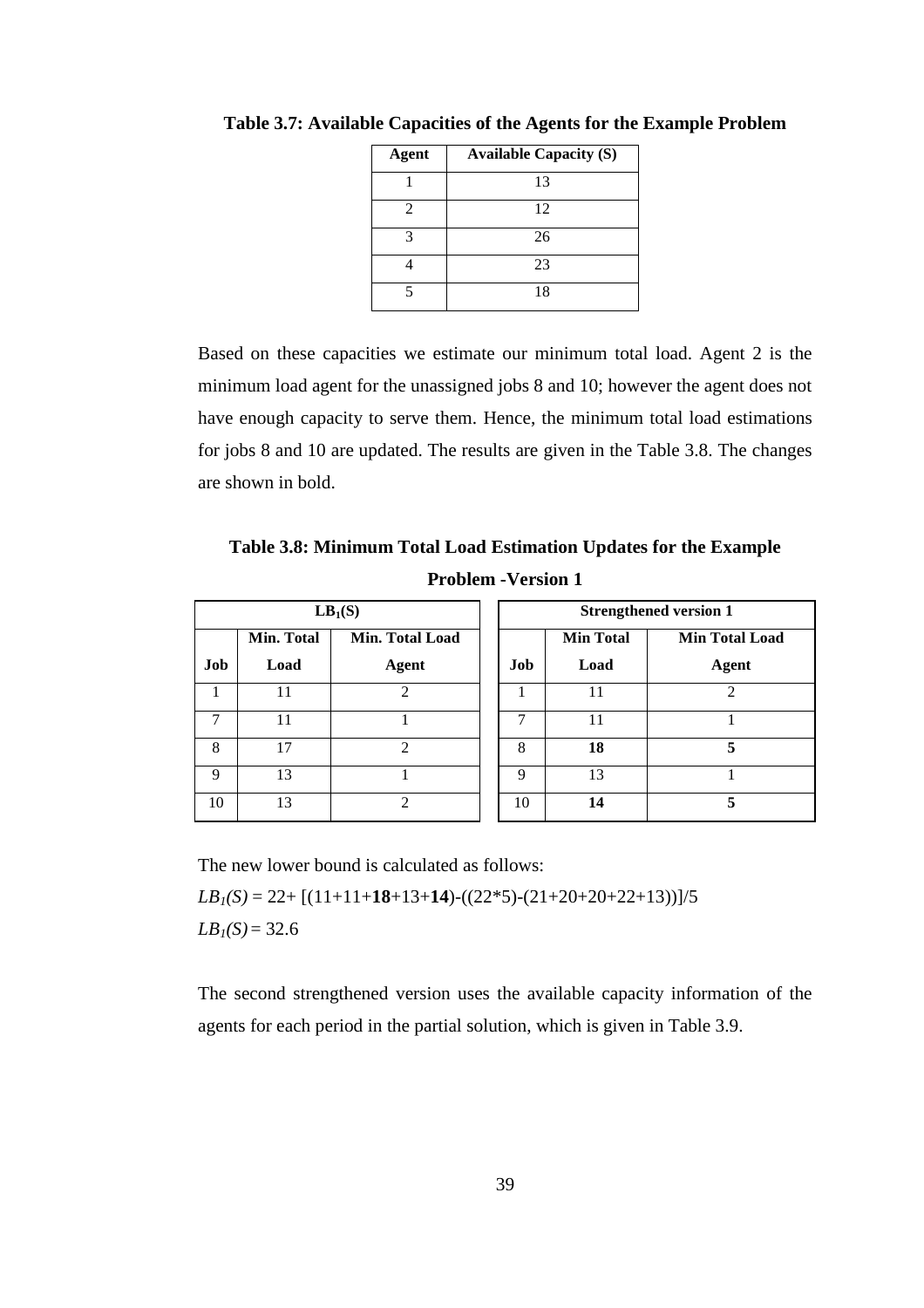**Table 3.9: Available Capacities of Agents at each Period for the Example** 

|                          | $b_{it}(S)$ |          |  |  |  |  |  |  |  |  |
|--------------------------|-------------|----------|--|--|--|--|--|--|--|--|
| <b>Agent</b>             | Period 1    | Period 2 |  |  |  |  |  |  |  |  |
|                          | 6           |          |  |  |  |  |  |  |  |  |
| $\overline{c}$           |             | 5        |  |  |  |  |  |  |  |  |
| 3                        | 13          | 13       |  |  |  |  |  |  |  |  |
|                          | 12          | 11       |  |  |  |  |  |  |  |  |
| $\overline{\phantom{0}}$ |             | q        |  |  |  |  |  |  |  |  |

**Problem** 

Based on these available capacities we update our minimum total load estimations. The minimum total loads for jobs 7 and 9 are determined by the load of agent 1. However, note that agent 1 does not have sufficient capacity at period 1 to serve these jobs. Hence, agent 1 is not considered while estimating the minimum load for these jobs. Agents 5 and 3 determine the minimum total load estimations for jobs 7 and 9, respectively. The results are given in Table 3.10; the changes are shown in bold.

**Table 3.10: Minimum Total Load Estimation Updates for the Example Problem -Version 2** 

|     | <b>Strengthened version 2</b> |                                       |  |  |  |  |  |  |  |  |
|-----|-------------------------------|---------------------------------------|--|--|--|--|--|--|--|--|
| Job | <b>Min Total Load</b>         | <b>Min Total Load</b><br><b>Agent</b> |  |  |  |  |  |  |  |  |
| 1   | 11                            | $\mathfrak{D}$                        |  |  |  |  |  |  |  |  |
|     | 16                            | 5                                     |  |  |  |  |  |  |  |  |
| 8   | 18                            | 5                                     |  |  |  |  |  |  |  |  |
| 9   | 16                            | ว                                     |  |  |  |  |  |  |  |  |
| 10  | 14                            | 5                                     |  |  |  |  |  |  |  |  |

The new lower bound is calculated as follows:

 $LB<sub>1</sub>(S) = 22 + [(11+16+18+16+14)-((22*5)-(21+20+20+22+13))]$ /5  $LB<sub>1</sub>(S) = 34.2$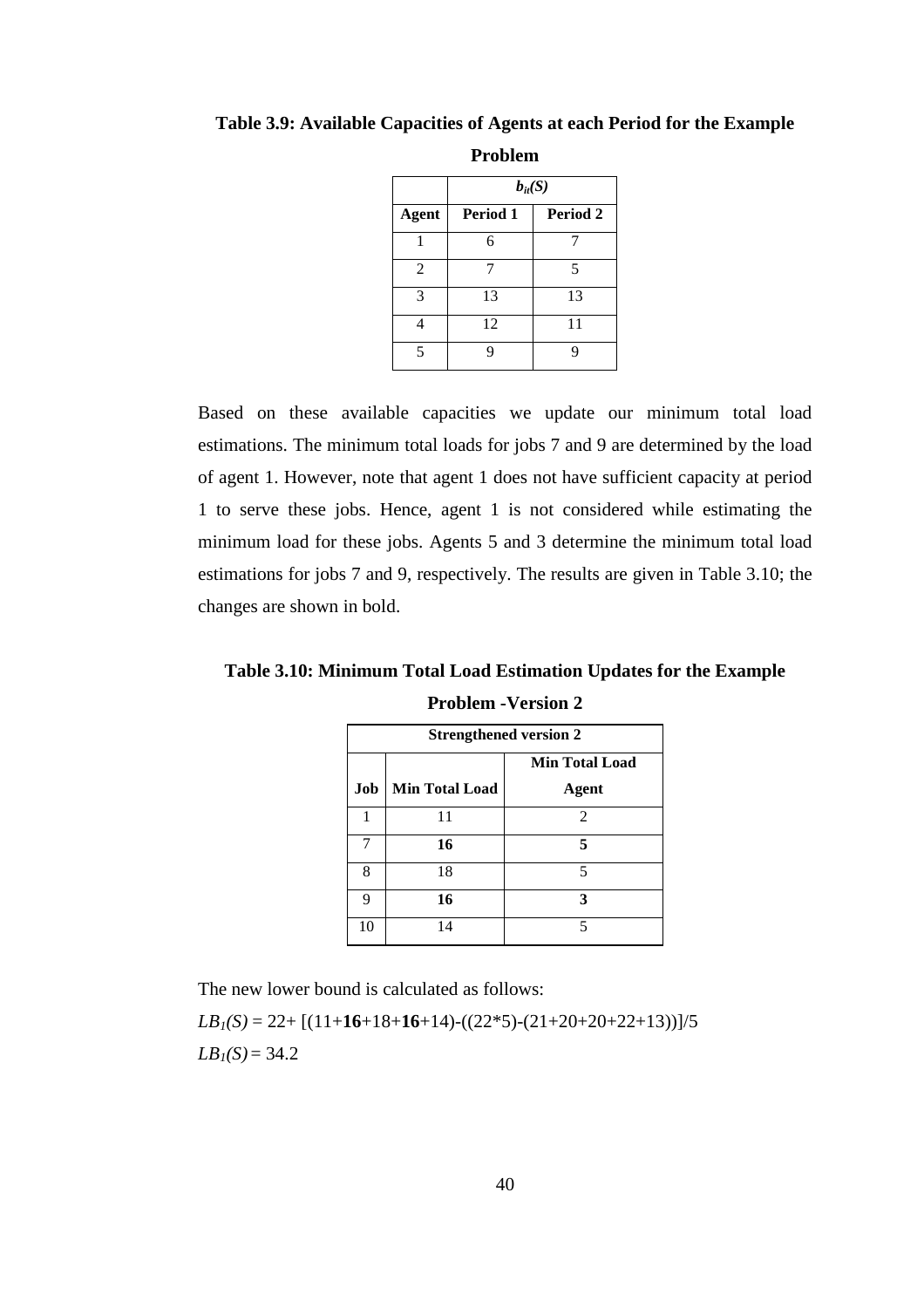Our pilot runs revealed that the strengthened version 2 does not increase the computational time significantly while providing the tightest bound value. Hence, we use it in the optimization algorithm as a bounding scheme and hereafter call it *LB1*.

#### **3.3.2. Lower Bound 2 (***LB2***)**

 $LB<sub>1</sub>$  assigns all opportunities to their minimum time agents. The minimum time agent for many opportunities may correspond to the same agent as the capacities of the agents are not considered in defining the assignments. *LB2* recognizes this fact and defines an upper bound on the number of opportunities to be assigned to each agent for a feasible solution. We let this upper bound be *n<sup>i</sup>* for agent *i* and in defining the total load we select a maximum of  $n_i$  opportunities from agent *i*. We find  $n_i$  using the following procedure:

- **a.** Find an upper bound on the objective function value, *ZUB*.
- **b.** Sort the  $\sum$ *t*  $p_{ijt}$  values from minimum to maximum for an agent *i*, such that  $\sum$ *t*  $p_{ijt} \le \sum p_{ij}$ *t*  $p_{ij+1}$  for all *j*. **c.** Find  $n_i$  such that,  $\sum \sum p_{ii} \leq Min\{Z_{UB}, \sum b_{ii}\}\$ 1  $\sum_{ij} \sum_{ij} p_{ijt} \leq Min\{Z_{UB},\sum_{ij}$ = ≤ *t it n*  $j=1$  t  $\sum_{ij}^{i} \sum_{ij} p_{ij} \leq Min\{Z_{UB}, \sum_{ii} b_{ii}\}$  and

$$
\sum_{j=1}^{n_i+1} \sum_{t} p_{ijt} > Min\{Z_{UB}, \sum_{t} b_{it}\}\
$$

As the minimum possible durations are considered,  $n_i$  is an upper bound on the number of opportunities that can be processed by agent *i*.

After  $n_i$ s are found, we look for the number of opportunities that are assigned to agent *i* in  $LB<sub>I</sub>(S)$  computations. We let this number be  $r<sub>i</sub>$ . Formally,

$$
r_i = \text{number of } j \text{'s such that } \lim_{i|p_{iji} \leq cap_{ii} \forall t} \left\{ \sum_i p_{ijt} \right\} = \sum_i p_{ijt}.
$$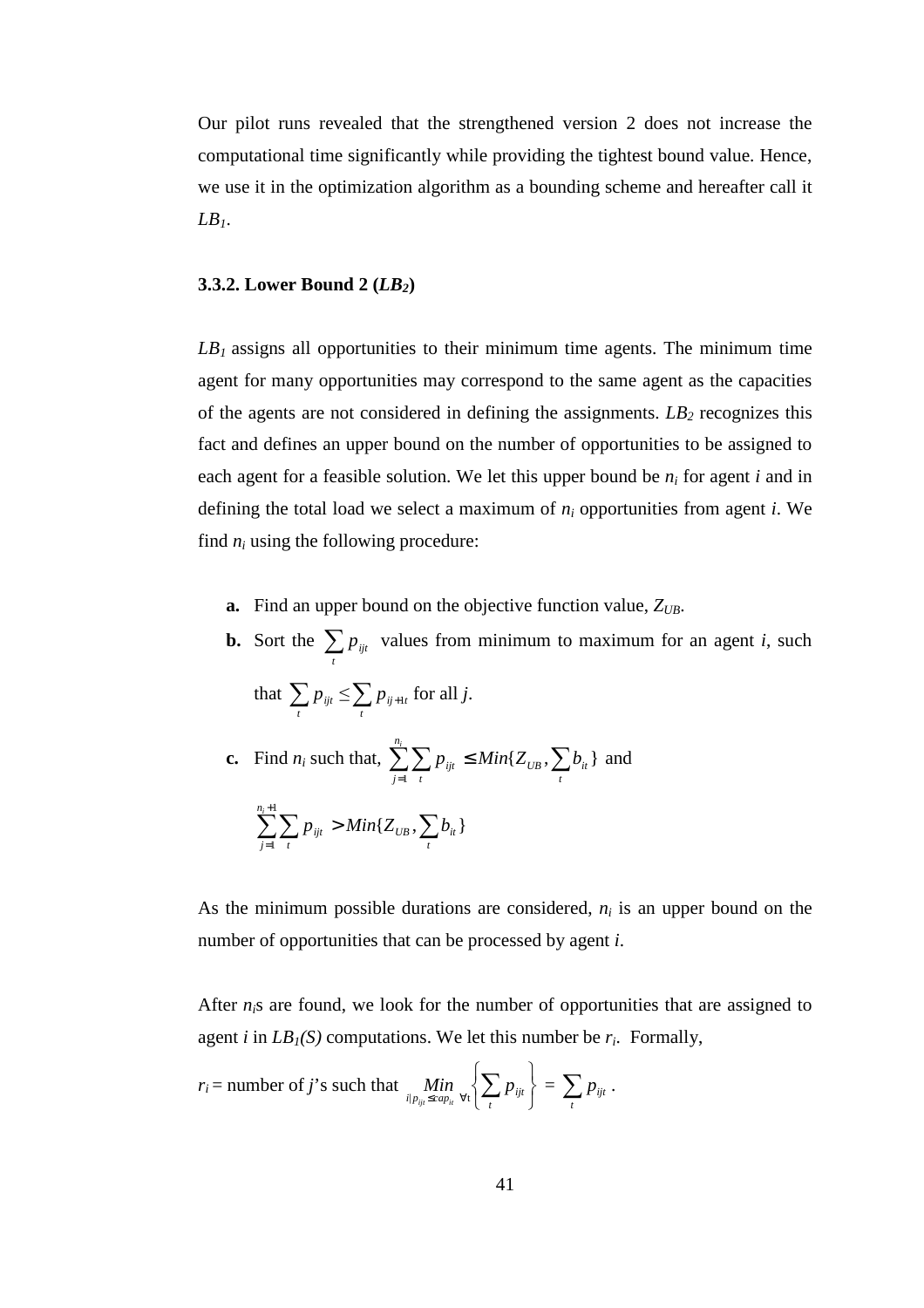If  $\sum Max\{0, r_i - n_i\}$ *i*  $Max\{0, r_i - n_i\}$  is too big then  $LB_i$  becomes a poor estimation. We set a threshold *k* and revise  $LB_1$  if  $\sum Max\{0, r_i - n_i\}$ *i*  $Max\{0, r_i - n_i\} > k$ . In doing so, we assign  $(\sum Max\{0, r_i - n_i\})$ *i*  $Max\{0, r_i - n_i\} - k$  jobs to their second minimum agents. To ensure the validity of the lower bound the selected second minimum values are the ones that cause a minimum increase in the total load value. Having found a tighter lower bound on the total remaining workload, the lower bound is calculated like *LB1*.

If the lower bound solution is feasible, i.e., all opportunities can be performed by their fastest or second fastest agents without violating the capacity constraints and with a bottleneck load of  $LB_2$  units, it is optimal. Moreover if a feasible solution with *Z* value of *LB2* is achieved then its optimality can be warranted.

### **Numerical Example**

We illustrate *LB<sup>2</sup>* computations on our previous example instance. Note that from now on we use the strengthened version 2 as *LB1*.

When no upper bound is available,  $n_i$  values can be calculated according to  $\sum$  $b_{it}$ 

*t*

or ∑*t*  $b_{it}$  (*S*) for partial solution *S*, as follows:

For agent 1 the total processing times are 18, 20, 12, 11, 29, 21, 11, 23, 13 and 23. In the partial solution, jobs 2, 3, 4, 5 and 6 are assigned. The processing times of the unassigned jobs are 18, 11, 23, 13, 23 and the total available capacity of agent 1, i.e.  $\sum$ *t*  $b_{it}$  (S), is 13.

We now order the processing times of the unassigned jobs by agent 1.

11, 13, 18, 23, 23

11≤ 13 and 11+13>13, hence *n1* is 1.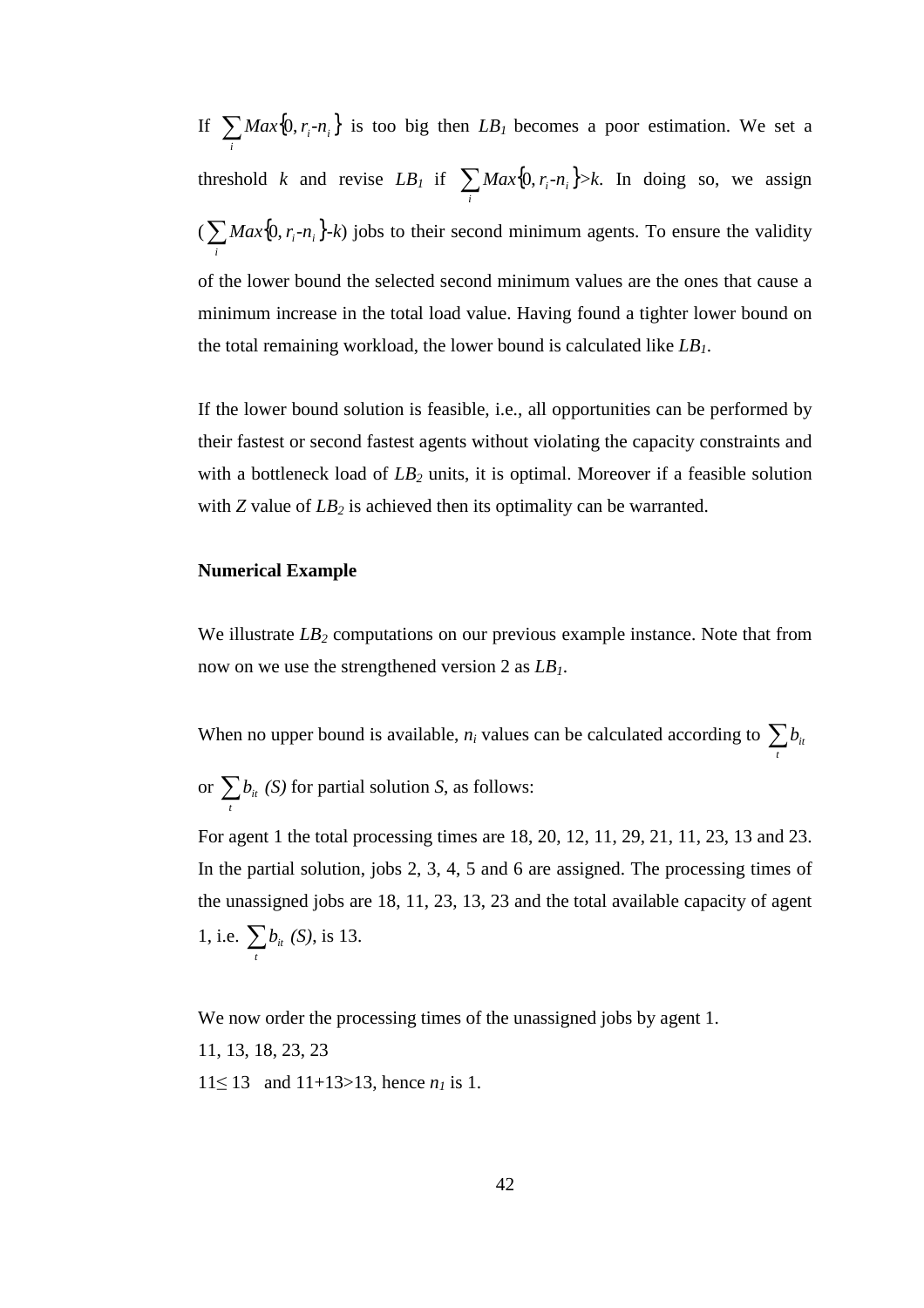The other  $n_i$  values are calculated accordingly and given together with the  $r_i$ values in the following table.

| Agent(i)     | $n_i$          | $r_i$ |
|--------------|----------------|-------|
| 1            |                | 0     |
| $\mathbf{2}$ |                |       |
| 3            |                |       |
| 4            |                | 0     |
| 5            | $\overline{c}$ |       |

**Table 3.11:** *n<sup>i</sup>*  **and** *ri* **Values of the Example Problem** 

 $\sum$  Max{0,  $r_i$ - $n_i$ }: *i*  $Max\{0, r_i - n_i\} = 1$ , hence 1 job that causes minimum increase in the total load will be reassigned. The increase in the total load value when jobs are assigned to their second minimum load agents is calculated for each job. Note that while finding the second minimums we select from the agents that have sufficient capacity every period.

| Job | Min Total Load | Sec. Min. Total Load | <b>Difference</b> |
|-----|----------------|----------------------|-------------------|
|     |                | 22                   |                   |
|     | 16             | 26                   |                   |
|     | 18             |                      |                   |
|     | 16             | 23                   |                   |
|     |                |                      |                   |

**Table 3.12: Difference between Minimum and 2nd Minimum Loads** 

The job resulting in minimum increase is reassigned to its second minimum load agent. The minimum difference occurs when job 8 is reassigned. The lower bound for the minimum total load is now 78, hence 3 units more than *LB1*. We calculate the *LB2* value as follows:

 $LB_2 = 22 + [(11+16+21+16+14) - ((22*5)-(21+20+20+22+13))]$ /5  $LB_2 = 34.8$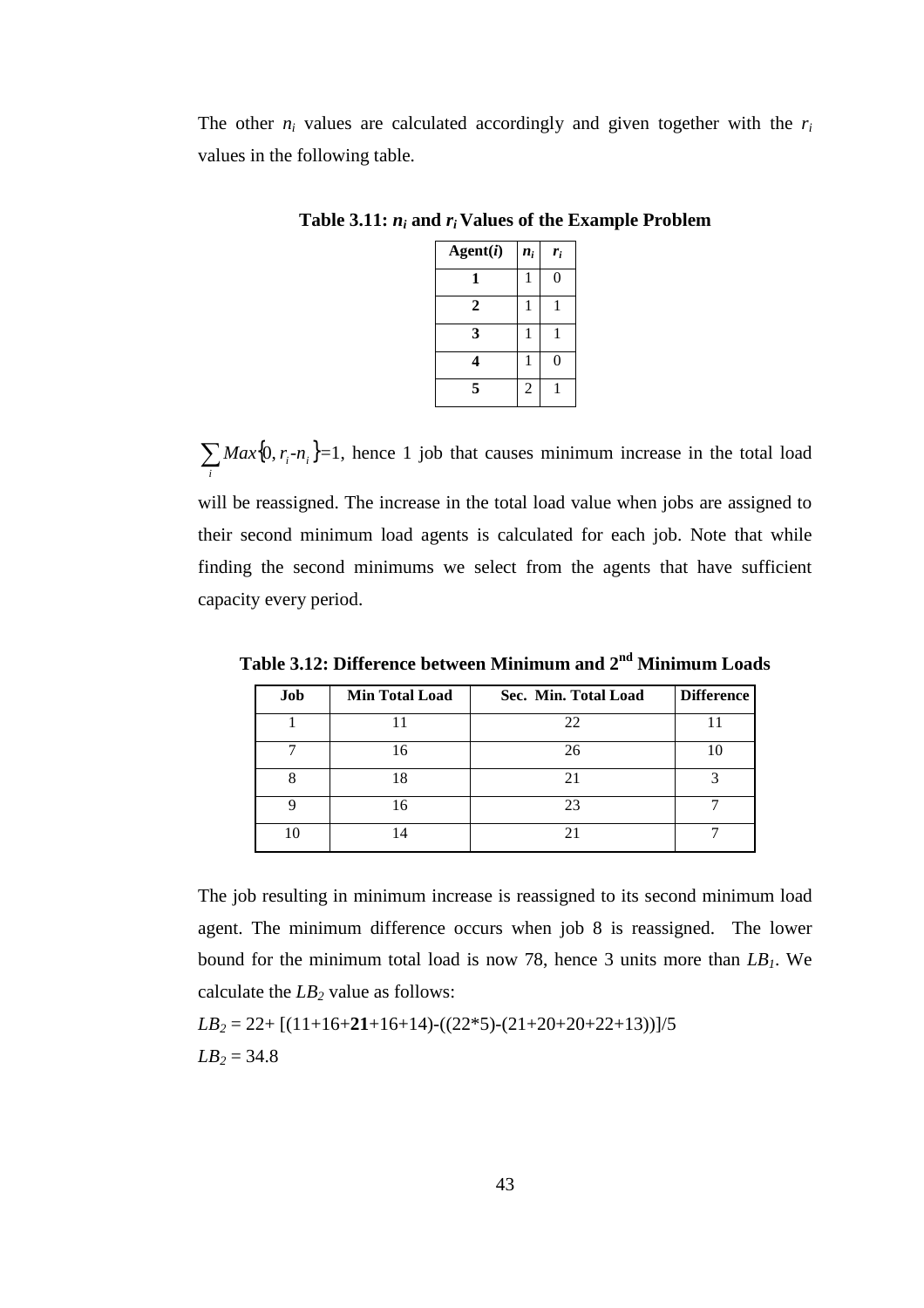#### **3.3.3. Linear Programming Relaxation Based Bound (***LB3***)**

 $LB_3$  is found by simply relaxing the integrality constraints on  $x_{ij}$  values and letting  $0 \le x_{ij} \le 1$  for all *i* and *j*. *LB*<sub>3</sub> dominates *LB*<sub>*I*</sub> and *LB*<sub>2</sub> as it considers the capacity constraints and uses exact time values, unlike *LB1* and *LB2*.

We propose a strengthened version of *LB3* that uses the upper bound on the maximum number of opportunities that can be assigned to an agent and incorporates it as a cut on the pure LP relaxation. The upper bound on the number of opportunities that can be assigned to an agent is found as in *LB2*. This is then introduced to the LP relaxation by adding the following constraint set:

$$
\sum_j x_{ij} \le n_i \qquad \forall i
$$

where  $n_i$  is the maximum number of jobs that can be assigned to agent *i*.

We hereafter refer to this strengthened version as *LB3*. We calculate *LB3* simply after using  $LB_1$  and  $LB_2$  for node elimination. If the node cannot be eliminated using *LB3*, this bound is used in determining the node to branch on.

The *LB3* value calculated at the root node for the previous example is 24.9. Recall that the  $LB<sub>1</sub>$  value at the root node was 23.8, which indicates that  $LB<sub>3</sub>$  is stronger than *LB1*.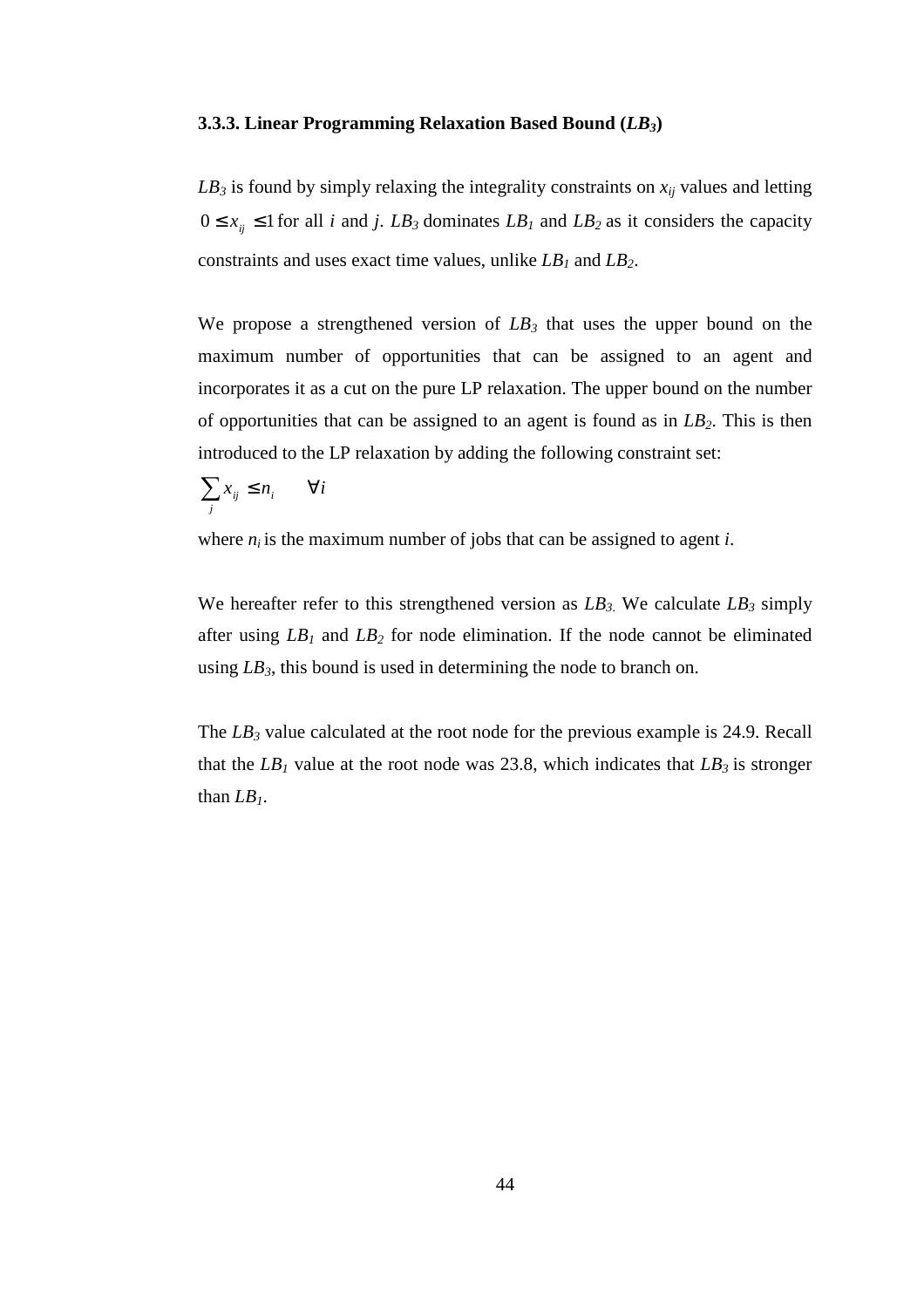# **CHAPTER 4**

## **BRANCH AND BOUND ALGORITHM**

Our preliminary runs on the Linear Programming (LP) relaxation of the problem have revealed that the average number of fractional variables at the optimal LP relaxation solution is relatively low. Hence we use LP relaxation in the Branch and Bound algorithm to define our branching scheme. We solve LP relaxation at every branch of the algorithm; use the results to select the variable to branch on and the optimal solution value of the relaxation as a lower bound.

#### **4.1. Selection Strategy and the Branching Scheme:**

At a node we find the job corresponding to the highest fractional variable of the LP Relaxation and select this job to branch on. Then the selected job is assigned in turn to each agent. For a selected job, *j*, the following *m* subproblems (nodes) are created:

Subproblem 1:  $x_{1i}$  =1 Subproblem 2:  $x_{2j}$ =1 Subproblem 3:  $x_{3j}$ =1

Subproblem 4:  $x_{4j}$  =1

.

.

Subproblem m:  $x_{mj} = 1$ The associated tree is shown in Figure 4.1.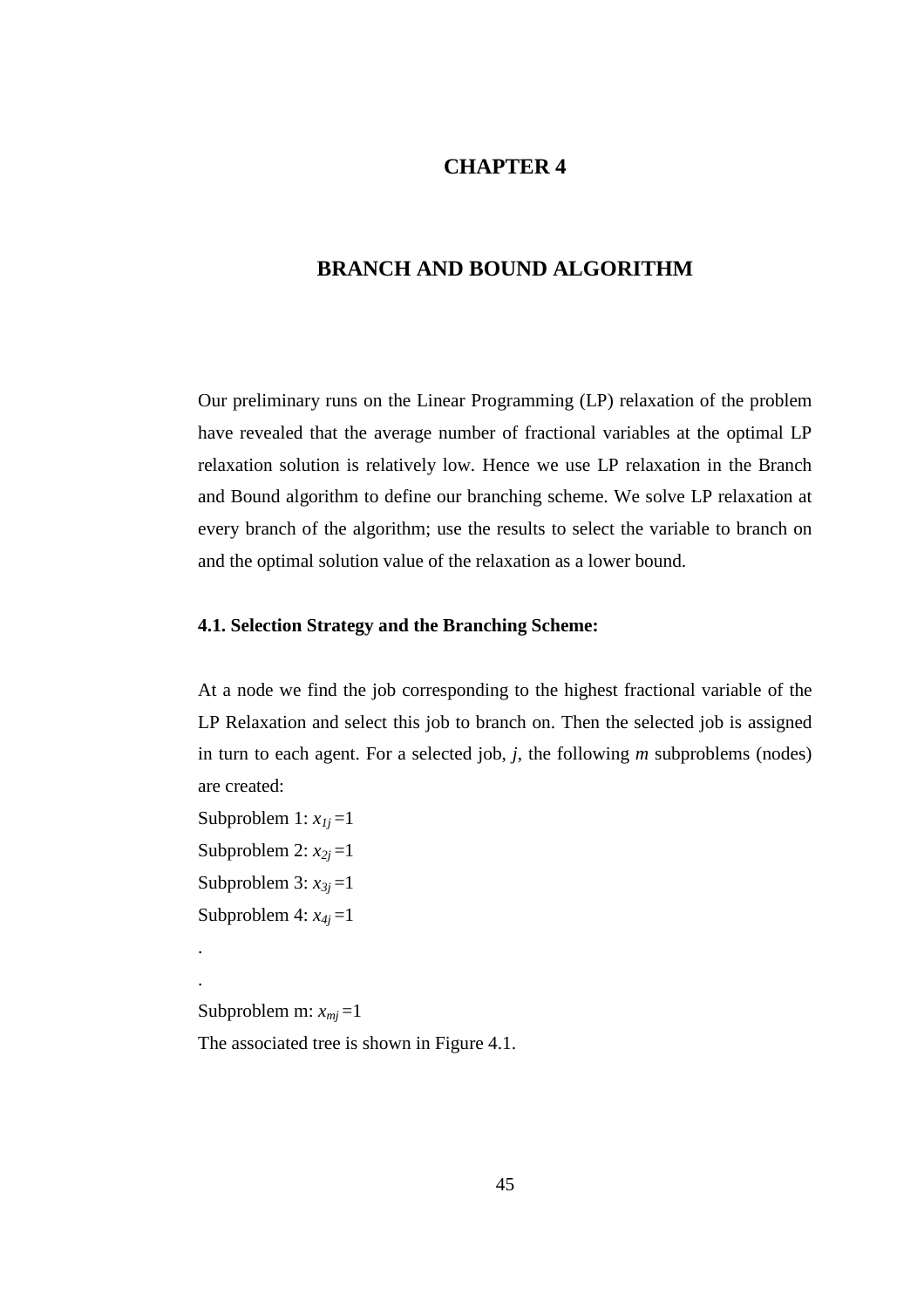

**Figure 4.1: The Branching Scheme** 

We evaluate each of the *m* nodes using the elimination mechanisms discussed next.

## **4.2. Elimination Strategies**

We fathom a node representing the assignment of opportunity *j* to agent *i* if one of the following conditions holds:

**1.** The node cannot lead to a feasible solution.

**1.1.** Given the assigned jobs of the partial solution, if the available capacity of agent *i* is not sufficient to serve job *j* for any period *t*, constraint set (1) is violated, the subproblem cannot lead to a feasible solution. Hence the associated node should be fathomed. Formally,

If  $C_{it}(S) + p_{iit} > b_{it}$ , then  $x_{ij}$  cannot be set to 1. (1.1)

where  $C_{it}(S) =$  load of agent *i* in period *t*. Otherwise constraint set (1) is violated.  $(x_{ii} (S)=0)$ .

**1.2.** This mechanism finds an upper bound on the number of jobs that each agent can serve. Assume the total available capacities of the agents are used to calculate the upper bound on the total number of jobs that all the agents can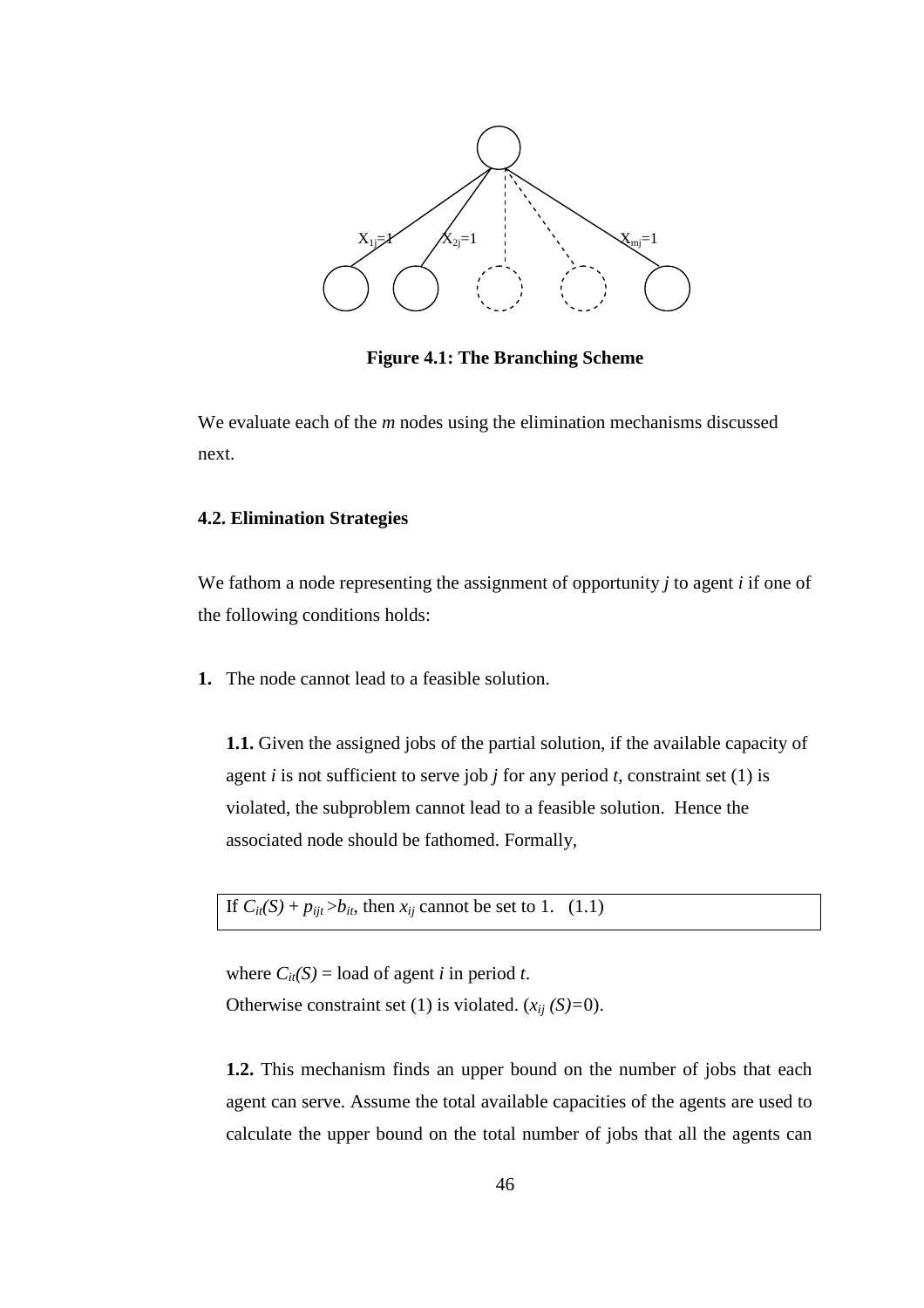serve. If this upper bound is less than the number of jobs, then constraint set (3) is surely violated, hence no feasible solution exists for the subproblem. Assume an upper bound on the objective function value,  $Z_{UB}$  is used for calculating the upper bound. If the upper bound on total number of jobs all the agents can serve is less than the number of jobs, then the subproblem cannot lead to a solution better than the incumbent solution. Hence, we fathom the node. Formally,

- **a.** Find an upper bound on the objective function value, *ZUB*.
- **b.** Sort the  $\sum$ *t*  $p_{ijt}$  values from minimum to maximum for an agent *i*, such that  $\sum$ *t*  $p_{ijt} \le \sum p_{ij}$ *t*  $p_{ij+1}$  for all *j*.
- **c.** Find  $n_i$  such that,

$$
\sum_{j=1}^{n_i} \sum_t p_{ijt} \le Min\{Z_{UB}, \sum_t b_{it}\} \text{ and } \sum_{j=1}^{n_i+1} \sum_t p_{ijt} > Min\{Z_{UB}, \sum_t b_{it}\}
$$

As the minimum possible durations are considered,  $n_i$  is an upper bound on the number of opportunities that can be served by agent *i*.

If  $\sum n_i <$ *i*  $n_i < n$  then fathom the node (1.2.)

If this mechanism cannot fathom the node, i.e.,  $\sum n_i \geq$ *i*  $n_i \geq n$ , then this information is introduced to the LP relaxation as a cut to strengthen its performance (see Section 3.3.3). In doing so, the following constraint set is added to the LP relaxation of the subproblem:

$$
\sum_j x_{ij} \leq n_i \ , \ \forall i \ .
$$

#### **2.** The node cannot lead to an optimal solution.

**2.1.**We check whether the best objective value will be exceeded if the corresponding branch is used. At each branch we assign a job *j* to an agent *i*.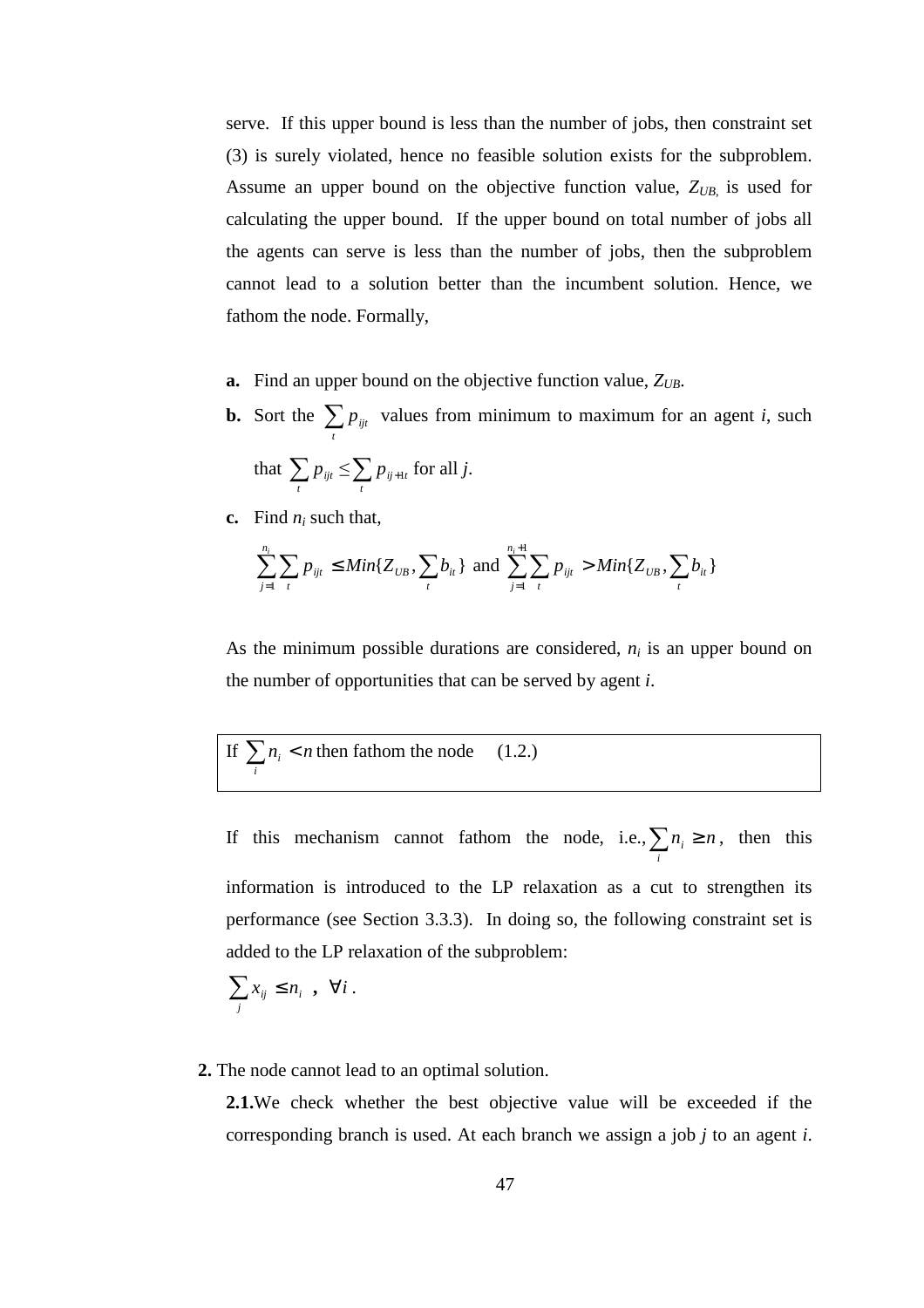After that assignment if the total load of the agent becomes no less than the upper bound (*UB*), we guarantee that if this variable is set to 1, the objective function value cannot be less than *UB*. Hence, the node is fathomed.

If  $Z_i(S) + \sum p_{ijt} \ge$ *t*  $Z_i(S) + \sum p_{ij} \geq UB$ , then the assignment of job *j* to agent *i* raises the load of agent *i* above *UB*. Hence such an assignment cannot lead to a unique optimal solution.  $(x_{ii} (S)=0)$ .

**3.** The optimal solution emanating from that node can be found easily.

**3.1.** On a branch that assigns a job *j* to an agent *i*, we first determine the set of unassigned jobs that can be assigned to agent *i*. If it is possible to assign all unassigned jobs to agent *i* without violating feasibility and still having total load for agent *i* no bigger than the bottleneck load of partial solution, *Z(S)*, then the optimality is guaranteed with an optimal value of *Z(S)*. We fathom the node by optimality. If all unassigned jobs are feasibly assigned to agent *i* but the bottleneck value is exceeded, we obtain an integer feasible solution; hence can use the load of agent *i* as an upper bound. Formally,

- **a.** Determine  $S_i$ , set of jobs that can be assigned to agent  $i$  such that  $S_i = \{ j \mid p_{ijt} < b_{it}(S) \text{ for all } t \}$
- **b.** If all the unassigned jobs are included in  $S_i$  and

 $\sum_{t} \sum_{j \in S_i} p_{ijt} + Z_i \leq Max\{Z_k\}$  $\sum \sum p_{ijt} + Z_i \leq Max\{Z\}$ *i* ∈ then fathom the node as the optimal solution is

found.

**c.** If all the unassigned jobs are included in  $S_i$  and

$$
Z_{UB} > \sum_{t} \sum_{j \in S_i} p_{ijt} + Z_i > Max\{Z_k\}
$$
 then update the upper bound such that  

$$
Z_{UB} = \sum_{t} \sum_{j \in S_i} p_{ijt} + Z_i(S).
$$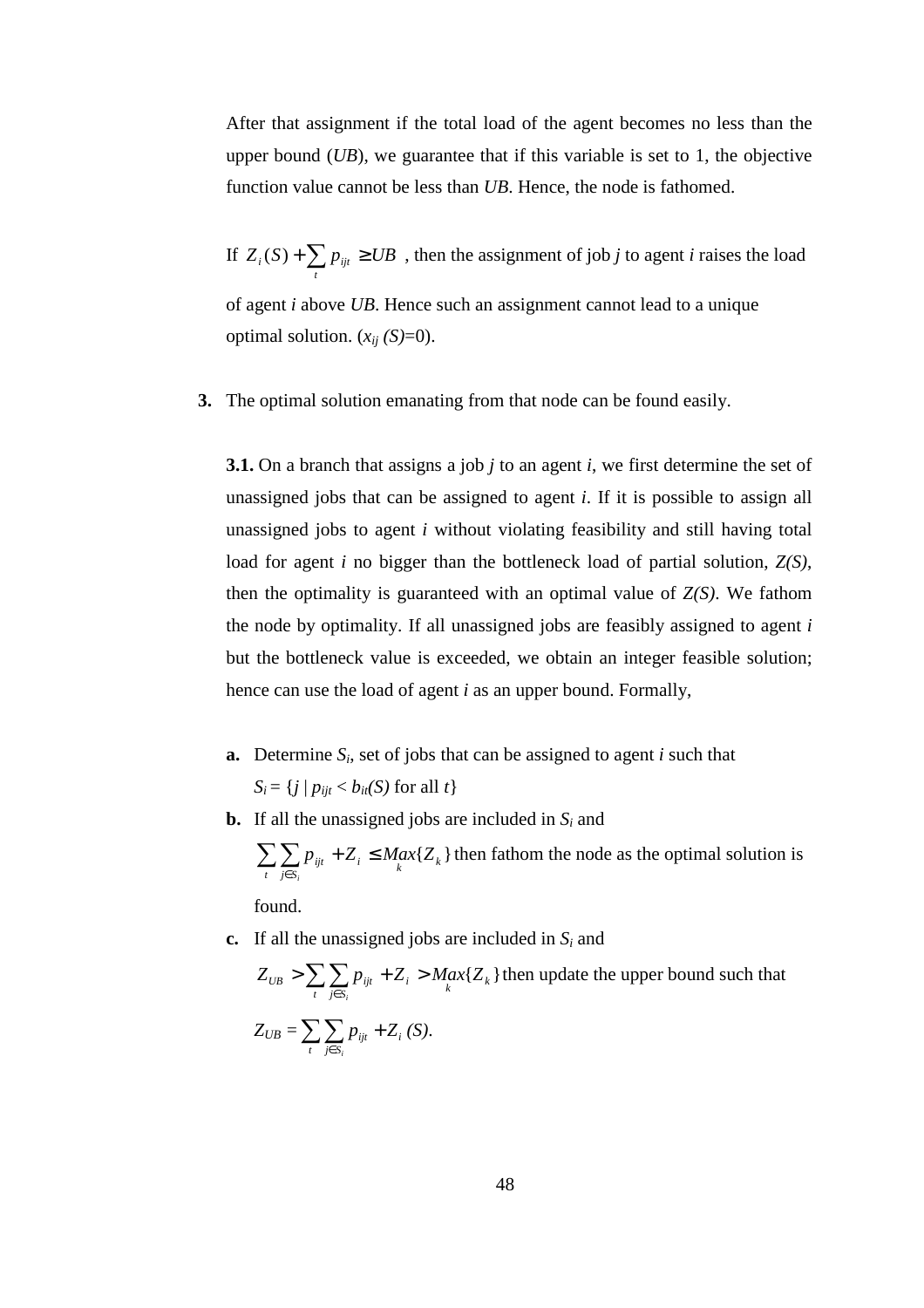Our preliminary runs have revealed that this mechanism does not effect the computation time significantly. This is mostly due to the Branch and Bound algorithm's power in finding close optimal solutions quickly, thereby decreasing the effect of the mechanism.

Agent *i* is removed from all future considerations if one of the following conditions hold:

**1.** There cannot be any feasible assignment to agent *i*.

An agent is removed from all future considerations emanating from node *S*, if it cannot process any unassigned job. We first check whether

J  $\left\{ \right\}$  $\mathcal{I}$  $\mathfrak{c}$ ∤  $\sum_{i} b_{ii}(S) < M_{ij}$   $\left\{ \sum_{i} p_{ij} \right\}$ , i.e., the total remaining capacity of agent *i* is not

sufficient to process even the minimum total requirement over all unassigned jobs. If this condition is passed, we make a more precise check and test whether

 $b_{it}(S)$  < J  $\left\{ \right\}$  $\mathcal{L}$  $\overline{\mathcal{L}}$ ∤  $\bigl\{ \sum$  $\binom{Min}{i}$ , *i.e.*, the remaining capacity of agent *i* for any period *t* is not

sufficient to process even the minimum time required in that period. Formally we check,

If 
$$
\sum_{t} b_{it}(S) < Min \left\{ \sum_{t} p_{ijt} \right\}
$$
, then remove agent *i*.  
If,  $b_{it}(S) < Min \left\{ \sum_{t} p_{ijt} \right\}$  for any period *t*, remove agent *i*.

### **2.** The optimal assignment to agent *i* is available.

On a branch that assigns a job *j* to an agent *i*, we first determine the set of unassigned jobs that can be assigned to agent *i*. Even when all the jobs in this set are assigned to agent *i* the total load of agent is lower than the bottleneck load of the partial solution, we assign the jobs in this set to the agent and fix the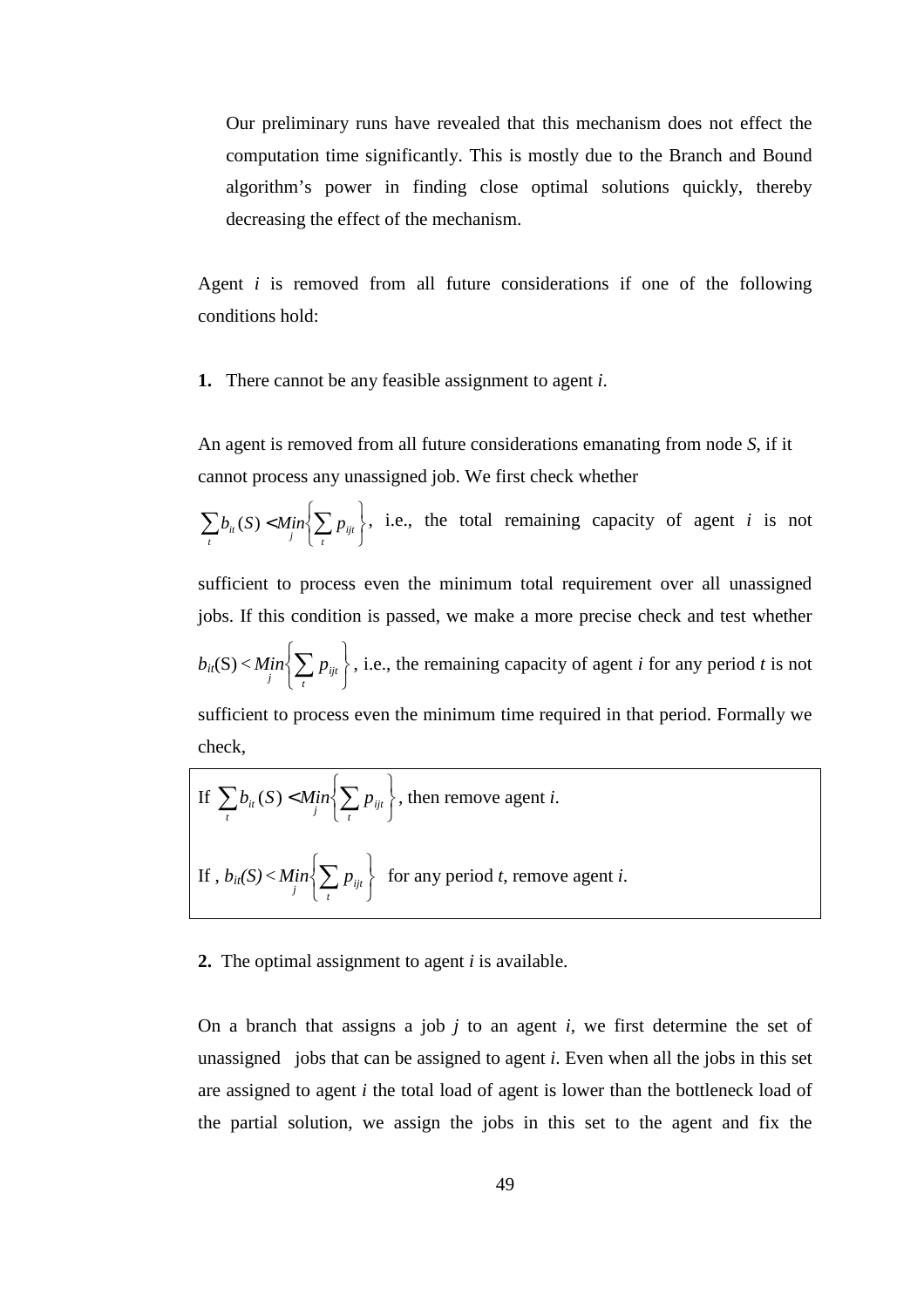corresponding variables to 1, hence reduce the problem size. Since we have already assigned all possible (feasible) jobs to agent *i*, we remove this agent from all further considerations. Formally,

 **a.** Determine *S<sup>i</sup>* , set of jobs that can be assigned to agent *i* such that

$$
S_i = \{j \mid p_{ijt} < b_{it}(S) \text{ for all } t\}
$$

**b.** If  $\sum_{t} \sum_{j \in S_i} p_{ijt} + Z_i \leq Max\{Z_k\}$  $p_{ijt} + Z_i \leq Max\{Z\}$ *i*  $\sum \sum p_{ijt} + Z_i \leq$ ∈ then assign the jobs in  $S_i$  to agent *i*, and remove

agent *i* from further considerations.

For each unfathomed node, we first calculate  $LB<sub>1</sub>$ . If  $LB<sub>1</sub>$  does not eliminate we calculate  $LB_2$ . If  $LB_2$  cannot eliminate the node as well, we calculate the LP Relaxation bound,  $LB_3$ . We select the node having the smallest  $LB_3$  value for further branching. If *LB3* gives a feasible solution then we fathom the node. We update the upper bound value if the solution is lower than the best solution value at hand. If all nodes are fathomed at any level then we backtrack to the previous level.

We next discuss an algorithm that we use to find an upper bound on the optimal solution of the problem.

## **Upper Bounds**

In this section we discuss a heuristic procedure used for obtaining upper bounds. The upper bounds are either used as an initial solution in our Branch and Bound algorithm or as an approximate solution. Our upper bound is based on the LP relaxation; hence the algorithm runs in polynomial time. Recall that the decision version of our problem is NP-complete, which implies any heuristic procedure, hence ours, cannot guarantee feasibility. However, our preliminary runs have proved that this simple heuristic is very effective in finding feasible solutions.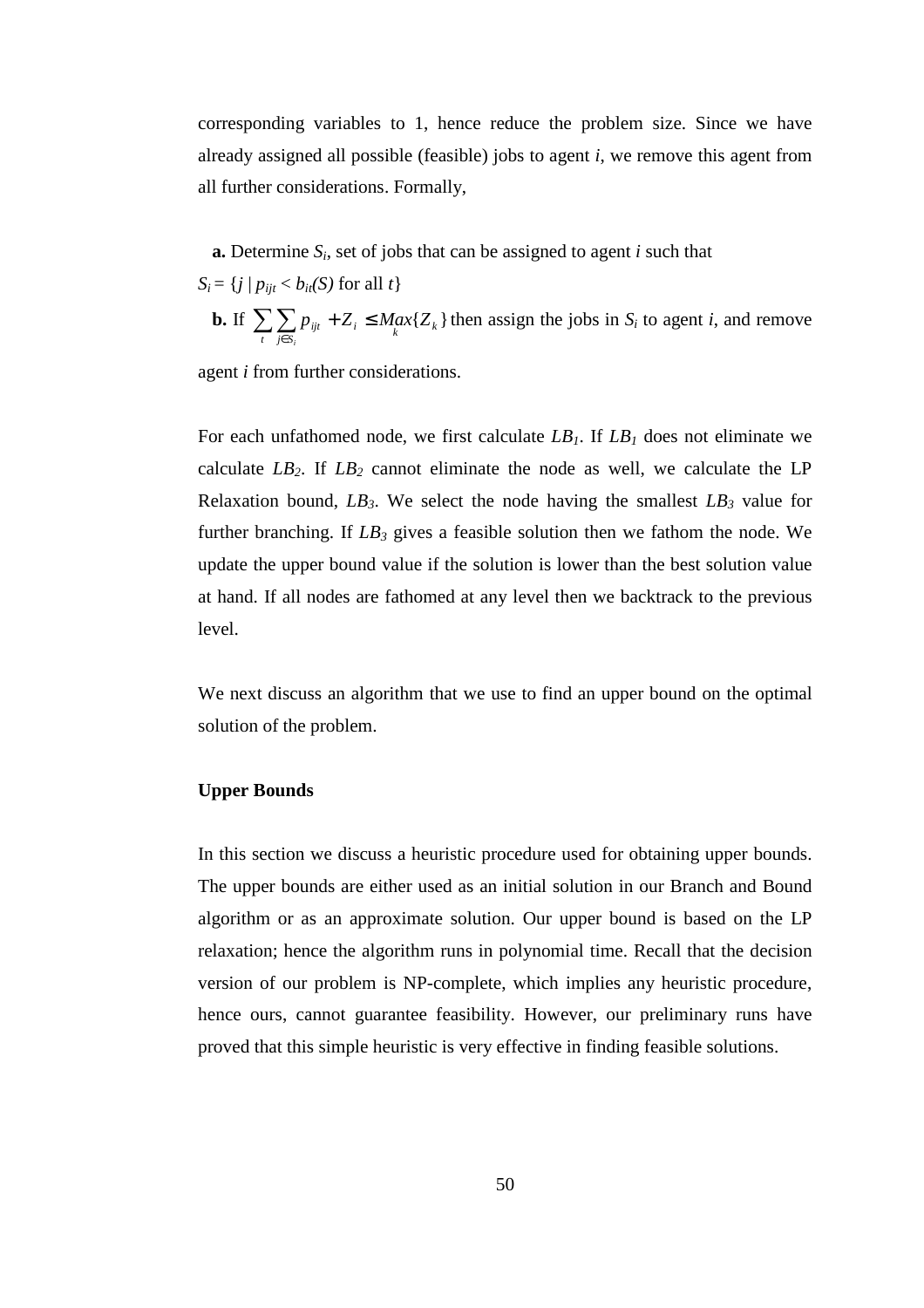Our heuristic has two phases. The first phase constructs an initial solution, if possible. This initial solution is obtained by modifying LP relaxation solution. If we can find a feasible solution better than the incumbent then the second phase that tries to improve the initial solution is performed. The improvement phase uses two steps. In the first step, one job from the bottleneck agent is reassigned to another agent and in the second one; two jobs are interchanged between the bottleneck agent and a non bottleneck agent. The change that results with the maximum improvement in the objective function value is performed. The phase continues until a predefined limit for the non improving moves or for the total number of moves is reached. The detailed explanation of these phases is provided in Section 5.1.

#### **Example**

We now demonstrate the branching scheme on an example problem with 5 agents and 10 jobs.

Suppose that we branch from node *n*. In the corresponding LP Relaxation solution the job with the highest fractional assignment is job 5. The best solution value at hand, *UB*, is 110. We first create 5 branches as shown in Figure 4.2.



**Figure 4.2: Branching Scheme for the Example Problem-1**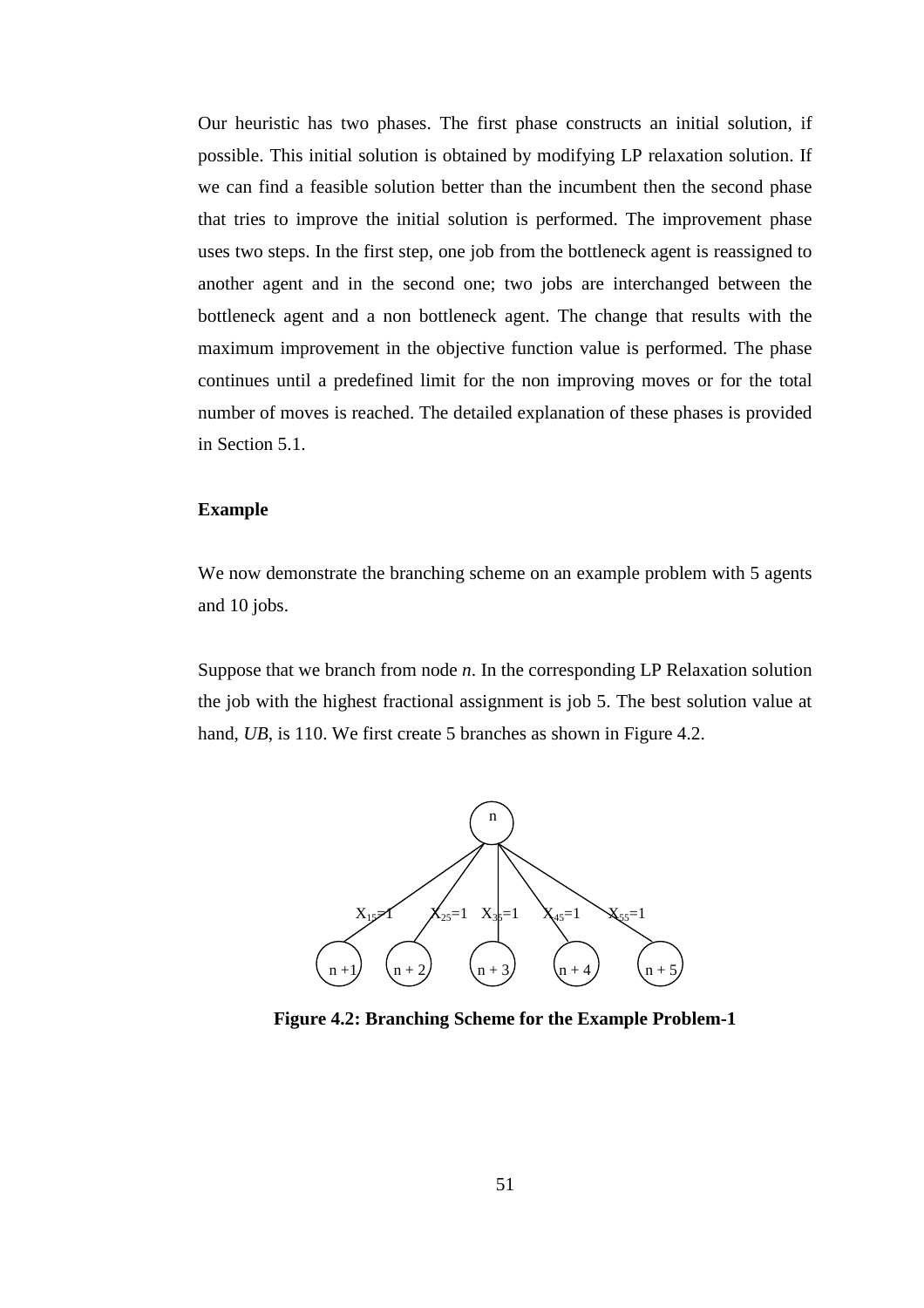For each branch generated, we apply the following procedure:

branch and start with step 1. Else, continue.

- **1.** Check rules 1.1 and 2.1. If the node can be fathomed go to the next branch at the same level. If not, continue.
- **2.** Calculate  $LB<sub>1</sub>$  and check whether  $LB<sub>1</sub> > UB-1$ . The objective function value, J  $\left\{ \right.$  $\mathcal{L}$  $\overline{\mathcal{L}}$ {  $\left\{\sum\limits_{n}^{n}\sum\limits_{n}^{n}\right\}$  $=1$  j= *u t n*  $\left\langle \frac{min}{i} \frac{Max}{i} \right\rangle \sum_{t=1}^{N} \sum_{j=1}^{N} p_{ijt} x_{ij}$  $-1$   $j=1$ , is integer as we assume integer  $p_{ijt}$  values. Hence if  $LB_1 > UB-1$  the node can be fathomed unless we are after alternative optimal solutions. If the node is fathomed, go to the next
- **3.** Check elimination rule 1.2. If the node is fathomed by this rule, go to the next branch and start with step 1. Else, continue.
- **4.** Calculate  $LB_2$  if  $\sum Max\{0, r_i n_i\}$ *i*  $Max\{0, r_i - n_i\} > k$ , where *k* is a predefined threshold parameter. (We take *k* as 1 in our runs). Check whether  $LB_2 > UB-1$ . If the node is fathomed, go to the next branch and start with step 1. If not, continue.
- **5.** Finally calculate  $LB_3$ . Check whether  $LB_3 > UB-1$ . If the node is fathomed, go to the next branch and start with step 1. If not, check whether the solution is feasible. If the solution is feasible update the upper bound, i.e., set  $UB = LB$ <sup>3</sup> and fathom the node. Else, keep the lower bound and the job with the most fractional variable in memory; go to the next branch and repeat this procedure.

After this procedure is applied to all nodes of the same level, we may end up with two outcomes. Either all the nodes are fathomed or we have at least one unfathomed node. If we have unfathomed nodes, the one with the lowest  $LB_3$ value is selected to branch on. Since we keep the job with the highest fractional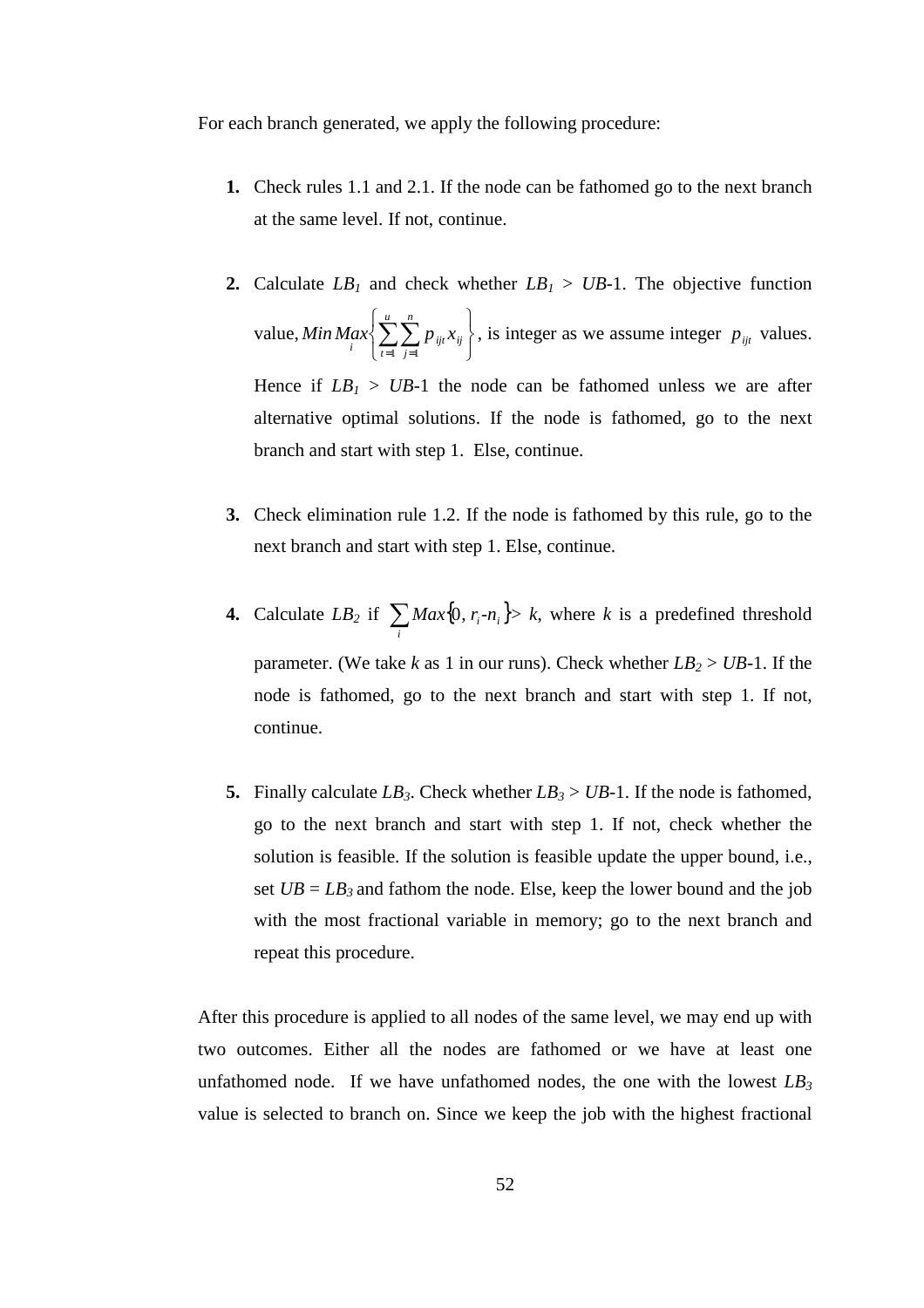assignment variable, we branch the selected node based on this job and open 5 (*m*) branches and repeat the above procedure for these new branches. If all the nodes at the same level are fathomed, we backtrack to the nearest level and find the open node with the lowest *LB3* value to branch on.

Suppose that after applying the procedure for all the branches we end up with the following situation:



**Figure 4.3: Branching Scheme for the Example Problem-2** 

As seen from the above figure, there are two unfathomed nodes, node  $n+2$ , and  $n+5$  with respective  $LB_3$  values of 103.8 and 105.2. Node  $n+2$  has smaller lower bound; hence it is selected to branch on. Suppose that the job with the highest assignment value is 9 at the LP relaxation solution. We create the next branches as shown in Figure 4.4 below.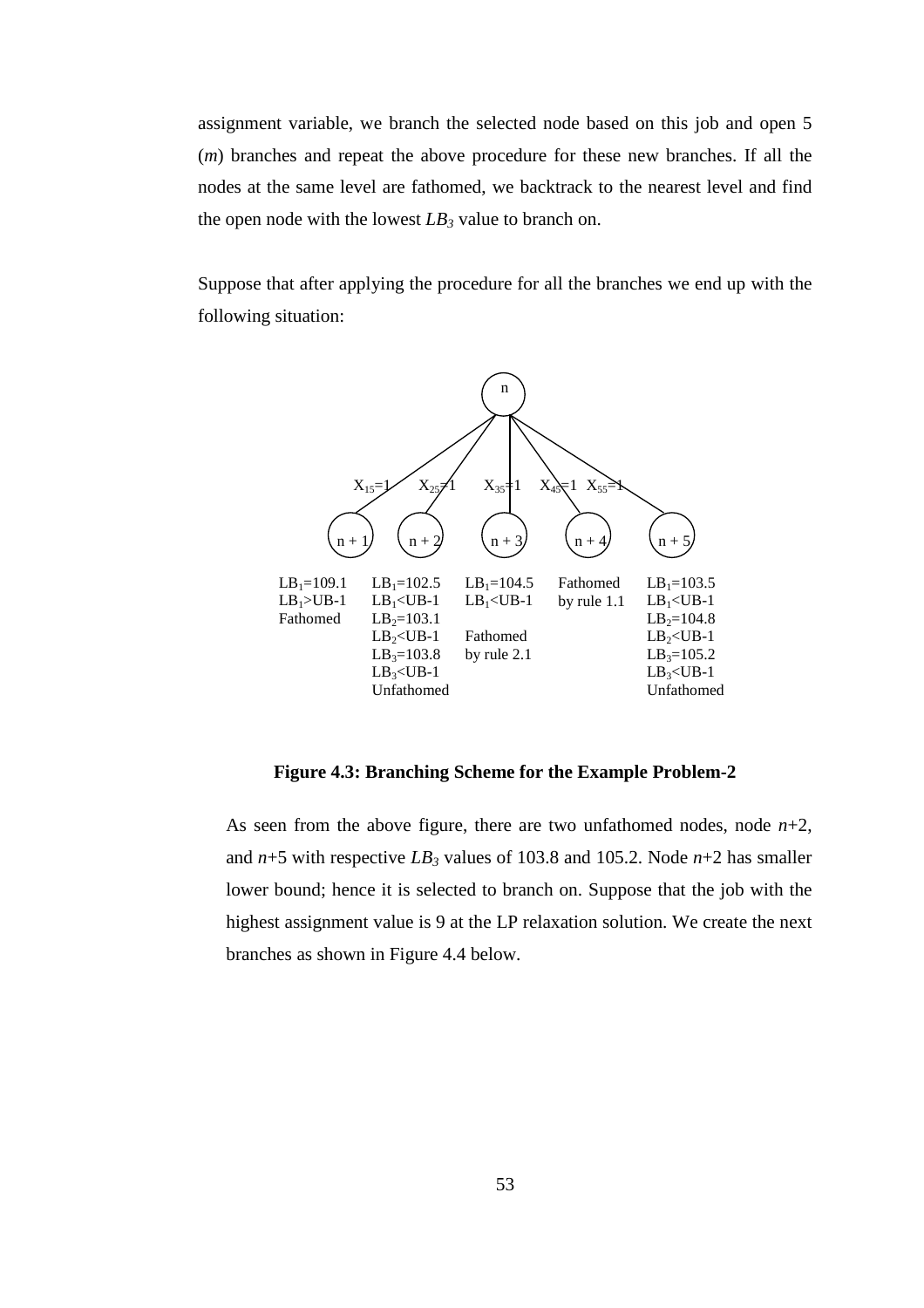

**Figure 4.4: Branching Scheme for the Example Problem-3** 

We repeat the procedure for the generated branches.

Figure 4.5 shows the flowchart of the algorithm for the root node and Figure 4.6 summarizes the procedure for the intermediate nodes.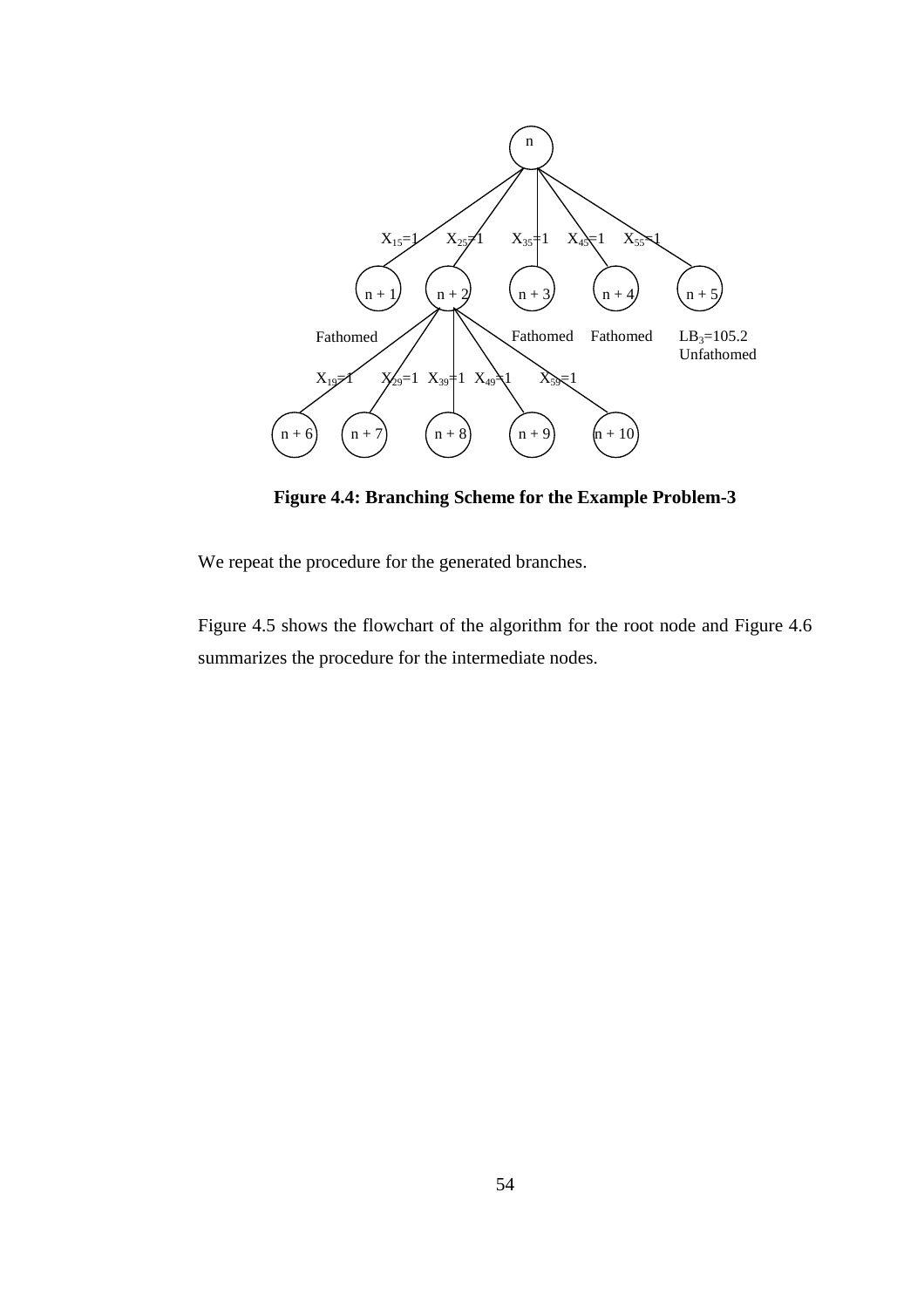

**Figure 4.5: Flowchart of B&B Algorithm for the Root Node**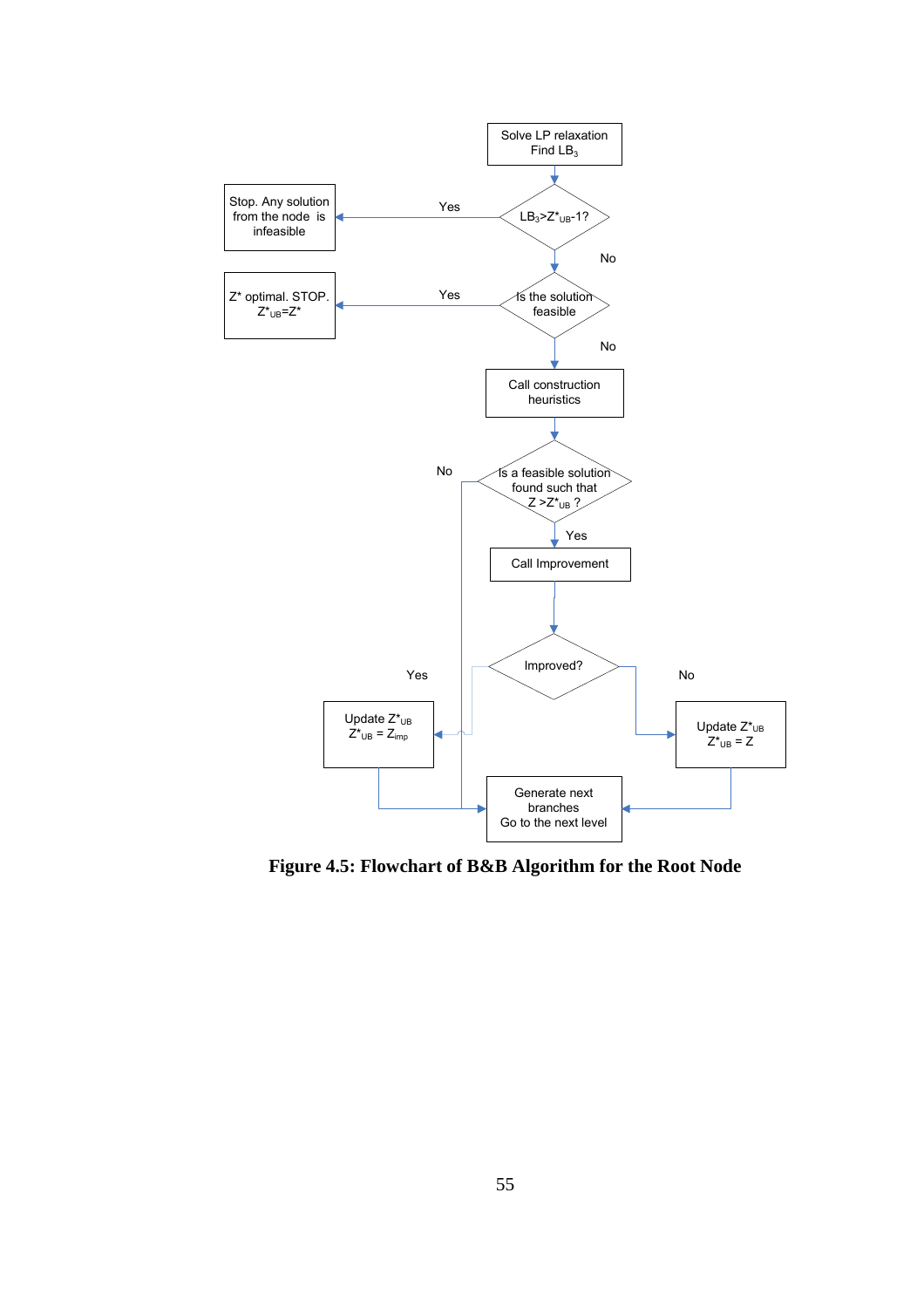

 **Figure 4.6: Flowchart of B&B Algorithm for Intermediate Nodes**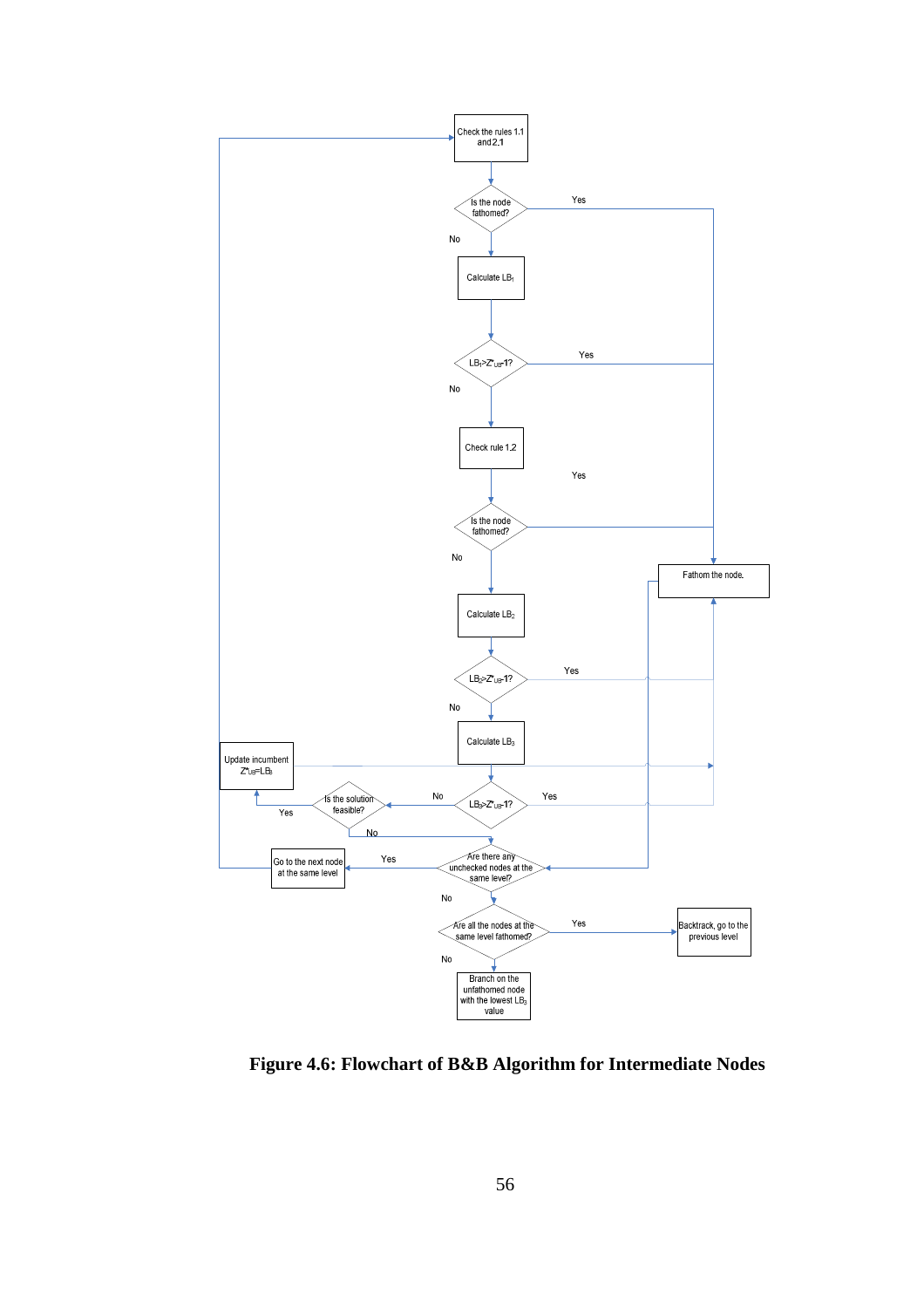#### **Alternate Branching Scheme**

We propose an alternative branching scheme that creates two nodes from each parent node. We branch from the highest fractional variable of the optimal LP relaxation solution. For the chosen variable, *xij*, we generate the following subproblems:

Subproblem 1:  $x_{ii} = 0$ Subproblem 2:  $x_{ij}$  =1

The associated tree is demonstrated in Figure 4.7.



**Figure 4.7: Alternate Branching Scheme** 

The selection strategy for the alternate branching scheme is as follows: When the two branches are created at a node, continue with the one that fixes the variable to 1. If that node is fathomed continue with the one that sets the variable to 0.

Our preliminary runs have revealed that the first branching strategy outperforms the second one in terms of average CPU time. Hence we used the first branching scheme in our main runs. The detailed comparison of the two branching schemes will be discussed later in preliminary experiments section of Chapter 6.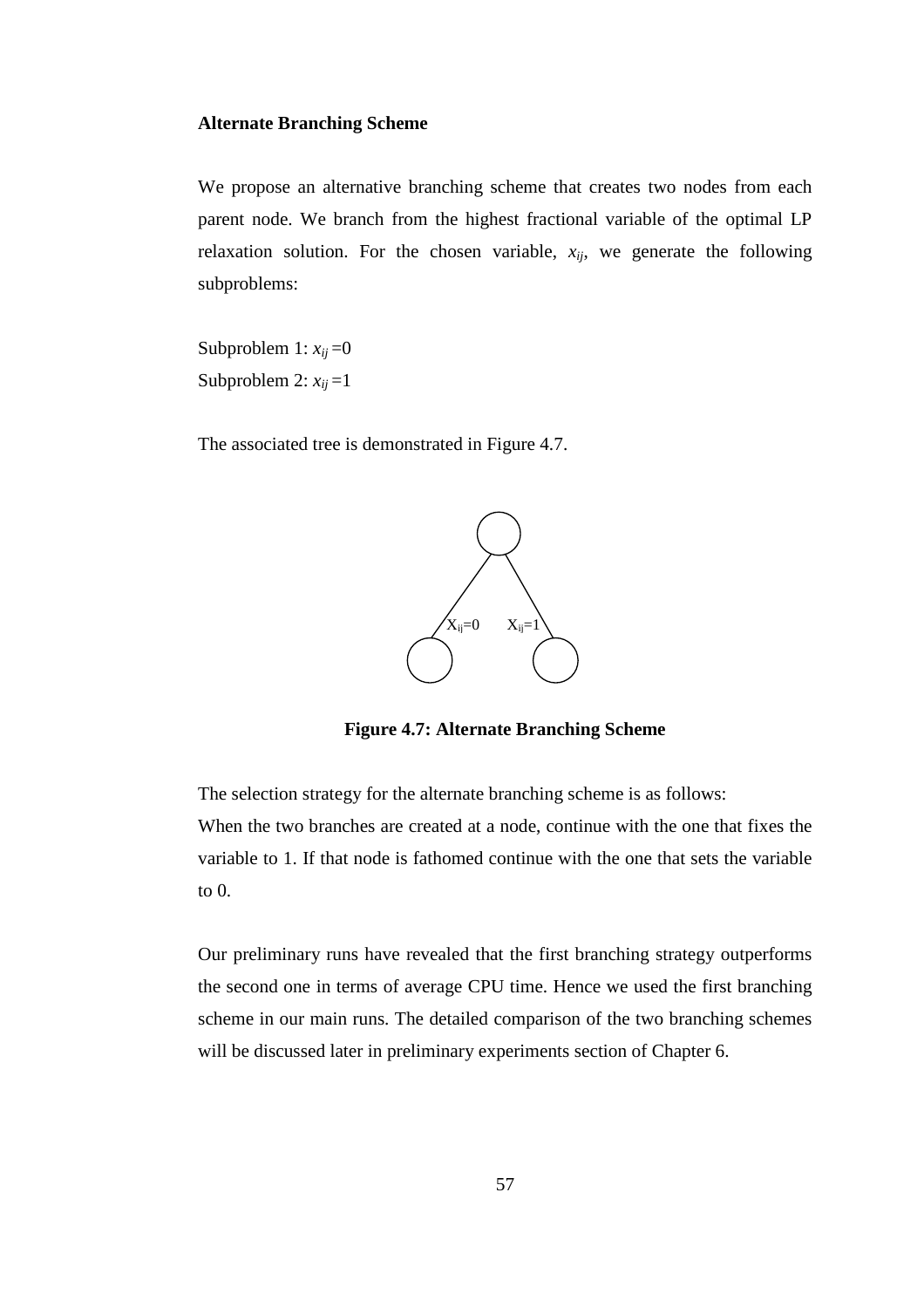# **CHAPTER 5**

# **HEURISTIC PROCEDURES**

In this chapter we discuss the heuristics we propose for the Multi Resource Agent Bottleneck Generalized Assignment Problem (MRABGAP). First we study a tabu search algorithm and then we discuss a Branch and Bound (*B&B*) based heuristics that uses an  $α$  approximation scheme.

## **5.1. Tabu Search**

In this section, we discuss our tabu search algorithm. For the detailed information on tabu search techniques, one may refer to the book of Glover and Laguna (1997).

We first discuss our neighborhood structure.

Two neighborhoods are used in the algorithm, namely N1 and N2. Since we have a bottleneck type objective function, we construct the neighborhood of a solution around its bottleneck agent(s).

The basic move of N1 is taking a task already assigned to the bottleneck agent and reassigning it to another agent. This basic move makes two decisions: which task to select and whom to assign. N1 is defined as follows:

Assign every task of the bottleneck to every other agent as long as the assignment is feasible, i.e., the newly assigned agent has available capacity.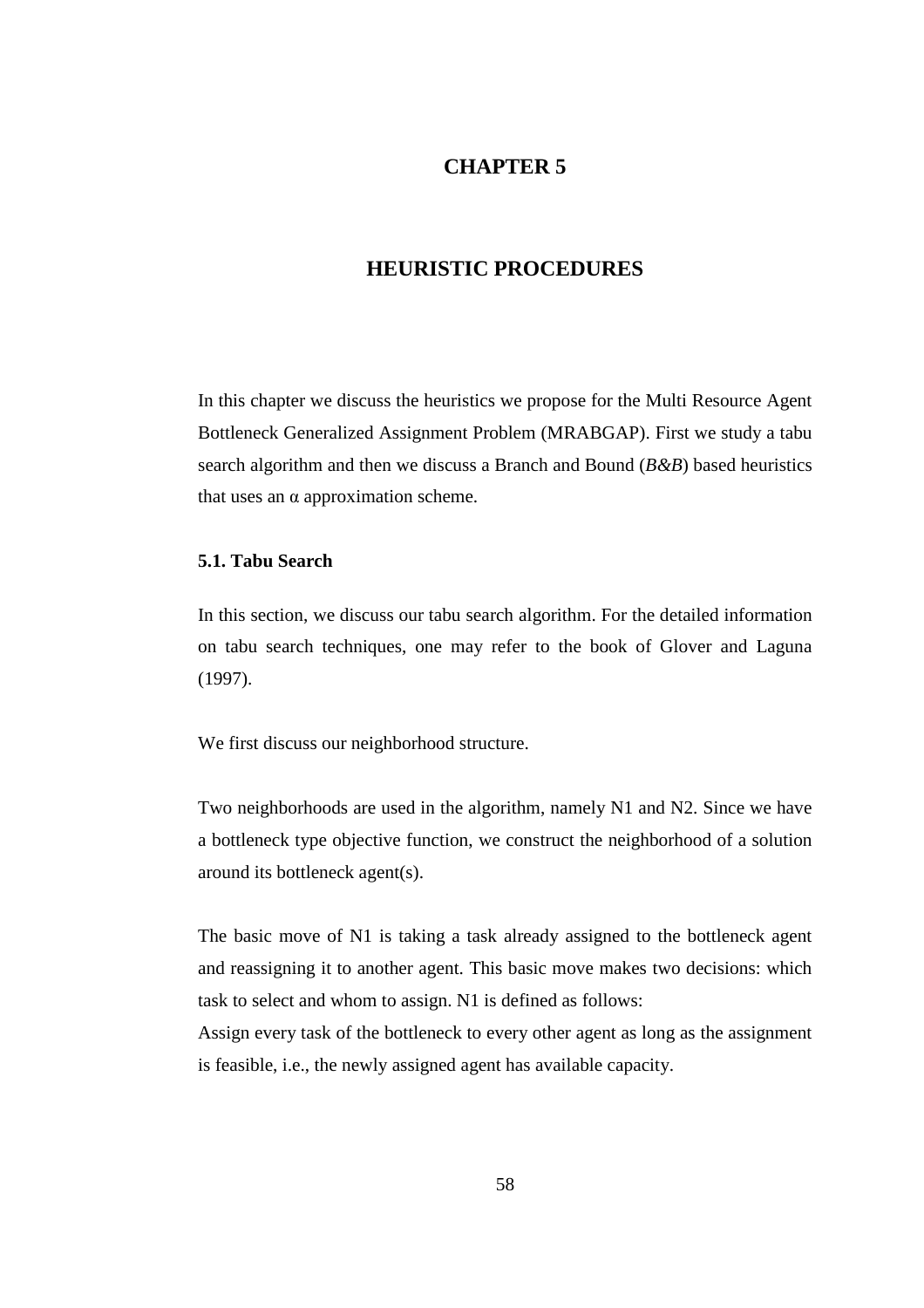The neighborhood size is a variable that changes based on the number of tasks at the current bottleneck agent/s. It is upper bounded by  $n*(m-1)$  as there can be at most *m* bottleneck agents and each agent will be a candidate for an exchange over *m*-*1* possible locations. A tighter upper bound is:  $\sum n_{bk} * (m-1)$ *k*  $n_{bk}$  \*  $(m-1)$  where  $n_{bk}$  is the number of tasks assigned to the bottleneck agent *k*.

Basic move of N2 is based on choosing two tasks, one from the bottleneck agent and the other from another agent and exchanging their agents. In this basic move we have to make decisions about which tasks should be selected for exchange. N2 is defined as follows: Exchange all job pairs between bottleneck and non bottleneck agents, as long as the exchange results with a feasible solution.

The neighborhood size is upper bounded by  $\begin{pmatrix} n \\ 2 \end{pmatrix}$ J  $\backslash$  $\overline{\phantom{a}}$ l ſ 2 *n* . This bound is loose, since the jobs that are already assigned to the same agent cannot be exchanged. A tighter upper bound can be as follows:  $\sum n_{bk} * (n - n_{bk} - \sum)$  $\prec$  $-n_{bk}$  – *k k l*  $n_{bk}$  \*  $(n - n_{bk} - \sum n_{bl})$  where  $n_{bk}$  and  $n_{bl}$  are the number of jobs assigned to the bottleneck agents *k* and *l*, respectively.

For each neighborhood savings are kept in memory, resulting in a memory requirement of *O* ( $n^*(m-1) + n^*(n-1)/2$ ), that is *O* ( $n^2+n^*m$ ).

As N2 does not change the number of jobs, some solutions become unreachable from the current solution. This brings dependency on the initial solution. However N1 avoids this dependency. On the other hand, if we cannot find a feasible move in N1 due to the capacity restrictions, we use N2 with the hope of improving the current solution.

In N1, the tabu attributes can be defined as the bottleneck agent and the job that is taken from this bottleneck agent most recently.

In N2, tabu attributes are the jobs that are swapped most recently.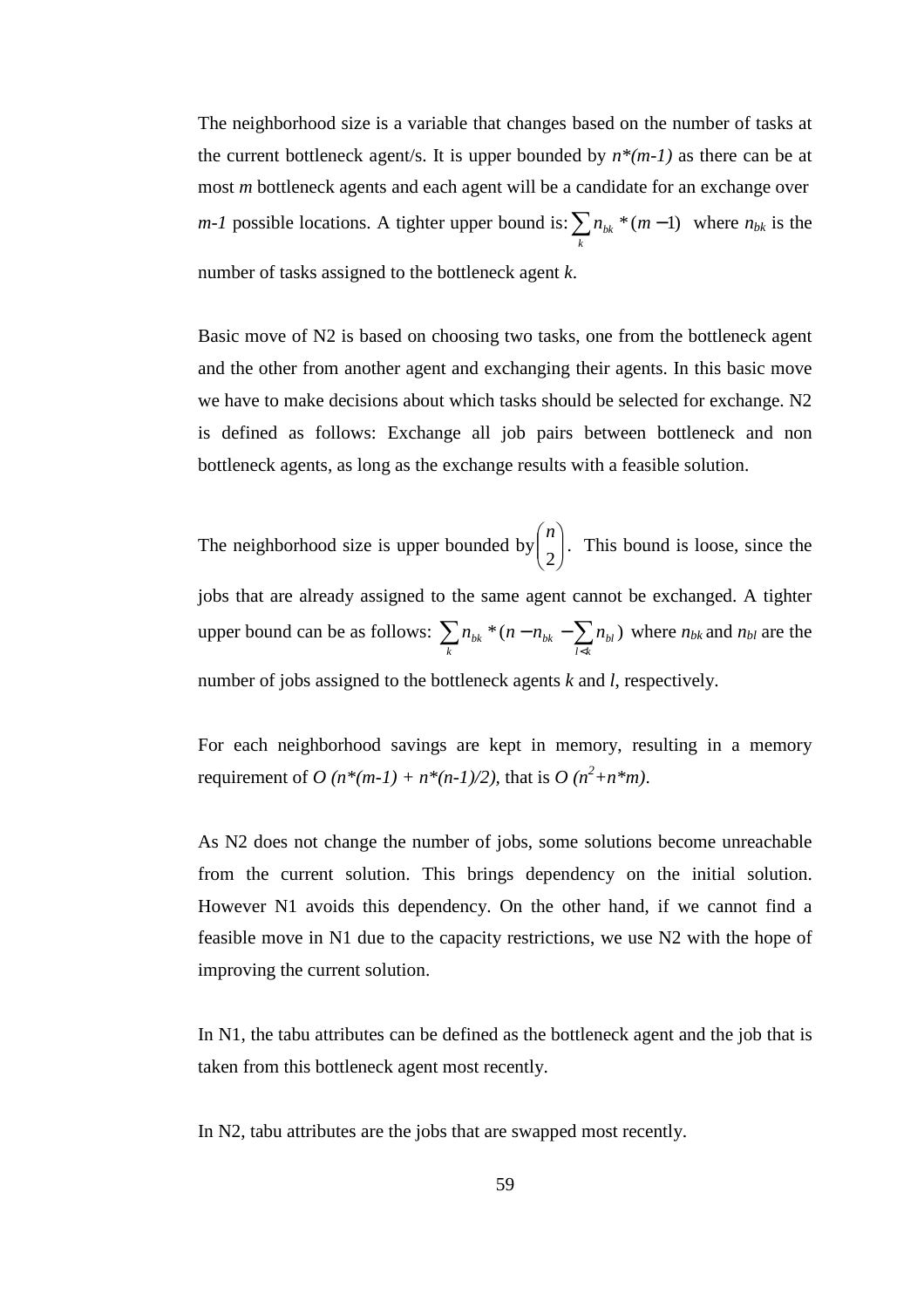Upper bound on the tabu tenure of N1 is a variable since the bottleneck agent changes as we take a job from that agent.  $(m-1)*(n-1)$  is an upper bound, however, not a tight one.

Upper bound on the tabu tenure of  $N2$  is also a variable as the number of possible and feasible swaps changes. A theoretical upper bound is  $\begin{bmatrix} n \\ 2 \end{bmatrix}$ J  $\backslash$  $\overline{\phantom{a}}$  $\setminus$ ſ 2 *n* .

Due to the dynamic nature of the neighborhood size, tabu tenures are determined empirically. Three levels for tabu tenure are used which are 10, 50 and 100. Tenure sizes of 10 and 100 are selected to see the effect of relatively small and large tenure values on the performance of the algorithm and 50 is selected as an intermediate value.

Aspiration criterion is chosen as the best solution. Tabu statuses of the moves that improve the best solution found so far are overridden.

In neighborhood 1, solutions involving most recent *TabuTenure* changes will be classified as Tabu. Accordingly, if job *j* is taken from agent *i* in an iteration, it will not be reassigned to that agent for *TabuTenure* iterations unless aspiration criterion is satisfied.

In neighborhood 2, solutions involving most recent *TabuTenure* swaps are defined as Tabu. Accordingly, if jobs *j* and *k* are swapped, they will not be reswapped for *TabuTenure* iterations unless aspiration criterion is satisfied.

The solution attributes that have changed recently are recorded in the recency based memory. For neighborhood 1, a matrix called Tabu is used for this purpose. The structure of the memory is represented in Figure 5.1. The row headers correspond to the agent indices and the column headers correspond to the job indices.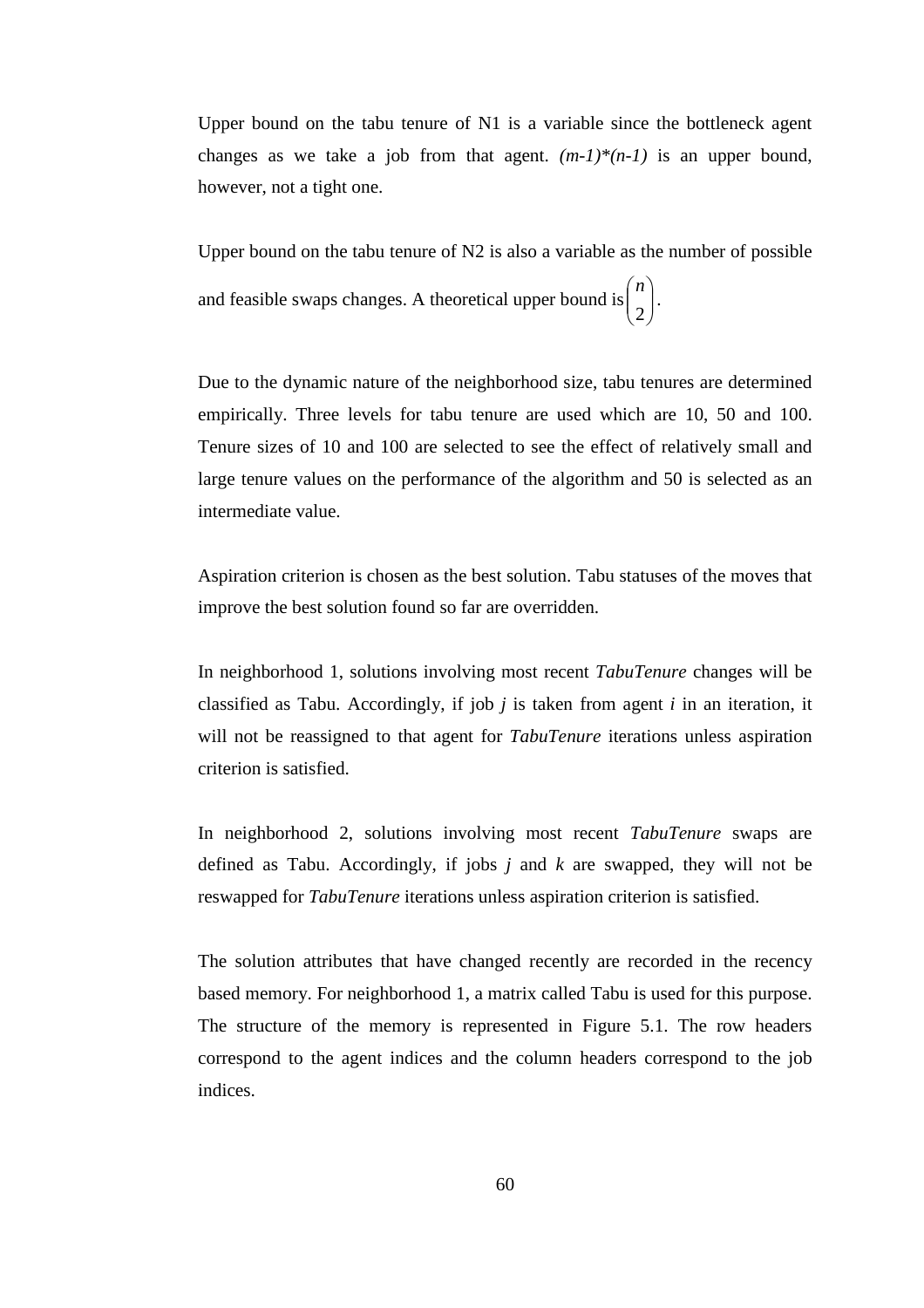

**Figure 5.1: Schematic Representation of Recency Based Memory for N1** 

The recency based memory requirement is *O (m\*n)* for N1.

For neighborhood 2, a matrix called Tabu2 is used for this purpose. The structure of the memory is represented in Figure 5.2.



**Figure 5.2: Schematic Representation of Recency Based Memory for N2** 

Note that, only the upper triangle of this matrix is used for recency based memory since we are dealing with swaps. The recency based memory requirement is *O*(*n\*n*) for N2.

Our algorithm finds all feasible neighbors of a solution and selects the most improving one using the recency based memory and aspiration criterion. The search is intensified by considering all neighborhoods and the selecting the move with the steepest descent.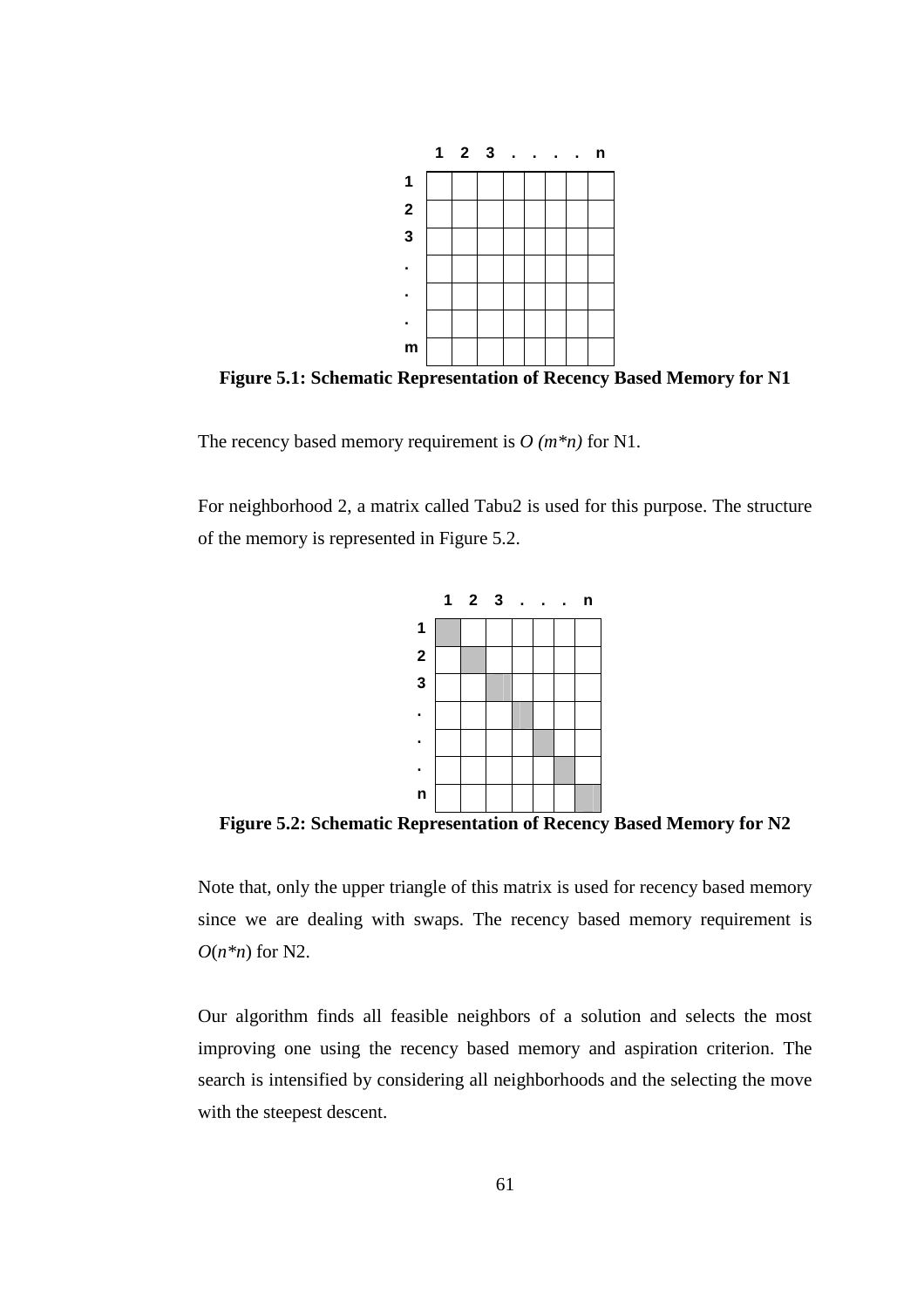We now discuss the termination condition of the algorithm.

Termination criterion is set to the number of nonimproving moves and the total number of iterations. When the number of nonimproving moves equals to a predetermined limit called *nonimplimit* or the total number of iterations equals to the limit *maxiter,* the algorithm terminates.

We try 50, 150 and 250 for *nonimplimit* in our experiments. Our preliminary runs revealed that this limit is affecting the performance of the algorithm significantly; the higher the limit the better is the performance. Hence a value of 250 is used for the *nonimplimit* in the final algorithm. The limit on the total number of iterations, *maxiter*, is set to 1000.

## **The Algorithm**

Our tabu search algorithm starts with a feasible solution. Two neighborhoods are defined for this feasible solution. The savings corresponding to these moves are calculated and kept in memory. To avoid the infeasible moves we assign a saving value of -2000000. Then the non-tabu move with the maximum saving value or the tabu move that satisfies the aspiration criterion is selected and we move from the current solution to that solution. That is, we move in the direction of steepest descent. If the new solution is better than the best solution at hand, the best solution value is updated. The algorithm stops when the number of nonimproving moves or the number of iterations reach their predetermined limits. Below a stepwise description of the algorithm is given.

# **STEP 1. Initialization**

As the decision problem of the MRABGAP is NP-complete it is not possible to find a polynomial algorithm that guarantees a feasible solution. The LP relaxation based construction algorithm that is used in the Branch and Bound algorithm is used to find a solution, hopefully a feasible one. This algorithm runs in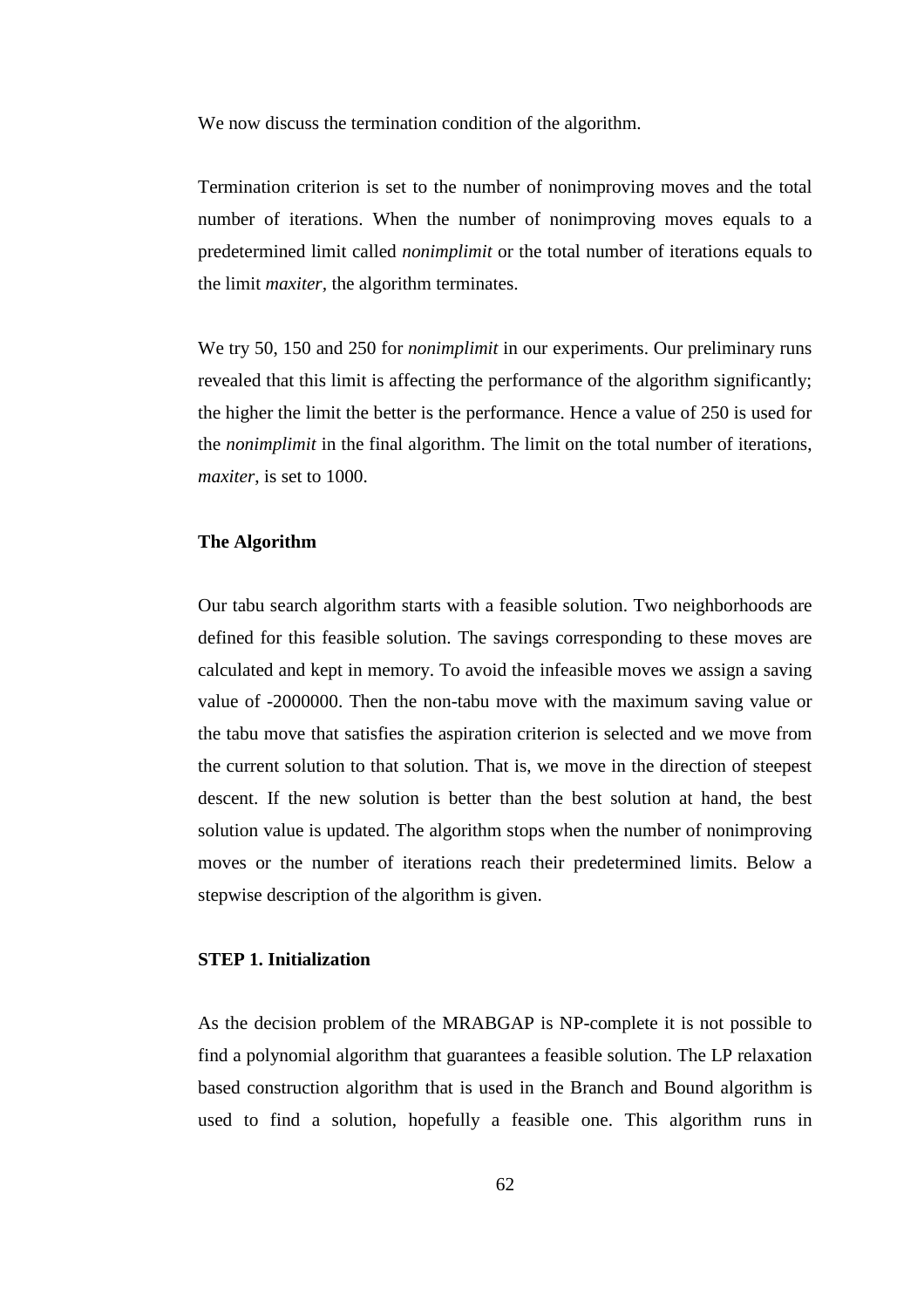polynomial time, hence returns an initial solution quickly. However the resulting solution is not necessarily feasible. We use this solution as an initial solution in our *TS* algorithm. Note that even when an infeasible solution is given to the *TS* algorithm there is still a chance that the *TS* algorithm returns a feasible one.

### Subroutine for the construction procedure

1. Solve LP Relaxation of the Problem 2. *For j=1,….,n ( for all the jobs)*  Find the highest assignment value in the LP relaxation,  $x_{ij}$  for job *j* Set  $x_{ii} = 1$ *End For* 

## **STEP 2. Neighborhood Search**

**STEP 2.1.** If the termination criterion (*nonimp>nonimplimit* or *iter>maxiter*) is reached, stop.

S**TEP 2.2.** Generate all neighbors of the current solution, using the following subroutine.

Subroutine for the neighborhood search procedure

| For b=1,,numofbot (for all the bottleneck agents of the current solution) |  |
|---------------------------------------------------------------------------|--|
| Calculate savings for each move of N1                                     |  |
| Find the maximum saving in N1 for bottleneck agent $b$                    |  |
| Calculate savings for each move of N2                                     |  |
| Find the maximum saving in N2 for bottleneck agent $b$<br><b>End For</b>  |  |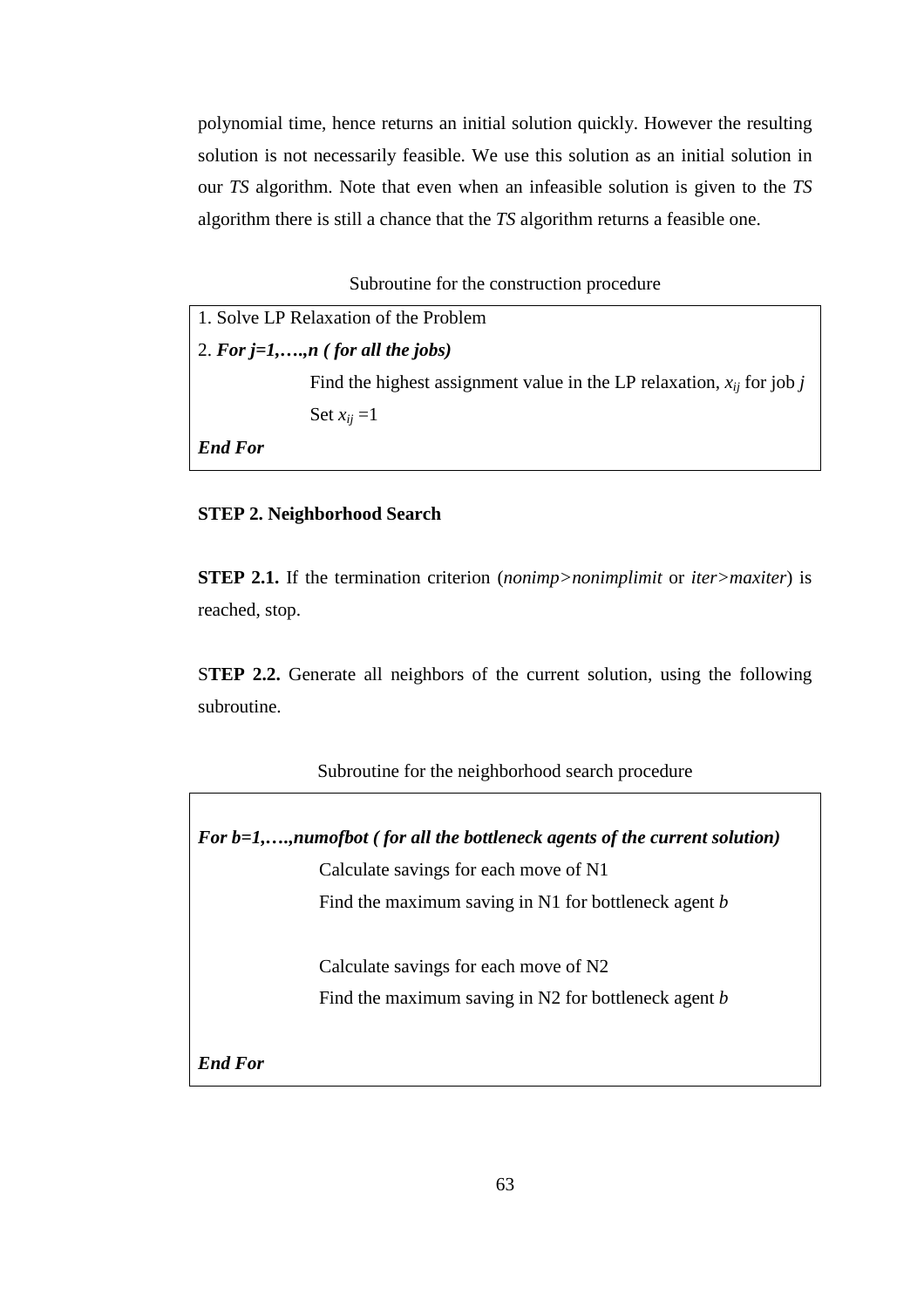The above subroutine finds the savings values for all moves in N1 and N2. If the current solution has more than one bottleneck agent these neighborhoods are generated considering each bottleneck.

The subroutines that calculate the savings from the moves are stated below.

| For $i=1,,m$       |                                                                                      |
|--------------------|--------------------------------------------------------------------------------------|
| For $j=1,,n$       |                                                                                      |
| $X_{ne} = X_{now}$ |                                                                                      |
|                    | $If (j \text{ is not assigned to the bottleneck agent considered)}$ Then             |
|                    | <i>Savings1</i> ( <i>i</i> , <i>j</i> ) = -2000000                                   |
| <b>Else</b>        |                                                                                      |
|                    | If (If $i$ is the bottleneck agent considered) Then                                  |
|                    | $Savings1(i,j) = -2000000$                                                           |
| <b>Else</b>        |                                                                                      |
|                    | <b>If</b> (The move is not feasible) <b>Then</b>                                     |
|                    | $Savings1(i,j) = -2000000$                                                           |
| <b>Else</b>        |                                                                                      |
|                    | In $X_{ne}$ assign job <i>j</i> to agent <i>i</i>                                    |
|                    | Update the loads of the agents for $X_{ne}$                                          |
|                    | Find the bottleneck value for $X_{ne}$                                               |
|                    | <i>Savings1(i,j)</i> =(Bottleneck value of $X_{now}$ -Bottleneck value of $X_{ne}$ ) |
| End if             |                                                                                      |
| End if             |                                                                                      |
| <b>End If</b>      |                                                                                      |
|                    |                                                                                      |

Subroutine to calculate the savings from the move  $(i,j)$  in N1

This subroutine finds the savings of the shift move. Note that the moves involving the jobs of the non-bottleneck agents, the moves that assign a job to the current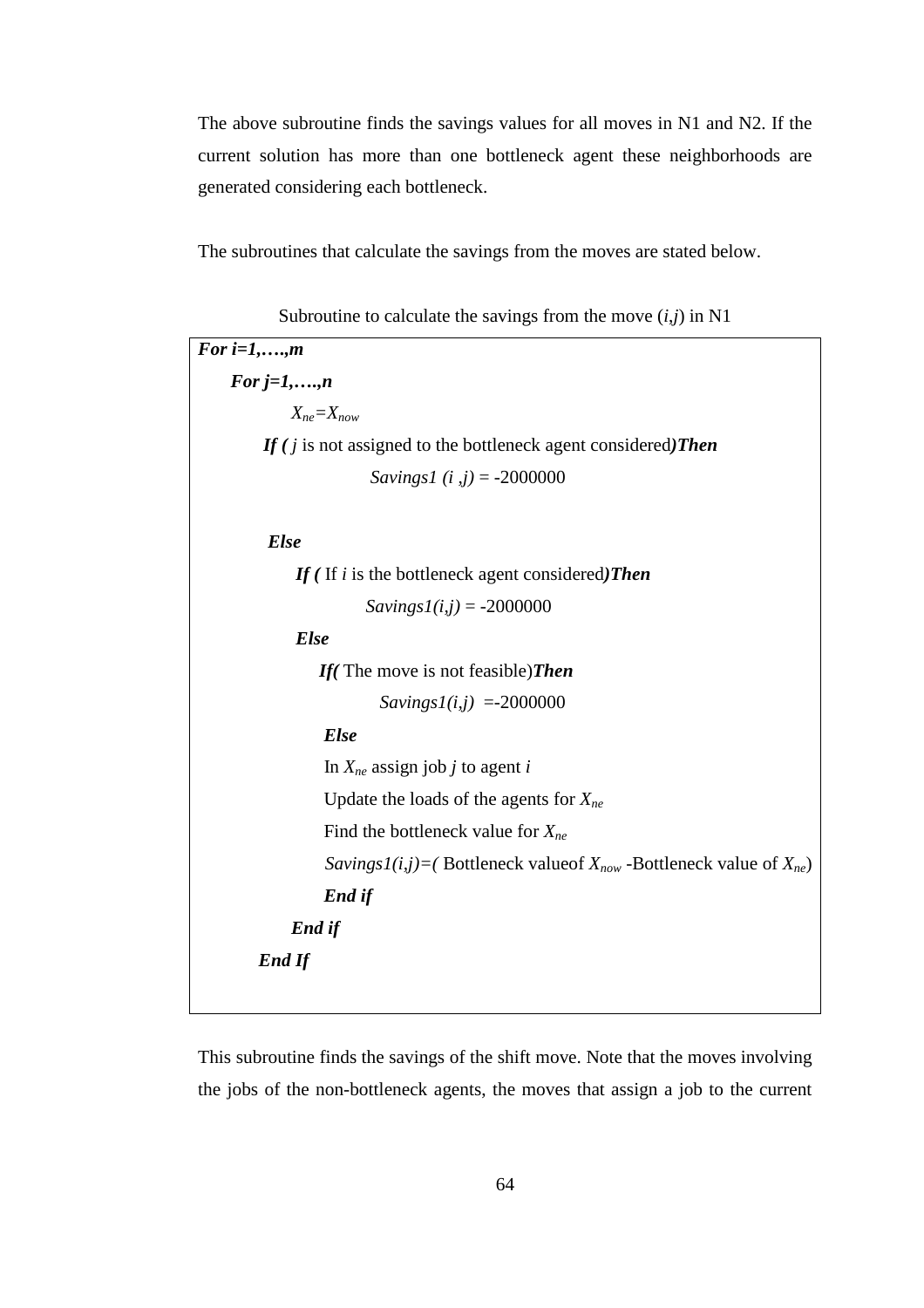bottleneck agent and infeasible moves are given small saving values. Hence, these moves are avoided.

| acroating to calculate the savings from the move $(y, w)$ in Fig.                     |
|---------------------------------------------------------------------------------------|
| For $j=1,,n$                                                                          |
| For $k=1,\ldots,n$                                                                    |
| $X_{ne} = X_{now}$                                                                    |
| $If (j \text{ is not assigned to the bottleneck agent considered)}$ Then              |
| Savings2 (j, k) = -2000000                                                            |
| <b>Else</b>                                                                           |
| If (If k is assigned to the same bottleneck agent) Then                               |
| Savings2 (j, k) = -2000000                                                            |
| <b>Else</b>                                                                           |
| <b>If</b> (The move is not feasible) <b>Then</b>                                      |
| Savings2 $(j, k) = -2000000$                                                          |
| <b>Else</b>                                                                           |
| In $X_{ne}$ swap jobs <i>j</i> and k                                                  |
| Update the loads of the agents for $X_{ne}$                                           |
| Find the bottleneck value for $X_{ne}$                                                |
| <i>Savings2(j,k)</i> =(Bottleneck value of $X_{now}$ - Bottleneck value of $X_{ne}$ ) |
| End if                                                                                |
| End if                                                                                |
| <b>End If</b>                                                                         |

Subroutine to calculate the savings from the move (*j*, *k*) in N2

Again, in this subroutine only the feasible moves that take a job from the bottleneck agent and swap it with a job of another agent are considered, the others are avoided by giving a very small saving value.

At the end of these two subroutines, the move is selected based on the steepest descent rule and aspiration criterion. Note that, if the saving of the selected move is -2000000, which may happen when all the moves are infeasible in the neighborhood, then we allow an infeasible move, update the current solution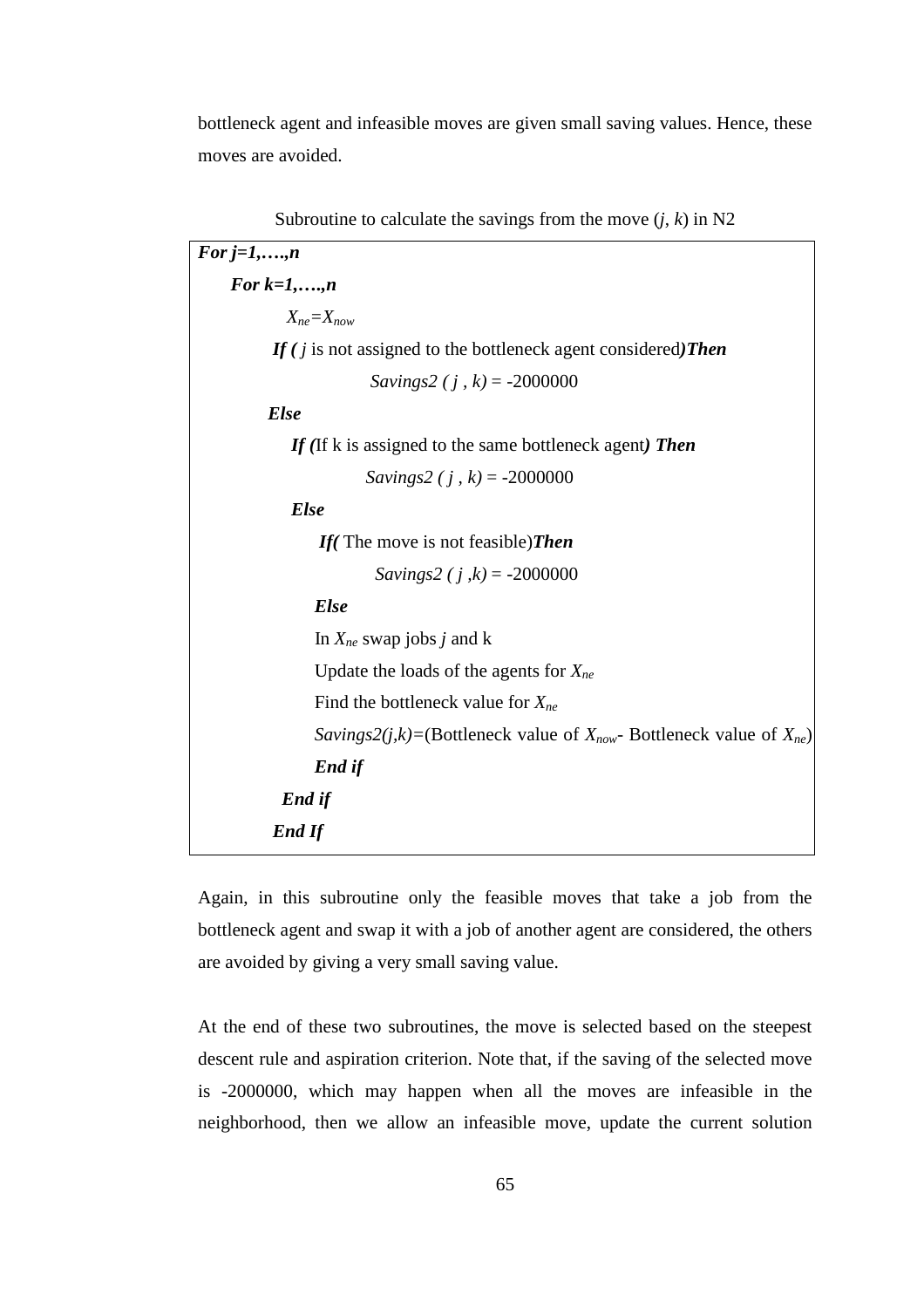accordingly and continue the search, but in such a case we do not update *Xbest*. Although never happened in the computational experiments such a case is more likely to occur towards the end of the algorithm. This strategy may help the diversification of the algorithm.

## **STEP 2.3. Making the move**

The current solution is updated by making the selected move and updating the used capacities (loads) of the agents, finding the new bottleneck agent(s) and the bottleneck (objective function) value. If the objective function value is better than the best solution at hand, *Xbest* is updated. Below is the subroutine of the move.

Subroutine for making the selected move

| <b>If</b> (The selected move is from N1) <b>Then</b>                     |
|--------------------------------------------------------------------------|
| Update the corresponding recency based memory                            |
| Make the selected move                                                   |
| Update $X_{now}$ using the attributes of the selected move               |
| Find the bottleneck(s) of $X_{now}$ and the new objective function value |
| End if                                                                   |
|                                                                          |
| If (The selected move is from N2) Then                                   |
| Update the corresponding recency based memory                            |
| Make the selected move                                                   |
| Update $X_{now}$ using the attributes of the selected move               |
| Find the bottleneck(s) of $X_{now}$ and the new objective function value |
| End if                                                                   |
|                                                                          |
| If (saving from the selected move $\leq 0$ ) Then                        |
| $nonimp = nonimp + 1$                                                    |
| <b>Else</b>                                                              |
| $lastimp=iter$                                                           |
| End if                                                                   |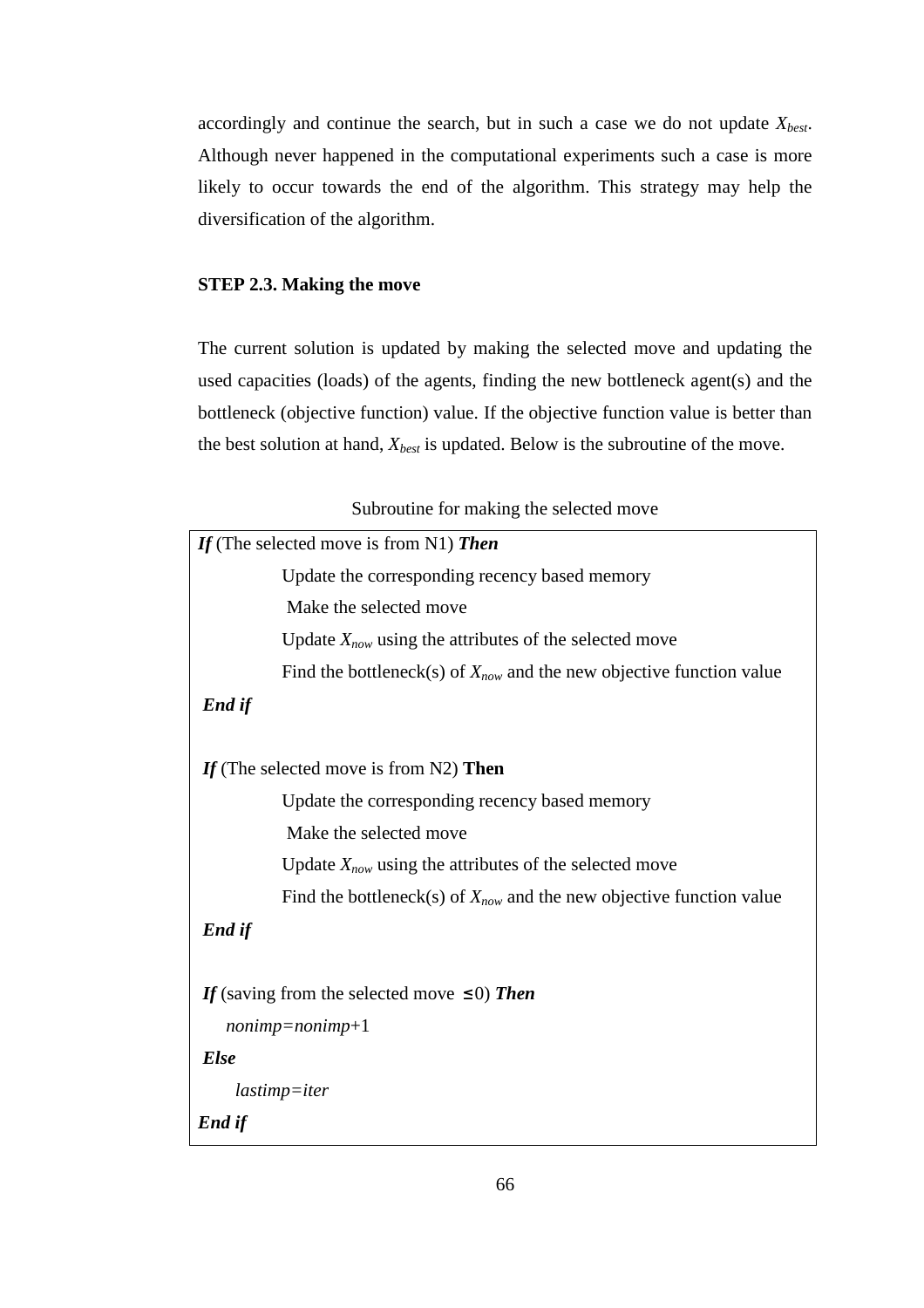*If* (The selected move is not infeasible & Objective function value of *Xnow*< Objective function value of *Xbest*) *Then Xbest=Xnow End if* 

Below is the overall statement of the *TS* algorithm.

Statement of the *TS* Algorithm

| Use <i>Construction</i> to find an initial (feasible) solution         |
|------------------------------------------------------------------------|
| Set $X_{now}$ as the solution of the construction                      |
| $X_{best} = X_{now}$                                                   |
| $nonimp=0$                                                             |
| <b>Repeat</b>                                                          |
| Compute <i>savings</i> for all moves in N1 and N2                      |
| Find the move with max { saving } from $N1(X_{now})$ and $N2(X_{now})$ |
| Make the selected move using the 'move' subroutine                     |
| <b>Until</b> nonimp>nonimplimit or iter>maxiter                        |

### **Fine Tuning the Tabu Search Heuristic**

Based on the results of our factorial design, we fine-tuned our algorithm. Our decisions are the levels of *Tabutenure* and *nonimplimit*.

Our preliminary runs have revealed that the effect of *Tabutenure* on % deviation of tabu solution from the optimal solution is insignificant, i.e., our algorithm seems to be robust to changes in *Tabutenure*. We report the results of the algorithm with a *Tabutenure* value of 50. Moreover the preliminary tests have showed that the performance of the algorithm is sensitive to the stopping condition parameter, *nonimplimit*. As *nonimplimit* increases, the quality of the solutions increases, at an expense of the increase in the running time of the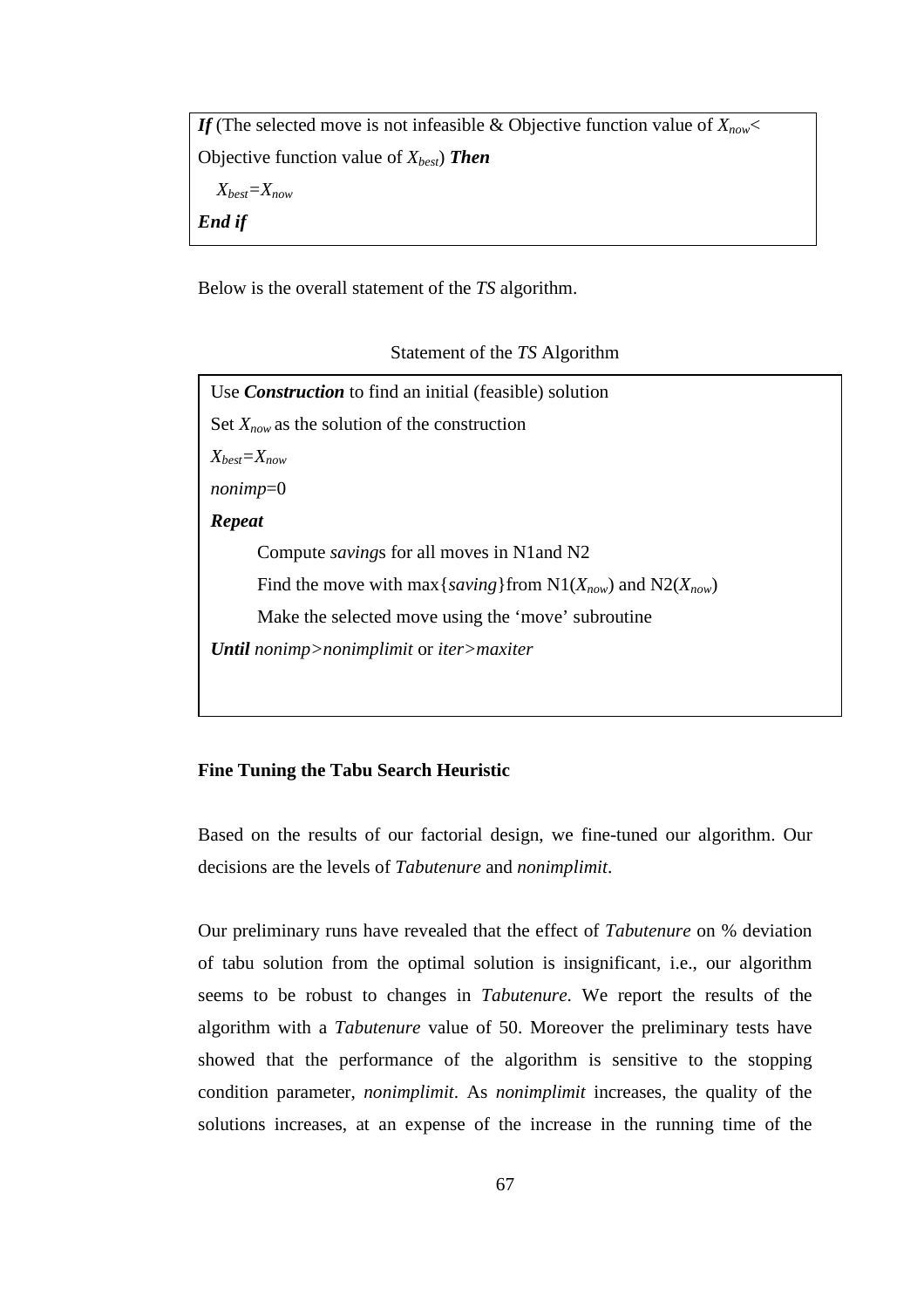algorithm. Based on the relative importance of these two measures one can determine the *nonimplimit*, i.e., if we have time restrictions a low *nonimplimit* value like 150 can be used, but if the main concern is the solution quality, one can increase the *nonimplimit*. With further analysis an upper bound for *nonimplimit*, after which the solution quality does not significantly change can also be determined. In our experiments, we use a *nonimplimit* value of 250 as it has returned high quality solutions without causing a significant increase in the solution times.

#### **5.2. Branch and Bound Based Heuristics - α Approximation Scheme**

The quality of the linear programming relaxation bound and the fact that good feasible solutions are found at earlier steps suggest that the Branch and Bound based algorithms may be used as efficient approximation algorithms.

In this study, we develop an  $\alpha$  % approximation scheme. The algorithm executes like our Branch and Bound algorithm, however uses a different rule to check the promise of the node (inflates lower bound).

The  $\alpha$  approximation scheme defines an optimality tolerance,  $\alpha$  and fathoms a node if  $(1+\alpha)^*Z_{LB} > Z_{UB}$ . With this scheme one can guarantee that the solution found is within the  $\alpha^*100$  percent of the optimal objective function value; however it requires exponential time as the original Branch and Bound algorithm with  $\alpha = 0$ .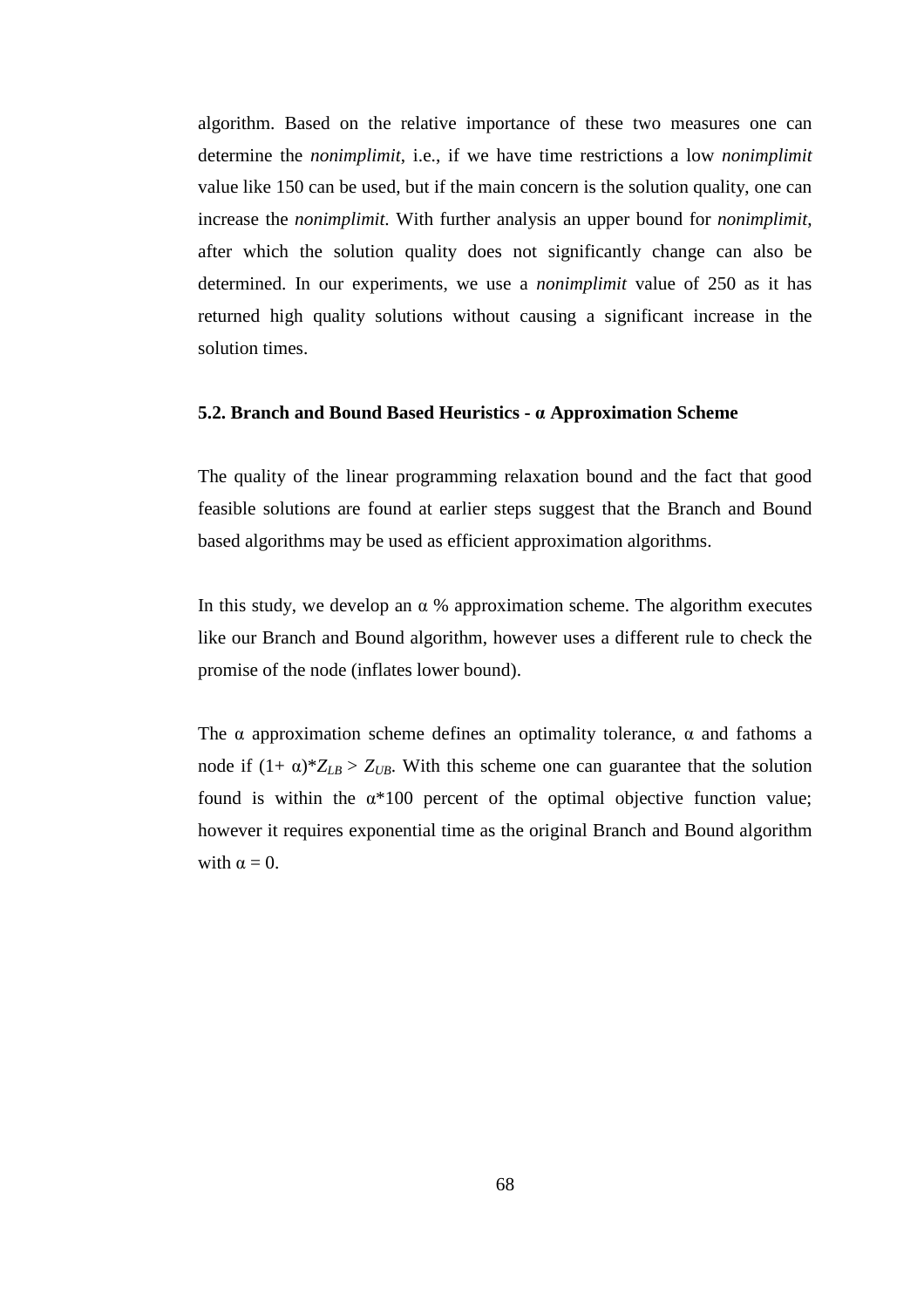# **CHAPTER 6**

# **COMPUTATIONAL RESULTS**

In this chapter we aim to test the performance of our algorithms together with bounding and reduction mechanisms. We present our data generation scheme, state our performance measures and discuss the results of our preliminary and main computational experiment.

### **6.1. Generating Test Problems**

We generate the processing times for each agent for the first period from a discrete uniform distribution between *a* and *b*. We use the following three sets for *a* and *b*:

Set I. *a*=5, *b*=25  $p_{ii1}$ ~ U [5, 25] Set II. *a*=15, *b*=25  $p_{ij1}$ ~ U [15, 25] Set III. *a*=25, *b*=35  $p_{ii}$ <sup>-</sup> U [25, 35]

Set I represents cases where variance (range) of the distribution is relatively high. Set II is used to see the effect of a decrease in the range of the distribution while keeping the expected value nearly the same. Set III stands for the instances where the range of the distribution is low while the expected value is high.

We hereafter refer to these sets as *S1*, *S2* and *S3*.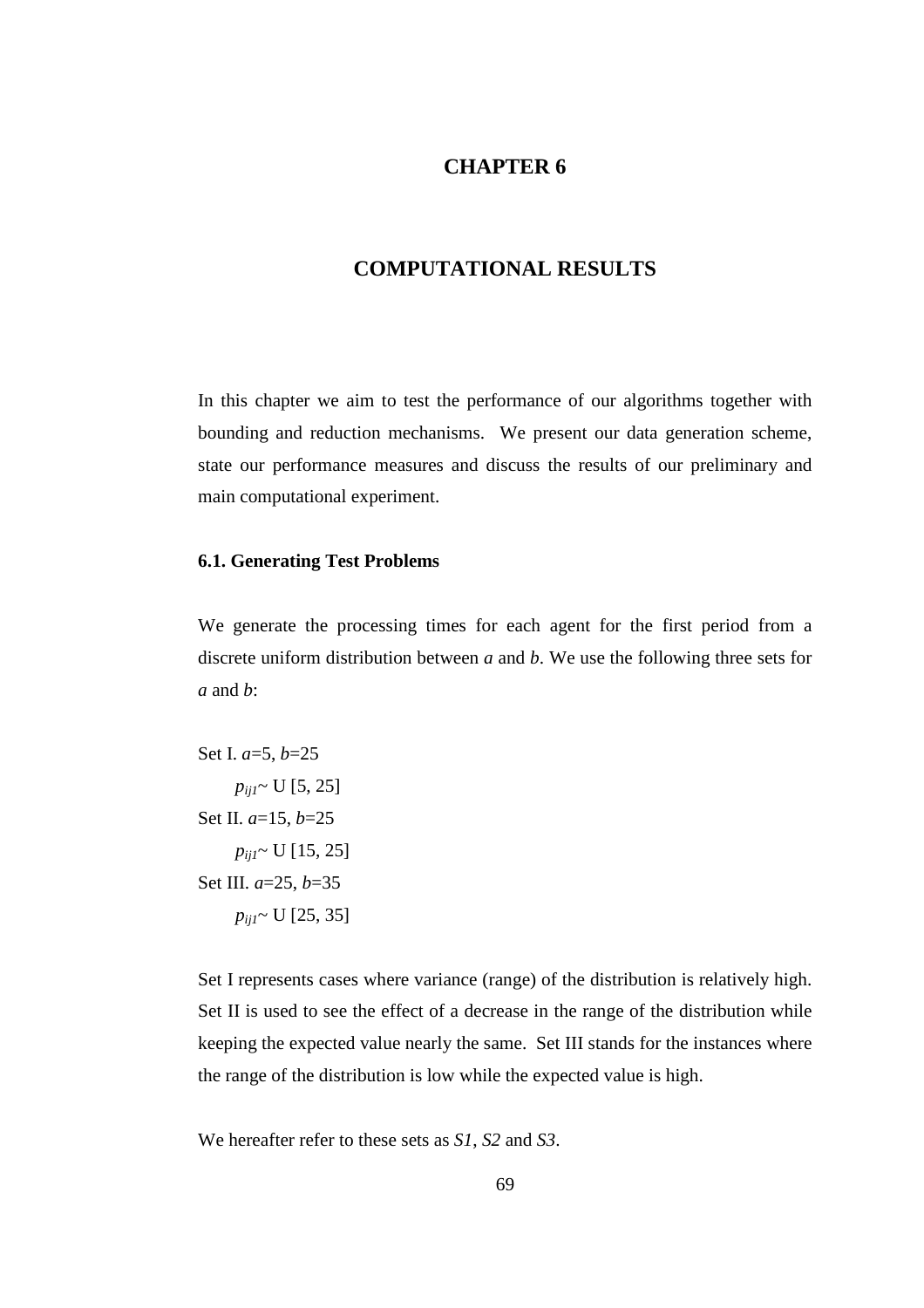For each set, we generate  $p_{ijt}$  and  $b_{it}$  values using the procedure reported in the OR library for the GAP. The stepwise description of the procedure is given below.

*Step 0.* Generate  $p_{ij1}$ ~ U [*a, b*] for defined set (Set I, Set II, Set III) *Step 1.* Set  $b_{i1} = c \sum$ ∈ = *j J*  $b_{i1} = c \sum p_{i1} / m$ , where *c* is a predefined factor

*Step 2.* Set  $p_{ijt} = 3 p_{ij1} / 4 + \gamma_{ijt} p_{ij1} / 2$  for each *t*≥2, where  $\gamma_{ijt}$  are random numbers from [0,1].

Step 3. Set 
$$
b_{ii} = c \sum_{j \in J} p_{ijt} / m
$$
 for each  $t \ge 2$ 

While generating the capacity of an agent  $i$  in period  $t$ ,  $b_{it}$ , we calculate a load for that agent as if all jobs are performed by that agent. Then we assume distributing this load to all agents evenly and set the capacity equal to this distributed load multiplied by a factor. Note that, as the  $p_{ijt}$  values change from agent to agent and period to period, the corresponding *bit* values change accordingly.

The choice of the factor  $c$  is important, setting it too low results in many infeasible instances. In steps 2 and 4, we use the following two sets for *c* values.

Set I.  $c = 1.0$ Set II. *c* = 1.2

We hereafter refer to these sets as *C1* and *C2*. Sets *C1* and *C2* represent low and high capacity instances, respectively. We also tried for  $c = 0.8$  in our preliminary experiments. However, we observed that the majority of the instances were infeasible. When  $c = 1.0$ , we could obtain feasible solutions for almost all of the instances.

Three sets of processing times and two sets of capacities together yield six combinations. For each combination, we generate instances starting with  $n = 10$ ,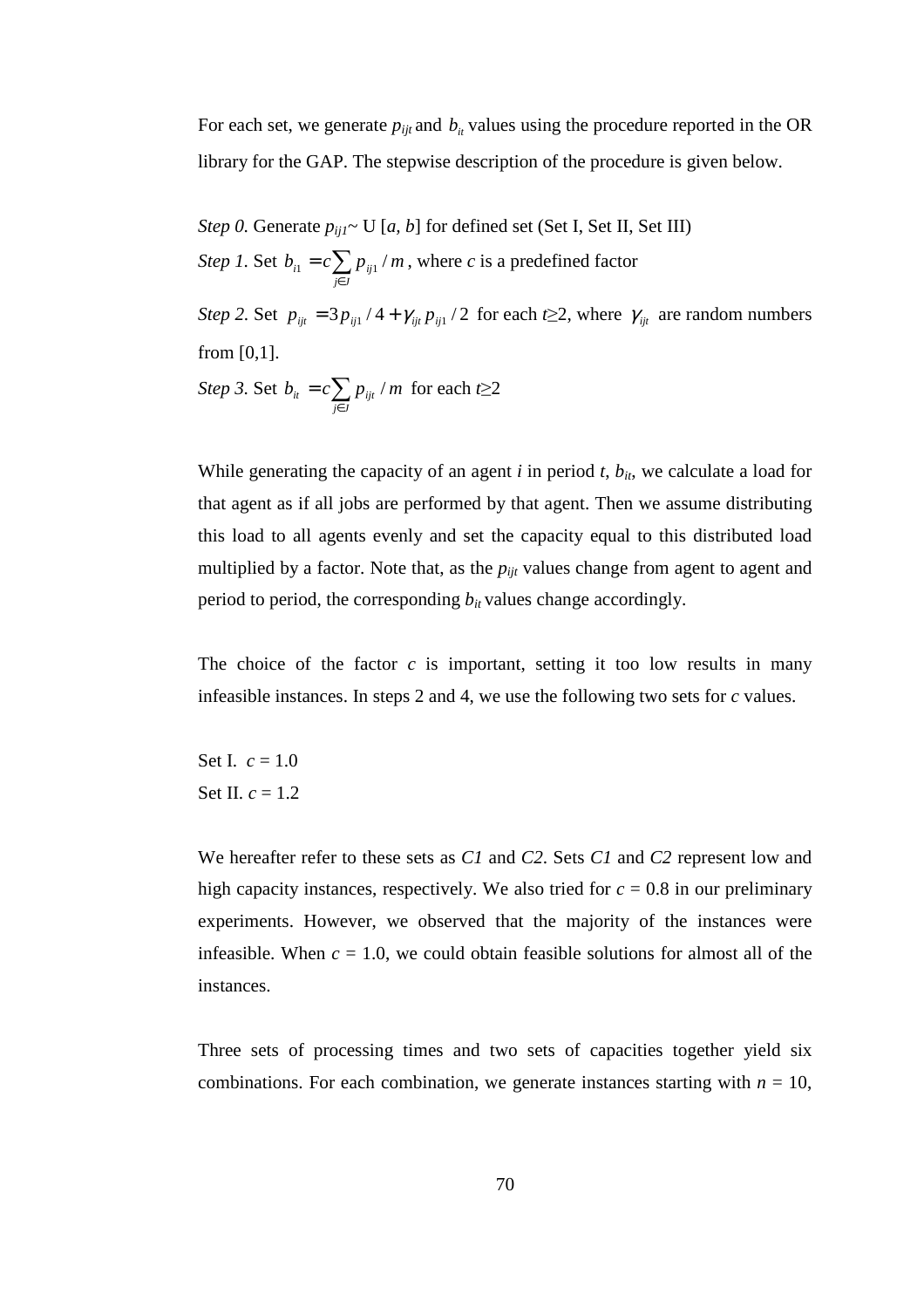$m = 5$ , and  $s = 2$  and increasing them in increments of 10, 5 and 1 respectively. For each set combination, *m*, *n*, and *s* values we generate 10 problem instances.

## **6.2. Performance Measures**

In this section, we discuss the performance measures we used to evaluate the efficiency of our Branch and Bound (*B&B*) algorithm, Heuristics and Lower Bounds.

To evaluate our Branch and Bound algorithm we used the following performance measures:

- 1. CPU time in seconds (average, maximum)
- 2. Number of nodes generated (average, maximum)
- 3. Number of nodes until the optimal solution is found (average, maximum)

We set a termination limit of 20 minutes for our mathematical model and Branch and Bound algorithm.

We use the following performance measures for our heuristics.

- 1. CPU time in seconds (average, maximum)
- 2. Percent deviation from the optimal (or best known) solution
- 3. Number of times optimal solution is reached

For lower bound we only report the percent deviations from the optimal solutions. The optimal solutions are found by CPLEX 10.1. CPLEX is run for 1200 seconds. The same termination limit is put to our Branch and Bound algorithm as well. All experimentations are done in Pentium IV 2.8 GHz, 1 GB RAM. All algorithms are coded with Microsoft Visual C++ 2005.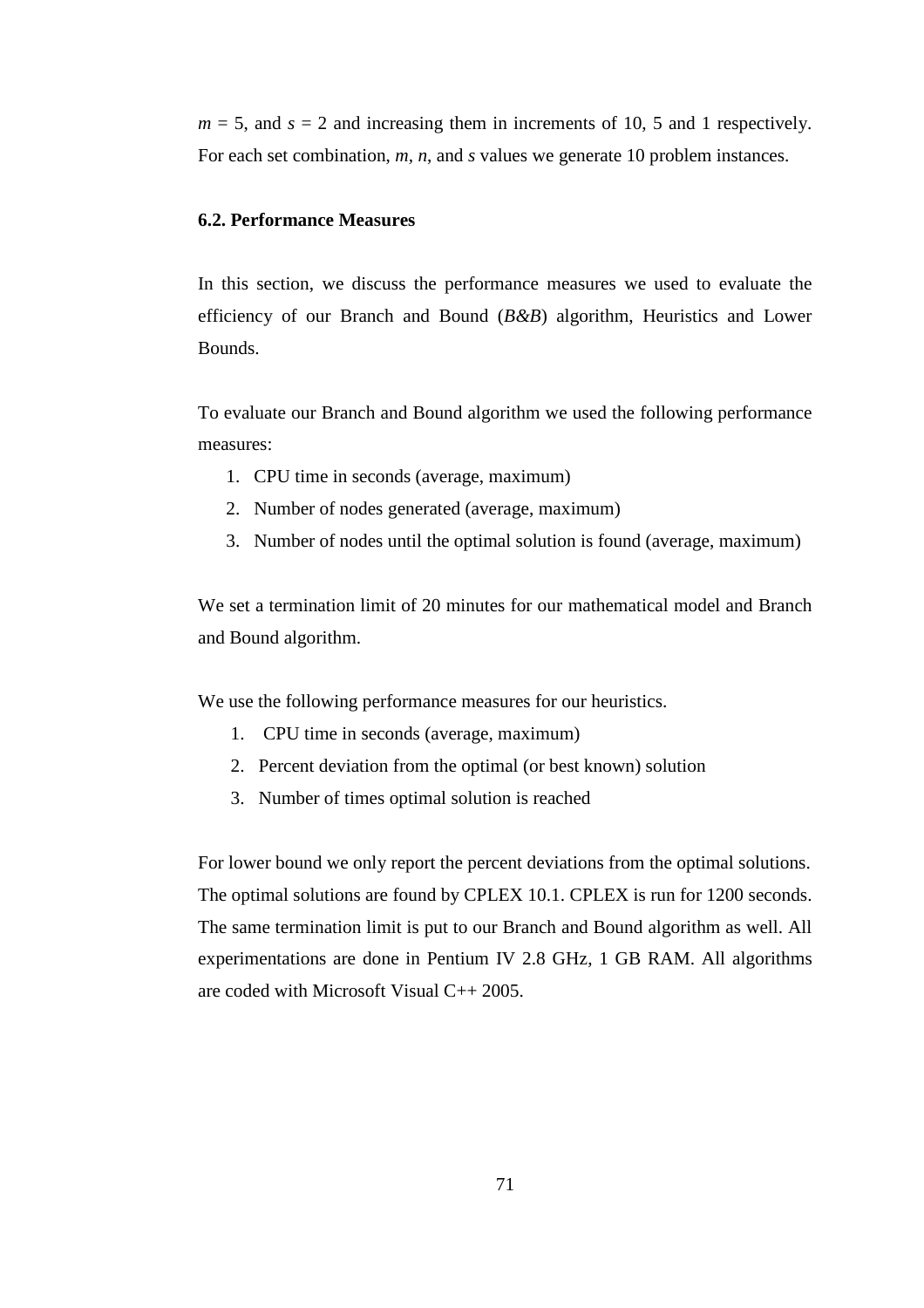### **6.3. Preliminary Experiments**

We design a preliminary experiment to evaluate the effects of the lower and upper bounds, branching schemes on the performance of our Branch and Bound algorithm. We define different versions of the Branch and Bound algorithm using different choices of these mechanisms. Table 6.1 shows these versions and the corresponding abbreviations.

| Lower Bounds $(LB)$ |                                          |  |  |  |  |  |
|---------------------|------------------------------------------|--|--|--|--|--|
| LB <sub>0</sub>     | With $LB_1$ , $LB_2$ and $LB_3$          |  |  |  |  |  |
| $LB1-2$             | Without $LB_1$ and $LB_2$                |  |  |  |  |  |
| LB <sub>2</sub>     | Without $LB2$                            |  |  |  |  |  |
| LB <sub>3</sub>     | Without $LB_3$                           |  |  |  |  |  |
|                     | Branching Strategy (BS)                  |  |  |  |  |  |
| $BS_I$              | <b>Normal Branching Scheme</b>           |  |  |  |  |  |
| BS <sub>2</sub>     | <b>Alternate Branching Scheme</b>        |  |  |  |  |  |
|                     | Upper Bounds $(UB)$                      |  |  |  |  |  |
| $UB_0$              | Without using the upper bound heuristics |  |  |  |  |  |
| $UB_I$              | With using the upper bound heuristics    |  |  |  |  |  |

**Table 6.1: Branch and Bound Algorithm Versions** 

We use 10 instances with parameter settings *S2C1* and *S3C1*, each with 5 agents, 30 jobs and 3 periods. We now present the results of our preliminary runs.

## **Effects of the Lower Bounds**

We use three versions of the Branch and Bound algorithm to see the effect of the lower bounds. The first one uses only *LB3*, but not *LB1* and *LB2*, whereas the second one uses *LB1* and *LB3*, but not *LB2*. We do not construct a *B&B* algorithm that uses  $LB_2$  but not  $LB_1$  as  $LB_2$  uses the information from  $LB_1$  calculations. Finally, we try to see the impact of using *LB3* by generating a *B&B* algorithm that uses  $LB_2$  in the branch selecting scheme instead of  $LB_3$ , i.e., the node with the lowest  $LB_2$  value is selected to branch on. In this version  $LB_3$  is only used to determine the job to branch on.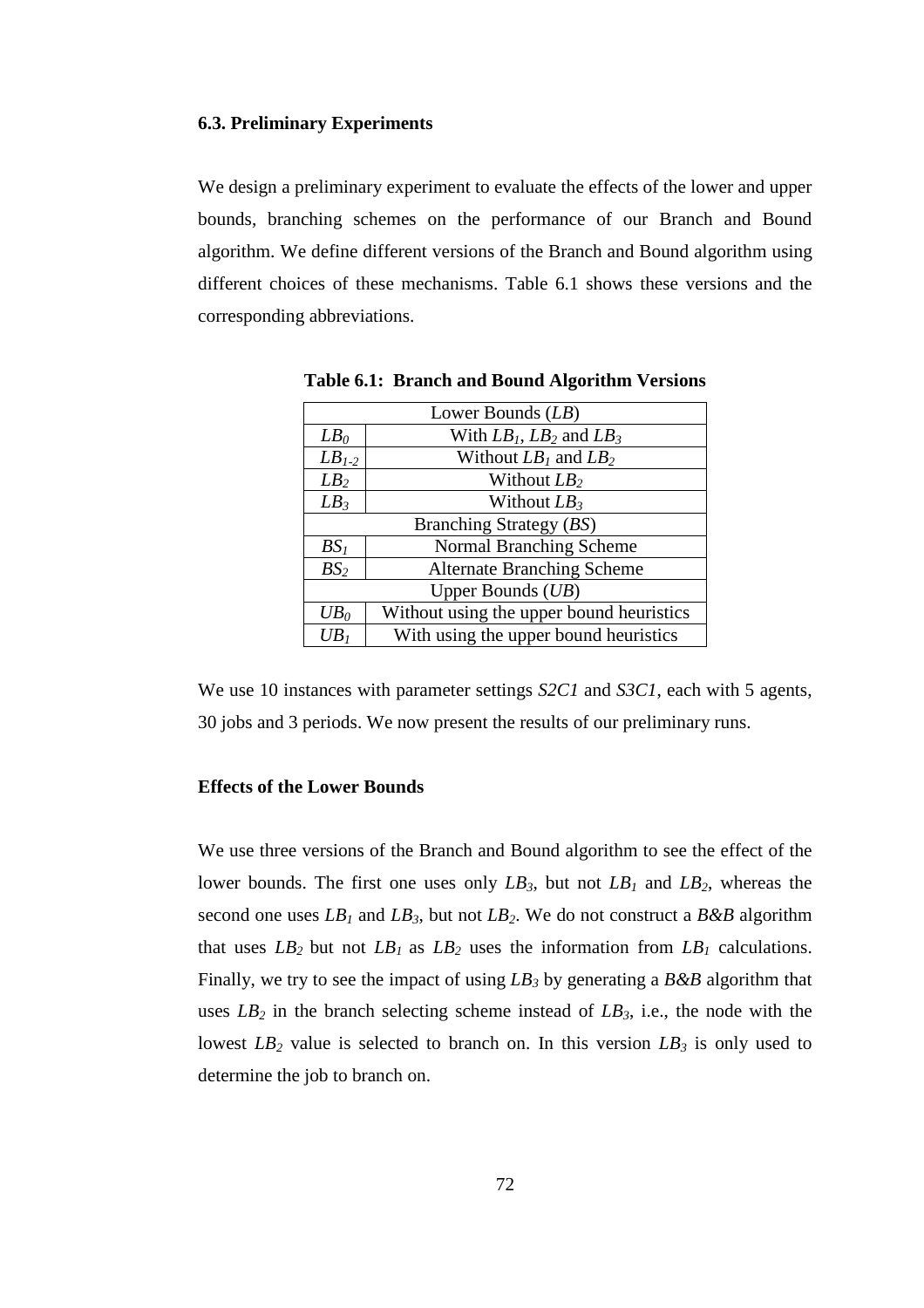The results of the preliminary runs are shown in Tables 6.2 and 6.3. Note that we set a limit on the number of nodes. If the algorithm cannot find the optimal solution after 399996 nodes, the best solution on hand is reported with the corresponding solution time.

|                    |         | LB <sub>0</sub> | $LB_{1-2}$ | LB <sub>2</sub> | LB <sub>3</sub> |
|--------------------|---------|-----------------|------------|-----------------|-----------------|
| CPU time           | Average | 9.40            | 9.89       | 9.74            | 130.63          |
|                    | Maximum | 29.03           | 29.47      | 30.59           | 215.51          |
| # of nodes         | Average | 9462            | 9736       | 9501            | 257416          |
|                    | Maximum | 36239           | 37455      | 36254           | 399866          |
| Node of optimality | Average | 4175            | 4276       | 4177            | 270136          |
|                    | Maximum | 26402           | 27223      | 26417           | 399996          |

**Table 6.2: Preliminary Run Results for the Effects of** *LB***s-** *S2C1*

 $*$ In  $LB$ <sup>3</sup> instances could not be solved to optimality within the node limit, hence the results are underestimates.

| Table 6.3: Preliminary Run Results for the Effects of LBs- S3C1 |  |  |  |  |  |  |  |
|-----------------------------------------------------------------|--|--|--|--|--|--|--|
|-----------------------------------------------------------------|--|--|--|--|--|--|--|

|                    |         | $LB_0$ | $LB_{1-2}$ | LB <sub>2</sub> | LB <sub>3</sub> |
|--------------------|---------|--------|------------|-----------------|-----------------|
| CPU time           | Average | 4.00   | 4.39       | 4.23            | 143.57          |
|                    | Maximum | 14.28  | 14.92      | 15.69           | 216.41          |
| # of nodes         | Average | 3638   | 3797       | 3640            | 281866          |
|                    | Maximum | 13131  | 13850      | 13144           | 399996          |
| Node of optimality | Average | 136    | 144.6      | 136             | 265548          |
|                    | Maximum | 1017   | 1012       | 1017            | 399719          |

 $*$ In  $LB_3$  only 2 instances could be solved to optimality within the node limit, hence the results are underestimates.

As can be observed from Tables 6.2 and 6.3, the CPU times and number of nodes in the *B&B* tree slightly increase when both  $LB_1$ ,  $LB_2$  and  $LB_2$  are not used. This indicates that using these elimination mechanisms does not increase the computational time while decreasing the number of nodes. Hence we use these mechanisms in our main experiment.

It can be observed from the tables, the CPU times and the number of nodes increase considerably when the LP relaxation is not used (in version *LB3*). This proves the strength of the LP relaxation as a bounding scheme.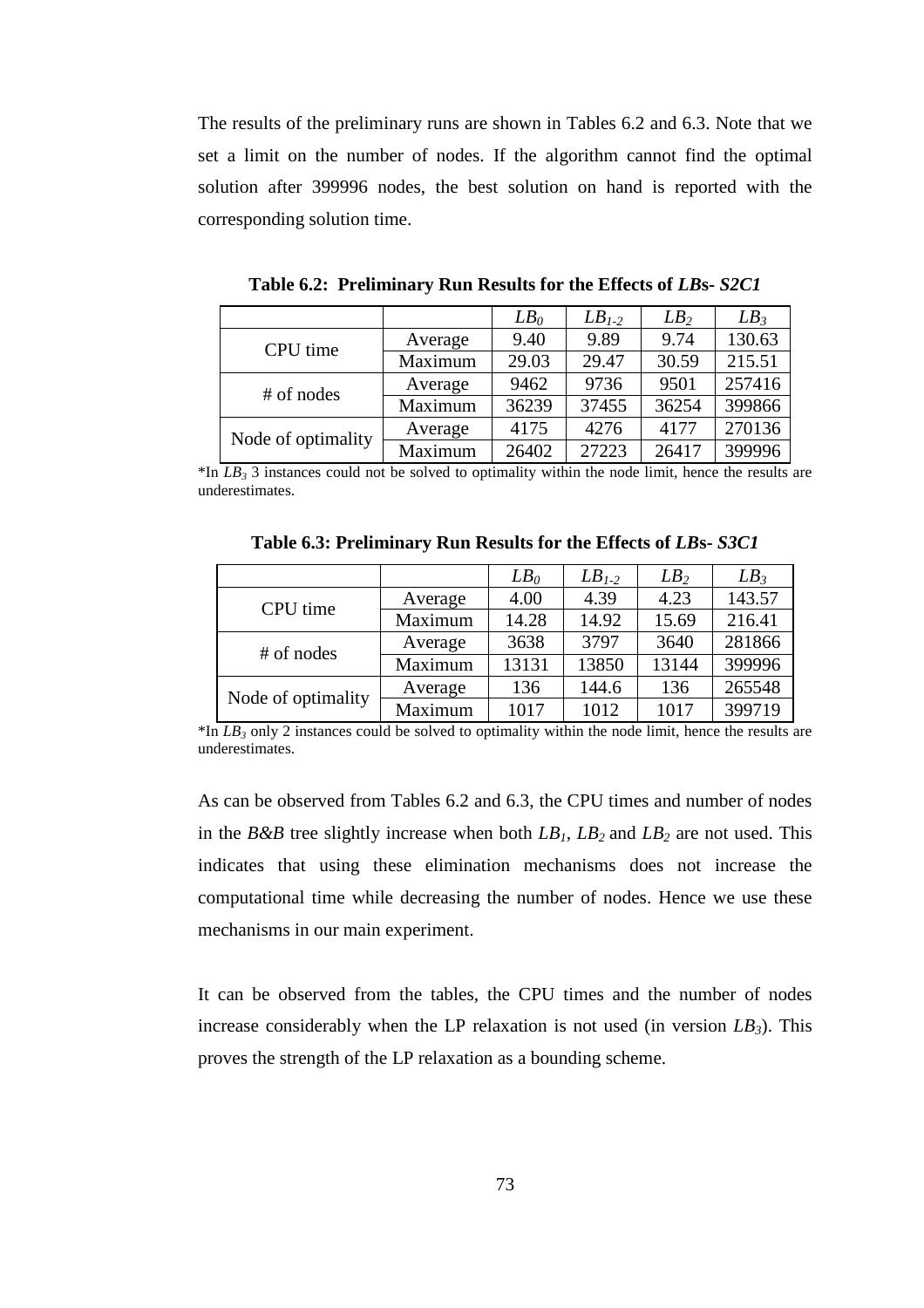Based on these preliminary results we use all three lower bounds in our main runs.

## **Branching Strategy Selection**

After  $LB_0$  (the setting with all three lower bounds) is chosen, we compare the branching schemes. Tables 6.4 and 6.5 demonstrate the average and maximum CPU times, number of nodes in *B&B* tree and node of optimality.

|                    |         | BS <sub>1</sub> | BS <sub>2</sub> |
|--------------------|---------|-----------------|-----------------|
| CPU time           | Average | 9.40            | 116.41          |
|                    | Maximum | 29.03           | 1042.50         |
| $#$ of nodes       | Average | 9462            | 44303           |
|                    | Maximum | 36239           | 390231          |
|                    | Average | 4174            | 4481            |
| Node of optimality | Maximum | 26402           | 18689           |

**Table 6.4: Preliminary Run Results for Branching Strategies -** *S2C1* 

**Table 6.5: Preliminary Run Results for Branching Strategies -** *S3C1* 

|                    |         | BS <sub>1</sub> | BS <sub>2</sub> |
|--------------------|---------|-----------------|-----------------|
| CPU time           | Average | 4.00            | 6.284           |
|                    | Maximum | 14.28           | 26.61           |
| # of nodes         | Average | 3638            | 2665            |
|                    | Maximum | 13131           | 10756           |
| Node of optimality | Average | 136             | 890             |
|                    | Maximum | 1017            | 6952            |

As can be observed from Table 6.4 the alternate branching strategy results in larger sized trees; hence larger CPU times. The increase in CPU time is also observed from Table 6.5; however it is observed that number of nodes is smaller in the alternate branching strategy. This is due to the fact that our branching strategy opens *m* branches at a level while alternate branching strategy opens only two. A similar situation occurs for the node of optimality results. Hence, it is seen from Table 6.4 that the maximum number of nodes for the *BS<sup>1</sup>* is larger than that of the *BS2* although on the average *BS<sup>1</sup>* has better node of optimality results.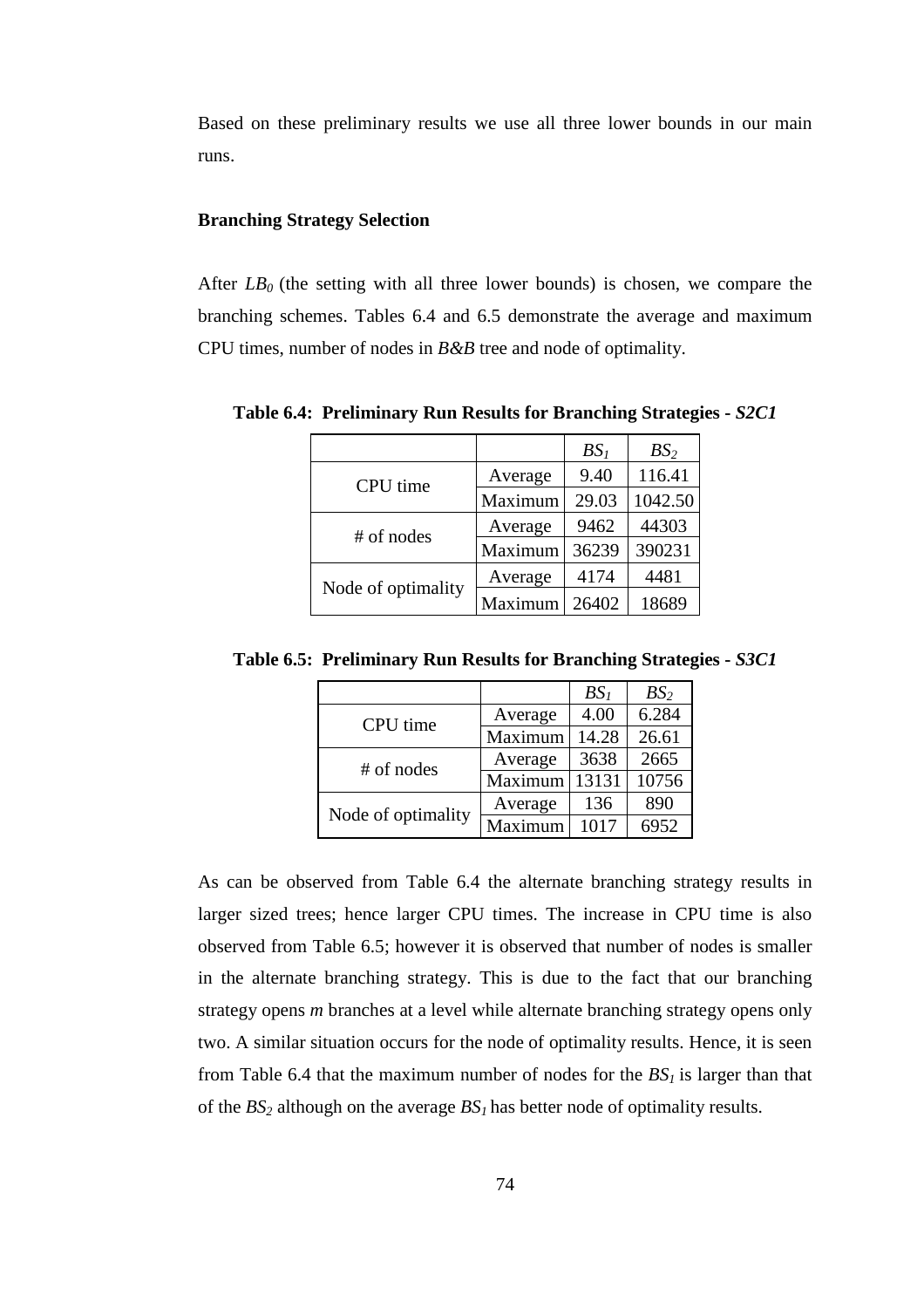Note from the tables that  $BS<sub>1</sub>$  outperforms  $BS<sub>2</sub>$  in terms of CPU times, number of nodes and node of optimality. Based on these results we perform our main experiments using *BS1*.

## **Effect of the Upper Bound**

We conduct experiments on the same instances to see the effect of our upper bounds on the performance of the Branch and Bound algorithm. We use *LB<sup>0</sup>* and *BS1* combination based on the results of the previous experiments. Tables 6.6 and 6.7 report the average and maximum CPU times, number of nodes in the *B&B* tree and node of optimality for two versions of the *B&B* algorithm.

**Table 6.6: Preliminary Run Results for Effect of Upper Bound -** *S2C1*

|                    |         | UB <sub>0</sub> | UB <sub>1</sub> |
|--------------------|---------|-----------------|-----------------|
|                    | Average | 13.704          | 9.459           |
| CPU time           | Maximum | 37.47           | 29.11           |
|                    | Average | 13971           | 9462            |
| # of nodes         | Maximum | 35679           | 36239           |
|                    | Average | 8930            | 4175            |
| Node of optimality | Maximum | 28350           | 26402           |

**Table 6.7: Preliminary Run Results for Effect of Upper Bound -** *S3C1* 

|                    |         | UB <sub>0</sub> | UB <sub>1</sub> |
|--------------------|---------|-----------------|-----------------|
|                    | Average | 5.951           | 3.957           |
| CPU time           | Maximum | 16.17           | 13.86           |
|                    | Average | 5368            | 3638            |
| # of nodes         | Maximum | 13725           | 13131           |
|                    | Average | 2025            | 136             |
| Node of optimality | Maximum | 5852            | 1017            |

It can be observed from the tables that using upper bounds results in lower CPU times and fewer nodes on the average. Moreover, the node where the optimal solution is reached decreases remarkably when the upper bounds are used. Hence we use upper bounds in our main experiment.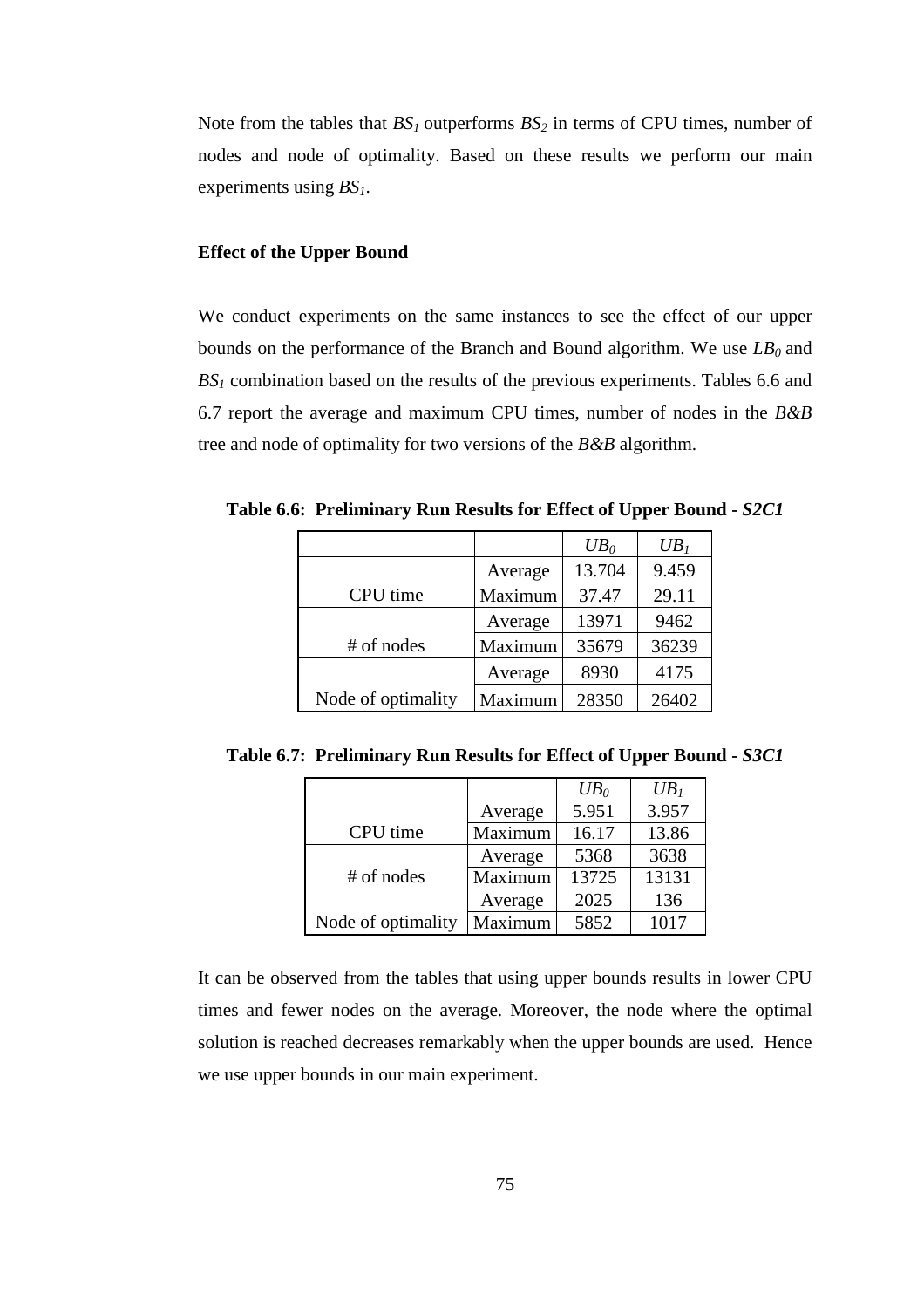## **6.4. Main Experiment**

In our main experiment, we use the best mechanisms found by our preliminary experiment.

We first study the performance of the LP relaxation lower bound, *LB3*, which is the objective function value of the optimal LP relaxed problem obtained at the root node. We compute the deviation form the optimal solution as

%
$$
Dev = \left(\frac{OPT - LB}{OPT}\right) \times 100
$$
 where

*OPT* = Optimal solution value  $LB = Optimal$  solution value of the LP Relaxed Problem

In Tables 6.8, 6.9 and 6.10 we report the average and maximum values of the deviations of the lower bound from the optimal solution, the number of fractional variables in the optimal LP relaxation solution, the number of jobs that are not assigned to a unique agent, average number of agents that such jobs are assigned. The tables show the results for *s*=2, *s*=3 and *s*=5, respectively.

As can be observed from the tables, the lower bounds behave consistent for almost all problem instances. Almost all average deviations are below 10% and almost all maximum deviations are below 12%, except for the setting *m*=10 and *n*=20 where a significant increase in the deviation is observed. For such instances the average deviation and the maximum deviations are about 17% and 23%, respectively.

This satisfactory performance of the lower bounds can be explained by very few fractional variables produced by the optimal LP relaxation. It can also be observed from the tables that the number of fractional variables is very low. It is also observed that, for fixed *m* as the number of jobs, *n*, increases the power of the lower bound increases.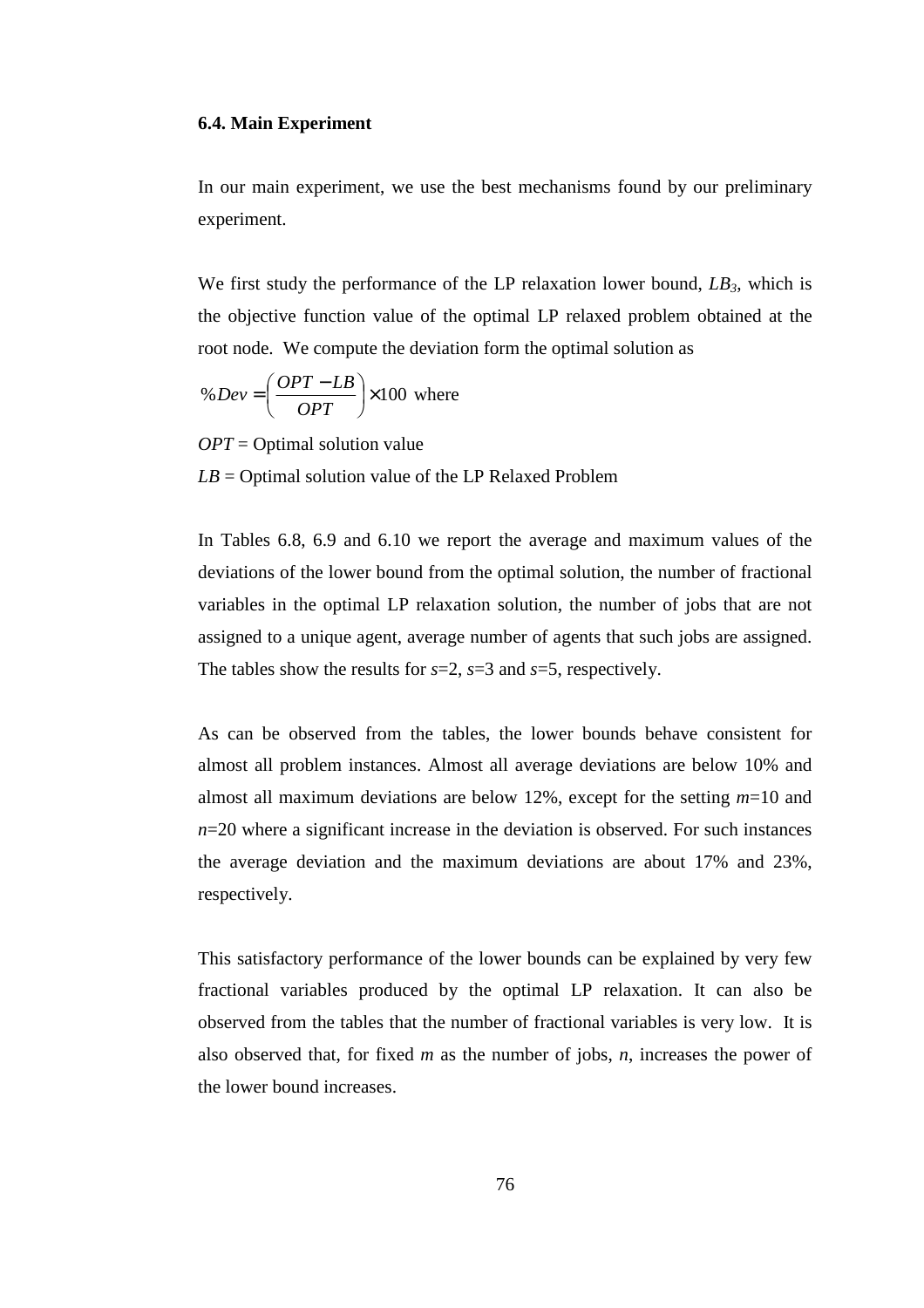| $s=2$          |                  |    |                 |      |      |                |      |                |             |       |
|----------------|------------------|----|-----------------|------|------|----------------|------|----------------|-------------|-------|
|                |                  |    |                 |      |      | Cl             |      |                |             |       |
|                |                  |    |                 |      |      | # of jobs      |      |                |             |       |
|                |                  |    |                 |      |      | split to       |      | # of agents    |             |       |
|                |                  |    | # of fractional |      |      | multiple       |      | with split     |             |       |
|                |                  |    | variables       |      |      | agents         |      | jobs           | Dev. $(\%)$ |       |
|                | $\boldsymbol{m}$ | n  | Avg.            | Max. | Avg. | Max.           | Avg. | Max.           | Avg.        | Max.  |
|                |                  | 20 | 7.5             | 8    | 3.5  | 4              | 2.20 | 3              | 6.66        | 9.00  |
|                |                  | 30 | 7.5             | 8    | 3.5  | $\overline{4}$ | 2.23 | $\overline{3}$ | 4.16        | 4.96  |
|                | 5                | 40 | 7.8             | 8    | 3.8  | $\overline{4}$ | 2.07 | 2.33           | 2.41        | 2.85  |
| S1             |                  | 50 | 7.8             | 8    | 3.8  | $\overline{4}$ | 2.07 | 2.33           | 1.64        | 2.95  |
|                |                  | 60 | 8               | 8    | 4    | $\overline{4}$ | 2.00 | $\overline{c}$ | 1.51        | 2.20  |
|                | 10               | 20 | 16.4            | 17   | 7.4  | 8              | 2.23 | 2.29           | 17.34       | 19.43 |
|                |                  | 30 | 17.2            | 18   | 8.2  | 9              | 2.11 | 2.29           | 9.50        | 11.61 |
|                |                  | 20 | 7.80            | 8    | 3.80 | $\overline{4}$ | 2.07 | 2.33           | 3.17        | 4.66  |
|                |                  | 30 | 7.44            | 8    | 3.44 | $\overline{4}$ | 2.22 | 3.00           | 2.39        | 4.91  |
|                | 5                | 40 | 7.70            | 8    | 3.70 | $\overline{4}$ | 2.10 | 2.33           | 1.45        | 2.38  |
| S <sub>2</sub> |                  | 50 | 8.00            | 8    | 4.00 | $\overline{4}$ | 2.00 | 2.00           | 1.10        | 1.70  |
|                |                  | 60 | 7.90            | 8    | 3.90 | $\overline{4}$ | 2.03 | 2.33           | 0.97        | 1.76  |
|                | 10               | 20 | 17.00           | 18   | 8.00 | 9              | 2.14 | 2.50           | 7.06        | 11.78 |
|                |                  | 30 | 17.00           | 18   | 8.00 | 9              | 2.14 | 2.50           | 5.40        | 11.98 |
|                |                  | 20 | 7.70            | 8    | 3.70 | $\overline{4}$ | 2.13 | 3.00           | 2.58        | 4.88  |
|                |                  | 30 | 7.70            | 8    | 3.70 | $\overline{4}$ | 2.10 | 2.33           | 1.95        | 4.33  |
|                | 5                | 40 | 7.90            | 8    | 3.90 | $\overline{4}$ | 2.03 | 2.33           | 1.17        | 2.03  |
| S3             |                  | 50 | 7.90            | 8    | 3.90 | 4              | 2.03 | 2.33           | 0.97        | 2.17  |
|                |                  | 60 | 8.00            | 8    | 4.00 | $\overline{4}$ | 2.00 | 2.00           | 0.71        | 1.28  |
|                | 10               | 20 | 16.60           | 18   | 7.60 | 9              | 2.20 | 2.50           | 4.85        | 7.54  |
|                |                  | 30 | 16.80           | 17   | 7.80 | 8              | 2.16 | 2.29           | 3.89        | 7.03  |
|                |                  |    |                 |      |      | C <sub>2</sub> |      |                |             |       |
|                |                  | 20 | 7.5             | 8    | 3.5  | 4              | 2.20 | 3              | 6.66        | 9.00  |
|                |                  | 30 | 7.5             | 8    | 3.5  | 4              | 2.23 | $\overline{3}$ | 4.16        | 4.96  |
|                | 5                | 40 | 7.8             | 8    | 3.8  | 4              | 2.07 | 2.33           | 2.41        | 2.85  |
| S1             |                  | 50 | 7.8             | 8    | 3.8  | 4              | 2.07 | 2.33           | 1.64        | 2.95  |
|                |                  | 60 | 8               | 8    | 4    | $\overline{4}$ | 2.00 | $\overline{c}$ | 1.51        | 2.20  |
|                | 10               | 20 | 16.4            | 17   | 7.4  | 8              | 2.23 | 2.29           | 17.34       | 19.43 |
|                |                  | 30 | 17.2            | 18   | 8.2  | 9              | 2.11 | 2.29           | 9.50        | 11.61 |
|                |                  | 20 | 7.80            | 8    | 3.80 | $\overline{4}$ | 2.07 | 2.33           | 3.17        | 4.66  |
|                |                  | 30 | 7.44            | 8    | 3.44 | 4              | 2.22 | 3.00           | 2.39        | 4.91  |
|                | 5                | 40 | 7.70            | 8    | 3.70 | $\overline{4}$ | 2.10 | 2.33           | 1.45        | 2.38  |
| S <sub>2</sub> |                  | 50 | 8.00            | 8    | 4.00 | $\overline{4}$ | 2.00 | 2.00           | 1.03        | 1.70  |
|                |                  | 60 | 7.90            | 8    | 3.90 | $\overline{4}$ | 2.03 | 2.33           | 0.97        | 1.76  |
|                | 10               | 20 | 17.00           | 18   | 8.00 | 9              | 2.14 | 2.50           | 7.06        | 11.78 |
|                |                  | 30 | 17.00           | 18   | 8.00 | 9              | 2.14 | 2.50           | 5.40        | 11.98 |
|                |                  | 20 | 7.70            | 8    | 3.70 | $\overline{4}$ | 2.13 | 3.00           | 2.58        | 4.88  |
|                |                  | 30 | 7.70            | 8    | 3.70 | $\overline{4}$ | 2.10 | 2.33           | 1.95        | 4.33  |
|                | 5                | 40 | 7.90            | 8    | 3.90 | 4              | 2.03 | 2.33           | 1.17        | 2.03  |
| S3             |                  | 50 | 7.90            | 8    | 3.90 | 4              | 2.03 | 2.33           | 0.97        | 2.17  |
|                |                  | 60 | 8.00            | 8    | 4.00 | $\overline{4}$ | 2.00 | 2.00           | 0.71        | 1.28  |
|                |                  | 20 | 16.60           | 18   | 7.60 | 9              | 2.20 | 2.50           | 4.85        | 7.54  |
|                | 10               | 30 | 16.80           | 17   | 7.80 | 8              | 2.16 | 2.29           | 3.89        | 7.03  |

**Table 6.8: Lower Bound 3 Deviations for** *s***=2**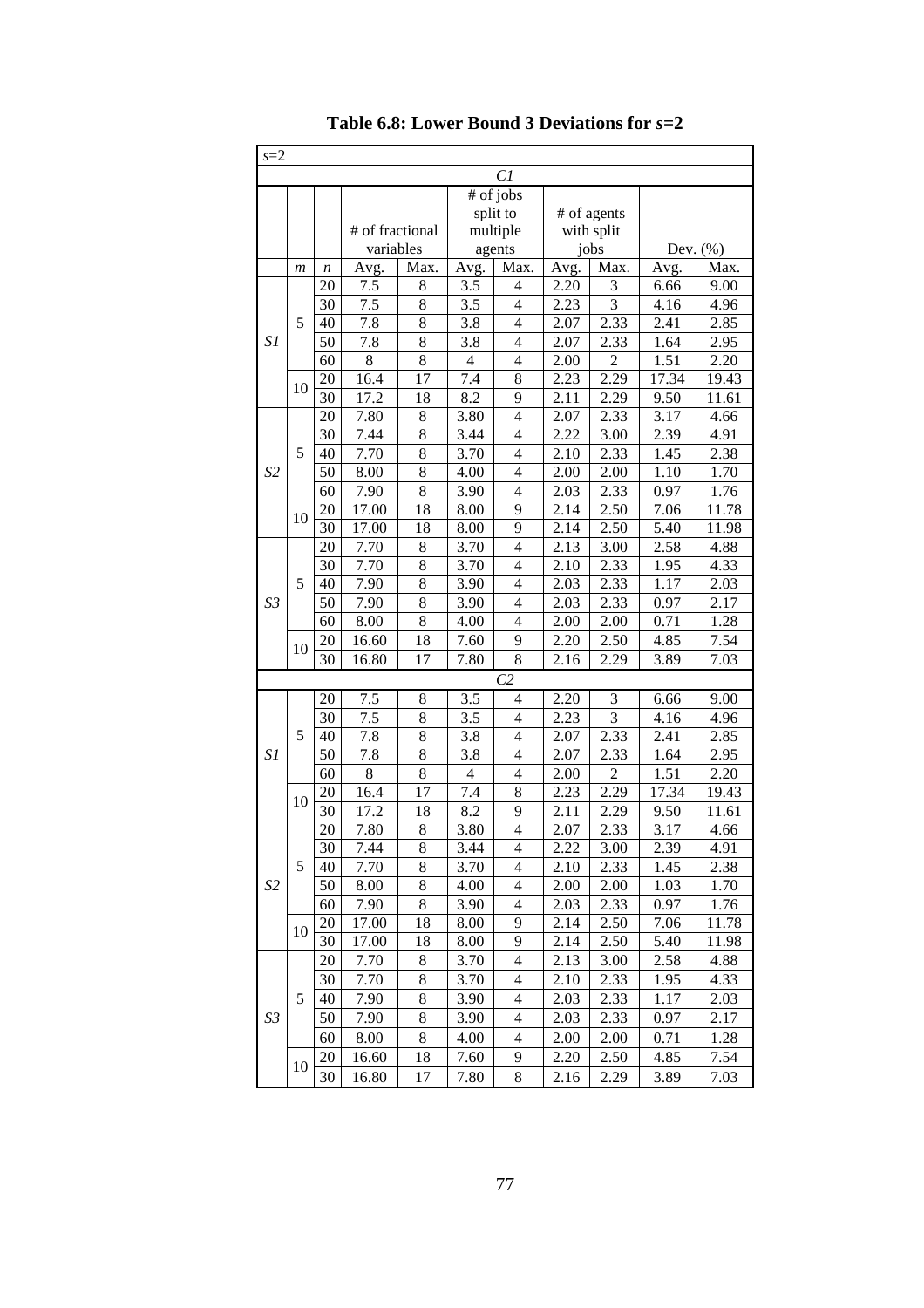| $s = 3$        |                  |    |                 |      |      |                          |      |             |       |       |
|----------------|------------------|----|-----------------|------|------|--------------------------|------|-------------|-------|-------|
|                |                  |    |                 |      |      | C1                       |      |             |       |       |
|                |                  |    |                 |      |      | # of jobs                |      |             |       |       |
|                |                  |    |                 |      |      | split to                 |      | # of agents |       |       |
|                |                  |    | # of fractional |      |      | multiple                 |      | with split  |       |       |
|                |                  |    | variables       |      |      | agents                   |      | jobs        | % dev |       |
|                | $\boldsymbol{m}$ | n  | Avg.            | Max. | Avg. | Max.                     | Avg. | Max.        | Avg.  | Max.  |
|                |                  | 20 | 7.60            | 8    | 3.60 | 4                        | 2.13 | 2.33        | 7.14  | 9.34  |
|                |                  | 30 | 7.80            | 8    | 3.80 | 4                        | 2.07 | 2.33        | 3.83  | 4.93  |
|                | 5                | 40 | 7.80            | 8    | 3.80 | $\overline{4}$           | 2.07 | 2.33        | 2.34  | 3.26  |
| S1             |                  | 50 | 7.70            | 8    | 3.70 | $\overline{4}$           | 2.10 | 2.33        | 1.82  | 2.62  |
|                |                  | 60 | 7.80            | 8    | 3.80 | $\overline{4}$           | 2.07 | 2.33        | 1.35  | 1.75  |
|                | 10               | 20 | 16.80           | 18   | 7.80 | 9                        | 2.18 | 2.50        | 16.81 | 23.17 |
|                |                  | 30 | 17.10           | 18   | 8.10 | 9                        | 2.12 | 2.29        | 10.15 | 12.60 |
|                |                  | 20 | 7.80            | 8    | 3.80 | $\overline{4}$           | 2.07 | 2.33        | 3.62  | 4.88  |
|                |                  | 30 | 7.90            | 8    | 3.90 | $\overline{4}$           | 2.03 | 2.33        | 2.36  | 4.17  |
|                | 5                | 40 | 7.90            | 8    | 3.90 | $\overline{4}$           | 2.03 | 2.33        | 1.57  | 2.44  |
| S <sub>2</sub> |                  | 50 | 7.80            | 8    | 3.80 | $\overline{4}$           | 2.07 | 2.33        | 1.42  | 2.10  |
|                |                  | 60 | 8.00            | 8    | 4.00 | $\overline{4}$           | 2.00 | 2.00        | 0.77  | 1.11  |
|                | 10               | 20 | 16.80           | 18   | 7.80 | 9                        | 2.17 | 2.50        | 6.64  | 10.95 |
|                |                  | 30 | 17.10           | 18   | 8.10 | 9                        | 2.12 | 2.29        | 4.86  | 8.22  |
|                |                  | 20 | 7.70            | 8    | 3.70 | $\overline{4}$           | 2.10 | 2.33        | 2.39  | 3.44  |
|                |                  | 30 | 7.90            | 8    | 3.90 | $\overline{4}$           | 2.03 | 2.33        | 1.61  | 2.75  |
|                | 5                | 40 | 7.90            | 8    | 3.90 | $\overline{4}$           | 2.03 | 2.33        | 1.27  | 4.14  |
| S3             |                  | 50 | 7.90            | 8    | 3.90 | 4                        | 2.03 | 2.33        | 1.23  | 2.01  |
|                |                  | 60 | 7.90            | 8    | 3.90 | 4                        | 2.03 | 2.33        | 0.67  | 1.00  |
|                | 10               | 20 | 16.90           | 19   | 7.80 | 9                        | 2.19 | 2.50        | 5.04  | 5.84  |
|                |                  | 30 | 17.70           | 18   | 8.70 | 9                        | 2.04 | 2.29        | 3.76  | 5.67  |
|                |                  |    |                 |      |      | C <sub>2</sub>           |      |             |       |       |
|                |                  | 20 | 7.60            | 8    | 3.60 | 4                        | 2.13 | 2.33        | 7.14  | 9.34  |
|                |                  | 30 | 7.80            | 8    | 3.80 | $\overline{4}$           | 2.07 | 2.33        | 3.83  | 4.93  |
|                | 5                | 40 | 7.80            | 8    | 3.80 | $\overline{4}$           | 2.07 | 2.33        | 2.34  | 3.26  |
| S1             |                  | 50 | 7.70            | 8    | 3.70 | $\overline{4}$           | 2.10 | 2.33        | 1.82  | 2.62  |
|                |                  | 60 | 7.80            | 8    | 3.80 | $\overline{4}$           | 2.07 | 2.33        | 1.35  | 1.75  |
|                | 10               | 20 | 16.80           | 18   | 7.80 | 9                        | 2.18 | 2.50        | 16.81 | 23.17 |
|                |                  | 30 | 17.10           | 18   | 8.10 | 9                        | 2.12 | 2.29        | 10.15 | 12.60 |
|                |                  | 20 | 7.80            | 8    | 3.80 | $\overline{4}$           | 2.07 | 2.33        | 3.62  | 4.88  |
|                |                  | 30 | 7.90            | 8    | 3.90 | 4                        | 2.03 | 2.33        | 2.36  | 4.17  |
|                | 5                | 40 | 7.90            | 8    | 3.90 | 4                        | 2.03 | 2.33        | 1.54  | 2.44  |
| S <sub>2</sub> |                  | 50 | 7.80            | 8    | 3.80 | $\overline{\mathcal{L}}$ | 2.07 | 2.33        | 1.42  | 2.10  |
|                |                  | 60 | 8.00            | 8    | 4.00 | $\overline{\mathcal{L}}$ | 2.00 | 2.00        | 0.77  | 1.11  |
|                | 10               | 20 | 16.80           | 18   | 7.80 | 9                        | 2.17 | 2.50        | 6.64  | 10.95 |
|                |                  | 30 | 17.10           | 18   | 8.10 | 9                        | 2.12 | 2.29        | 4.86  | 8.22  |
|                |                  | 20 | 7.70            | 8    | 3.70 | $\overline{\mathcal{L}}$ | 2.10 | 2.33        | 2.36  | 3.44  |
|                |                  | 30 | 7.90            | 8    | 3.90 | $\overline{\mathcal{L}}$ | 2.03 | 2.33        | 1.61  | 2.75  |
|                | 5                | 40 | 7.90            | 8    | 3.90 | 4                        | 2.03 | 2.33        | 1.27  | 4.14  |
| S3             |                  | 50 | 7.90            | 8    | 3.90 | 4                        | 2.03 | 2.33        | 1.23  | 2.01  |
|                |                  | 60 | 7.90            | 8    | 3.90 | $\overline{4}$           | 2.03 | 2.33        | 0.67  | 1.00  |
|                |                  | 20 | 16.70           | 18   | 7.70 | 9                        | 2.19 | 2.50        | 4.99  | 5.84  |
|                | 10               | 30 | 17.70           | 18   | 8.70 | 9.00                     | 2.04 | 2.29        | 3.76  | 5.67  |

**Table 6.9: Lower Bound 3 Deviations for** *s***=3**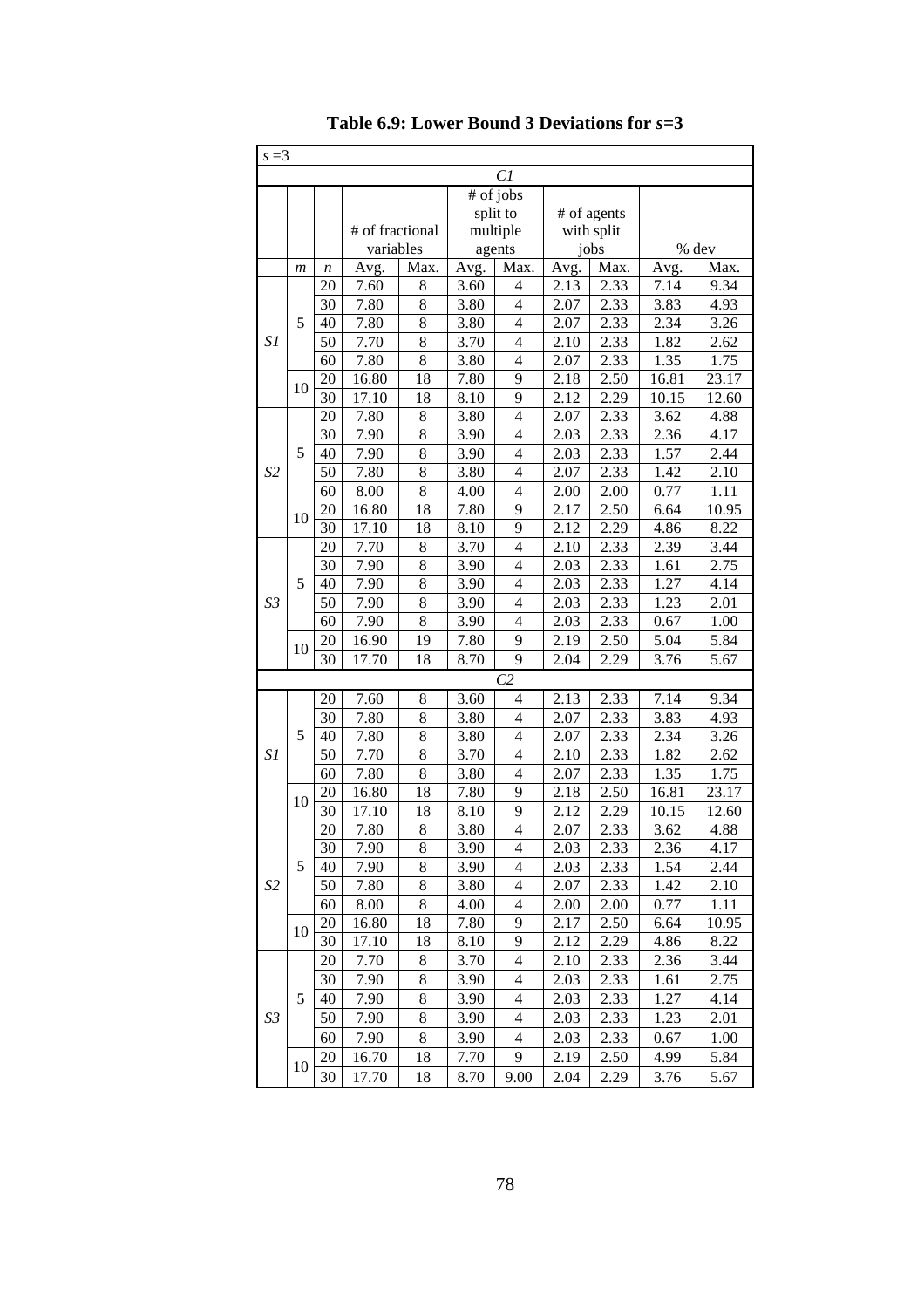| $s=5$          |                  |         |                              |      |              |                                                 |              |                                   |              |       |
|----------------|------------------|---------|------------------------------|------|--------------|-------------------------------------------------|--------------|-----------------------------------|--------------|-------|
|                |                  |         |                              |      |              | Cl                                              |              |                                   |              |       |
|                |                  |         | # of fractional<br>variables |      |              | $\overline{\#}$ of jobs<br>split to<br>multiple |              | # of agents<br>with split<br>jobs |              | % dev |
|                |                  |         |                              | Max. |              | agents<br>Max.                                  |              | Max.                              |              | Max.  |
|                | $\boldsymbol{m}$ | n<br>20 | Avg.<br>7.50                 | 8    | Avg.<br>3.50 | $\overline{4}$                                  | Avg.<br>2.17 | 2.33                              | Avg.<br>7.09 | 8.45  |
|                |                  | 30      | 7.40                         | 8    | 3.40         | $\overline{4}$                                  | 2.23         | 3.00                              | 4.01         | 6.50  |
|                | 5                | 40      | 7.90                         | 8    | 3.90         | $\overline{4}$                                  | 2.03         | 2.33                              | 2.34         | 3.24  |
| S1             |                  | 50      | 7.90                         | 8    | 3.90         | $\overline{4}$                                  | 2.03         | 2.33                              | 1.82         | 2.44  |
|                |                  | 20      | 16.40                        | 18   | 7.40         | 9                                               | 2.25         | 2.80                              | 16.09        | 20.95 |
|                | 10               | 30      | 16.60                        | 18   | 7.60         | 9                                               | 2.22         | 2.80                              | 10.05        | 12.09 |
|                |                  | 20      | 8.00                         | 8    | 4.00         | $\overline{4}$                                  | 2.00         | 2.00                              | 3.33         | 6.53  |
|                |                  | 30      | 7.90                         | 8    | 3.90         | $\overline{4}$                                  | 2.03         | 2.33                              | 2.33         | 4.34  |
|                | 5                | 40      | 7.90                         | 8    | 3.90         | $\overline{4}$                                  | 2.03         | 2.33                              | 1.38         | 2.70  |
| S <sub>2</sub> |                  | 50      | 8.00                         | 8    | 4.00         | $\overline{4}$                                  | 2.00         | 2.00                              | 1.13         | 1.71  |
|                |                  | 20      | 16.90                        | 18   | 7.80         | 9                                               | 2.19         | 2.50                              | 6.18         | 9.01  |
|                | 10               | 30      | 17.50                        | 18   | 8.50         | 9                                               | 2.07         | 2.29                              | 5.32         | 8.47  |
|                |                  | 20      | 8.20                         | 10   | 4.00         | 5                                               | 2.07         | 2.33                              | 2.62         | 4.93  |
|                |                  | 30      | 8.00                         | 8    | 4.00         | $\overline{4}$                                  | 2.00         | 2.00                              | 1.89         | 4.00  |
|                | 5                | 40      | 8.00                         | 8    | 4.00         | $\overline{4}$                                  | 2.00         | 2.00                              | 1.09         | 2.19  |
| S3             |                  | 50      | 7.80                         | 8    | 3.80         | $\overline{4}$                                  | 2.07         | 2.33                              | 0.97         | 1.39  |
|                |                  | 20      | 17.70                        | 20   | 8.10         | 9                                               | 2.20         | 2.50                              | 5.00         | 7.97  |
|                | 10               | 30      | 17.20                        | 18   | 8.20         | 9                                               | 2.11         | 2.29                              | 4.02         | 5.79  |
|                |                  |         |                              |      |              | C <sub>2</sub>                                  |              |                                   |              |       |
|                |                  | 20      | 7.50                         | 8    | 3.50         | $\overline{4}$                                  | 2.17         | 2.33                              | 7.09         | 8.45  |
|                | 5                | 30      | 7.40                         | 8    | 3.40         | $\overline{4}$                                  | 2.23         | 3.00                              | 4.01         | 6.50  |
| S1             |                  | 40      | 7.90                         | 8    | 3.90         | $\overline{4}$                                  | 2.03         | 2.33                              | 2.34         | 3.24  |
|                |                  | 50      | 7.90                         | 8    | 3.90         | $\overline{4}$                                  | 2.03         | 2.33                              | 1.82         | 2.44  |
|                | 10               | 20      | 16.40                        | 18   | 7.40         | 9                                               | 2.25         | 2.80                              | 16.09        | 20.95 |
|                |                  | 30      | 16.60                        | 18   | 7.60         | 9                                               | 2.22         | 2.80                              | 10.05        | 12.09 |
|                |                  | 20      | 8.00                         | 8    | 4.00         | $\overline{4}$                                  | 2.00         | 2.00                              | 3.33         | 6.53  |
|                | 5                | 30      | 7.90                         | 8    | 3.90         | 4                                               | 2.03         | 2.33                              | 2.33         | 4.34  |
| S2             |                  | 40      | 7.90                         | 8    | 3.90         | 4                                               | 2.03         | 2.33                              | 1.38         | 2.70  |
|                |                  | 50      | 8.00                         | 8    | 4.00         | 4                                               | 2.00         | 2.00                              | 1.13         | 1.71  |
|                | 10               | 20      | 16.80                        | 18   | 7.80         | 9                                               | 2.17         | 2.50                              | 6.18         | 9.01  |
|                |                  | 30      | 17.50                        | 18   | 8.50         | 9                                               | 2.07         | 2.29                              | 5.32         | 8.47  |
|                |                  | 20      | 7.80                         | 8    | 3.80         | 4                                               | 2.07         | 2.33                              | 2.51         | 4.93  |
|                | 5                | 30      | 8.00                         | 8    | 4.00         | 4                                               | 2.00         | 2.00                              | 1.88         | 4.00  |
| S3             |                  | 40      | 8.00                         | 8    | 4.00         | 4                                               | 2.00         | 2.00                              | 1.09         | 2.19  |
|                |                  | 50      | 7.80                         | 8    | 3.80         | 4                                               | 2.07         | 2.33                              | 0.95         | 1.39  |
|                | 10               | $20\,$  | 16.60                        | 18   | 7.60         | 9                                               | 2.20         | 2.50                              | 4.72         | 7.97  |
|                |                  | 30      | 17.20                        | 18   | 8.20         | 9                                               | 2.11         | 2.29                              | 4.02         | 5.79  |

**Table 6.10: Lower Bound 3 Deviations for** *s***=5**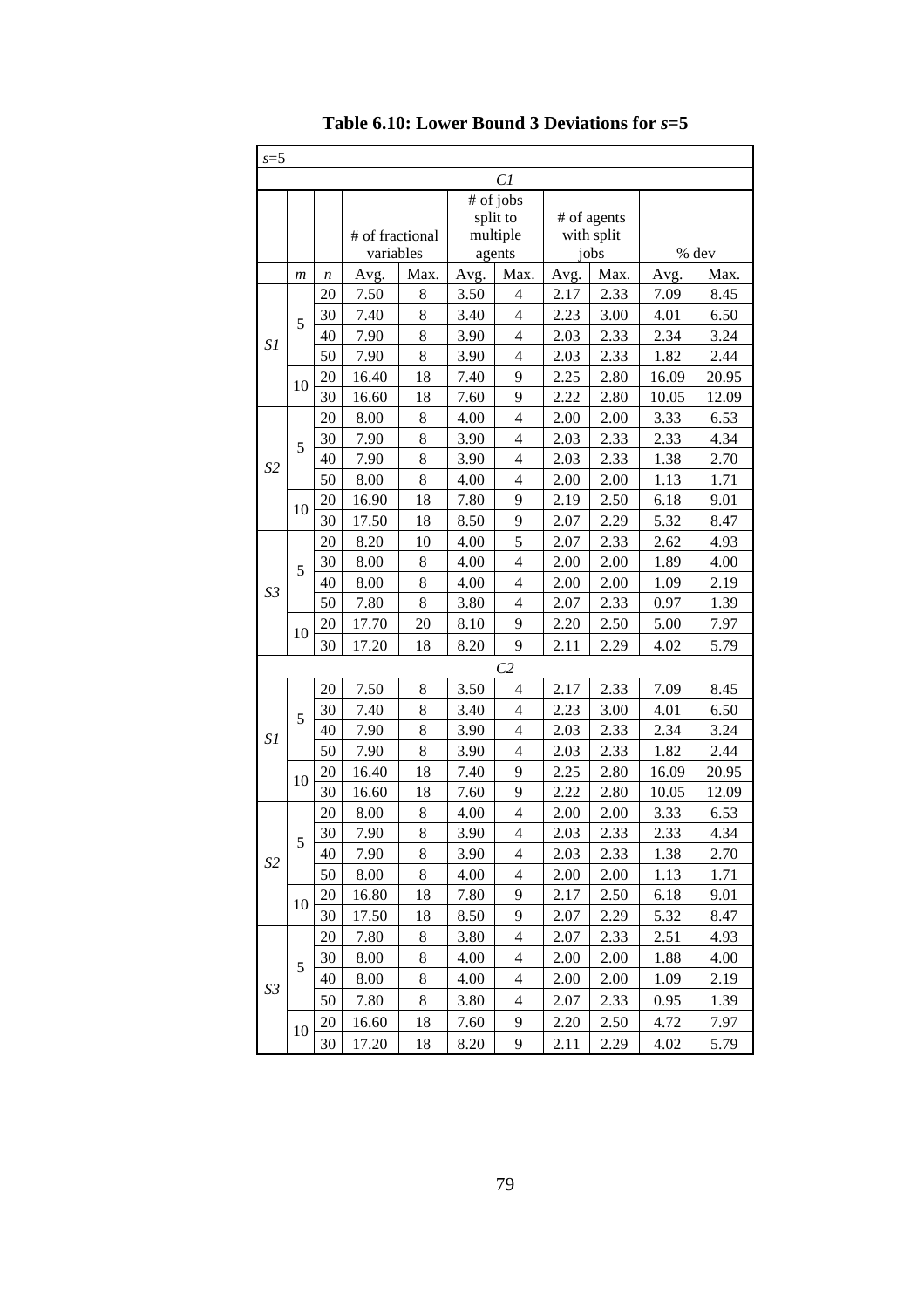On the other hand, increasing the number of agents, *m*, has a negative affect on the power of the lower bound. This is expected since as *m* gets bigger, a job is split between more agents, hence the number of fractional variables increase which in turn reduces the performance of the lower bound. Hence we can conclude that the higher the *n/m* ratio, the better the performance of the LP relaxation.

We could not observe any notable difference in the lower bound performances between different *s* values.

It is observed from the tables that the power of the lower bound is affected by the processing times. The lower bound is weaker for set *S1* where the variance of the processing times is relatively high and the mean is low and the best performances are observed for set *S3* where the variance is low and the mean is high.

We now discuss the performance of our Branch and Bound algorithm. We perform our main experiment using *BS1*, *UB1* and all the three lower bounds *LB1*, *LB2* and *LB3*.

The size of the problem is basically determined by the number of agents, *m,* and the number of jobs, *n*. This is because, the number of decision variables increase as these parameters increase. Hence, we expect an increase in the complexity of the problem with an increase in the problem size parameters.

We choose two values of *m*; *m*= 5 and 10. *n* values are between 20 and 60 (for *s*=5, up to 50) in increments of 10. We use three values of *s*, which are 2, 3 and 5. For all six combinations we report the average and maximum number of nodes, node of optimality and CPU times. We also report the number of instances that can be solved to optimality in our termination limit of 1200 seconds. The average and maximum CPU times of CPLEX and the number of instances that can be solved to optimality by CPLEX within 1200 seconds are also reported. For a fair comparison only the instances that can be solved by both CPLEX and *B&B*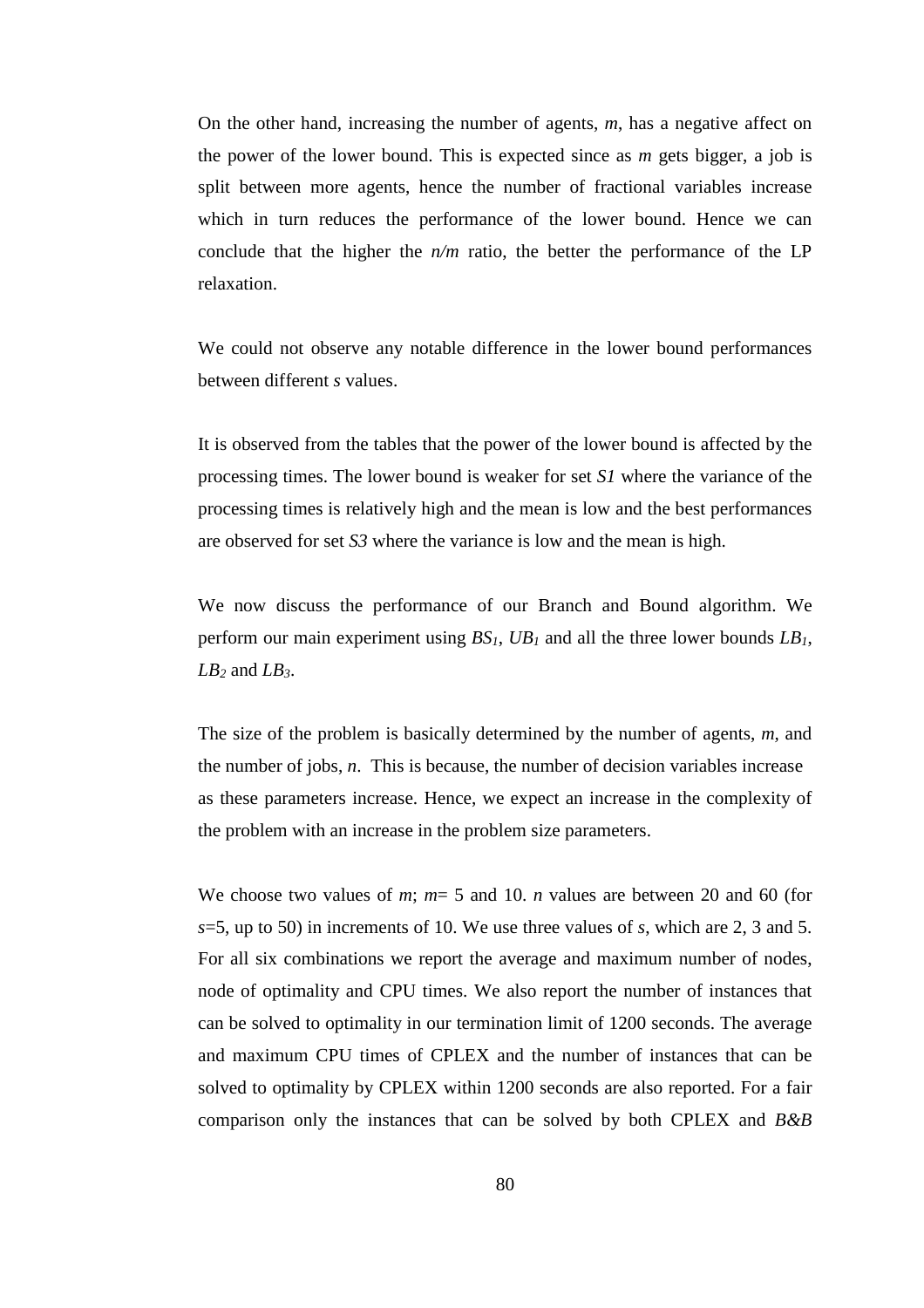algorithms are used while computing the CPU times. The number of such instances is also reported.

Tables 6.11, 6.12 and 6.13 show the results for *s*=2, *s*=3 and *s*=5, respectively.

As can be observed from Tables 6.11, 6.12 and 6.13, when the number of jobs increases, the CPU times and in turn the number of nodes of the *B&B* algorithm increases. There are a few exceptions, one of which is due to *S1C2*, *s*=2, *m*=5. For *n*=50 the average CPU time is 150.22 seconds whereas it is 56.92 seconds for *n*=60. However, note here that, one out of ten instances could not be solved when *n*=60, hence the average is calculated over 9 instances while it is calculated over 10 instances when *n*=50. This increase in the number of nodes and CPU time is mainly due to the fact that the depth of the *B&B* tree increases as *n* increases. The effect of *n* on the problem complexity can also be observed from the increase in CPU times of CPLEX with an increase in *n* for fixed *m* and *s*.

The effect of the number of agents, *m*, is more notable on the CPU times and the number of nodes of the *B&B* algorithm. As *m* increases, the number of nodes and in turn the CPU times increase. This is true for all the problem combinations. For example, for *S1C1*, *n*=30 and *s*=2 when *m* is increased from 5 to 10; the average CPU time increases from 10.03 to 232.58 seconds, i.e., increases more than 20 times. This is an expected behavior due to our branching strategy. As the number of agents increase, the number of branches increases at each level, resulting in a bigger tree size, hence higher CPU time. The effect of *m* can also be observed from the results of CPLEX: either the CPU time increases or the number of instances that can be solved to optimality within 20 minutes decreases as *m* increases for fixed *n* and *s*. It is also observed from the three tables that an increase in the number of agents has a more substantial effect on the solution time of the *B&B* algorithm than that of CPLEX especially for the sets *S2C1* and *S3C1*.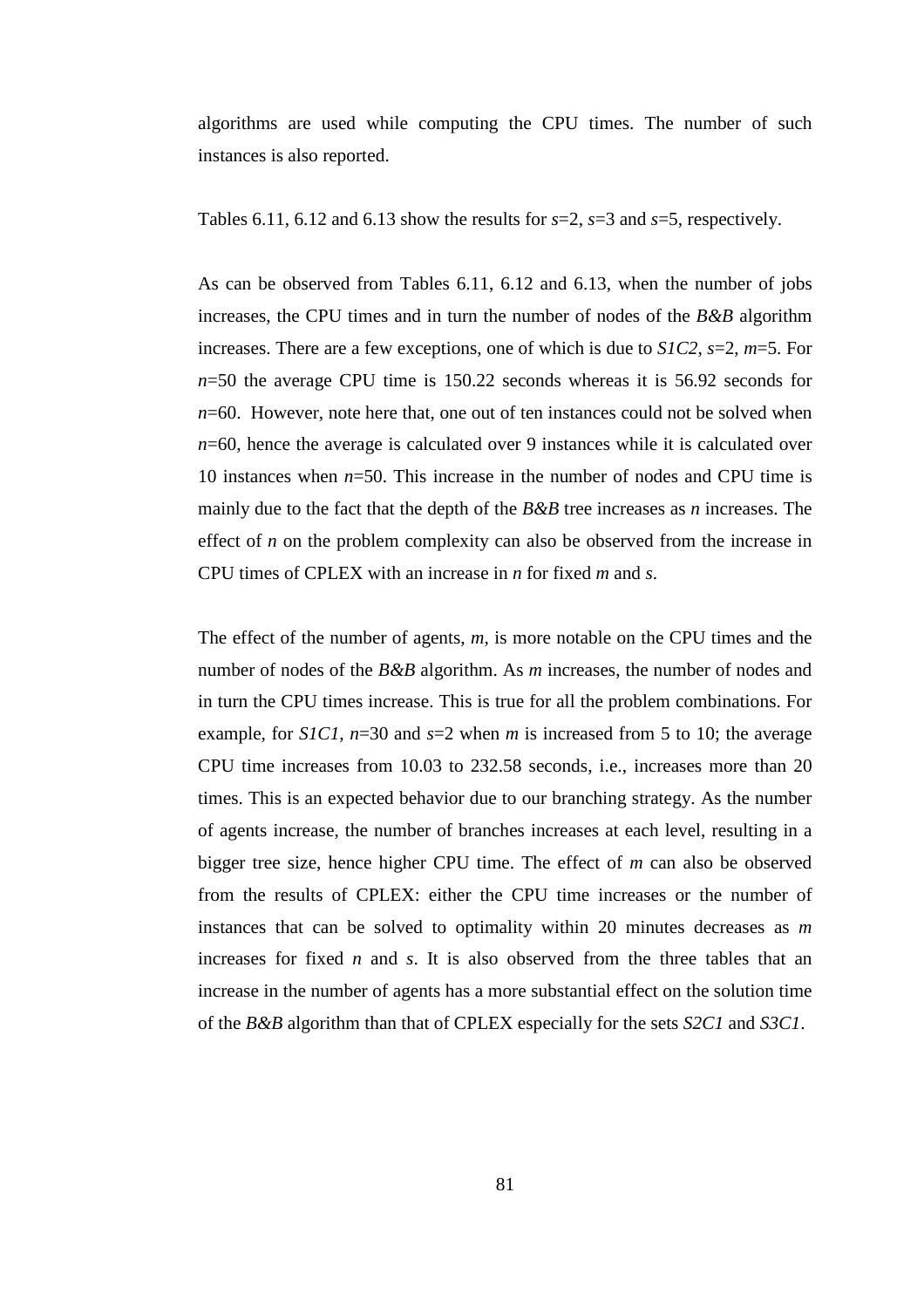| $s = 2$        |                  |                  |               |                                   |          |                       |                 |                                                  |                  |               |                                                       |         |                     |
|----------------|------------------|------------------|---------------|-----------------------------------|----------|-----------------------|-----------------|--------------------------------------------------|------------------|---------------|-------------------------------------------------------|---------|---------------------|
|                |                  |                  |               |                                   |          |                       | C1              |                                                  |                  |               |                                                       |         |                     |
|                |                  |                  |               | Number of<br>nodes<br>in B&B Tree |          | Node of<br>Optimality |                 | <b>B&amp;B</b> Solution<br>Time<br>(CPU seconds) | $BB*$            |               | <b>CPLEX</b><br><b>Solution Time</b><br>(CPU seconds) | $CPX*$  | $B^*$               |
|                | $\boldsymbol{m}$ | $\boldsymbol{n}$ | Avg.          | Max.                              | Avg.     | Max.                  | Avg.            | Max.                                             |                  | Avg.          | Max.                                                  |         |                     |
|                |                  | 20               | 2328          | $\overline{9215}$                 | 1112     | 7445                  | 1.34            | 5.09                                             | 10               | 0.59          | 4.03                                                  | 10      | 10                  |
|                |                  | 30               | 12088         | 38860                             | 8358     | 37785                 | 9.83            | 36.34                                            | 10               | 0.77          | 1.41                                                  | 10      | 10                  |
|                | 5                | 40               | 26241         | 57200                             | 11213    | 32674                 | 28.08           | 65.55                                            | 10               | 1.30          | 4.25                                                  | 10      | 10                  |
| SI             |                  | 50               | 104524        | 334110                            | 89317    | 315451                | 123.68          | 323.81                                           | 9                | 1.63          | 4.17                                                  | 10      | 9                   |
|                |                  | 60               | 45342         | 175675                            | 7104     | 29891                 | 58.51           | 245.31                                           | 9                | 2.12          | 4.92                                                  | 10      | 9                   |
|                |                  | 20               | 38053         | 101274                            | 15112    | 92145                 | 26.38           | 67.13                                            | 10               | 3.76          | 24.05                                                 | 10      | 10                  |
|                | 10               | 30               | 107890        | 255160                            | 41755    | 194967                | 241.09          | 750.98                                           | $\overline{7}$   | 31.50         | 64.30                                                 | 10      | 7                   |
|                |                  | 20               | 752           | 4007                              | 75       | 601                   | 0.48            | 2.44                                             | 10               | 0.17          | 0.66                                                  | 10      | 10                  |
|                |                  | 30               | 801           | 5003                              | 247      | 1897                  | 0.97            | 6.17                                             | 10               | 40.88         | 296.78                                                | 8       | 8                   |
|                | 5                | 40               | 1207          | 3660                              | 400      | 1504                  | 2.02            | 5.76                                             | 10               | 7.57          | 24.02                                                 | 10      | 10                  |
| S <sub>2</sub> |                  | 50               | 22272         | 74170                             | 17270    | 71632                 | 56.00           | 176.38                                           | 9                | 156.11        | 829.88                                                | 9       | $8\,$               |
|                |                  | 60               | 9886          | 38185                             | 7839     | 37729                 | 19.14           | 68.17                                            | $\overline{7}$   | 121.15        | 533.92                                                | 6       | 5                   |
|                |                  | 20               | 42545         | 389596                            | 709      | 3807                  | 43.42           | 403.11                                           | 10               | 0.34          | 2.00                                                  | 10      | 10                  |
|                | 10               | 30               | 25091         | 145227                            | 24213    | 145220                | 60.30           | 351.52                                           | 6                | 23.22         | 73.00                                                 | 10      | $\mathfrak s$       |
|                |                  | 20               | 374           | 1578                              | 68       | 596                   | 0.24            | 0.92                                             | 10               | 0.12          | 0.38                                                  | 10      | 10                  |
|                |                  | 30               | 112           | 421                               | 31       | 273                   | 0.18            | 0.53                                             | 10               | 0.22          | 0.70                                                  | 10      | 10                  |
|                | 5                | 40               | 2143          | 7850                              | 1557     | 7678                  | 3.57            | 12.52                                            | 10               | 3.55          | 11.91                                                 | 9       | 9                   |
| S3             |                  | 50               | 4784          | 15199                             | 1773     | 11727                 | 9.57            | 36.72                                            | 10               | 36.25         | 303.42                                                | 9       | 9                   |
|                |                  | 60               | 12545         | 37365                             | 9073     | 37323                 | 26.09           | 72.33                                            | 9                | 58.86         | 177.45                                                | $\tau$  | 6                   |
|                | 10               | 20               | 945           | 6044                              | 45       | 216                   | 0.96            | 5.92                                             | 10               | 0.27          | 1.33                                                  | 10      | 10                  |
|                |                  | 30               | 37150         | 243203                            | 33880    | 243199                | 66.84           | 451.20                                           | 9                | 1.02          | 4.14                                                  | 9       | 9                   |
|                |                  |                  |               |                                   |          |                       | $\overline{C2}$ |                                                  |                  |               |                                                       |         |                     |
|                |                  | 20               | 2333          | 9250                              | 1118     | 7480                  | 1.77            | 5.03                                             | 10               | 0.55          | 3.67                                                  | 10      | $10\,$              |
|                |                  | 30               | 12099         | 38855                             | 8357     | 37780                 | 10.03           | 35.14                                            | 10               | 1.10          | 3.70                                                  | 10      | 10                  |
|                | 5                | 40               | 26249         | 57185                             | 11223    | 32769                 | 27.70           | 66.80                                            | 10               | 1.47          | 4.19                                                  | 10      | 10                  |
| SI             |                  | 50               | 120666        | 335270                            | 105811   | 316631                | 159.22          | 587.66                                           | 10               | 3.00          | 9.86                                                  | 10      | 10                  |
|                |                  | 60               | 45191         | 175800                            | 6959     | 29891                 | 56.92           | 234.89                                           | 9                | 3.23          | 13.27                                                 | 10      | 9                   |
|                | 10               | 20               | 38180         | 100573                            | 14773    | 88586                 | 26.53           | 65.03                                            | 10               | 3.44          | 19.75                                                 | 10      | 10                  |
|                |                  | 30               | 107883 254360 |                                   | 41656    | 194277                | 232.58          | 779.91                                           | $\overline{7}$   | 48.18         | 114.63                                                | 10      | $\tau$              |
|                |                  | 20               | 819           | 4275                              | 85       | 685                   | 0.64            | 2.69                                             | 10               | 0.31          | 1.00                                                  | 10      | 10                  |
|                |                  | 30               | 716           | 5035                              | 219      | 1897                  | 0.97            | 6.86                                             | 10               | 54.62         | 364.45                                                | 9       | 9                   |
|                | 5                | 40               | 1186          | 3615                              | 386      | 1489                  | 2.07            | 6.11                                             | 10               | 51.36         | 346.50                                                | 10      | 10                  |
| S <sub>2</sub> |                  | 50               | 61560         | 376195                            | 2546     | 12088                 | 122.55          | 755.19                                           | 10               | 93.93         | 351.48                                                | $\tau$  | 7                   |
|                |                  | 60               | 9866          | 38145                             | 7831     | 37689                 | 19.15           | 67.26                                            | $\boldsymbol{7}$ | 90.13         | 389.72                                                | 6       | 5                   |
|                | 10               | 20               | 5068          | 31267                             | 977      | 4760                  | 3.78            | 22.13                                            | 9                | 2.31          | 14.48                                                 | 10      | 9<br>$\overline{5}$ |
|                |                  | 30               | 49548         | 211919                            | 15050    | 46255                 | 73.30           | 318.13                                           | $\overline{7}$   | 221.68        | 983.64                                                | 5       |                     |
|                |                  | 20<br>30         | 405<br>134    | 1695<br>425                       | 86<br>38 | 751<br>313            | 0.24<br>0.20    | 0.91<br>0.51                                     | 10               | 2.58<br>28.80 | 23.33<br>229.17                                       | 10<br>9 | 10<br>9             |
|                | 5                | 40               | 2286          | 7875                              | 1765     | 7703                  | 3.66            | 11.88                                            | 10<br>10         | 9.05          | 42.14                                                 | 8       | 8                   |
| S3             |                  | 50               | 4771          | 15265                             | 1784     | 11708                 | 9.17            | 34.26                                            | 10               | 79.65         | 655.06                                                | 9       | 9                   |
|                |                  | 60               | 12688         | 37295                             | 9195     | 37253                 | 26.22           | 70.89                                            | 8                | 132.76        | 436.11                                                | 7       | 6                   |
|                |                  | 20               | 637           | 3122                              | 30       | 250                   | 2.54            | 17.09                                            | 10               | 0.20          | 0.50                                                  | 10      | 10                  |
|                | 10               | 30               | 17405         | 38608                             | 11983    | 28358                 | 41.91           | 118.69                                           | 9                | 21.19         | 66.25                                                 | 6       | 6                   |

 **Table 6.11:** *B&B* **and CPLEX Results for** *s***=2**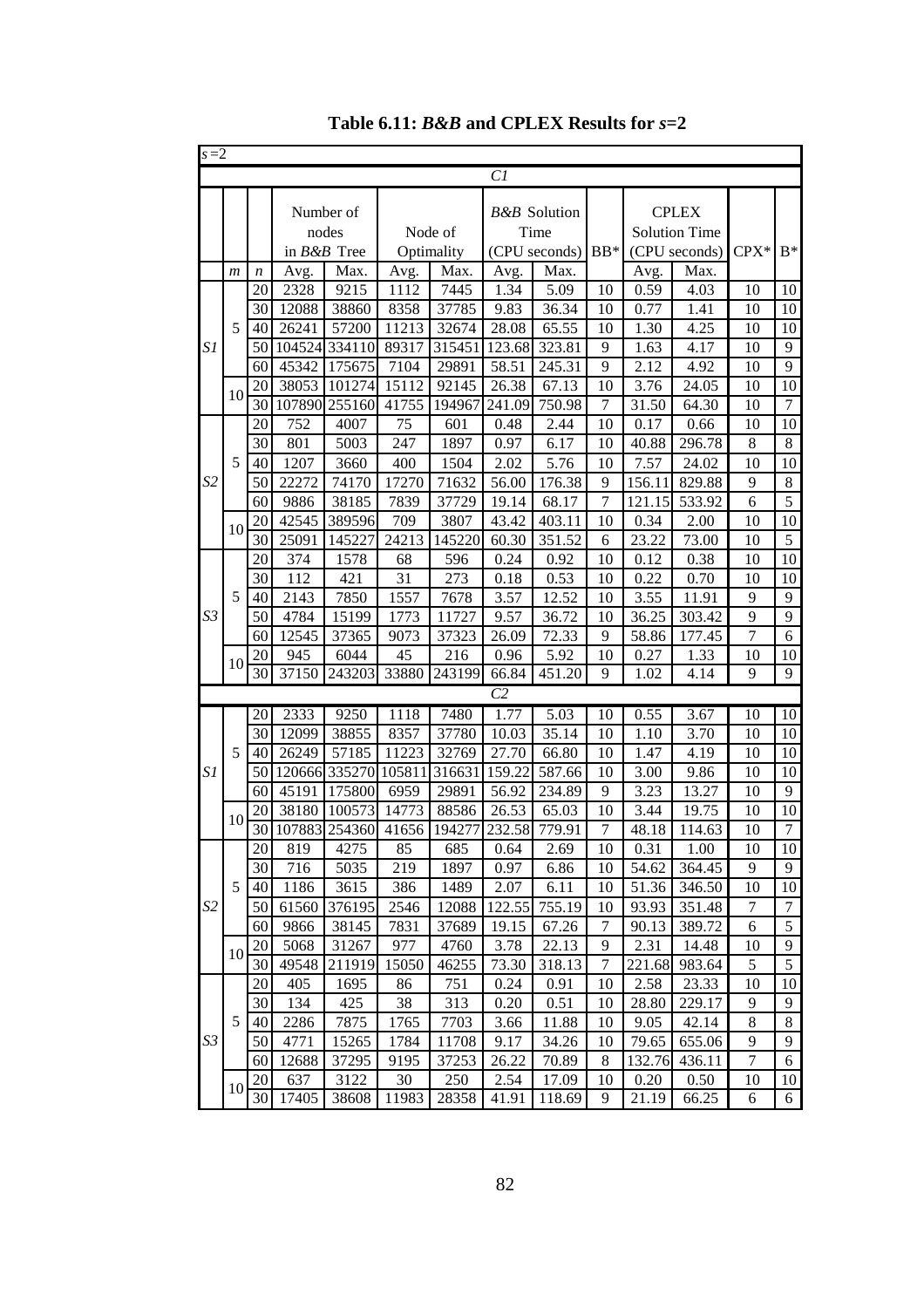| $s = 3$        |                  |                  |                 |                  |                 |                 |                 |                                 |                |                   |                                      |                 |                 |
|----------------|------------------|------------------|-----------------|------------------|-----------------|-----------------|-----------------|---------------------------------|----------------|-------------------|--------------------------------------|-----------------|-----------------|
|                |                  |                  |                 |                  |                 |                 | CТ              |                                 |                |                   |                                      |                 |                 |
|                |                  |                  |                 | Number of nodes  |                 | Node of         |                 | <b>B&amp;B</b> Solution<br>Time |                |                   | <b>CPLEX</b><br><b>Solution Time</b> |                 |                 |
|                |                  |                  |                 | in B&B Tree      |                 | Optimality      |                 | (CPU seconds)                   |                |                   | (CPU seconds)                        |                 |                 |
|                | $\boldsymbol{m}$ | $\boldsymbol{n}$ | Avg.            | Max.             | Avg.            | Max.            | Avg.            | Max.                            | $BB*$          | Avg.              | Max.                                 | $CPX*$          | $B^*$           |
|                |                  | 20               | 897             | 2570             | 175             | 1048            | 0.48            | 1.33                            | 10             | 0.33              | 0.97                                 | 10              | 10              |
|                |                  | 30               | 10834           | 36820            | 4787            | 12577           | 8.68            | $\overline{25.52}$              | 10             | 0.69              | 1.42                                 | 10              | 10              |
|                | 5                | 40               | 46535           | 117920           | 25559           | 101697          | 46.00           | 109.67                          | 10             | $2.\overline{35}$ | 10.80                                | 10              | 10              |
| S1             |                  | 50               | 65883           | 188740           | 27542           | 113462          | 70.25           | 229.51                          | 10             | 1.86              | 5.74                                 | 10              | 10              |
|                |                  | 60               | 120276          | 264255           | 71515           | 234349          | 231.14          | 781.63                          | 8              | 1.92              | 2.61                                 | 10              | $\,8\,$         |
|                |                  | 20               | 45183           | 131672           | 22607           | 121344          | 31.32           | 93.09                           | 10             | 1.65              | 4.38                                 | 10              | 10              |
|                | 10               | 30               | 144407          | 262970           | 34080           | 152264          | 201.66          | 347.03                          | 6              | 211.87            | 566.64                               | 9               | 6               |
|                |                  | 20               | 569             | 1520             | 67              | 567             | 0.37            | 0.95                            | 10             | 0.14              | 0.34                                 | 10              | 10              |
|                |                  | 30               | 9462            | 36239            | 4175            | 26402           | 9.54            | 29.09                           | 10             | 61.22             | 321.42                               | 10              | 10              |
|                | 5                | 40               | 6648            | 18940            | 2118            | 18284           | 9.66            | 27.27                           | 10             | 146.85            | 967.22                               | 9               | 9               |
| S <sub>2</sub> |                  | 50               | 71204           | 269425           | 66052           | 253053          | 153.23          | 553.69                          | 9              | 89.16             | 270.16                               | 5               | $\overline{5}$  |
|                |                  | 60               | 135379          | 277260           | 79390           | 257407          | 310.91          | 689.89                          | $\overline{7}$ | 35.32             | 117.23                               | 10              | $\overline{7}$  |
|                | 10               | 20               | 24149           | 160291           | 8074            | 27505           | 21.73           | 144.69                          | 9              | 0.26              | 1.20                                 | 10              | $\overline{9}$  |
|                |                  | 30               | 46618           | 210336           | 4125            | 14875           | 82.11           | 377.02                          | 5              | 3.68              | 9.52                                 | 9               | 5               |
|                |                  | 20               | 400             | 2554             | 44              | 360             | 0.30            | 1.80                            | 10             | 0.09              | 0.16                                 | 10              | 10              |
|                |                  | 30               | 3638            | 13131            | 136             | 1017            | 3.95            | 13.38                           | 10             | 0.34              | 0.73                                 | 10              | 10              |
|                | 5                | 40               | 16446           | 36911            | 7621            | 20244           | 24.71           | 69.41                           | 10             | 55.90             | 325.86                               | 9               | 9               |
| $S3 \,$        |                  | 50               | 4190            | 17716            | 3799            | 17080           | 10.66           | 44.36                           | 10             | 45.66             | 204.59                               | $\overline{5}$  | 5               |
|                |                  | 60               | 13959           | 34338            | 3459            | 22695           | 36.91           | 96.01                           | 9              | 62.68             | 217.51                               | 9               | $\overline{7}$  |
|                | 10               | 20               | 20749           | 38232            | 10037           | 38228           | 19.47           | 36.36                           | 9              | 0.82              | 1.34                                 | 10              | 9               |
|                |                  | 30               | 13469           | 69758            | 5647            | 22854           | 22.31           | 112.36                          | 6              | 4.71              | 27.45                                | 10              | 6               |
|                |                  |                  |                 |                  |                 |                 | $\overline{C2}$ |                                 |                |                   |                                      |                 |                 |
|                |                  | 20               | 899             | 2570             | 176             | 1048            | 0.48            | 1.28                            | 10             | 0.34              | 0.88                                 | 10              | 10              |
|                |                  | 30               | 10834           | 36820            | 4786            | 12577           | 8.29            | 22.83                           | 10             | 0.88              | 2.58                                 | 10              | $10\,$          |
|                | 5                | 40               | 46527           | 117925           | 25546           | 101697          | 46.01           | 110.06                          | 10             | 2.22              | 6.66                                 | 10              | 10              |
| SI             |                  | 50               | 65879           | 188740           | 27542           | 113472          | 72.09           | 246.99                          | 10             | 1.74              | 3.47                                 | 10              | 10              |
|                |                  | 60               | 120011          | 264160           | 71262           | 234269          | 186.56          | 455.25                          | 8              | 2.69              | 7.14                                 | 10              | $\,8\,$         |
|                | 10               | 20               | 46496           | 135087           | 23625           | 124704          | 31.52           | 94.26                           | 10             | $\overline{2.17}$ | 5.06                                 | 10              | 10              |
|                |                  | 30               | 146320          | 268700           | 34506           | 152401          | 203.27          | 351.19                          | 6              | 188.11            | 565.80                               | $\overline{9}$  | 6               |
|                |                  | 20               | 602             | 1660             | $\overline{70}$ | 608             | 0.39            | 1.13                            | 10             | 1.11              | 7.08                                 | $\overline{10}$ | $\overline{10}$ |
|                | 5                | 30               | 9706            | 37775            | 4300            | 27583           | 9.32            | 28.36                           | 10             | 175.35            | 944.69                               | 10              | 10              |
| S2             |                  | 40               | 5576            | 18975<br>269440  | 2387            | 18319           | 7.38            | 25.08                           | 10             | 54.52             | 191.42                               | 8<br>5          | 8<br>5          |
|                |                  | 50               | 71150           |                  | 66000           | 253078          | 160.58          | 579.42                          | 9<br>7         | 200.28            | 556.95                               | 9               | $\tau$          |
|                |                  | 60<br>20         | 134756<br>26899 | 278165<br>165915 | 79674<br>7607   | 258232<br>30085 | 315.14<br>22.99 | 672.25<br>142.34                | 9              | 151.72            | 630.91<br>2.58                       | 10              | 9               |
|                | 10               | 30               | 4181            | 9219             | 3497            | 9211            | 5.64            | 11.83                           | 5              | 1.10<br>135.47    | 934.98                               | 5               | $\overline{4}$  |
|                |                  | 20               | 396             | 2805             | 47              | 449             | 0.25            | 1.59                            | 10             | 0.41              | 1.27                                 | 10              | 10              |
|                |                  | 30               | 3766            | 13560            | 165             | 1217            | 4.01            | 13.67                           | 10             | 9.93              | 60.22                                | 10              | 10              |
|                | 5                | 40               | 16966           | 38735            | 7869            | 19629           | 26.78           | 77.56                           | 10             | 195.90            | 1074.30                              | 9               | 9               |
| S3             |                  | 50               | 4277            | 18260            | 3866            | 17592           | 10.74           | 44.94                           | 10             | 115.55            | 477.39                               | 5               | $\sqrt{5}$      |
|                |                  | 60               | 14163           | 34410            | 4007            | 23701           | 37.75           | 102.47                          | 9              | 133.28            | 399.76                               | 8               | $\,8\,$         |
|                |                  | $20\,$           | 16109           | 43519            | 5966            | 23166           | 14.97           | 46.52                           | 10             | 1.01              | 3.13                                 | 10              | 10              |
|                | 10               | 30               | 23467           | 78640            | 10931           | 28516           | 35              | 116                             | 5              | 101.18            | 248.78                               | 5               | $\overline{4}$  |
|                |                  |                  |                 |                  |                 |                 |                 |                                 |                |                   |                                      |                 |                 |

**Table 6.12:** *B&B* **and CPLEX Results for** *s***=3**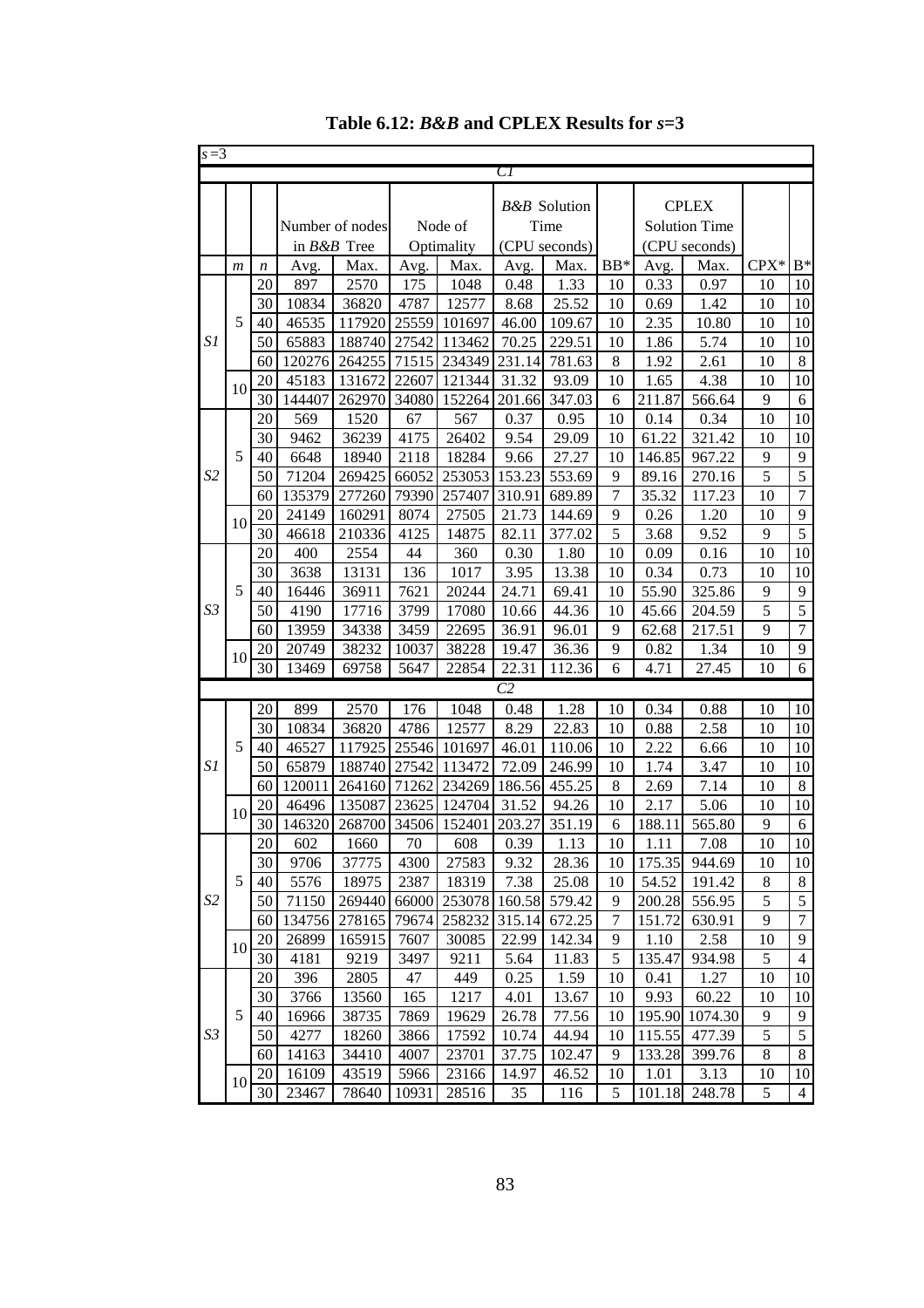| $s = 5$        |                  |                  |                     |              |       |                  |        |                         |                |        |                      |                  |                |
|----------------|------------------|------------------|---------------------|--------------|-------|------------------|--------|-------------------------|----------------|--------|----------------------|------------------|----------------|
|                |                  |                  |                     |              |       |                  | C1     |                         |                |        |                      |                  |                |
|                |                  |                  |                     | Number of    |       |                  |        | <b>B&amp;B</b> Solution |                |        | <b>CPLEX</b>         |                  |                |
|                |                  |                  |                     | nodes        |       | Node of          |        | Time                    |                |        | <b>Solution Time</b> |                  |                |
|                |                  |                  |                     | in B&B Tree  |       | Optimality       |        | (CPU seconds)           |                |        | (CPU seconds)        |                  |                |
|                | $\boldsymbol{m}$ | $\boldsymbol{n}$ | Avg.                | Max.         | Avg.  | Max.             | Avg.   | Max.                    | $BB*$          | Avg.   | Max.                 | $CPX^*$          | $B^*$          |
|                |                  | $2\overline{0}$  | 1495                | 4435         | 288   | 2824             | 0.82   | 2.19                    | 10             | 0.28   | 0.64                 | 10               | 10             |
|                | 5                | 30               | 15946               | 62640        | 9120  | 52078            | 14.79  | $\overline{56.74}$      | 10             | 1.51   | 4.58                 | 10               | 10             |
| S1             |                  | 40               | 86122               | 323210       | 13641 | 109465           | 89.68  | 370.77                  | 10             | 2.69   | 9.30                 | 10               | 10             |
|                |                  | 50               | 108594              | 344820       | 39672 | 106514           | 120.06 | 362.11                  | 9              | 2.83   | 7.36                 | 10               | 9              |
|                | 10               | 20               | 26848               | 81051        | 11628 | 79285            | 19.96  | 61.08                   | 9              | 1.77   | $\overline{5.11}$    | 10               | $\overline{9}$ |
|                |                  | 30               | $17532\overline{4}$ | 336179       | 37604 | 136766           | 210.64 | 413.95                  | $\overline{5}$ | 219.08 | 473.08               | 10               | $\overline{5}$ |
|                |                  | 20               | 394                 | 1414         | 111   | 780              | 0.33   | 1.19                    | 10             | 0.17   | 0.48                 | 10               | 10             |
|                | 5                | 30               | 3987                | 13171        | 1322  | 6738             | 4.65   | 15.83                   | 10             | 72.22  | 554.38               | $\,8\,$          | $\,8\,$        |
| S <sub>2</sub> |                  | 40               | 43625               | 363214       | 27035 | 236265           | 66.97  | 556.72                  | 10             | 7.72   | 25.03                | 9                | $\overline{9}$ |
|                |                  | 50               | 32238               | 108345       | 7835  | 28120            | 61.47  | 200                     | $\,$ 8 $\,$    | 32.36  | 104.09               | $\boldsymbol{7}$ | 6              |
|                | 10               | 20               | 16795               | 82062        | 4198  | 37072            | 15.56  | 72.88                   | 10             | 0.27   | 0.89                 | 10               | 10             |
|                |                  | 30               | 41102               | 153948       | 39040 | 153949           | 67.53  | 255.09                  | $8\,$          | 3.93   | 17.92                | 10               | 8              |
|                |                  | 20               | 621                 | 3876         | 66    | 393              | 0.59   | 3.78                    | 10             | 0.14   | 0.27                 | 10               | 10             |
|                | 5                | 30               | 8925                | 73083        | 717   | $\frac{1}{5546}$ | 11.85  | 100.75                  | 10             | 9.66   | 84.63                | 10               | 10             |
| S3             |                  | 40               | 8040                | 42452        | 5010  | 41747            | 12.65  | 63.42                   | 10             | 7.09   | 53.02                | 9                | $\mathbf{9}$   |
|                |                  | 50               | 62025               | 352777       | 53270 | 322194           | 153.30 | 902.30                  | 10             | 62.98  | 217.55               | $\overline{7}$   | $\overline{7}$ |
|                | 10               | 20               | 29080               | 212432       | 5197  | 17513            | 32.22  | 239.17                  | 9              | 0.55   | 1.14                 | 10               | $\overline{9}$ |
|                |                  | 30               | 35649               | 208492       | 27427 | 136008           | 73.05  | 462.48                  | $\overline{9}$ | 1.14   | 4.33                 | 10               | $\overline{9}$ |
|                |                  |                  |                     |              |       |                  | C2     |                         |                |        |                      |                  |                |
|                |                  | 20               | 1496                | 4455         | 286   | 2804             | 0.82   | 2.28                    | 10             | 0.31   | 0.66                 | 10               | 10             |
|                | 5                | 30               | 15951               | 62660        | 9124  | 52093            | 15.25  | 57.95                   | 10             | 1.89   | 6.92                 | 10               | 10             |
| S1             |                  | 40               | 86135               | 323275       | 13634 | 109505           | 92.67  | 385.94                  | 10             | 4.67   | 23.05                | 10               | 10             |
|                |                  | 50               | 108591              | 344750       | 39668 | 106484           | 117.02 | 354.16                  | 9              | 5.18   | 17.31                | 10               | 9              |
|                | 10               | 20               | 26900               | 79099        | 11554 | 78208            | 18.61  | 57.59                   | 9              | 2.64   | 7.91                 | 10               | 9              |
|                |                  | 30               | 166348              | 304100       | 32485 | 110957           | 204.06 | 364.73                  | 5              | 260.62 | 452.83               | 10               | 5              |
|                |                  | 20               | 558                 | 2130         | 249   | 2127             | 0.41   | 1.31                    | 10             | 0.96   | 7.02                 | 10               | 10             |
|                | 5                | 30               | 4206                | 14140        | 1388  | 6992             | 4.52   | 16.13                   | 10             | 71.80  | 551.06               | 8                | 8              |
| S <sub>2</sub> |                  | 40               | 46179               | 386295       | 29543 | 258804           | 69.20  | 577.83                  | 10             | 21.97  | 79.45                | 9                | 9              |
|                |                  | 50               | 32156               | 107680       | 7816  | 28315            | 59.50  | 194.39                  | $\,8\,$        | 52.83  | 141.98               | 7                | 6              |
|                | 10               | 20               | 41440               | 243933 26603 |       | 243933           | 40.51  | 261.44                  | 10             | 7.71   | 44.97                | 10               | 10             |
|                |                  | 30               | 15293               | 39341        | 11824 | 39334            | 20.90  | 51.44                   | 9              | 185.77 | 490.41               | $\overline{4}$   | $\overline{4}$ |
|                |                  | 20               | 212                 | 1330         | 5     | 36               | 0.18   | 0.94                    | 10             | 0.25   | 0.78                 | 10               | 10             |
|                | 5                | 30               | 12389               | 82035        | 5923  | 41231            | 13.16  | 87.88                   | 10             | 40.74  | 315.72               | 8                | $8\,$          |
|                |                  | 40               | 7386                | 43045        | 4590  | 42324            | 11.44  | 64.67                   | 10             | 41.90  | 353.49               | 10               | 10             |
| S3             |                  | 50               | 12241               | 33015        | 7131  | 26524            | 26.18  | 72.17                   | 9              | 25.88  | 62.88                | 6                | 6              |
|                |                  | 20               | 18204               | 123897       | 13719 | 118224           | 18.24  | 121.00                  | 10             | 0.42   | 1.36                 | 10               | 10             |
|                | 10               | 30               | 22888               | 100974 17247 |       | 100971           | 40.71  | 149.58                  | 8              | 309.30 | 1,045.06             | 7                | $\tau$         |

**Table 6.13:** *B&B* **and CPLEX Results for** *s***=5**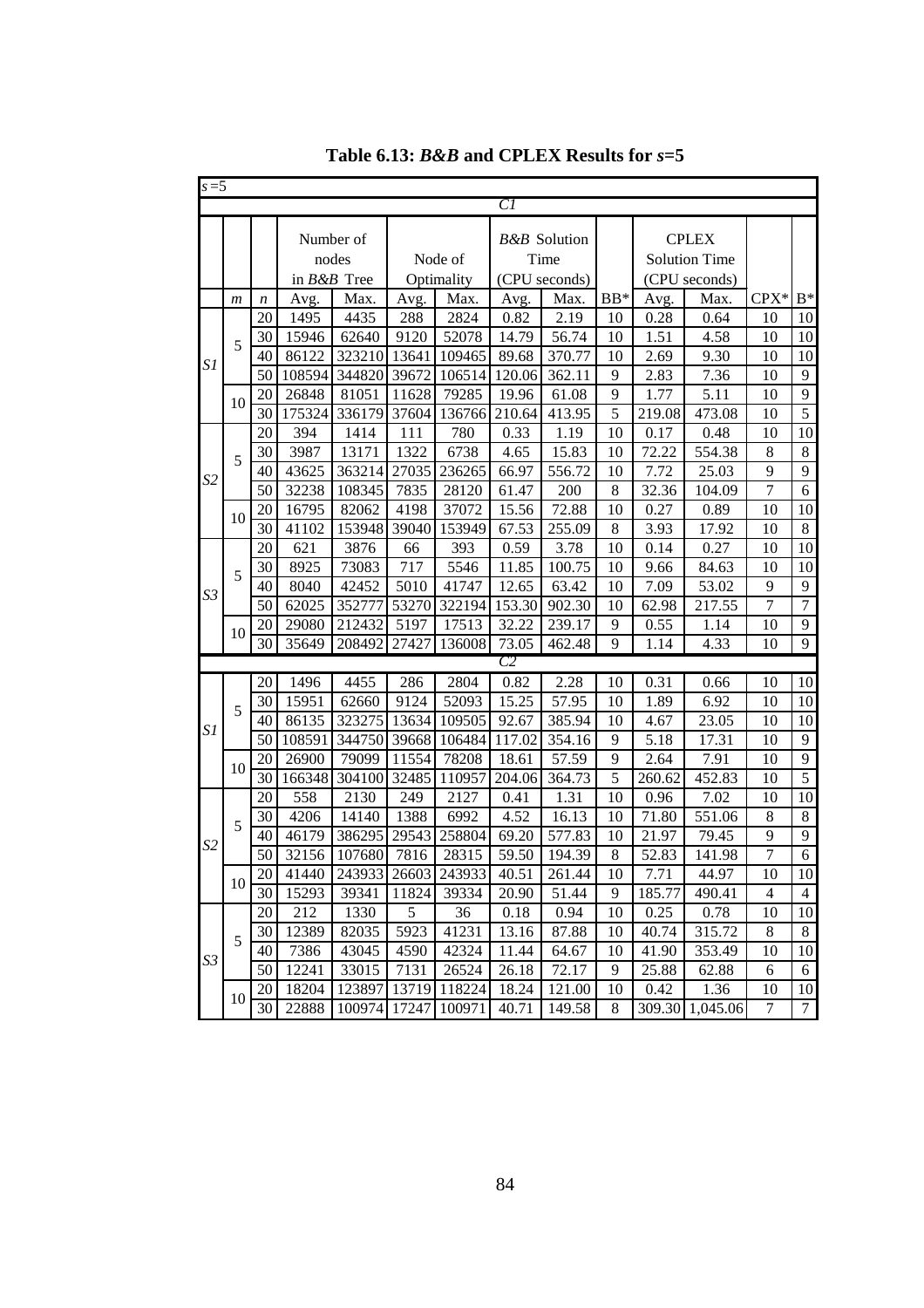We do not observe a remarkable effect of *s* in our experiments. This is because the value of *s* does not affect the number of decision variables of the problem. The number of periods, *s*, affects the feasible region of the problem and the feasible region does not have a certain effect on the solution speed. The increase in *s* may help our *B&B* algorithm in that more potential assignments can be eliminated using feasibility checks. On the other hand an increase in *s* also means an increase in the total load of the agents when the other parameters are fixed. Such an increase may lead to an increase in the number of alternative optimal solutions, which makes the verification of optimality more difficult, since there are many promising branches. To illustrate, for set *S1C1 m*=5, *n*=30 when *s* increases from 2 to 3 the number of nodes, node of optimality and CPU times decrease and when *s* increases from 3 to 5, all these three performance measures increase. The same results hold for CPLEX.

We observe from the three tables that the parameter settings affect the problem complexity considerably. This is mainly due to the change in the power of the LP relaxation lower bound.

For set *S1* where the variance of the processing times is relatively high and the mean is low, CPLEX seems to be more effective. On the other hand for the sets *S2* and *S3* our Branch and Bound algorithm is compatible with or better than CPLEX in terms of both CPU times and number of instances that can be solved to optimality within 20 minutes for most instances. For example for set *S2C2*, *m*=10, *n*=30 and *s*=5, the average CPU time is 20.9 seconds and 9 instances are solved by the *B&B* algorithm whereas the average CPU time is 185.77 seconds and 4 instances are solved by the CPLEX. The *B&B* finds the optimal solution about 9 times faster than CPLEX and solves more instances to optimality within the same time limit. There are some exceptions to this situation. However in most of these instances although the average solution time of the *B&B* algorithm is higher than CPLEX, the number of instances it could solve to optimality is bigger. One such exception occurs for *S3C1*, *m*=5, *n*=50 and *s*=5. The average CPU times are 153.3 and 62.98 seconds whereas the numbers of instances solved to optimality are 10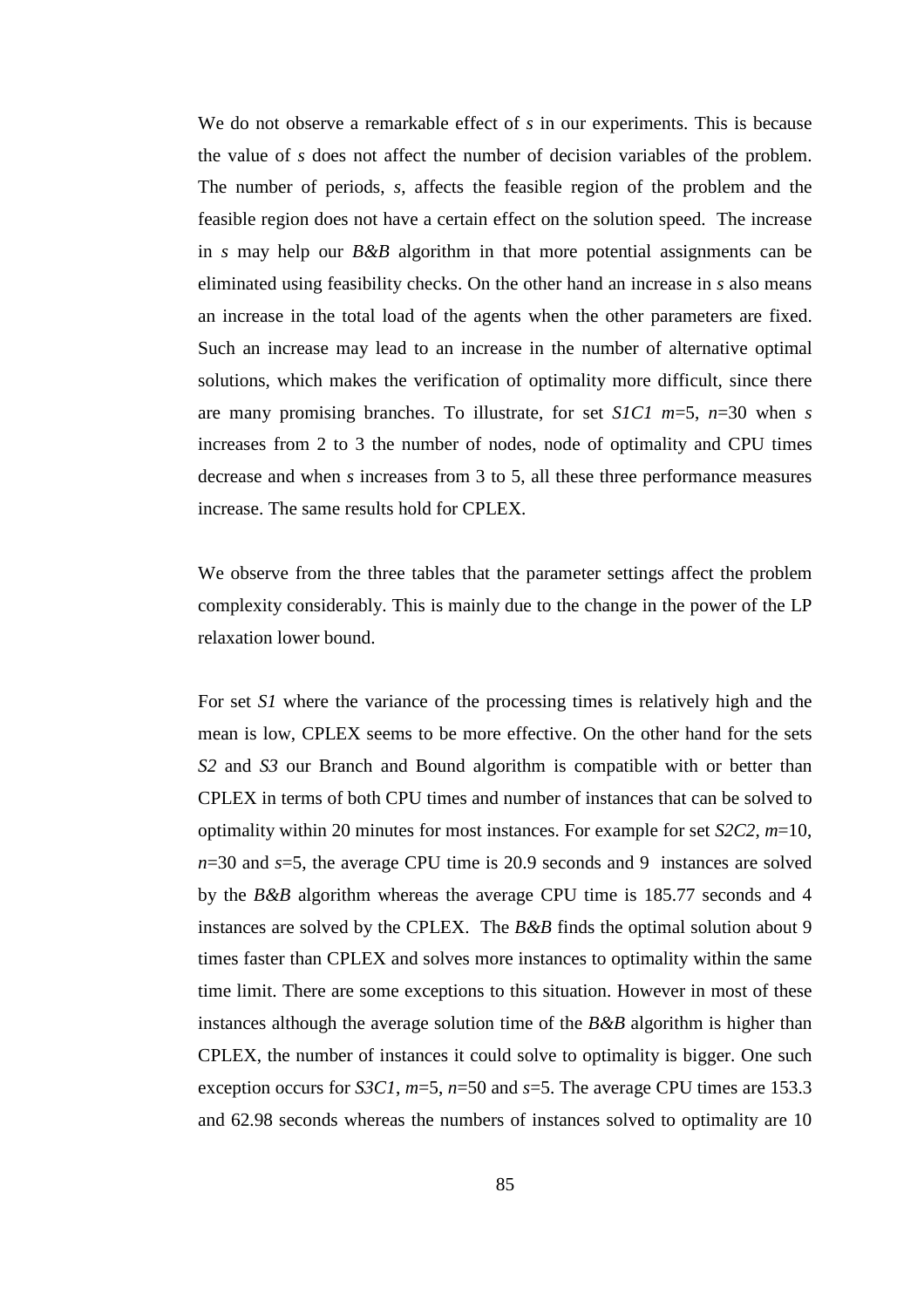and 7 for B&B and CPLEX, respectively. Moreover in some instances we observe the effect of a single dominating instance on the average solution time of the *B&B* algorithm. To illustrate, for *S2C1 m*=5, *n*=40, *s*=5 the average solution time for the *B&B* algorithm is 66.97 seconds with a single instance having a solution time of 556.72 seconds. The *B&B* algorithm solves all 10 instances to optimality in the time limit. However CPLEX could not solve one instance to optimality, hence the average is calculated over 9 solved instances. When the dominating instance is excluded, the average solution time decreases to 5.75 seconds and becomes smaller than the average CPU time by CPLEX which is 7.72 seconds.

We also investigate the effect of the capacity factor, *c*, and could not observe any consistent behavior. The average solution times of both *B&B* and CPLEX increase or decrease when *c* is increased from 1.0 to 1.2. The *c* value changes the feasible region of the problem, however a change in the feasible region may not have consistent effect on the performances; the optimal solution may change or may stay the same. However we observe that our *B&B* algorithm is more insensitive to the changes in the *c* value. This is most probably due to the fact that the negative effect of the change of the optimal solution and the feasible region is balanced by the enhanced performance of our improvement heuristic. Recall that the heuristic switches a job or interchanges jobs between agents. The increase in the capacities increases the number of feasible improving moves; hence the improvement heuristic returns better solutions. One such noteworthy result is observed for *S2 m*=10, *n*=30 and *s*=5. When *c* increases from 1.0 to 1.2 the average solution time of the *B&B* algorithm decreases from 67.53 to 20.9 seconds while the number of instances solved to optimality increases from 8 to 9. On the other hand the average solution time of CPLEX increases from 3.93 to 185.77 seconds while the number of instances solved to optimality decreases from 8 to 4.

In Tables 6.14 and 6.15, we summarize the results of our Branch and Bound algorithm by reporting the averages of number of nodes, node of optimality and CPU times for low and high capacities, respectively. Recall that a time limit of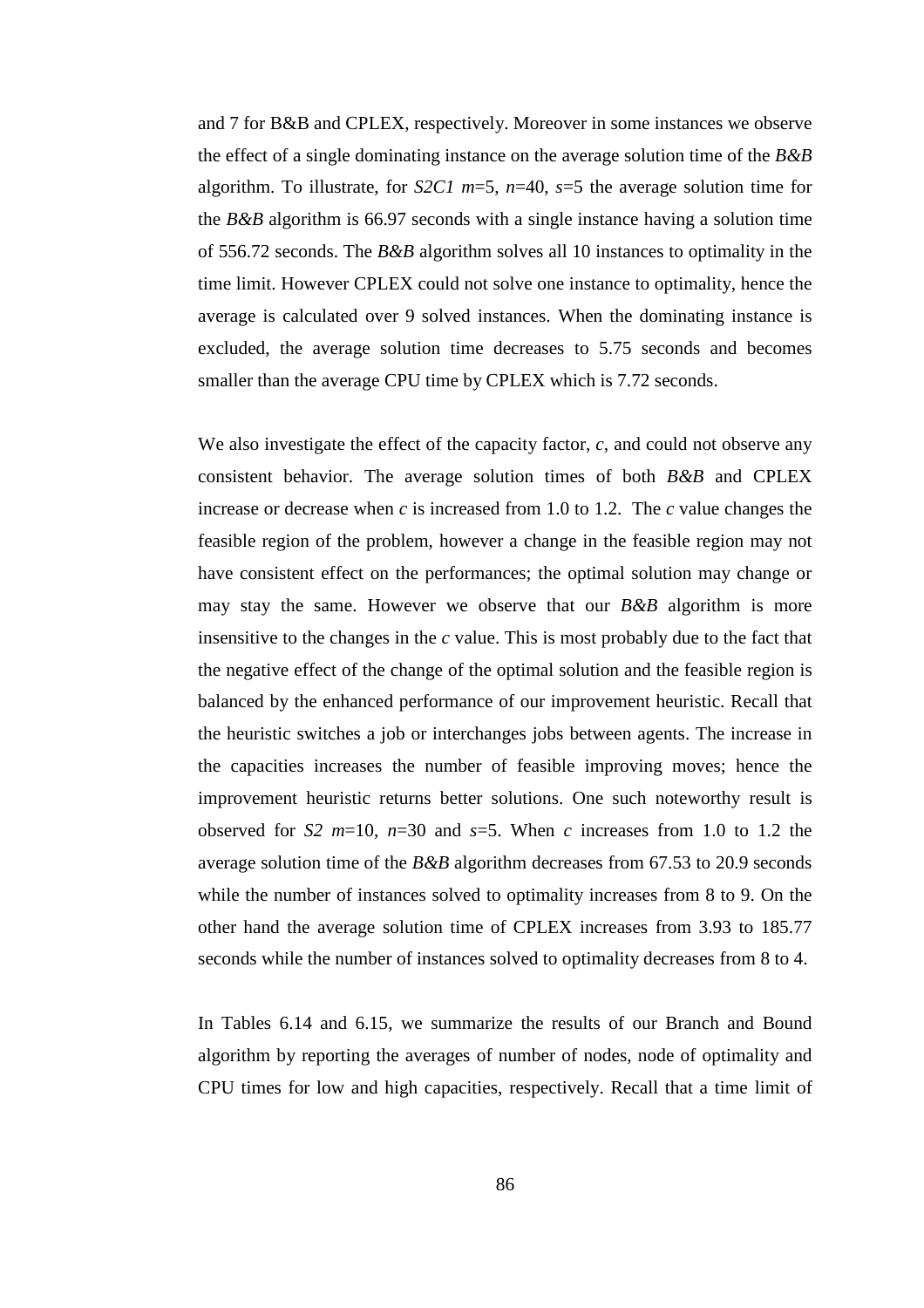1200 seconds is set and the instances that cannot be solved to optimality within this time limit are not considered while computing the averages.

|                | Cl               |                  |                      |                  |                                      |                  |                                           |                  |  |  |  |
|----------------|------------------|------------------|----------------------|------------------|--------------------------------------|------------------|-------------------------------------------|------------------|--|--|--|
|                |                  |                  | S1                   |                  | S <sub>2</sub>                       |                  |                                           | S <sub>3</sub>   |  |  |  |
| $\mathfrak{m}$ | $\boldsymbol{n}$ | $\boldsymbol{S}$ | Avg. $#$ of<br>nodes | Avg.<br>CPU time | Avg. # of<br>nodes<br>in $B\&B$ tree | Avg.<br>CPU time | Avg. $#$ of<br>nodes<br>in $B\&B$<br>tree | Avg.<br>CPU time |  |  |  |
|                | 20               |                  | 2328                 | 1.34             | 752                                  | 0.48             | 374                                       | 0.24             |  |  |  |
|                | 30               |                  | 12088                | 9.83             | 801                                  | 0.97             | 112                                       | 0.18             |  |  |  |
| 5              | 40               |                  | 26241                | 28.08            | 1207                                 | 2.02             | 2143                                      | 3.57             |  |  |  |
|                | 50               | $\overline{2}$   | 104524               | 123.68           | 22272                                | 56.00            | 4784                                      | 9.57             |  |  |  |
|                | 60               |                  | 45342                | 58.51            | 9886                                 | 19.14            | 12545                                     | 26.09            |  |  |  |
| 10             | 20               |                  | 38053                | 26.38            | 42545                                | 43.42            | 945                                       | 0.96             |  |  |  |
|                | 30               |                  | 107890               | 241.09           | 25091                                | 60.30            | 37150                                     | 66.84            |  |  |  |
|                | 20               |                  | 897                  | 0.48             | 569                                  | 0.37             | 400                                       | 0.30             |  |  |  |
|                | 30               |                  | 10834                | 8.68             | 9462                                 | 9.54             | 3638                                      | 3.95             |  |  |  |
| 5              | 40               |                  | 46535                | 46.00            | 6648                                 | 9.66             | 16446                                     | 24.71            |  |  |  |
|                | 50               | 3                | 65883                | 70.25            | 71204                                | 153.23           | 4190                                      | 10.66            |  |  |  |
|                | 60               |                  | 120276               | 231.14           | 135379                               | 310.91           | 13959                                     | 36.91            |  |  |  |
| 10             | 20               |                  | 45183                | 31.32            | 24149                                | 21.73            | 20749                                     | 19.47            |  |  |  |
|                | 30               |                  | 144407               | 201.66           | 46618                                | 82.11            | 13469                                     | 22.31            |  |  |  |
|                | 20               |                  | 1495                 | 0.82             | 394                                  | 0.33             | 621                                       | 0.59             |  |  |  |
| 5              | 30               |                  | 15946                | 14.79            | 3987                                 | 4.65             | 8925                                      | 11.85            |  |  |  |
|                | 40               | 5                | 86122                | 89.68            | 43625                                | 66.97            | 8040                                      | 12.65            |  |  |  |
|                | 50               |                  | 108594               | 120.06           | 32238                                | 61.47            | 62025                                     | 153.30           |  |  |  |
| 10             | 20               |                  | 26848                | 19.96            | 16795                                | 15.56            | 29080                                     | 32.22            |  |  |  |
|                | 30               |                  | 175324               | 210.64           | 41102                                | 67.53            | 35649                                     | 73.05            |  |  |  |

**Table 6.14: Branch and Bound Algorithm Results for** *C1*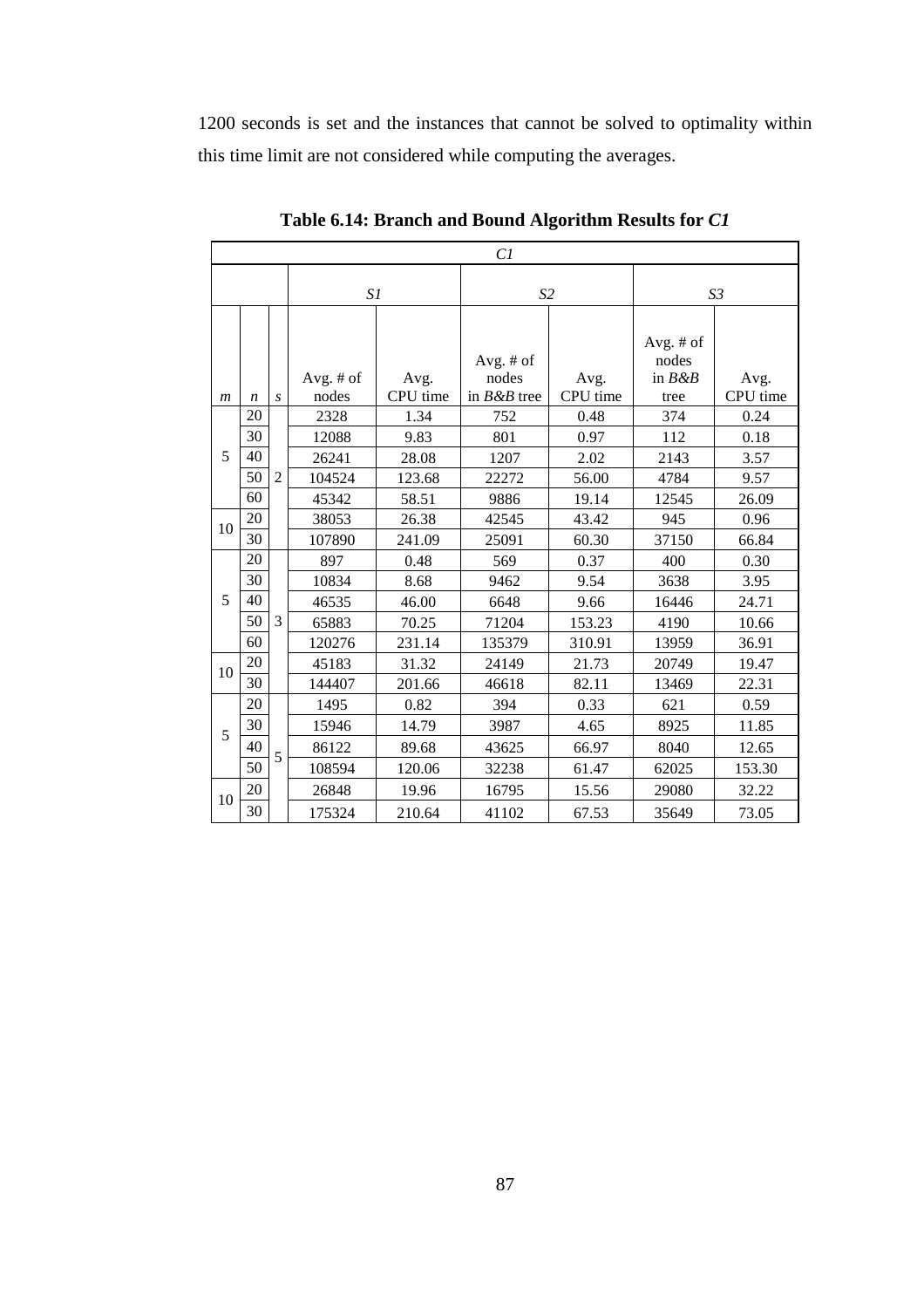|                |                  |                  |                      |                  | C2                                     |                  |                                         |                  |  |
|----------------|------------------|------------------|----------------------|------------------|----------------------------------------|------------------|-----------------------------------------|------------------|--|
|                |                  |                  | S1                   |                  | S <sub>2</sub>                         |                  | S3                                      |                  |  |
| $\mathfrak{m}$ | $\boldsymbol{n}$ | $\boldsymbol{S}$ | Avg. $#$ of<br>nodes | Avg.<br>CPU time | Avg. $#$ of<br>nodes<br>in $B\&B$ tree | Avg.<br>CPU time | Avg. # of<br>nodes<br>in $B\&B$<br>tree | Avg.<br>CPU time |  |
|                | 20               |                  | 2333                 | 1.77             | 819                                    | 0.64             | 405                                     | 0.24             |  |
|                | 30               |                  | 12099                | 10.03            | 716                                    | 0.97             | 134                                     | 0.20             |  |
| 5              | 40               |                  | 26249                | 27.70            | 1186                                   | 2.07             | 2286                                    | 3.66             |  |
|                | 50               | $\overline{2}$   | 120666               | 159.22           | 61560                                  | 122.55           | 4771                                    | 9.17             |  |
|                | 60               |                  | 45191                | 56.92            | 9866                                   | 19.15            | 12688                                   | 26.22            |  |
| 10             | 20               |                  | 38180                | 26.53            | 5068                                   | 3.78             | 637                                     | 2.54             |  |
|                | 30               |                  | 107883               | 232.58           | 49548                                  | 73.30            | 17405                                   | 41.91            |  |
|                | 20               |                  | 899                  | 0.48             | 602                                    | 0.39             | 396                                     | 0.25             |  |
|                | 30               |                  | 10834                | 8.29             | 9706                                   | 9.32             | 3766                                    | 4.01             |  |
| 5              | 40               |                  | 46527                | 46.01            | 5576                                   | 7.38             | 16966                                   | 26.78            |  |
|                | 50               | 3                | 65879                | 72.09            | 71150                                  | 160.58           | 4277                                    | 10.74            |  |
|                | 60               |                  | 120011               | 186.56           | 134756                                 | 315.14           | 14163                                   | 37.75            |  |
| 10             | 20               |                  | 46496                | 31.52            | 26899                                  | 22.99            | 16109                                   | 14.97            |  |
|                | 30               |                  | 146320               | 203.27           | 2338                                   | 3.37             | 15315                                   | 23.74            |  |
|                | 20               |                  | 1496                 | 0.82             | 558                                    | 0.41             | 212                                     | 0.18             |  |
| 5              | 30               |                  | 15951                | 15.25            | 4206                                   | 4.52             | 12389                                   | 13.16            |  |
|                | 40               | 5                | 86135                | 92.67            | 46179                                  | 69.20            | 7386                                    | 11.44            |  |
|                | 50               |                  | 108591               | 117.02           | 32156                                  | 59.50            | 12241                                   | 26.18            |  |
|                | 20               |                  | 26900                | 18.61            | 41440                                  | 40.51            | 18204                                   | 18.24            |  |
| 10             | 30               |                  | 166348               | 204.06           | 15293                                  | 20.90            | 22888                                   | 40.71            |  |

**Table 6.15: Branch and Bound Algorithm Results for** *C2*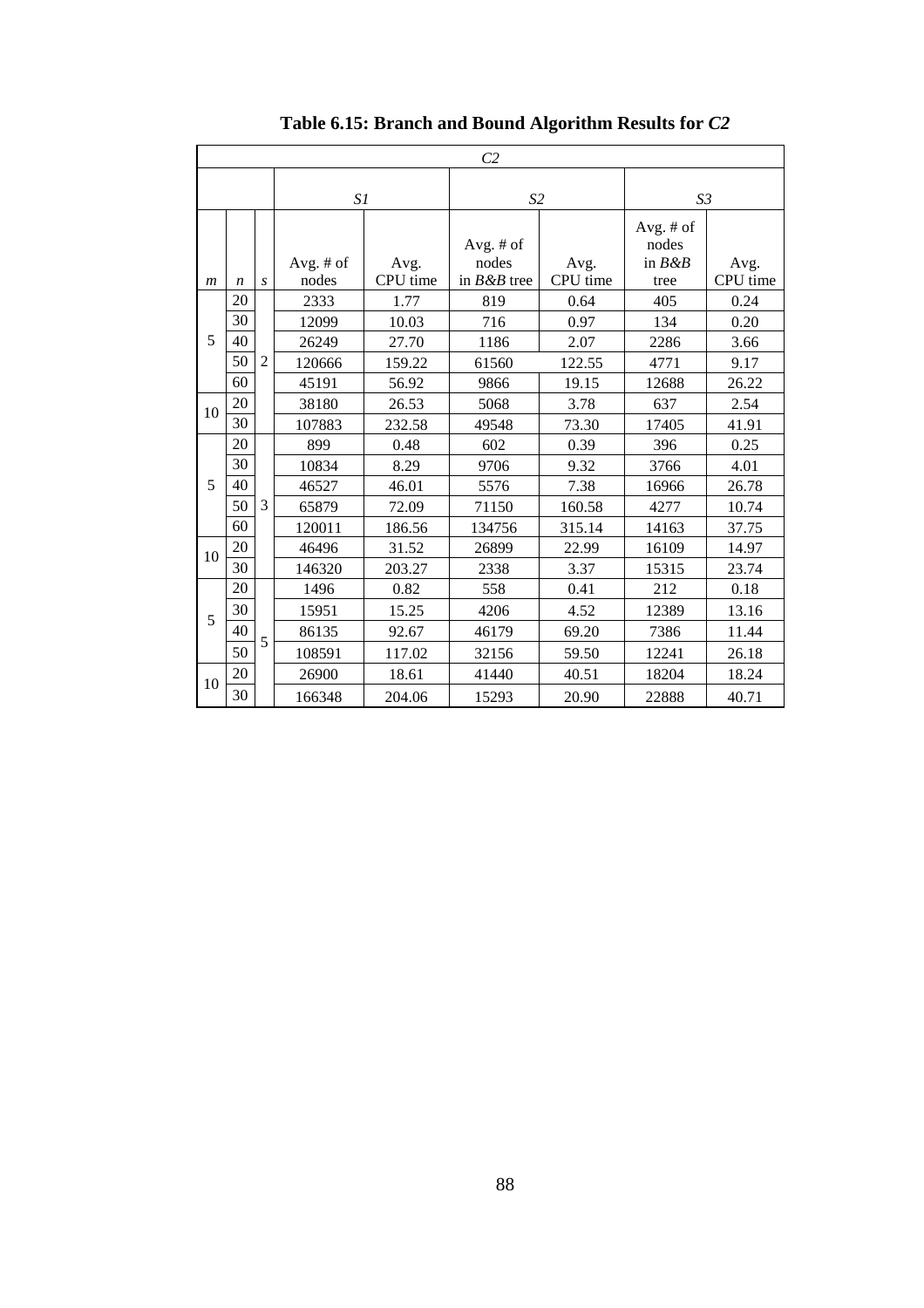We next discuss the performance of our heuristic procedures. We evaluate the performances over the solution times and solution quality. For solution quality, we use the percentage deviation from the optimal solution.

$$
\%Dev = \left(\frac{Heuristic\ Solution - OPT}{OPT}\right) \times 100
$$

We first discuss the results of the tabu search algorithm. In our experiments, we set the *Tabutenure* to 50 and take *nonimplimit* and *maxiter* as 250 and 1000, respectively.

Table 6.16 reports the results of the tabu search algorithm for *s*=5. The results of the algorithm for s=2 and *s*=3 are given in Appendix A, in Tables A.1- A.2 and A.3-A.4, respectively.

As can be observed from the tables the deviations and the CPU times of the construction phase and the entire algorithm including the construction phase are very small. The maximum average construction time is 0.05 seconds and the maximum time construction takes over all instances is 0.27 seconds. As expected, for some instances the CPU times increase slightly as the number of agents or the number of jobs increase. Moreover the construction algorithm behaves consistently well over all instances in terms of CPU time.

When the CPU time of the entire tabu search algorithm is investigated, it is observed that the maximum average time is 0.28 seconds and the worst CPU time is 0.30 seconds for sets *S1C1* and *S1C2* when *m*=5, *n*=60 and *s*=2 (See Tables A.1 and A.2, Appendix A). The effects of *m* and *n* are clear in the solution times of the tabu search algorithm. As expected, the increase in these parameters, results in a slight increase in the solution time for almost all instances. This is because increase in *m* and *n* results in an increase in the problem size, thereby in the neighborhood size.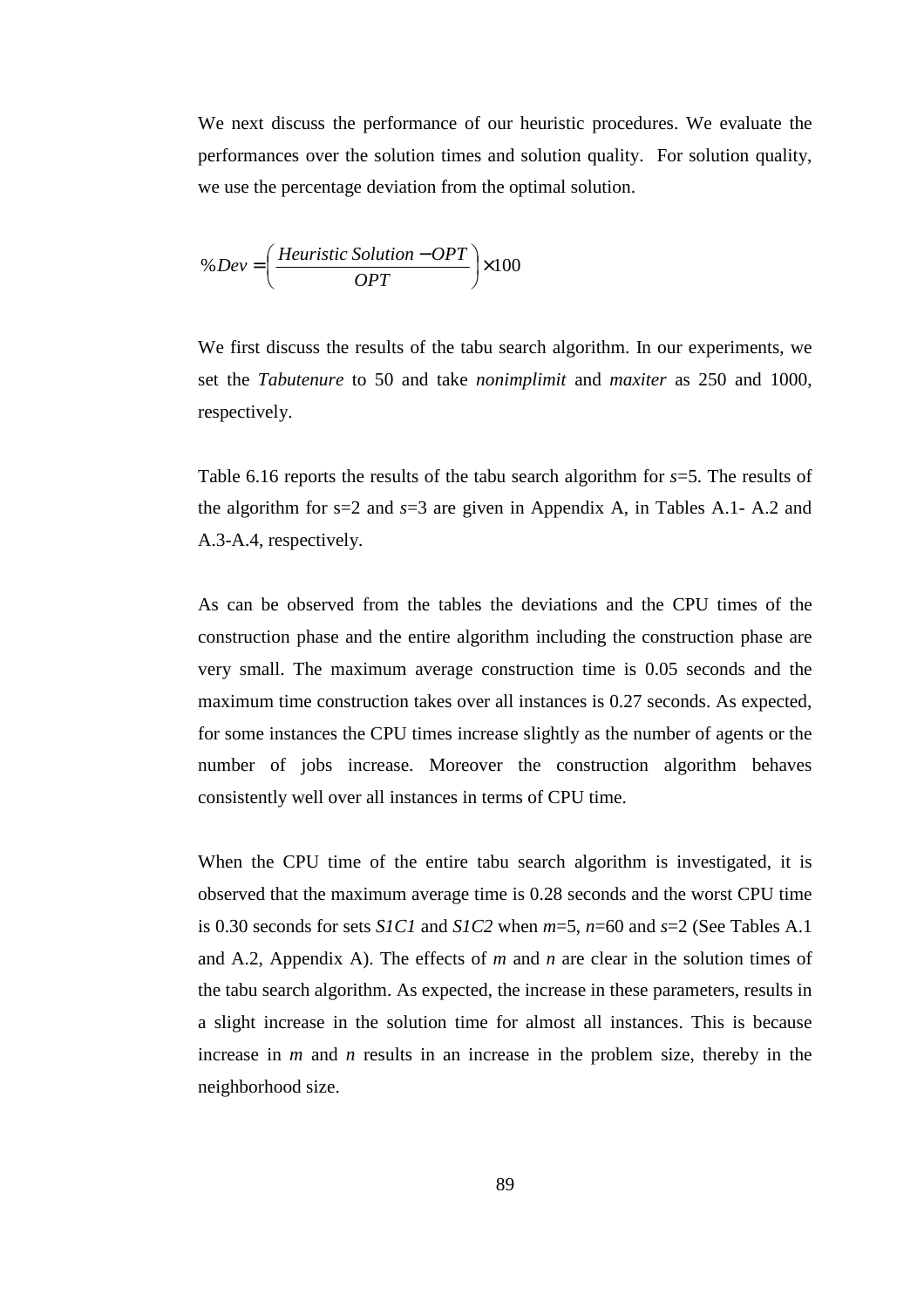| $s=5$          |                  |                  |      |           |                 |                   |      |                          |
|----------------|------------------|------------------|------|-----------|-----------------|-------------------|------|--------------------------|
|                |                  |                  |      |           | Cl              |                   |      |                          |
|                |                  |                  |      | Tabu time |                 | Construction time |      | $%$ dev                  |
|                | $\boldsymbol{m}$ | $\boldsymbol{n}$ | Avg. | Max.      | Avg.            | Max.              | Avg. | Max.                     |
|                |                  | 20               | 0.04 | 0.05      | 0.03            | 0.11              | 0.00 | 0.00(10)                 |
|                | 5                | $\overline{30}$  | 0.09 | 0.09      | 0.02            | 0.05              | 0.49 | 1.26(5)                  |
| S1             |                  | $\overline{40}$  | 0.16 | 0.17      | 0.02            | 0.03              | 0.42 | 1.13(5)                  |
|                |                  | 50               | 0.25 | 0.27      | 0.03            | 0.03              | 0.22 | 1.18(6)                  |
|                | 10               | 20               | 0.07 | 0.08      | 0.03            | 0.06              | 0.93 | $\overline{5.48}$ (6)    |
|                |                  | 30               | 0.14 | 0.16      | 0.05            | 0.27              | 1.05 | 3.92(5)                  |
|                |                  | 20               | 0.04 | 0.05      | 0.02            | 0.03              | 0.00 | 0.00(10)                 |
|                | 5                | 30               | 0.09 | 0.09      | 0.02            | 0.03              | 0.62 | 3.14(6)                  |
|                |                  | 40               | 0.15 | 0.17      | 0.02            | 0.05              | 0.35 | 3.46(9)                  |
| S <sub>2</sub> |                  | $\overline{50}$  | 0.25 | 0.28      | 0.02            | 0.03              | 0.60 | 1.89(4)                  |
|                | 10               | $\overline{20}$  | 0.05 | 0.06      | 0.03            | 0.05              | 0.19 | 0.64(7)                  |
|                |                  | 30               | 0.14 | 0.16      | 0.03            | 0.03              | 0.04 | 0.43(9)                  |
|                |                  | 20               | 0.05 | 0.05      | 0.02            | 0.05              | 0.00 | 0.00(10)                 |
|                | 5                | 30               | 0.09 | 0.09      | 0.02            | 0.03              | 0.03 | $\overline{0.25}$ (9)    |
| S <sub>3</sub> |                  | 40               | 0.16 | 0.17      | 0.02            | 0.03              | 0.00 | 0.00(10)                 |
|                |                  | $\overline{50}$  | 0.26 | 0.27      | 0.03            | 0.03              | 0.04 | 0.61(8)                  |
|                |                  | 20               | 0.04 | 0.06      | 0.03            | 0.03              | 2.31 | $\overline{6}$ .92 $(3)$ |
|                | 10               | $\overline{30}$  | 0.14 | 0.16      | 0.03            | 0.05              | 0.13 | 0.77(7)                  |
|                |                  |                  |      |           | $\overline{C2}$ |                   |      |                          |
|                |                  | 20               | 0.05 | 0.05      | 0.02            | 0.03              | 0.00 | 0.00(10)                 |
|                | 5                | 30               | 0.09 | 0.09      | 0.02            | 0.03              | 0.49 | 1.26(5)                  |
| S1             |                  | $\overline{40}$  | 0.16 | 0.17      | 0.03            | 0.03              | 0.42 | 1.13(5)                  |
|                |                  | $\overline{50}$  | 0.25 | 0.27      | 0.03            | 0.05              | 0.22 | 1.18(6)                  |
|                | 10               | $\overline{20}$  | 0.07 | 0.08      | 0.02            | 0.03              | 0.38 | 1.43(7)                  |
|                |                  | 30               | 0.14 | 0.16      | 0.03            | 0.03              | 1.05 | 3.92(5)                  |
|                |                  | $\overline{20}$  | 0.05 | 0.05      | 0.02            | 0.03              | 0.00 | 0.00(10)                 |
|                | 5                | $\overline{30}$  | 0.09 | 0.09      | 0.02            | 0.03              | 0.62 | $\overline{3.14(6)}$     |
| S2             |                  | 40               | 0.16 | 0.17      | 0.02            | 0.05              | 0.35 | 3.46(9)                  |
|                |                  | 50               | 0.25 | 0.27      | 0.03            | 0.05              | 0.60 | 1.89(4)                  |
|                |                  | 20               | 0.07 | 0.08      | 0.02            | 0.03              | 0.00 | 0.00(10)                 |
|                | 10               | 30               | 0.14 | 0.16      | 0.03            | 0.05              | 0.13 | 0.43(7)                  |
|                |                  | $\overline{20}$  | 0.05 | 0.05      | 0.02            | 0.03              | 0.00 | 0.00(10)                 |
|                | 5                | 30               | 0.09 | 0.09      | 0.02            | 0.03              | 0.00 | 0.00(10)                 |
|                |                  | 40               | 0.16 | 0.17      | 0.02            | 0.03              | 0.00 | 0.00(10)                 |
| S3             |                  | 50               | 0.26 | 0.27      | 0.03            | 0.05              | 0.05 | 0.61(8)                  |
|                |                  | 20               | 0.07 | 0.08      | 0.03            | 0.03              | 0.08 | 0.38(8)                  |
|                | 10               | 30               | 0.14 | 0.16      | 0.03            | 0.05              | 0.03 | 0.27(9)                  |

**Table 6.16: Tabu Search Results for** *s***=5** 

**\*** The figures in parenthesis indicate the number of times the optimal solution is found.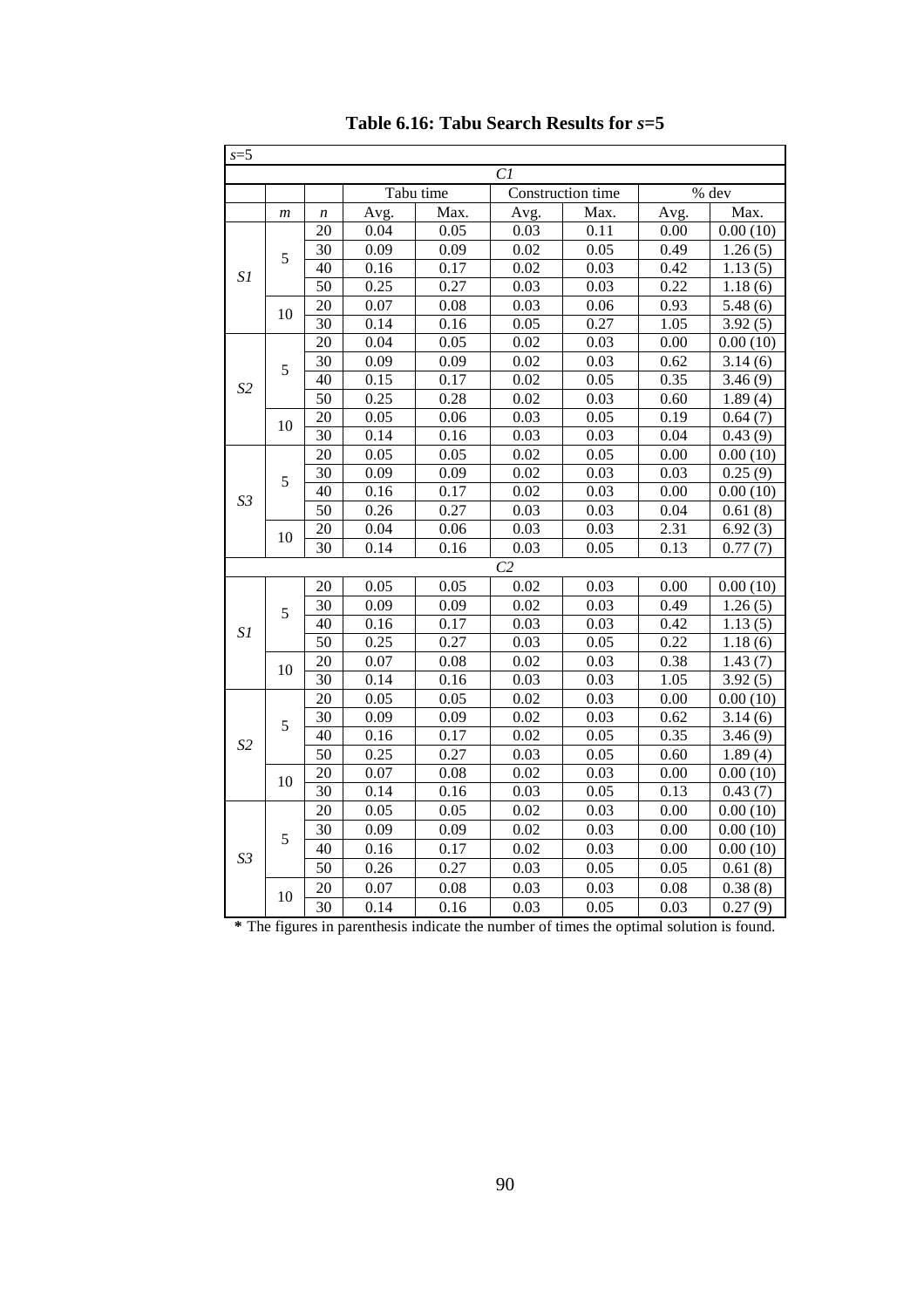Moreover it can be observed from Tables 6.16, A.1, A.2, A.3 and A.4 that increasing the number of periods causes a slight increase in the CPU times.

Finally, we can conclude that the tabu search algorithm returns solutions in consistent CPU times over all processing time and capacity sets.

As can be observed from the tables all average deviations are below 2.5% and the maximum deviation is 6.92% at worst. This indicates that our tabu search algorithm performs consistently well over all instances. We observe a slight increase in deviations when  $m(n)$  values increase for the fixed  $n(m)$  for most settings.

We could not observe any significant and predictable effect of *s* values on the deviation results. As can be observed from Tables A.1, A.2, A3 and A4 for *s*  values of 2 and 3, the processing time sets affect the average deviations. The deviations are relatively higher for *S1* set and the lowest deviations usually occur for *S3* set when all the other factors are the fixed. For *s*=5 (Table 6.16) there are more exceptions to this observation.

An increase in the capacity factor does not have a negative effect on the deviation results, with a few exceptions. The deviation usually stays the same or decreases when the capacity factor is increased. This is due to the fact that increasing the agent capacities, increases the number of feasible improving shifts and swap moves that the algorithm makes.

The tabu search algorithm finds 862 optimal solutions out of 1200 problem instances, i.e., in about 72% of the instances the optimal solution is produced.

Based on these results we can say that our *TS* algorithm is quite successful in finding good quality and quick solutions.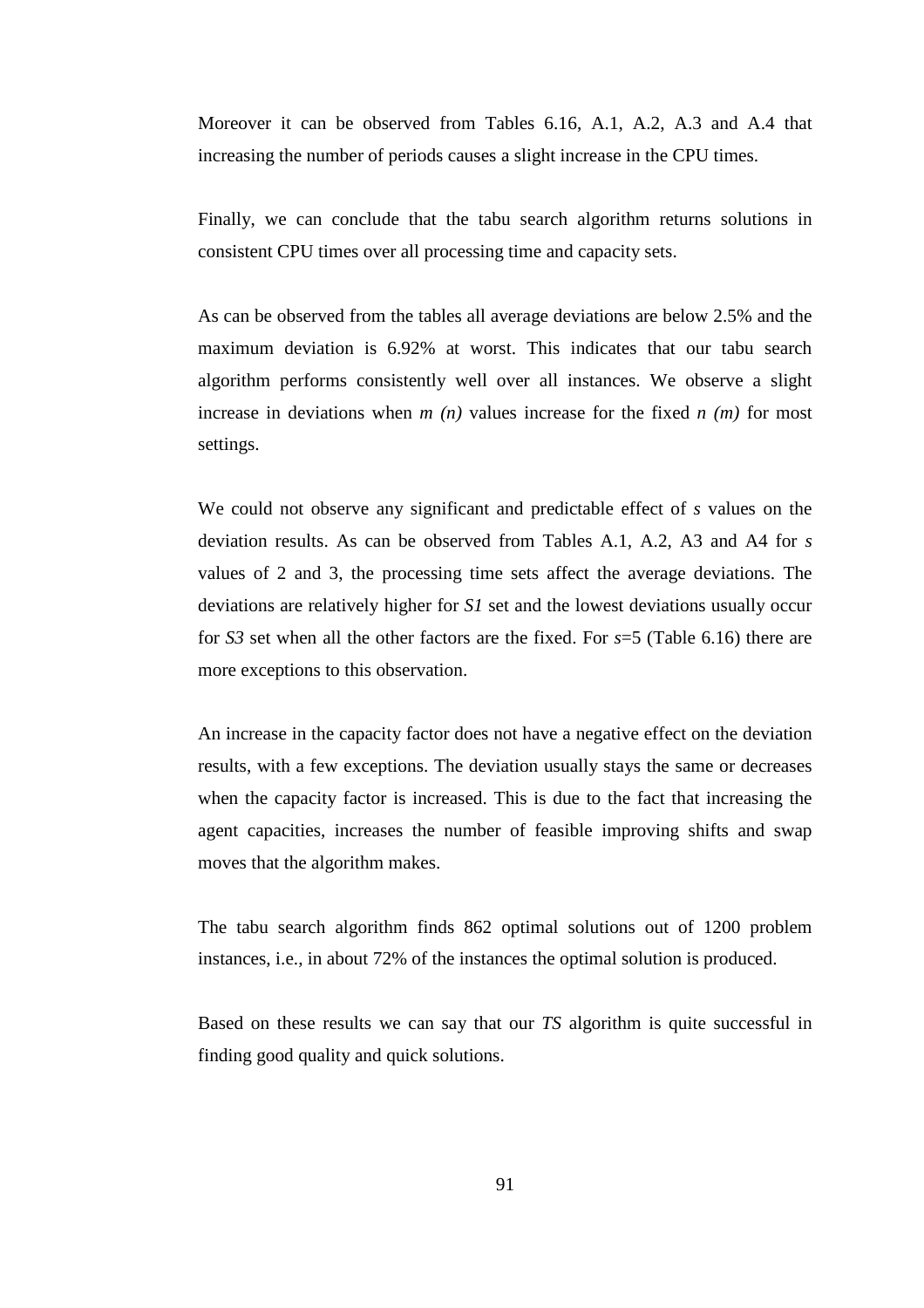We next study the performance of our Branch and Bound based heuristic, namely the  $\alpha$  approximation scheme. We performed experiments for three values of  $\alpha$ , 0.1, 0.05 and 0.02.

Table 6.17 shows the results for  $\alpha=0.1$ , when  $s=5$ . Tables B.1-B.2 and B.3-B.4 in appendix report the results when *s*=2 and *s*=3, respectively.

We observe that the algorithm performs different for set *S1* and *m*=10. We call this combination as *S1M10*. We study the results in two parts: For *S1M10* and the other combinations. For the sets other than *S1M10*, all average and maximum CPU times are below 0.5 and 2.03 seconds, respectively. The average and maximum number of nodes are at most 243 and 1149, respectively. Moreover the average deviations are less than 1.8% for almost all instances and the maximum deviation is 5.77%. The performance of the algorithm decreases considerably for *S1M10* with respective average and maximum CPU times of 13 and 78.38 seconds. The results are similar for the number of nodes: the average and maximum number of nodes increase up to 6900 and 46000, respectively. The deviations are more consistent than the CPU times and are similar to the other instances with a maximum deviation of 6.67%. Hence we can conclude that the  $\alpha$ approximation scheme performs consistently well over all instances in terms of % deviation but this good performance comes with an increase the CPU times. Since this is a Branch and Bound based heuristic the effects of the parameters on the CPU time is similar to those of the Branch and Bound algorithm. Also it can be observed from the tables that in more than 30% of the instances (388 out of 1200), the heuristic finds the optimal solution.

For α=0.05, Table 6.18 reports the results when *s*=5 and Tables C.1- C.2 and C.3- C.4 report the results when  $s=2$  and  $s=3$ , respectively. It is clear that as  $\alpha$  gets closer to zero, the behavior of the algorithm becomes closer to the original Branch and Bound algorithm, hence decreasing  $\alpha$  increases the CPU time and number of nodes while providing solutions closer to optimal solutions.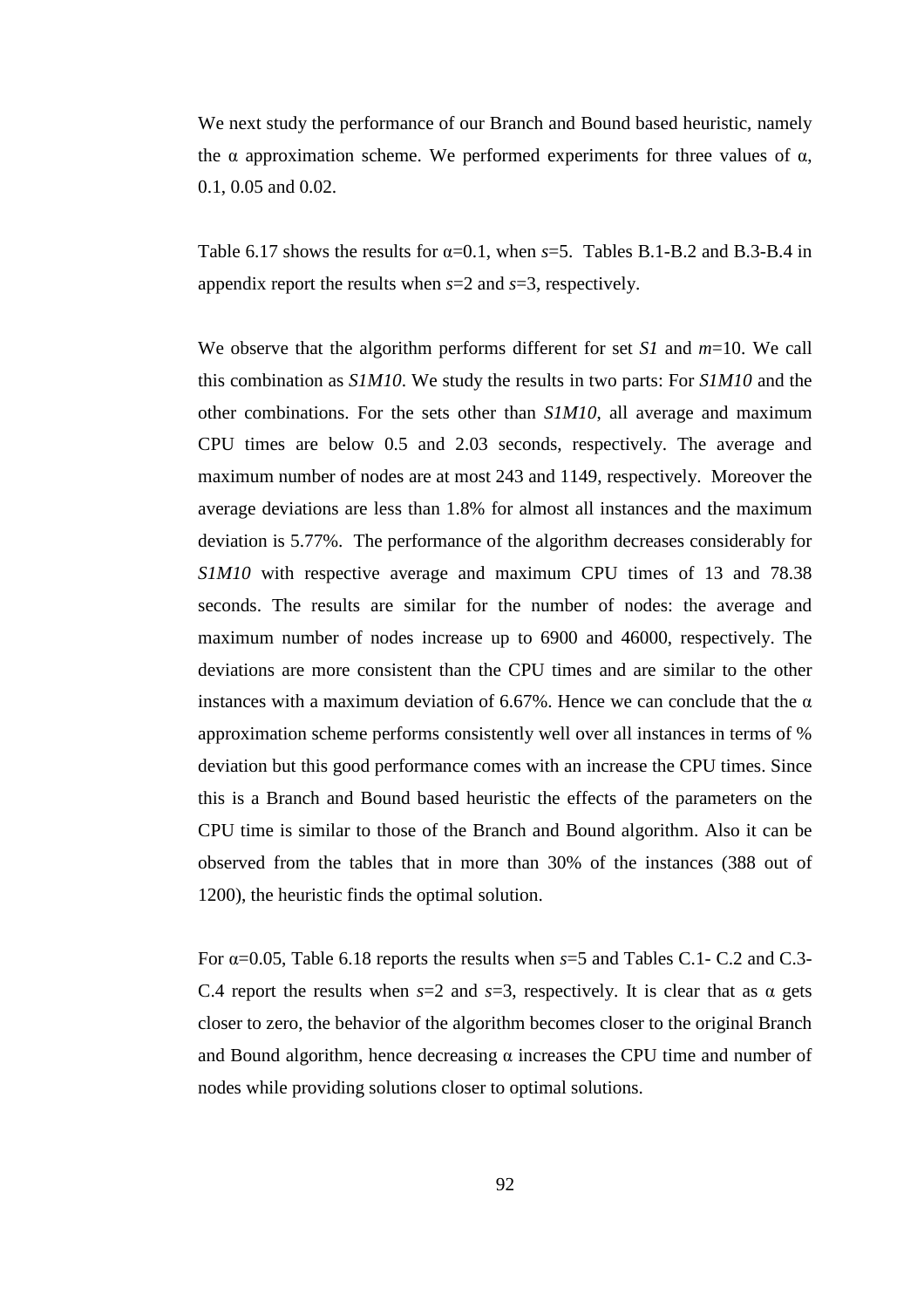| $s=5$          |                  |                  |                      |                   |                 |                 |      |                       |  |
|----------------|------------------|------------------|----------------------|-------------------|-----------------|-----------------|------|-----------------------|--|
|                |                  |                  |                      |                   | $\overline{CI}$ |                 |      |                       |  |
|                |                  |                  | <b>Solution Time</b> |                   |                 | Number of nodes |      |                       |  |
|                |                  |                  | (CPU seconds)        |                   |                 | in $B\&B$ Tree  |      | %dev                  |  |
|                | $\boldsymbol{m}$ | $\boldsymbol{n}$ | Avg.                 | Max.              | Avg.            | Max.            | Avg. | Max.                  |  |
|                |                  | 20               | 0.04                 | 0.09              | 19              | 160             | 0.54 | 3.66(7)               |  |
|                | 5                | 30               | 0.05                 | 0.06              | $\mathbf{1}$    | 1               | 1.68 | 3.45(1)               |  |
| S1             |                  | 40               | 0.08                 | 0.11              | $\mathbf{1}$    | 1               | 1.82 | 3.46(2)               |  |
|                |                  | 50               | $\overline{0.11}$    | 0.17              | $\overline{1}$  | $\mathbf{1}$    | 0.96 | 1.90(1)               |  |
|                | 10               | $\overline{20}$  | 4.93                 | 33.41             | 4525            | 29677           | 0.82 | 4.11(6)               |  |
|                |                  | 30               | 12.28                | 77.38             | 6891            | 45520           | 1.31 | 3.64(4)               |  |
|                |                  | 20               | 0.03                 | 0.05              | $\overline{c}$  | 10              | 0.70 | 2.42(4)               |  |
|                | 5                | $\overline{30}$  | 0.06                 | 0.08              | $\mathbf{1}$    | 1               | 1.06 | 3.14(2)               |  |
| S <sub>2</sub> |                  | $\overline{40}$  | 0.08                 | 0.09              | $\overline{1}$  | $\mathbf{1}$    | 1.01 | 4.09(1)               |  |
|                |                  | $\overline{50}$  | 0.15                 | 0.22              | $\mathbf{1}$    | $\mathbf{1}$    | 1.04 | 1.89(0)               |  |
|                | 10               | 20               | 0.06                 | 0.13              | $\overline{5}$  | $\overline{20}$ | 0.82 | 3.18(6)               |  |
|                |                  | $\overline{30}$  | 0.08                 | 0.14              | 4               | 10              | 1.18 | 2.92(1)               |  |
|                |                  | $\overline{20}$  | 0.03                 | 0.05              | $\overline{4}$  | 15              | 0.41 | 2.42(5)               |  |
| S <sub>3</sub> | 5                | 30               | 0.05                 | 0.06              | $\mathbf{1}$    | 5               | 0.20 | 0.63(3)               |  |
|                |                  | $\overline{40}$  | 0.08                 | $\overline{0.11}$ | $\mathbf{1}$    | 5               | 0.29 | 1.18(2)               |  |
|                |                  | 50               | 0.14                 | 0.23              | $\mathbf{1}$    | 5               | 0.41 | 0.99(0)               |  |
|                | 10               | 20               | 0.48                 | 2.03              | 243             | 1149            | 1.31 | 5.02(1)               |  |
|                |                  | 30               | 0.08                 | 0.09              | $\overline{5}$  | $\overline{10}$ | 0.57 | 2.61(5)               |  |
|                |                  |                  |                      |                   | $\overline{C2}$ |                 |      |                       |  |
|                |                  | 20               | 0.04                 | 0.09              | 19              | 160             | 0.54 | 3.66(7)               |  |
|                | 5                | 30               | 0.06                 | 0.08              | $\mathbf{1}$    | 1               | 1.68 | 3.45(1)               |  |
| S1             |                  | $\overline{40}$  | 0.09                 | 0.13              | $\mathbf{1}$    | $\mathbf{1}$    | 1.82 | 3.46(2)               |  |
|                |                  | $\overline{50}$  | 0.12                 | 0.19              | $\overline{1}$  | $\overline{1}$  | 0.96 | $\overline{1.90}$ (1) |  |
|                | 10               | 20               | 4.72                 | 31.63             | 4518            | 29750           | 0.82 | 4.11(6)               |  |
|                |                  | 30               | 11.96                | 77.30             | 6599            | 45320           | 1.31 | 3.64(4)               |  |
|                |                  | $\overline{20}$  | 0.03                 | 0.03              | 1               | 1               | 0.70 | 2.42(4)               |  |
|                | 5                | 30               | 0.05                 | 0.06              | $\mathbf{1}$    | 1               | 1.06 | 3.14(2)               |  |
| S <sub>2</sub> |                  | 40               | 0.08                 | 0.09              | $\mathbf{1}$    | $\mathbf{1}$    | 1.01 | 4.09(1)               |  |
|                |                  | 50               | 0.15                 | 0.22              | $\mathbf{1}$    | $\mathbf{1}$    | 1.04 | 1.89(0)               |  |
|                | 10               | 20               | $\overline{0.04}$    | 0.06              | $\mathbf{1}$    | 1               | 1.13 | 3.18(5)               |  |
|                |                  | 30               | 0.08                 | 0.14              | 1               | 1               | 1.39 | 3.75(1)               |  |
|                |                  | 20               | 0.03                 | 0.03              | $\mathbf{1}$    | $\mathbf{1}$    | 0.31 | 1.35(7)               |  |
|                | 5                | $\overline{30}$  | 0.05                 | 0.09              | $\mathbf{1}$    | $\mathbf{1}$    | 0.32 | 1.29(3)               |  |
| S <sub>3</sub> |                  | $\overline{40}$  | 0.09                 | 0.11              | 1               | $\mathbf{1}$    | 0.31 | 1.18(2)               |  |
|                |                  | 50               | 0.15                 | 0.22              | $\mathbf{1}$    | 1               | 0.40 | 0.99(0)               |  |
|                |                  | 20               | 0.05                 | 0.05              | $\mathbf{1}$    | 1               | 0.89 | 2.36(4)               |  |
|                | 10               | $\overline{30}$  | $\overline{0.07}$    | 0.08              | $\mathbf{1}$    | $\mathbf{1}$    | 0.49 | 1.82(3)               |  |

**Table 6.17: α Approximation Scheme Results for α=0.1,** *s***=5** 

**\*** The figures in parenthesis indicate the number of times the optimal solution is found.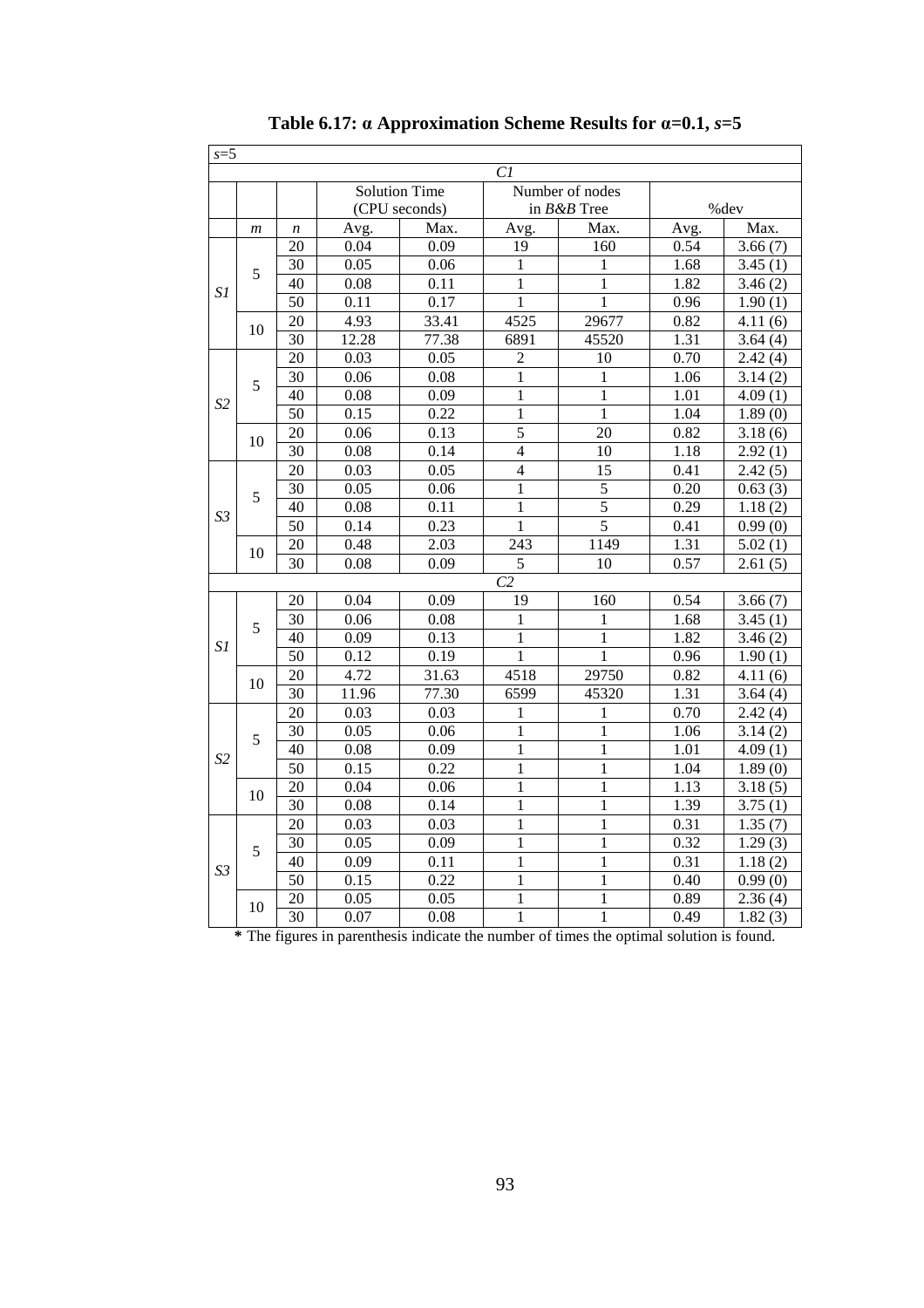| $s=5$          |                  |                  |                   |                      |                  |                |      |          |
|----------------|------------------|------------------|-------------------|----------------------|------------------|----------------|------|----------|
|                |                  |                  |                   |                      | Cl               |                |      |          |
|                |                  |                  |                   | <b>Solution Time</b> | Number of nodes  |                |      |          |
|                |                  |                  |                   | (CPU seconds)        | in $B\&B$ Tree   |                |      | %dev     |
|                | $\boldsymbol{m}$ | $\boldsymbol{n}$ | Avg.              | Max.                 | Avg.             | Max.           | Avg. | Max.     |
|                |                  | 20               | 0.09              | 0.26                 | 97.6             | 360            | 0.00 | 0.00(10) |
|                | 5                | 30               | 0.14              | 0.36                 | 101.0            | 320            | 1.24 | 2.30(1)  |
| S1             |                  | 40               | 0.10              | 0.17                 | 7.3              | 50             | 1.35 | 3.29(3)  |
|                |                  | 50               | 0.12              | 0.17                 | 1.0              | 1              | 0.96 | 1.90(1)  |
|                | 10               | 20               | 20.21             | 122.97               | 24207.9          | 145089         | 0.55 | 4.11(8)  |
|                |                  | 30               | 127.19            | 788.50               | 49217.0          | 253140         | 0.47 | 1.00(5)  |
|                |                  | 20               | 0.06              | 0.09                 | 3.1              | 10             | 0.55 | 2.15(4)  |
|                | 5                | 30               | 0.08              | 0.11                 | 2.9              | 20             | 0.90 | 3.14(2)  |
| S <sub>2</sub> |                  | 40               | 0.10              | 0.23                 | $1.\overline{4}$ | 5              | 0.65 | 1.37(1)  |
|                |                  | 50               | 0.22              | 0.52                 | 1.0              | $\mathbf{1}$   | 1.04 | 1.89(0)  |
|                | 10               | $\overline{20}$  | 0.08              | 0.22                 | 19.2             | 110            | 0.63 | 3.14(6)  |
|                |                  | 30               | 0.12              | 0.17                 | 8.3              | 20             | 1.14 | 2.92(2)  |
|                |                  | 20               | 0.04              | 0.08                 | 3.6              | 15             | 0.21 | 0.58(5)  |
|                | 5                | 30               | 0.05              | 0.06                 | 1.4              | 5              | 0.20 | 0.63(3)  |
| S <sub>3</sub> |                  | $\overline{40}$  | $\overline{0.10}$ | 0.14                 | 1.4              | $\overline{5}$ | 0.29 | 1.18(2)  |
|                |                  | 50               | 0.16              | 0.27                 | 1.4              | $\overline{5}$ | 0.41 | 0.99(0)  |
|                | 10               | 20               | 0.76              | 4.45                 | 395.6            | 2652           | 0.69 | 1.93(2)  |
|                |                  | 30               | 0.10              | 0.17                 | 7.3              | 10             | 0.21 | 0.79(7)  |
|                |                  |                  |                   |                      | $\overline{C2}$  |                |      |          |
|                |                  | 20               | 0.09              | 0.27                 | 97.6             | 360            | 0.00 | 0.00(10) |
|                | 5                | 30               | 0.14              | 0.38                 | 101.0            | 320            | 1.24 | 2.30(1)  |
| S1             |                  | 40               | 0.10              | 0.17                 | 7.3              | 50             | 1.35 | 3.29(3)  |
|                |                  | 50               | 0.12              | 0.17                 | 1.0              | $\mathbf{1}$   | 0.96 | 1.90(1)  |
|                | 10               | 20               | 18.95             | 132.16               | 23247.0          | 162734         | 0.67 | 4.11(7)  |
|                |                  | 30               | 82.16             | 433.86               | 41689.0          | 230070         | 0.47 | 1.00(5)  |
|                |                  | 20               | 0.04              | 0.05                 | 2.2              | 5              | 0.70 | 2.42(4)  |
|                | 5                | 30               | 0.06              | 0.13                 | 2.9              | 20             | 0.90 | 3.14(2)  |
| S <sub>2</sub> |                  | 40               | 0.08              | 0.16                 | 1.4              | $\overline{5}$ | 0.65 | 1.37(1)  |
|                |                  | 50               | 0.15              | 0.23                 | 1.0              | $\mathbf{1}$   | 1.04 | 1.89(0)  |
|                | 10               | 20               | 0.07              | 0.19                 | 18.2             | 110            | 0.94 | 3.18(6)  |
|                |                  | 30               | 0.11              | 0.20                 | 6.4              | 10             | 1.22 | 3.75(3)  |
|                |                  | 20               | 0.04              | 0.05                 | 1.0              | $\mathbf{1}$   | 0.31 | 1.35(7)  |
|                | 5                | 30               | 0.05              | 0.08                 | 1.0              | $\mathbf{1}$   | 0.32 | 1.29(3)  |
|                |                  | 40               | 0.09              | 0.13                 | 1.0              | $\mathbf{1}$   | 0.31 | 1.18(2)  |
| S <sub>3</sub> |                  | 50               | 0.15              | 0.23                 | 1.0              | $\mathbf{1}$   | 0.40 | 0.99(0)  |
|                |                  | 20               | 0.06              | 0.13                 | 8.2              | 10             | 0.70 | 2.36(5)  |
|                | 10               | 30               | 0.10              | 0.17                 | 4.6              | 10             | 0.44 | 1.82(4)  |

**Table 6.18: α Approximation Scheme Results for α=0.05,** *s***=5** 

**\*** The figures in parenthesis indicate the number of times the optimal solution is found.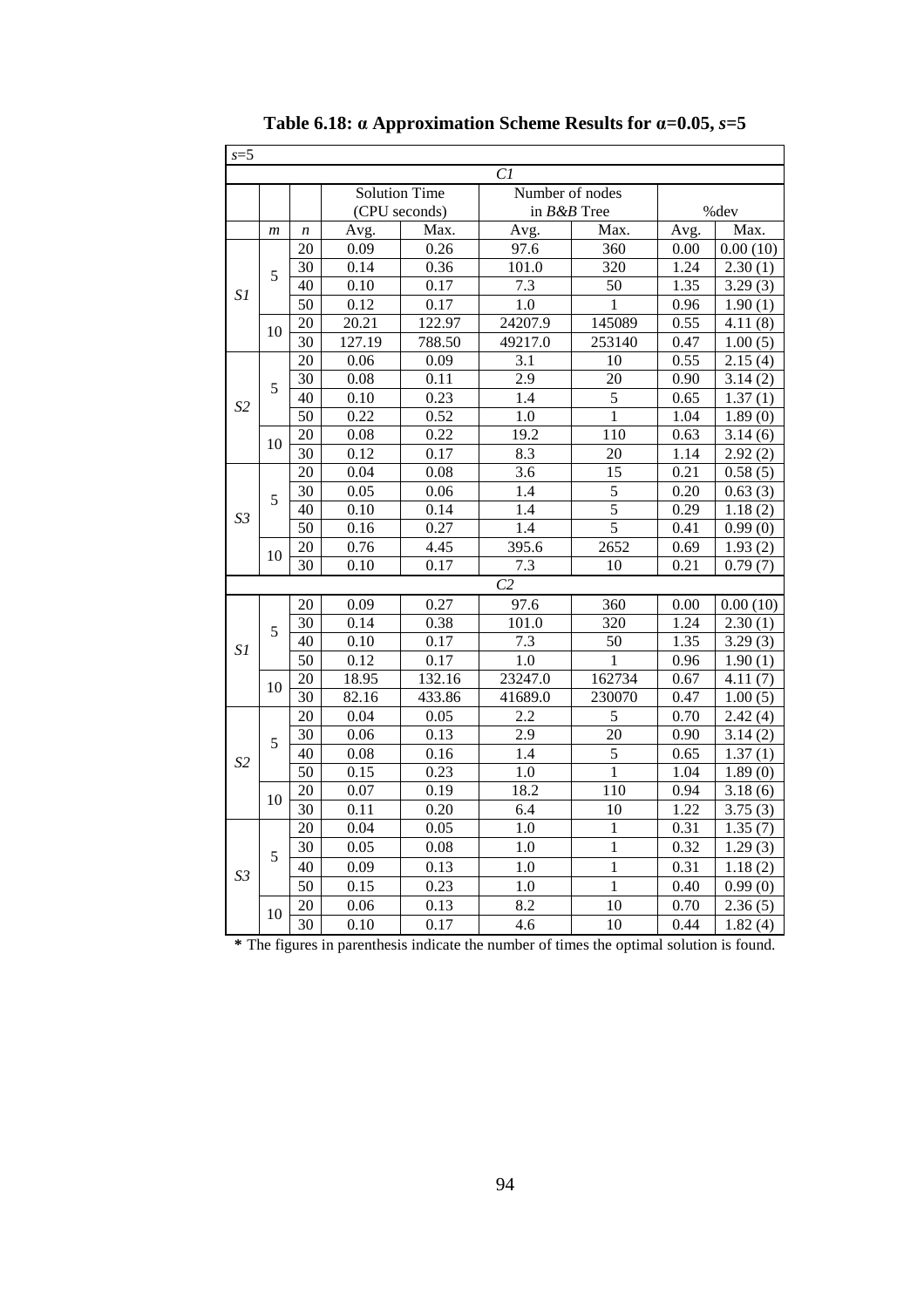The increase in the CPU times and number of nodes and the decrease in the deviations can also be observed from Tables 6.18, C.1, C.2, C.3 and C.4. For the instances other than *S1M10*, the increase in CPU time is not significant with a few exceptions. However for *S1M10* the increase in CPU time is much more remarkable (maximum average CPU time is 127.19 and the CPU time is 788.5 seconds for the worst case for *S1C1*, *m*=10 *n*=30, s=5, over all such instances). Since the heuristic runs in exponential time, 2 instances (*S1C1 m*=10, *n*=30, *s*=3 and *S1C2 m*=10, *n*=30, *s*=3) could not be solved in our time limit of 20 minutes. These instances are excluded from solution time computations. The same situation occurs in terms of the number of nodes. The average deviations are below 1.8% over all instances and the maximum deviation is 4.26%. As solution quality increases more instances are solved to optimality, in about 38% of the instances (453 out of 1198), the optimal solution is found.

The results of the algorithm with  $\alpha = 0.02$  are reported in Tables 6.19 for *s*=5 and D.1-D.2, D.3-D.4 for *s*=2 and *s*=3, respectively. When we decrease α to 0.02, we observe similar effects on the CPU time, number of nodes and deviations. Since the algorithm becomes much closer to the original Branch and Bound algorithm, the CPU times and number of nodes increase while the number of instances that can be solved within the time limit decreases. As we guarantee to have better results by decreasing α, the deviations from the optimal solution decreases and the number of instances that finds the optimal solution increases. In about half of the reported instances (585 out of 1182) the algorithm returns the optimal solution.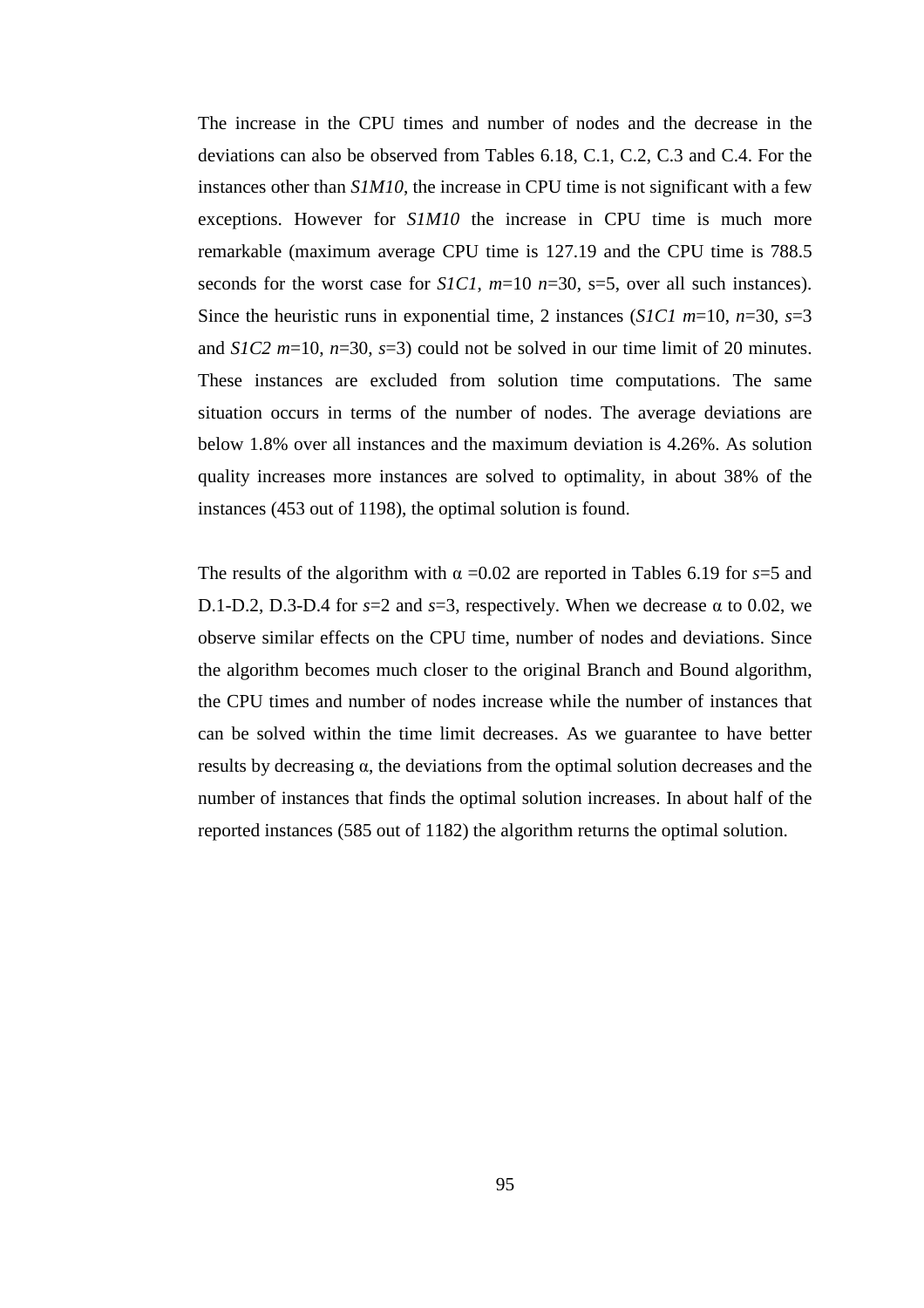| $s=5$          |                  |    |                      |         |                         |            |      |              |
|----------------|------------------|----|----------------------|---------|-------------------------|------------|------|--------------|
|                |                  |    |                      |         | Cl                      |            |      |              |
|                |                  |    | <b>Solution Time</b> |         | Number of nodes         |            | %dev |              |
|                |                  |    | (CPU seconds)        |         | in $B\&B$ Tree          |            |      |              |
|                | $\boldsymbol{m}$ | n  | Avg.                 | Max.    | Avg.                    | Max.       | Avg. | Max.         |
| S1             | 5                | 20 | 0.37                 | 1.14    | 609                     | 2125       | 0.00 | 0.00(10)     |
|                |                  | 30 | 3.06                 | 9.72    | 3235                    | 11270      | 0.38 | 1.26(6)      |
|                |                  | 40 | 1.49                 | 4.05    | 1343                    | 4560       | 0.58 | 1.64(5)      |
|                |                  | 50 | 1.01                 | 6.44    | 908                     | 7020       | 0.52 | 1.37(2)      |
|                | 10               | 20 | 203.41               | 1897.22 | 46360                   | 325527     | 0.00 | $0.00(10)**$ |
|                |                  | 30 | 348.31               | 1097.48 | 121436                  | 260199     | 0.23 | $0.95(6)$ ** |
| S2             | 5                | 20 | 0.05                 | 0.11    | 7                       | 25         | 0.36 | 2.15(6)      |
|                |                  | 30 | 0.13                 | 0.48    | 45                      | 375        | 0.32 | 0.80(3)      |
|                |                  | 40 | 0.10                 | 0.17    | $\overline{4}$          | 10         | 0.42 | 1.37(3)      |
|                |                  | 50 | 0.30                 | 0.92    | 60                      | 540        | 0.65 | 1.46(0)      |
|                | 10               | 20 | 1.41                 | 13.25   | 1274                    | 12584      | 0.38 | 1.27(6)      |
|                |                  | 30 | 0.24                 | 0.69    | 54                      | 217        | 0.72 | 1.31(3)      |
| S3             | 5                | 20 | 0.04                 | 0.09    | $\sqrt{5}$              | 15         | 0.17 | 0.58(6)      |
|                |                  | 30 | 0.06                 | 0.09    | $\overline{\mathbf{4}}$ | 20         | 0.15 | 0.63(5)      |
|                |                  | 40 | 0.09                 | 0.16    | $\overline{2}$          | 5          | 0.27 | 1.18(2)      |
|                |                  | 50 | 0.14                 | 0.23    | $\overline{2}$          | 5          | 0.41 | 0.99(0)      |
|                | 10               | 20 | 4.33                 | 33.41   | 2508                    | 20352      | 0.65 | 1.93(3)      |
|                |                  | 30 | 0.12                 | 0.19    | 10                      | 10         | 0.21 | 0.79(7)      |
|                |                  |    |                      |         | C <sub>2</sub>          |            |      |              |
| S1             | 5                | 20 | 0.42                 | 1.30    | 605                     | 2090       | 0.00 | 0.00(10)     |
|                |                  | 30 | 3.06                 | 10.17   | 3233                    | 11255      | 0.38 | 1.26(6)      |
|                |                  | 40 | 1.47                 | 3.97    | 1343                    | 4560       | 0.58 | 1.64(5)      |
|                |                  | 50 | 0.95                 | 5.89    | 908                     | 7015       | 0.52 | 1.37(2)      |
|                | 10               | 20 | 320.78               | 3083.70 | 48001                   | 327039     | 0.14 | $1.43(9)$ ** |
|                |                  | 30 | 337.65               | 1132.75 | 119453                  | 261640     | 0.23 | $0.95(6)$ ** |
| S <sub>2</sub> | 5                | 20 | 0.05                 | 0.19    | 17                      | 125        | 0.46 | 2.15(5)      |
|                |                  | 30 | 0.12                 | 0.45    | 45                      | 375        | 0.32 | 0.80(3)      |
|                |                  | 40 | 0.10                 | 0.17    | $\overline{4}$          | 10         | 0.42 | 1.37(3)      |
|                |                  | 50 | 0.25                 | 0.77    | 60                      | 540        | 0.65 | 1.46(0)      |
|                | 10               | 20 | 1.47                 | 14.05   | 1442                    | 14313      | 0.50 | 2.45(6)      |
|                |                  | 30 | 0.24                 | 0.50    | 33                      | 160        | 0.72 | 1.67(4)      |
| S3             | $\sqrt{5}$       | 20 | 0.04                 | 0.06    | 4                       | 5          | 0.06 | 0.58(9)      |
|                |                  | 30 | 0.06                 | 0.08    | 3                       | 5          | 0.28 | 1.29(4)      |
|                |                  | 40 | 0.10                 | 0.16    | $\mathbf 1$             | $\sqrt{5}$ | 0.27 | 1.18(2)      |
|                |                  | 50 | 0.14                 | 0.23    | $\mathbf{1}$            | 5          | 0.40 | 0.99(0)      |
|                | 10               | 20 | 0.28                 | 1.25    | 161                     | 779        | 0.31 | 1.15(7)      |
|                |                  | 30 | 0.13                 | 0.17    | 10                      | 10         | 0.42 | 1.82(5)      |

**Table 6.19: α Approximation Scheme Results for α=0.02** *s***=5** 

**\*** The figures in parenthesis indicate the number of times the optimal solution is found.

**\*\*** 2 out of 10 instances could not be solved in *S1C1 m*=10, *n*=30 and *S1C2 m*=10, *n*=30 sets.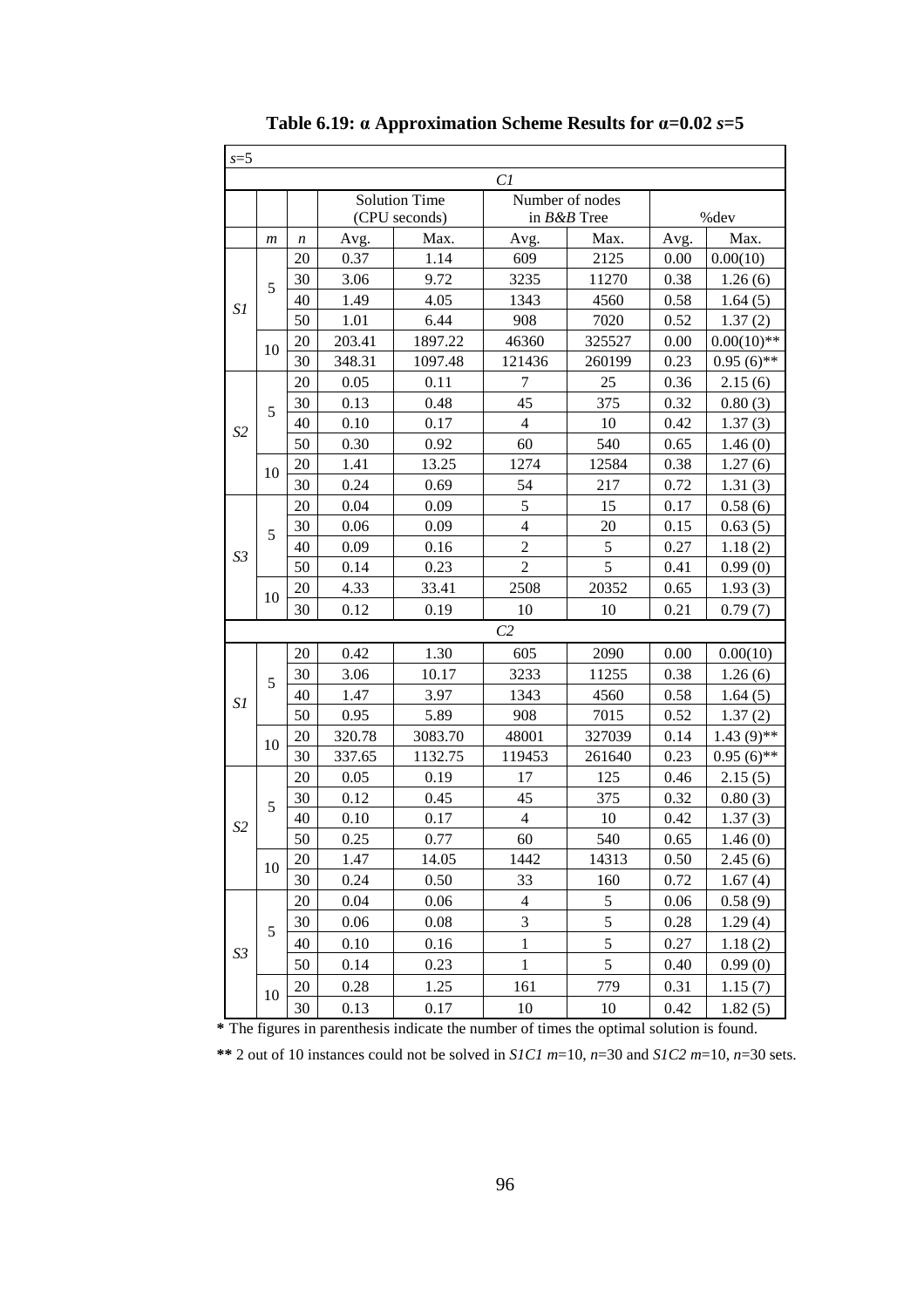When we compare the tabu search and  $\alpha$  approximation scheme, we see that the *TS* algorithm produces solutions faster. When a satisfactory solution is required quickly one can use *TS*. However no guarantee for its performance can be stated. The  $\alpha$  approximation scheme guarantees that the worst case performance is below a predefined limit, but at an expense of higher CPU times. The  $\alpha$  approximation scheme runs in exponential time but has the advantage of flexibility. If time is a scarce resource,  $\alpha$ =0.1 approximation scheme can be used. When better solutions are required in tolerable time  $\alpha$  can be set to 0.05. Finally, if the decision maker is more after near optimal solutions than quick ones then  $\alpha$  can be set to 0.02. Note that, the computational time of the  $\alpha$  approximation scheme even with  $\alpha =$ 0.02 is significantly smaller than that of Branch and Bound Algorithm.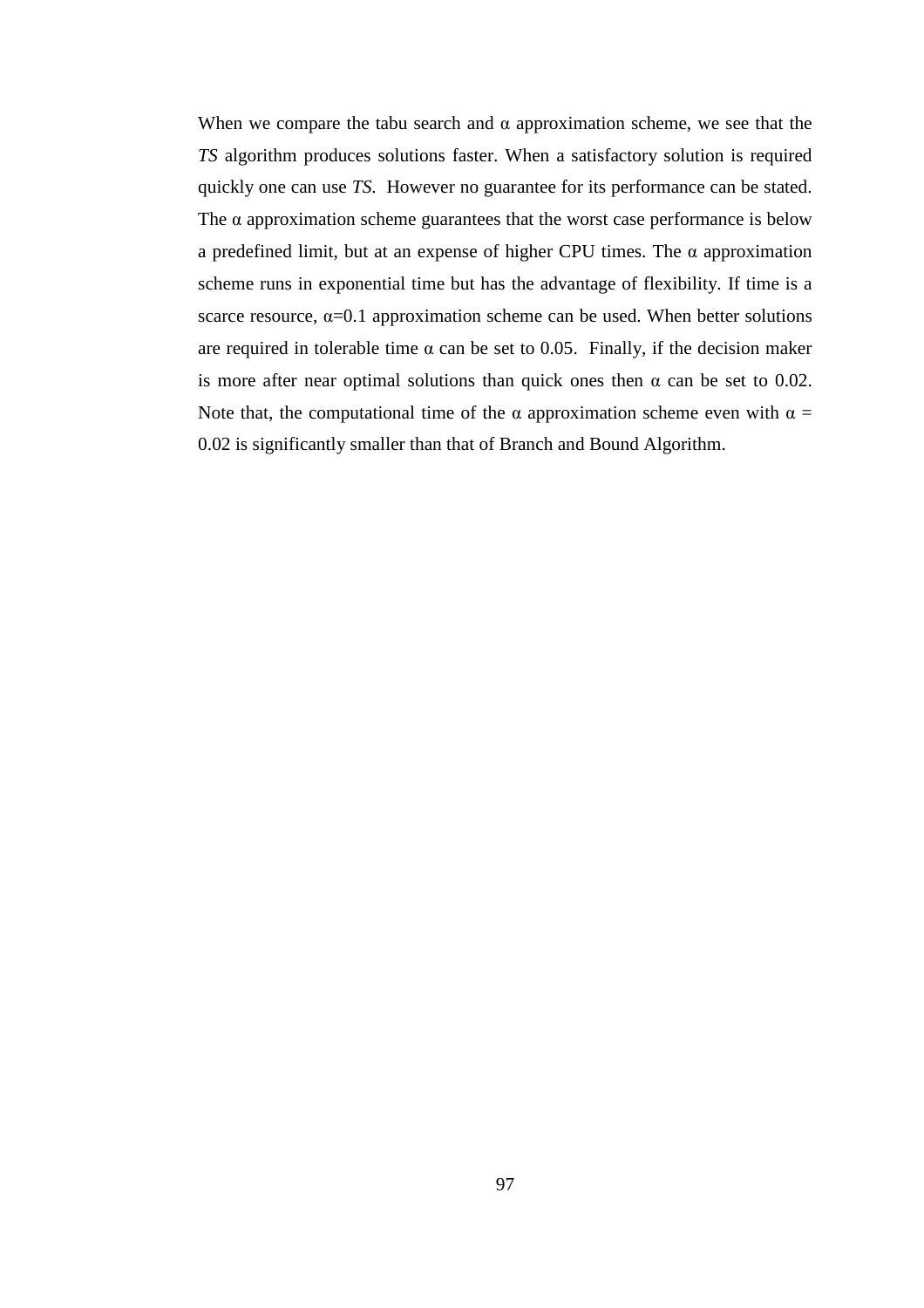#### **CHAPTER 7**

#### **CONCLUSIONS AND FURTHER RESEARCH DIRECTIONS**

In this study, we consider the Multi Period Agent Bottleneck Generalized Assignment Problem. Our aim is to minimize the maximum load over all agents. We are motivated from a practical problem arising in Heat Ventilation and Air Conditioning (HVAC) industry.

We develop a Branch and Bound algorithm for optimal solutions and heuristic algorithms for approximate solutions. To the best of our knowledge, our algorithms are first attempts to solve the problem.

In our Branch and Bound algorithm, we use the optimal solutions of the Linear Programming (LP) relaxations in finding lower and upper bounds and defining our branching scheme. Our motivation is the satisfactory behavior of the LP relaxation in producing solutions with few continuous variables and objective function values that are very close to the optimal objective function values. We also derive simpler lower bounds and use them as filtering mechanisms. Our hope is to reduce the number of LP relaxation problems solved.

Our Branch and Bound algorithm could find optimal solutions for the problems with up to 60 jobs when the number of agents is 5 and up to 30 jobs when the number of agents is 10 in our plausible limit of 20 minutes. We find that the number of jobs and the number of agents are dominant factors in defining the complexity of the problems. However, the number of periods does not have a significant effect on the performance. Moreover, we observe that the distribution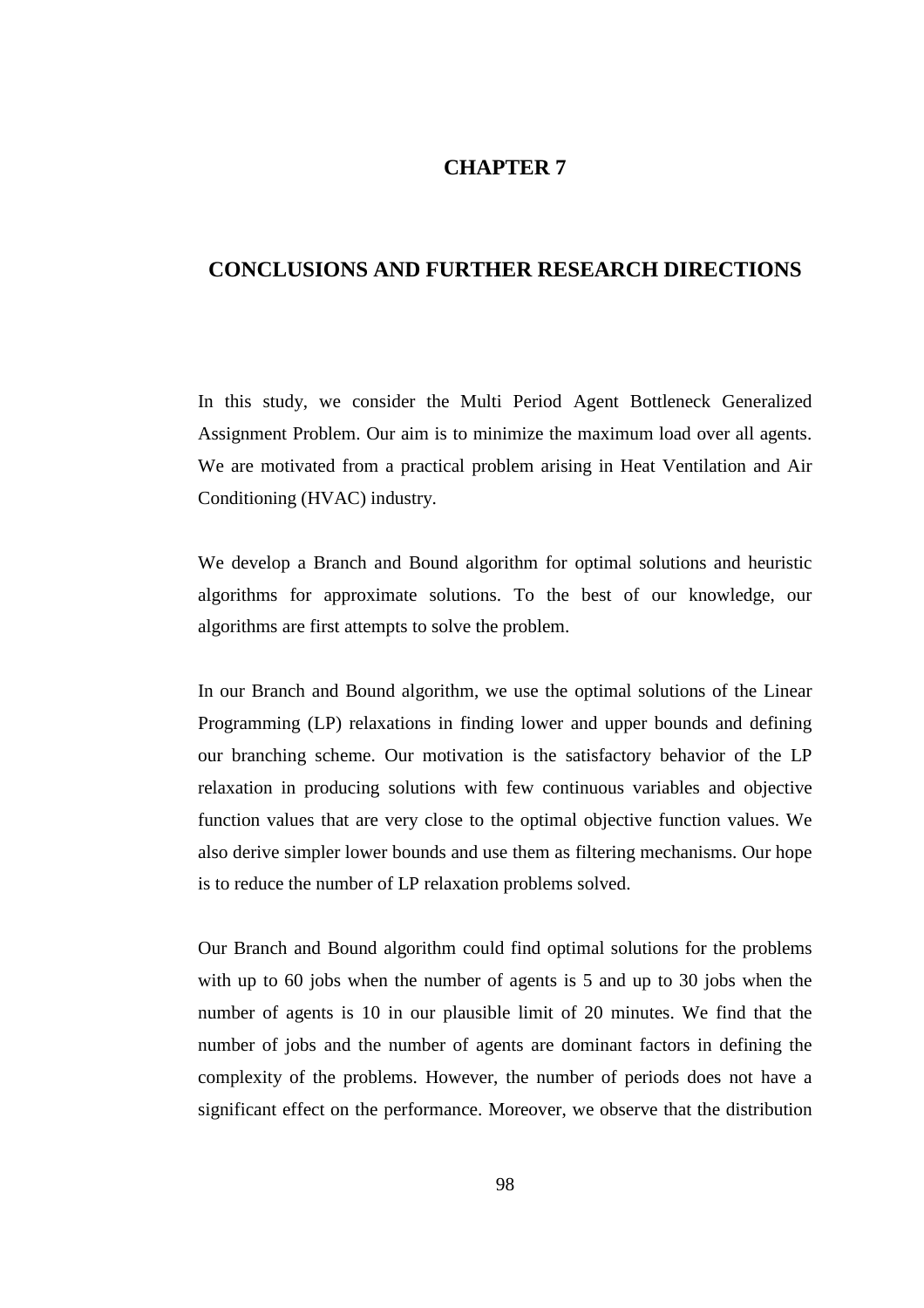of the processing time affects the complexity and the hardest to solve instances are observed when the processing time distribution has low mean and high variance.

Our heuristic procedures are of two types. One is tabu search and the other is  $\alpha$ approximation Branch and Bound algorithm. We find that tabu search produces very quick, high quality solutions, hence can be used to solve very large sized problem instances. On the other hand  $\alpha$  approximation algorithm runs in exponential time, with guaranteed performance. Our experiments have revealed that the  $\alpha$  approximation algorithm runs considerably faster than Branch and Bound algorithm, hence can be used when guaranteed performance with quick solution times is required.

To the best our knowledge our study is the first attempt to solve the bottleneck generalized assignment problem with multiple periods. We hope our results stimulate further research in generalized assignment problem literature. Some noteworthy extensions of our work can be listed as:

- Defining off periods for the job requirements.
- Defining skill levels for the agents such that some agents perform all opportunities at a higher pace.
- Finding the polynomially solvable special cases of the problem.
- Developing Lagrangean relaxation based lower bounds.
- Developing Branch and Bound based heuristic procedures, like beam search, filtered beam search, that benefit from our bounding mechanisms.
- Defining a neighborhood that allows infeasibility in tabu search. This will help to search the feasible region better and increase the solution quality, however at an expense of increased computational time brought by repair mechanisms.
- Incorporating the cost aspects: In addition to or as an alternative to minimizing maximum load, minimizing total cost can be studied.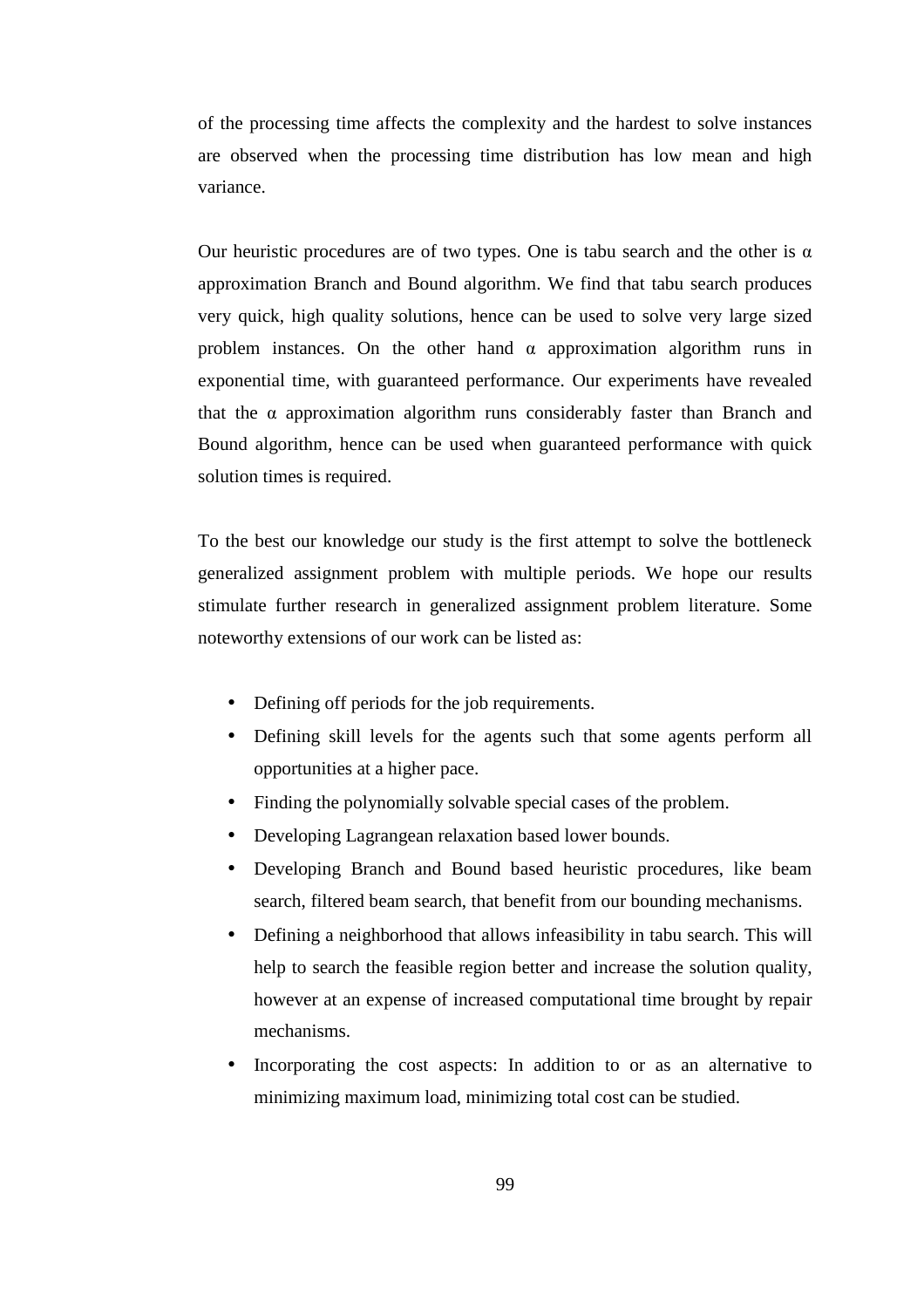• Incorporating stochastic aspects of the parameters. For example, the processing times of the opportunities may vary as time progresses.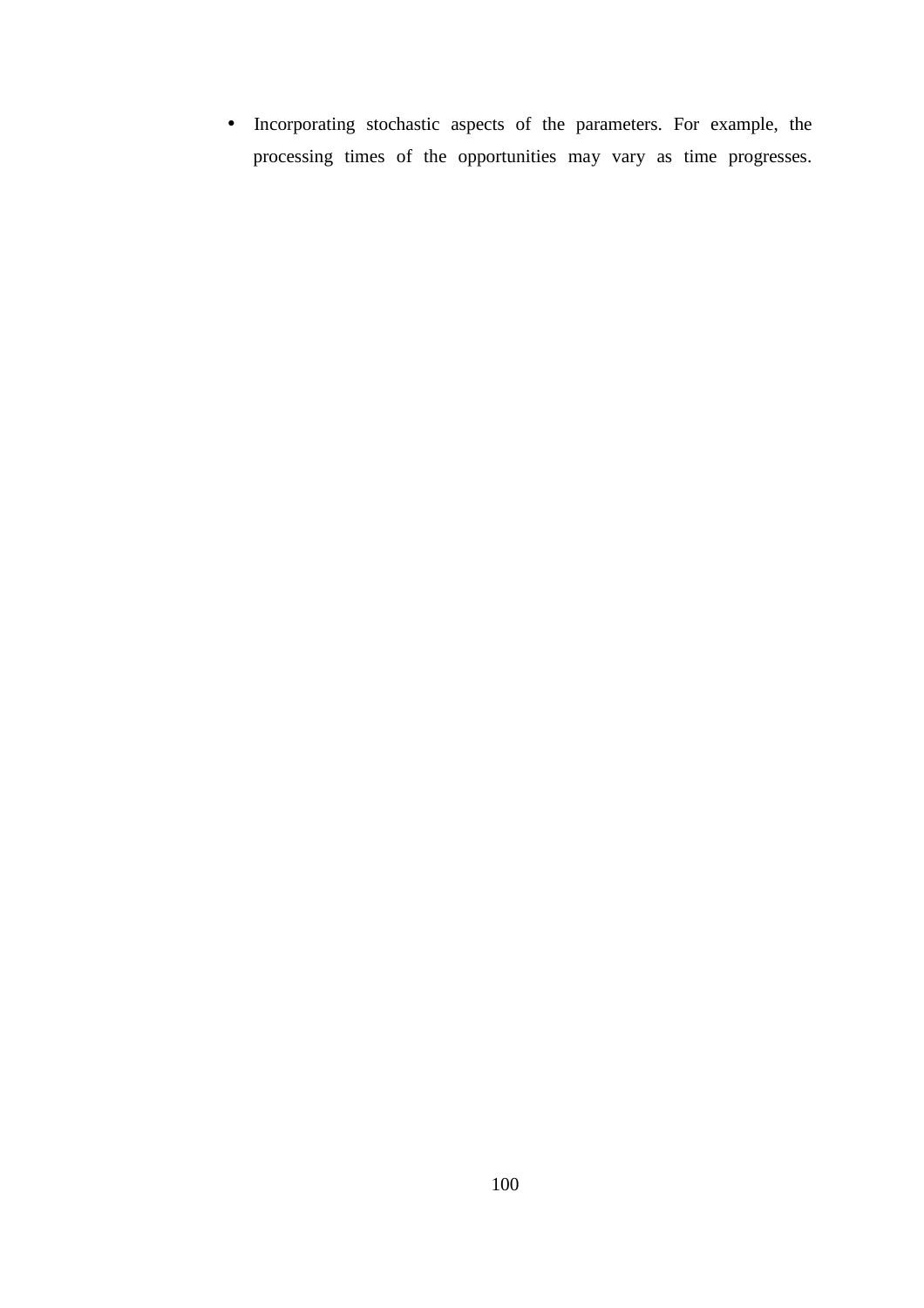#### **REFERENCES**

Alfandari L., Plateau A., Tolla P. (2002), "A two-phase path relinking algorithm for the generalized assignment problem", Technical Report No. 378, CEDRIC, CNAM.

Amini M.M., Racer M. (1994), "A rigorous computational comparison of alternative solution methods for the generalized assignment problem", *Management Science* 40 868–890.

Amini MM, Racer M. (1995) "A hybrid heuristic for the generalised assignment problem", *European Journal of Operational Research* 88, 343-8.

Avella P., Boccia M., Vasliyev I. (2008), *Comput*. *Optim*. *Appl*., DOI 10.1007/s 10589-008-9183-8.

Balachandran V. (1972), "An integer generalized transportation model for optimal job assignment in computer networks", Working Paper 34-72-3, Graduate School of Industrial Administration, Carnegie-Mellon University, Pittsburgh.

Balas E. and Martin, E. (1980), "Pivot and complement - A heuristic for 0-1 programming", *Management Science* 26/1, 86-96.

Bean J.C. (1984), "A Lagrangian Algorithm for the Multiple Choice Integer Program", *Operations Research* 32, 1185-1193.

Campbell G.M., Diaby M. (2002), "Development and evaluation of an assignment heuristic for allocating cross-trained workers", *European Journal of Operational Research* 138(1) 9–20.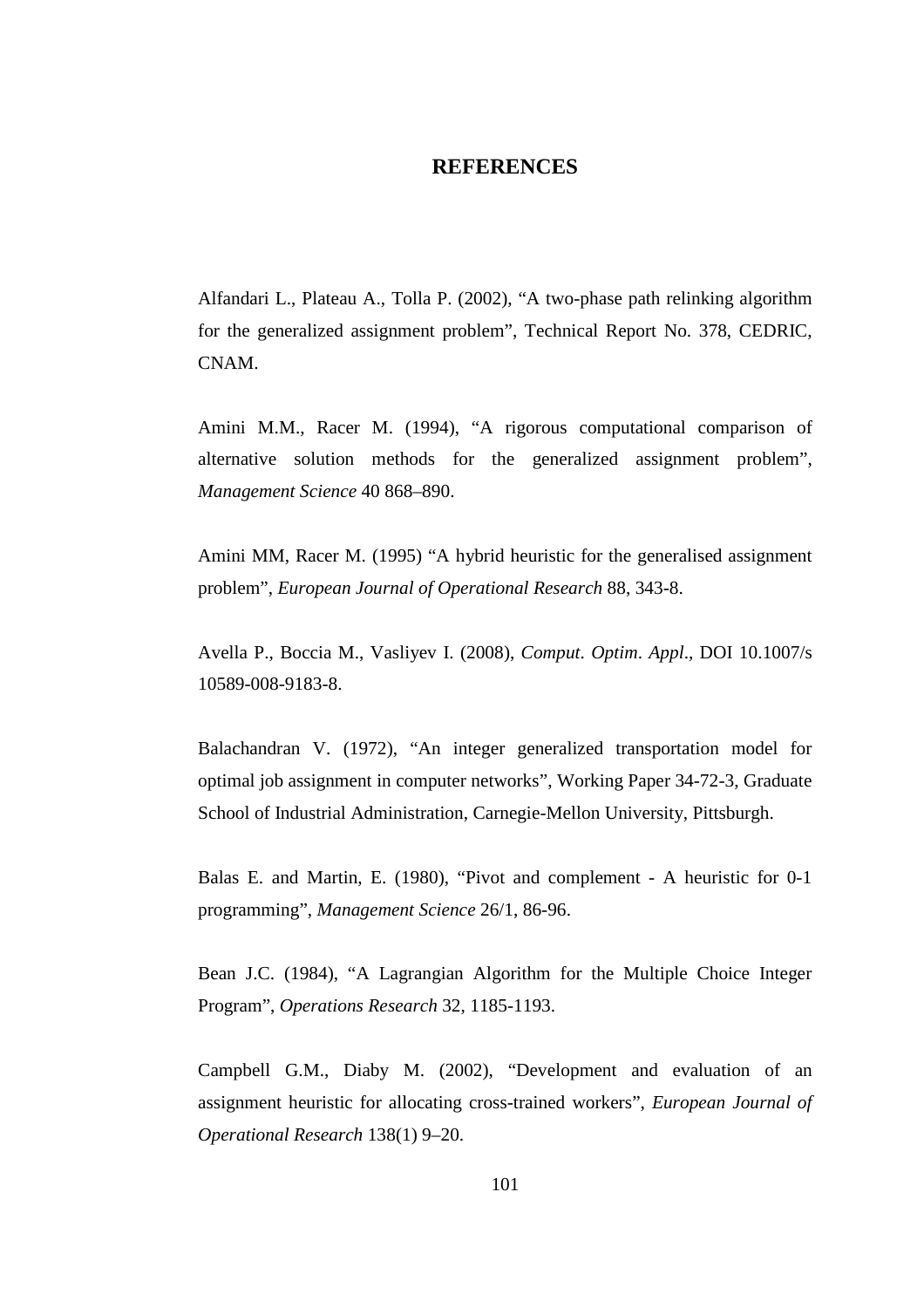Cattrysse D.G. (1990), "Set partitioning approaches to combinatorial optimization problems", Ph.D. Thesis, Katholieke Universiteit Leuven, Departement Wertuigkunde, Centrum Industrieel Beleid, Belgium.

Cattrysse D., Degraeve Z., Tistaert J. (1998), "Solving the generalised assignment problem using polyhedral results", *European Journal of Operational Research*  108, 618-628.

Cattrysse D.G., Van Wassenhove L.N. (1992), "A survey of algorithms for the generalized assignment problem", *European Journal of Operational Research* 60, 260-272.

Cattrysse DG, Salomon M, Van Wassenhove LN (1994), "A set partitioning heuristic for the generalized assignment problem", *European Journal of Operational Research* 72: 167-174.

Chu P.C., Beasley J.E. (1997), "A genetic algorithm for the generalised assignment problem", *Computers Operations Research* Vol. 24, No. 1, pp. 17-23.

Díaz J.A., Fernández E. (2001), "A tabu search heuristic for the generalized assignment problem", *European Journal of Operational Research* 132, 22-38.

Farias Jr. I.E. de, Nemhauser G.L. (2001), "A family of inequalities for the generalized assignment polytope", *Operations Research Letters* 29, 49-55.

Fisher M.L. and Jaikumar R. (1981) "A generalized assignment heuristic for vehicle routing", *Networks* 11, 109-124.

Fisher M.L., Jaikumar R. and Van Wassenhove L. (1986), "A multiplier adjustment method for the generalized assignment problem", *Management Science* 32/9, 1095-1103.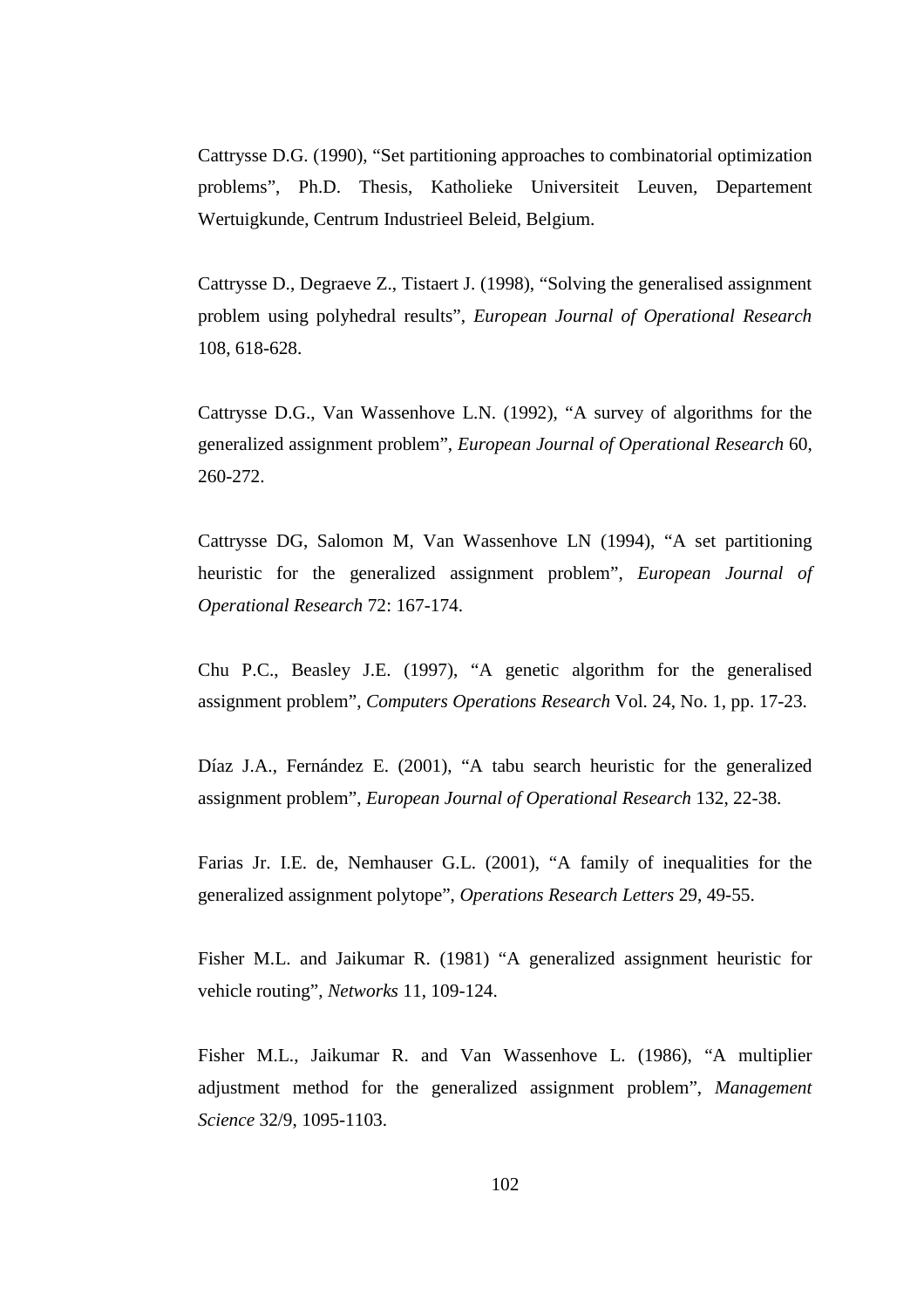Francis R.L., White J.A. (1974), "Facility layout and location", Prentice-Hall, Englewood Cliffs, New Jersey.

Gavish B., Pirkul H. (1982), "Allocation of databases and processors in a distributed computing system", *Management of Distributed Data Processing*, J.Akoka (Ed.), North Holland Publishing Company, Amsterdam.

Gavish B., Pirkul H. (1986), "Computer and database location in distributed computer systems", *IEEE Trans. Computers* 35-7, 583-590.

Gavish B., Pirkul H. (1991), "Algorithms for the multi-resource generalized assignment problem", *Management Science* Vol. 37 No. 6, 695-713.

Glover, F. and M. Laguna (1997), "Tabu Search", Kluwer Academic Publishers, Norwell, MA.

Grigoriadis M.D., Tang D.J. and Woo L.S. (1974), "Considerations in the optimal synthesis of some communications networks", presented at the 45th Joint National Meeting of ORSA/TIMS, Boston, MA.

Gross D. and Pinkus C.E. (1972), "Optimal allocation of ships to yards for regular overhauls", Technical Memorandum 63095, Institute of Management Science Engineering, George Washington University, Washington, DC.

Guignard M. and Rosenwein M. (1989a), "An improved dual-based algorithm for the generalized assignment problem", *Operations Research* 37/4, 658-663.

Haddadi S. (1999), "Lagrangian decomposition based heuristic for the generalized assignment problem", *Information Systems and Operational Research* 37, 392–402.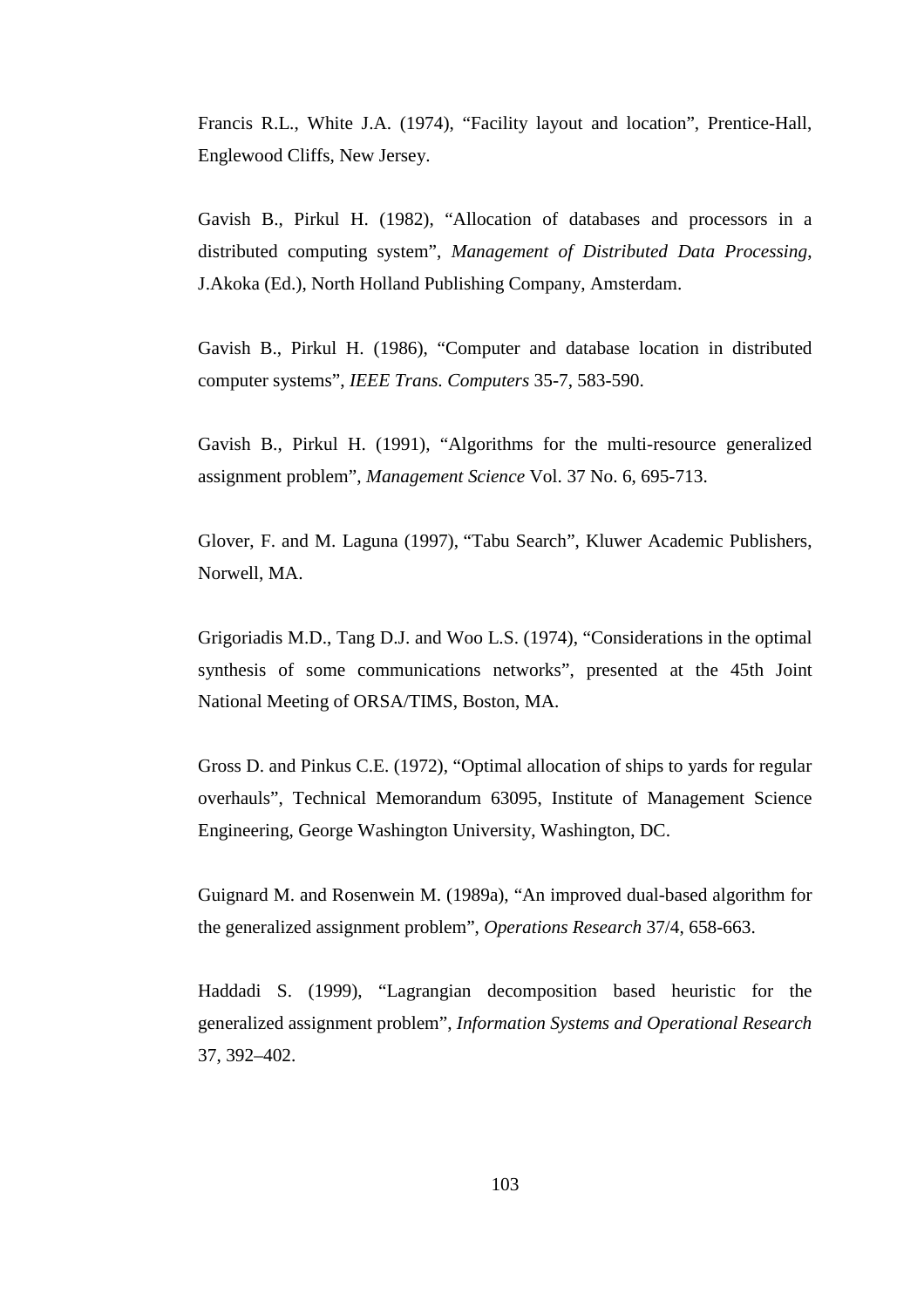Haddadi S., Ouzia H. (2001), "Effective Lagrangian heuristic for the generalized assignment problem", *Information Systems and Operational Research* 39 351– 356.

Haddadi S., Ouzia H. (2004), "Effective algorithm and heuristic for the generalized assignment problem", *European Journal of Operational Research*  153-1, 184-190.

Hallefjord A, Jörnsten KO, Värbrand P (1993) "Solving large scale generalised assignment problem", *Oper*. *Res*. 64: 103-104.

Higgins A. J. (2001), "A dynamic tabu search for large-scale generalised assignment problems", *Computers and Operations Research* 28, 1039-1048.

Jörnsten K.O. and Näsberg M. (1986), "A new lagrangean relaxation approach to the generalised assignment problem", *European Journal of Operational Research*  27:313-323.

Jörnsten K.O. and Värbrand P. (1987), "Two algorithms for the generalized assignment problem", Working paper, LiTH-Mat-R- 87-02, Linköping Institute of Technology, Sweden.

Jörnsten K.O., Värbrand P. (1991), "A hybrid algorithm for the generalized assignment problem", *Optimization* 2:273-282.

Karabakal, N., J. C. Bean, and J. R. Lohmann (1992), "A Steepest Descent Multiplier Adjustment Method for the Generalized Assignment Problem", Report 92-11, University of Michigan, Ann Arbor, MI.

Klastorin T.D. (1979), "An effective sub-gradient algorithm for the generalised assignment problem", *Computers and Operations Research* 6: 155-164.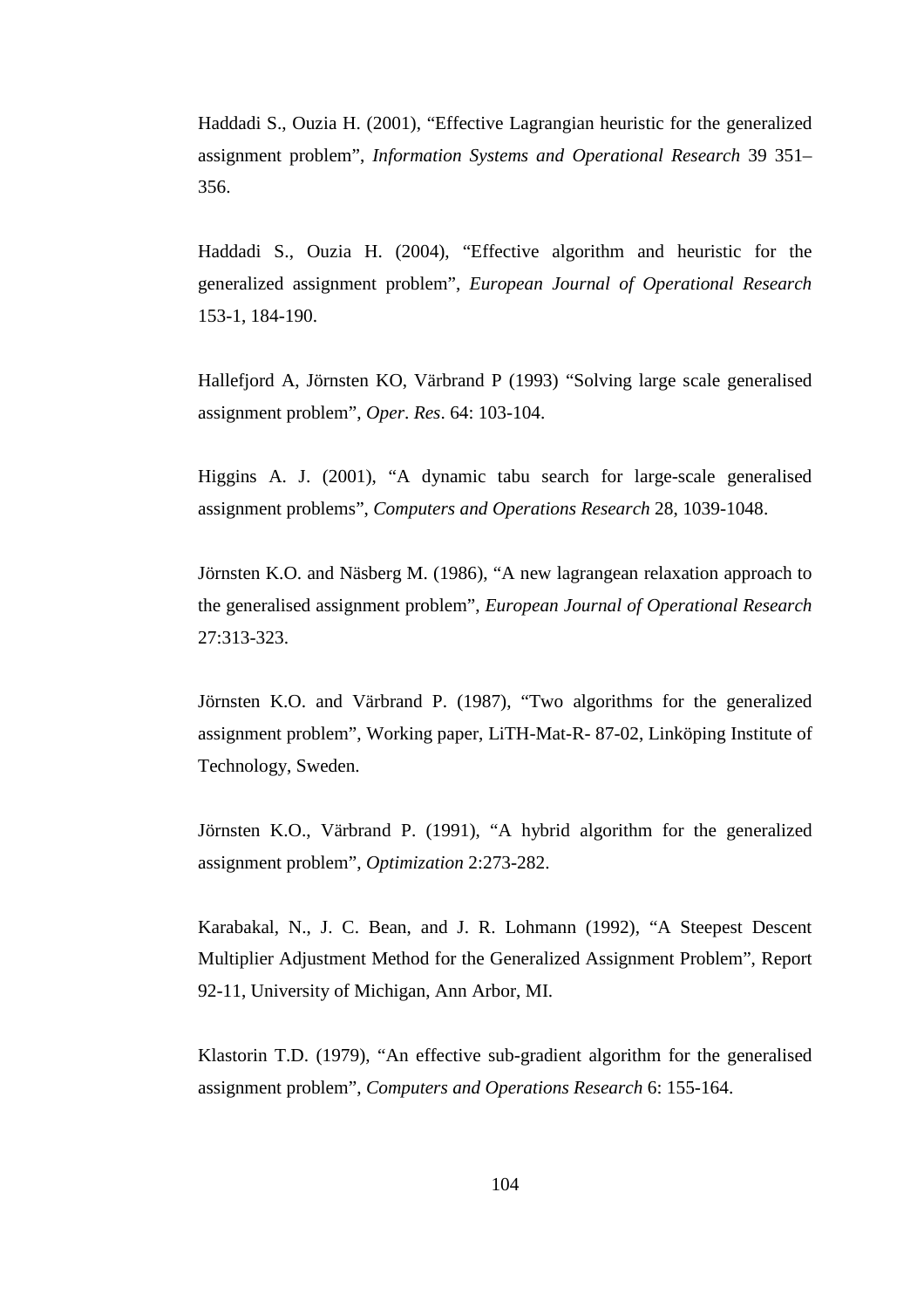Laguna M., Kelly J.P., Gonzilez-Velarde J.L. and Clover F. (1995), "Tabu search for the multilevel generalized assignment problem." *European Journal of Operational Research,* 82 176-189.

Lourenço H.R., Serra D. (2002), "Adaptive search heuristics for the generalized assignment problem", *Mathware and Soft Computing* 9 209–234.

Martello, S. and Toth, P. (1981a), "An algorithm for the generalized assignment problem", in: J.P. Brans (ed.), *Operational Research '81,* North-Holland, Amsterdam, 589-603.

Martello S, Toth P (1981b), "An algorithm for the generalised assignment problem", In proceedings of the 9th IFORS conference, Hamburg, Germany.

Martello S., Toth P. (1990), "Knapsack Problems: Algorithms and Computer Implemetations", John Wiley and Sons.

Martello S., Toth P. (1995), "The bottleneck generalized assignment problem", *European Journal of Operational Research* 83 (3) 621–638.

Mazzola J.B. (1989), "Generalized assignment with nonlinear capacity interaction", *Management Science* 35 923–941.

Mazzola J.B., Neebe A.W. (1988), "Bottleneck generalized assignment problems", *Engineering Cost and Production Economics* 14, 61-65.

Mazzola . J.B., Neebe A.W. and Dunn C.V.R. (1989), "Production planning of a Flexible Manufacturing System in a material requirements planning environment", *International Journal of Flexible Manufacturing Systems* 1/2, 115- 142.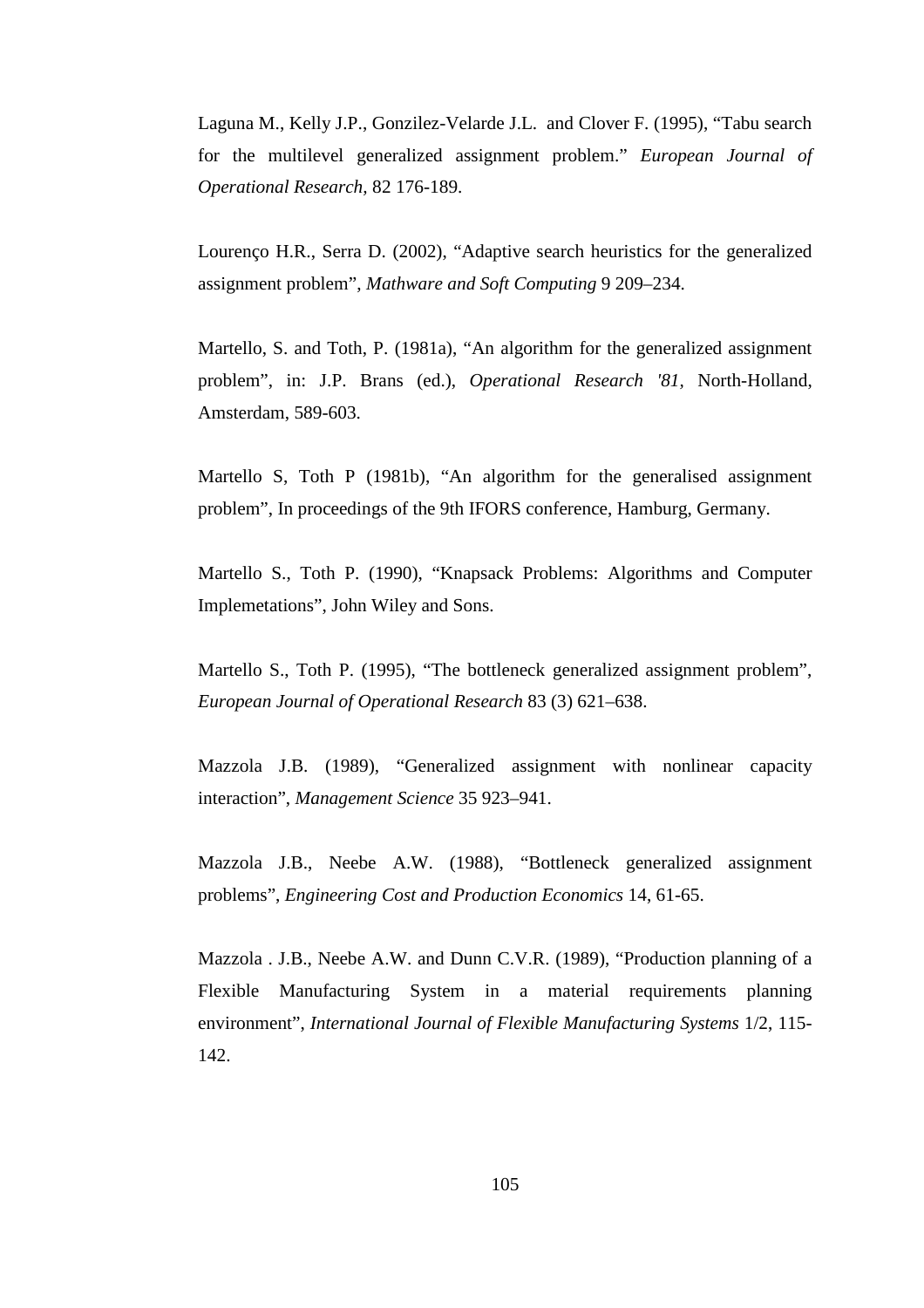Mazzola J.B., Neebe A.W. (1993), "An algorithm for the bottleneck generalized assignment problem", *Computers Ops. Res.* Vol. 20 No 4, 366-362.

Mazzola J.B. and Wilcox, S.P. (1988), "Algorithms for the generalized assignment problem with multiple resource constraints", presented at the Joint National Meeting of ORSA/TIMS.

Mazzola J.B., Wilcox S.P. (2001), "Heuristics for the multi-resource generalized assignment problem", *Naval Research Logistics* 48, 468-483.

Mitrović-Minić S., Punnen A. (2009), "Local search intesified: Very large scale variable neighborhood search for the multi-resource generalized assignment problem", Discrete Optimization, doi: 10.1016/*j*.disopt.2009.04.004.

Murph R.A (1986), "A private fleet model with multi-stop backhaul", Working Paper 103, Optimal Decision Systems, Green Bay, WI 54306.

Nauss R.M. (2003), "Solving the generalized assignment problem: An optimizing and heuristic approach", *INFORMS J. Comput*. 15(3), 249–266.

Nonobe K. and Ibaraki T. (1998), "A tabu search approach to the CSP (constraint satisfaction problem) as a general problem solver", *European Journal of Operational Research*, Special Issue on Tabu Search 106, 599-623.

Osman I.H. (1995), "Heuristics for the generalised assignment problem: simulated annealing and tabu search approaches", *OR Spektrum* 17, 211-225.

Park J.S., Ha Lim B., Lee Y. (1998), "A Lagrangian Dual-Based Branch-and-Bound Algorithm for the Generalized Multi-Assignment Problem", *Management Science* 44-12, S271-S281.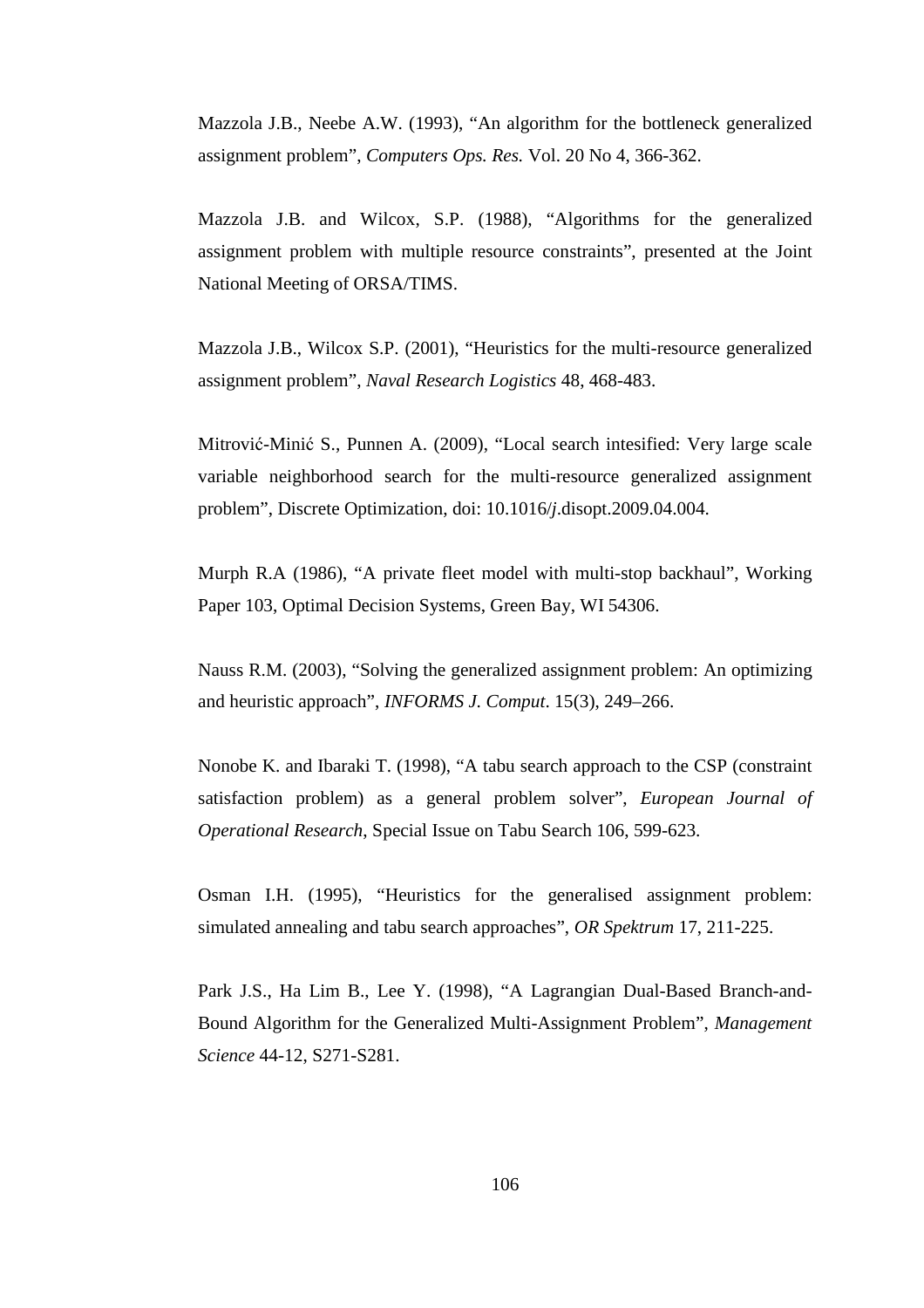Pentico D.W. (2007), "Assignment problems: A golden anniversary survey", *European Journal of Operational Research* 176, 774-793.

Pigatti A., Aragão M.P.de, Uchoa E. (2005), "Stabilized branch-and-cut-and-price for the generalized assignment problem", *Electronic Notes in Discrete Mathematics* 19, 389–395.

Pirkul H. (1986), "An integer programming model for the allocation of databases in a distributed computer system", *European Journal of Operational Research*  26-3, 401-411.

Racer M, Amini M (1994), "A robust heuristic for the generalized assignment problem", *Ann*. *Oper*. *Res*. 50:487-503.

Ross G.T. and Soland R.M. (1975), "A branch-and-bound algorithm for the generalized assignment problem", *Mathematical Programming* 8, 91-103.

Ross G.T. and Soland R.M. (1977), "Modeling facility location problems as generalized assignment problems", *Management Science* 24/3, 345-357.

Savelsbergh M. (1997), "A branch and price algorithm for the generalized assignment problem", *Operations Research* 45-6, 831-841.

Trick M.A. (1992), "A Linear Relaxation Heuristic for the Generalized Assignment Problem", *Naval Research Logistics* 39, 137-152.

Wilcox S.P. (1989), "A new multiplier adjustment method for the generalized assignment problem", Working paper, General Research Corporation, Mc Lean, VI.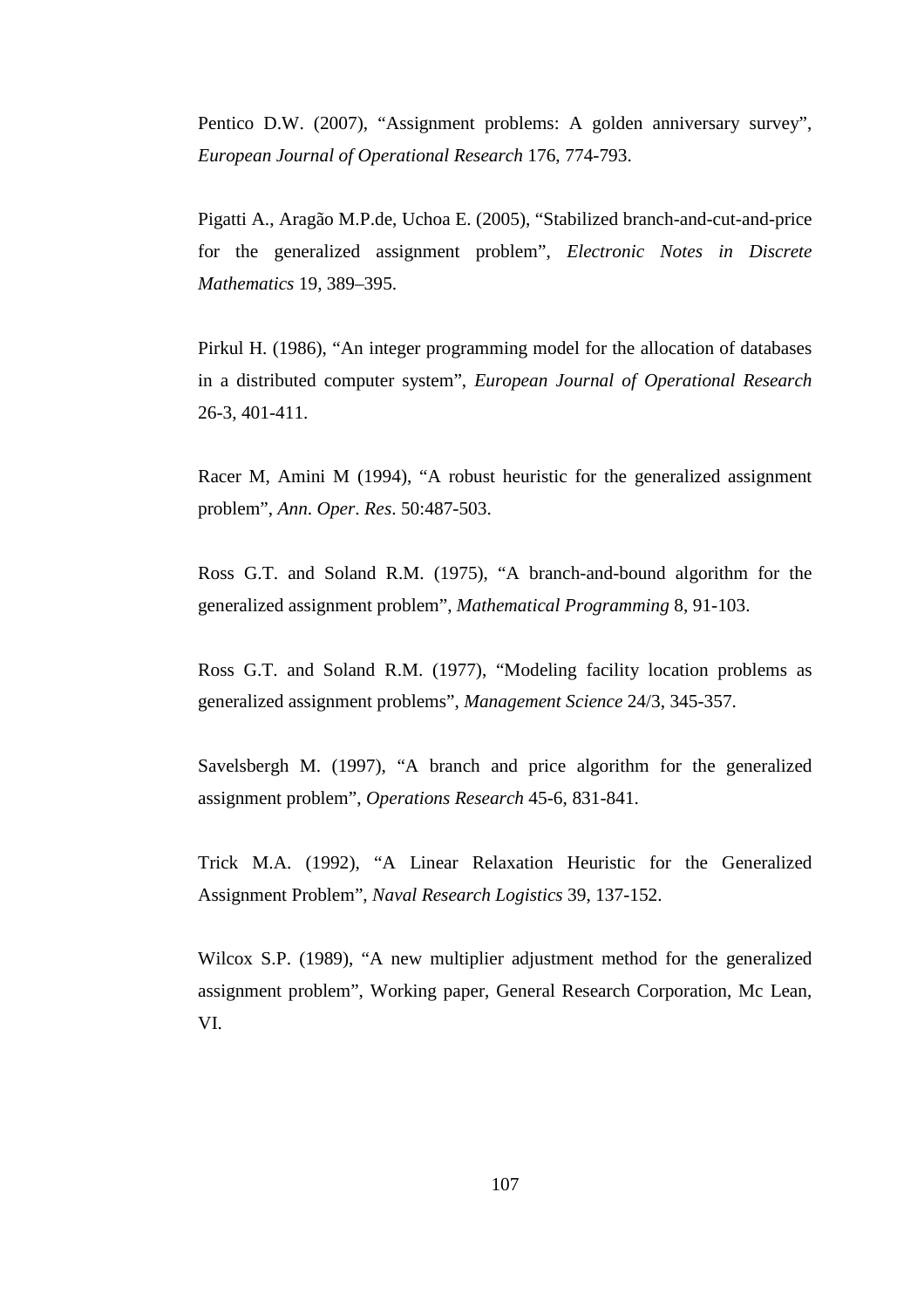Yagiura M., Ibaraki T., Glover F. (2006), "A path relinking approach with ejection chains for the generalized assignment problem", *European Journal of Operational Research* 169, 548-569.

Yagiura M., Ibaraki T., Glover F. (2004), "An ejection chain approach for the generalized assignment problem", *INFORMS Journal on Computing* 16 133–151.

Yagiura M., Ibaraki T., Glover R. (1999), "An Ejection Chain Approach for the Generalized Assignment Problem", Technical Report #99013, Department of Applied Mathematics and Physics, Graduate School of Informatics, Kyoto University. Available at http://www.or.amp.*i*.kyotou.ac.jp/\_yagiura/ papers/.

Yagiura M., Iwasaki S., Ibaraki T., Glover F. (2004), "A very large-scale neighborhood search algorithm for the multi-resource generalized assignment problem", *Discrete Optimization* 1, 87-98.

Yagiura M., Yamaguchi T., Ibaraki T. (1998), "A variable depth search algorithm with branching search for the generalized assignment problem", *Optimization Methods* & *Software,* Vol. 10, 419-441.

Yagiura M., Yamaguchi T. and Ibaraki T. (1997), "A variable depth search algorithm for the generalized assignment problem", *Proc. 2nd Metaheuristics Internationul Conference* (MIC) 97, 129- 130.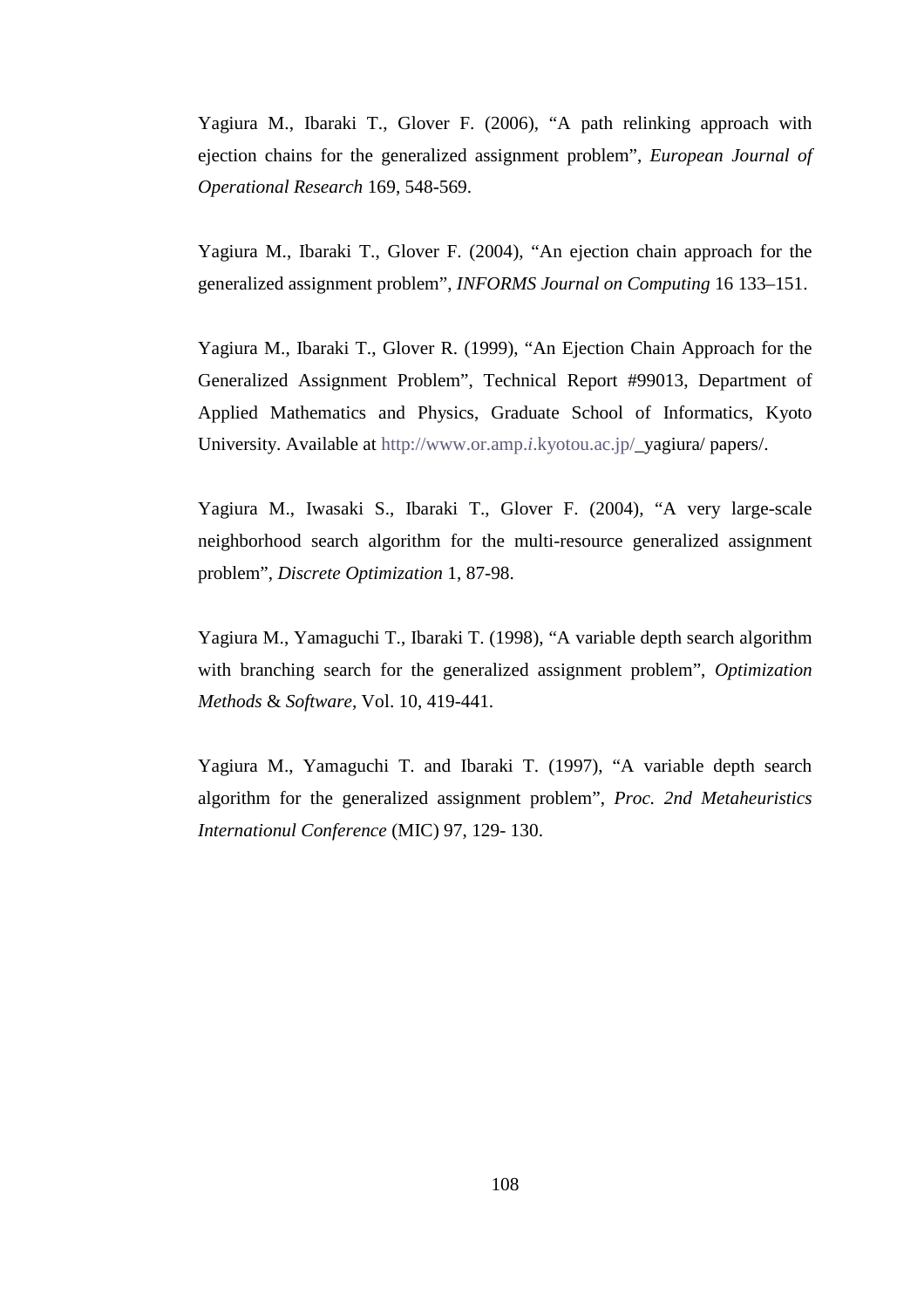## **APPENDIX A**

### **TABU SEARCH RESULTS FOR** *s***=2 AND** *s***=3**

|                | C1               |                  |      |           |      |                   |      |          |  |  |  |
|----------------|------------------|------------------|------|-----------|------|-------------------|------|----------|--|--|--|
|                |                  |                  |      | Tabu time |      | Construction time |      | $%$ dev  |  |  |  |
|                | $\boldsymbol{m}$ | $\boldsymbol{n}$ | Avg. | Max.      | Avg. | Max.              | Avg. | Max.     |  |  |  |
|                |                  | 20               | 0.03 | 0.03      | 0.02 | 0.03              | 0.00 | 0.00(10) |  |  |  |
|                |                  | 30               | 0.06 | 0.08      | 0.02 | 0.03              | 0.52 | 2.06(6)  |  |  |  |
|                | 5                | 40               | 0.11 | 0.13      | 0.02 | 0.03              | 0.39 | 0.81(5)  |  |  |  |
| S1             |                  | 50               | 0.19 | 0.20      | 0.02 | 0.03              | 0.24 | 0.63(6)  |  |  |  |
|                |                  | 60               | 0.28 | 0.30      | 0.03 | 0.05              | 0.41 | 1.00(4)  |  |  |  |
|                | 10               | 20               | 0.05 | 0.06      | 0.02 | 0.03              | 1.60 | 6.45(6)  |  |  |  |
|                |                  | 30               | 0.10 | 0.11      | 0.02 | 0.03              | 1.60 | 4.35(4)  |  |  |  |
|                |                  | 20               | 0.03 | 0.03      | 0.02 | 0.03              | 0.08 | 0.76(9)  |  |  |  |
|                |                  | 30               | 0.06 | 0.08      | 0.02 | 0.03              | 0.00 | 0.00(10) |  |  |  |
|                | 5                | 40               | 0.09 | 0.13      | 0.02 | 0.03              | 0.15 | 1.15(8)  |  |  |  |
| S <sub>2</sub> |                  | 50               | 0.13 | 0.19      | 0.02 | 0.03              | 0.40 | 1.55(4)  |  |  |  |
|                |                  | 60               | 0.25 | 0.31      | 0.04 | 0.11              | 0.47 | 1.32(4)  |  |  |  |
|                | 10               | 20               | 0.05 | 0.06      | 0.05 | 0.20              | 0.16 | 1.59(9)  |  |  |  |
|                |                  | 30               | 0.10 | 0.11      | 0.02 | 0.03              | 0.22 | 1.08(8)  |  |  |  |
|                |                  | 20               | 0.03 | 0.03      | 0.02 | 0.05              | 0.00 | 0.00(10) |  |  |  |
|                |                  | 30               | 0.06 | 0.06      | 0.02 | 0.03              | 0.06 | 0.32(8)  |  |  |  |
|                | 5                | 40               | 0.10 | 0.13      | 0.02 | 0.03              | 0.10 | 0.73(8)  |  |  |  |
| S3             |                  | 50               | 0.17 | 0.22      | 0.03 | 0.05              | 0.06 | 0.20(7)  |  |  |  |
|                |                  | 60               | 0.25 | 0.33      | 0.03 | 0.05              | 0.15 | 0.81(5)  |  |  |  |
|                | 10               | 20               | 0.05 | 0.05      | 0.03 | 0.05              | 0.10 | 0.96(9)  |  |  |  |
|                |                  | 30               | 0.10 | 0.11      | 0.02 | 0.03              | 0.00 | 0.00(10) |  |  |  |

#### **Table A.1: Tabu Search Results for** *s***=2,** *C1*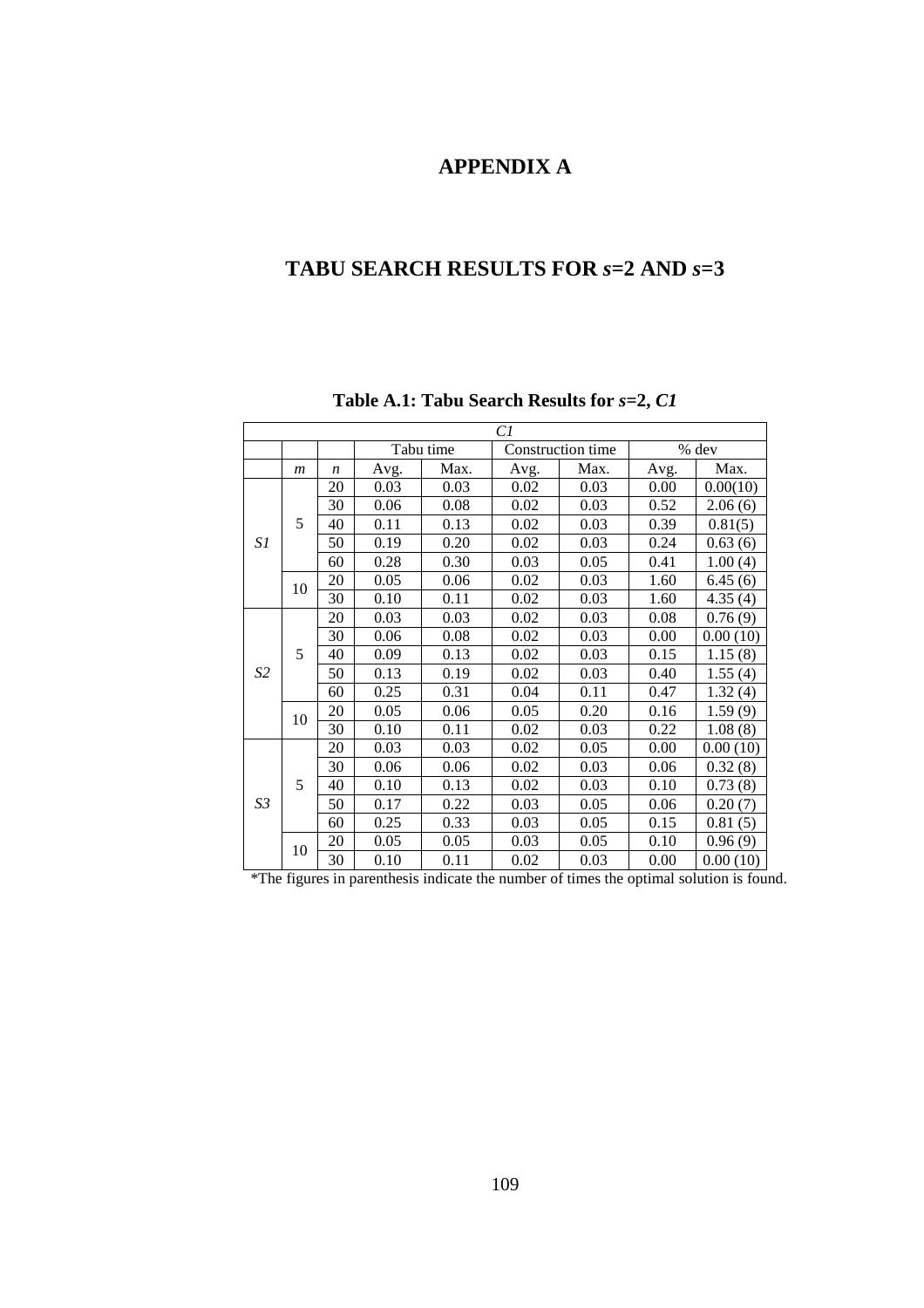|                | C <sub>2</sub>   |                  |      |           |      |                   |                              |                                                                                                                                                                                            |  |  |  |
|----------------|------------------|------------------|------|-----------|------|-------------------|------------------------------|--------------------------------------------------------------------------------------------------------------------------------------------------------------------------------------------|--|--|--|
|                |                  |                  |      | Tabu time |      | Construction time |                              |                                                                                                                                                                                            |  |  |  |
|                | $\boldsymbol{m}$ | $\boldsymbol{n}$ | Avg. | Max.      | Avg. | Max.              | Avg.                         | Max.                                                                                                                                                                                       |  |  |  |
|                |                  | 20               | 0.03 | 0.03      | 0.02 | 0.03              | 0.00                         | 0.00(10)                                                                                                                                                                                   |  |  |  |
|                |                  | 30               | 0.06 | 0.06      | 0.02 | 0.03              | 0.52                         | 2.06(6)                                                                                                                                                                                    |  |  |  |
|                | 5                | 40               | 0.12 | 0.13      | 0.02 | 0.03              | 0.39                         | 0.81(5)                                                                                                                                                                                    |  |  |  |
| S1             |                  | 50               | 0.19 | 0.20      | 0.03 | 0.05              | 0.24                         | $%$ dev<br>0.63(6)<br>1.00(4)<br>6.45(6)<br>4.35(4)<br>0.00(10)<br>0.00(10)<br>1.15(8)<br>1.55(4)<br>1.32(4)<br>1.59(9)<br>1.08(8)<br>0.00(10)<br>0.32(8)<br>0.73(8)<br>0.20(7)<br>0.81(5) |  |  |  |
|                |                  | 60               | 0.28 | 0.30      | 0.02 | 0.03              | 0.41                         |                                                                                                                                                                                            |  |  |  |
|                |                  | 20               | 0.05 | 0.06      | 0.02 | 0.03              | 1.90                         |                                                                                                                                                                                            |  |  |  |
|                | 10<br>5          | 30               | 0.11 | 0.11      | 0.02 | 0.05              | 1.60                         |                                                                                                                                                                                            |  |  |  |
|                |                  | 20               | 0.03 | 0.03      | 0.02 | 0.03              | 0.00                         |                                                                                                                                                                                            |  |  |  |
|                |                  | 30               | 0.07 | 0.08      | 0.02 | 0.03              | 0.00                         |                                                                                                                                                                                            |  |  |  |
|                |                  | 40               | 0.09 | 0.13      | 0.02 | 0.03              | 0.15                         |                                                                                                                                                                                            |  |  |  |
| S <sub>2</sub> |                  | 50               | 0.13 | 0.19      | 0.04 | 0.17              | 0.40<br>0.47<br>0.16<br>0.22 |                                                                                                                                                                                            |  |  |  |
|                |                  | 60               | 0.25 | 0.31      | 0.03 | 0.05              |                              |                                                                                                                                                                                            |  |  |  |
|                | 10               | 20               | 0.05 | 0.06      | 0.02 | 0.03              |                              |                                                                                                                                                                                            |  |  |  |
|                |                  | 30               | 0.10 | 0.11      | 0.02 | 0.03              |                              |                                                                                                                                                                                            |  |  |  |
|                |                  | 20               | 0.02 | 0.03      | 0.02 | 0.03              | 0.00                         |                                                                                                                                                                                            |  |  |  |
|                |                  | 30               | 0.06 | 0.06      | 0.02 | 0.03              | 0.06                         |                                                                                                                                                                                            |  |  |  |
|                | 5                | 40               | 0.11 | 0.13      | 0.02 | 0.03              | 0.10                         |                                                                                                                                                                                            |  |  |  |
| S3             |                  | 50               | 0.17 | 0.20      | 0.03 | 0.05              | 0.06                         |                                                                                                                                                                                            |  |  |  |
|                |                  | 60               | 0.24 | 0.28      | 0.03 | 0.05              | 0.15                         |                                                                                                                                                                                            |  |  |  |
|                |                  | 20               | 0.05 | 0.05      | 0.02 | 0.03              | 0.19                         | 0.97(9)                                                                                                                                                                                    |  |  |  |
|                | 10               | 30               | 0.11 | 0.11      | 0.02 | 0.03              | 0.00                         | 0.00(10)                                                                                                                                                                                   |  |  |  |

**Table A.2: Tabu Search Results for** *s***=2,** *C2*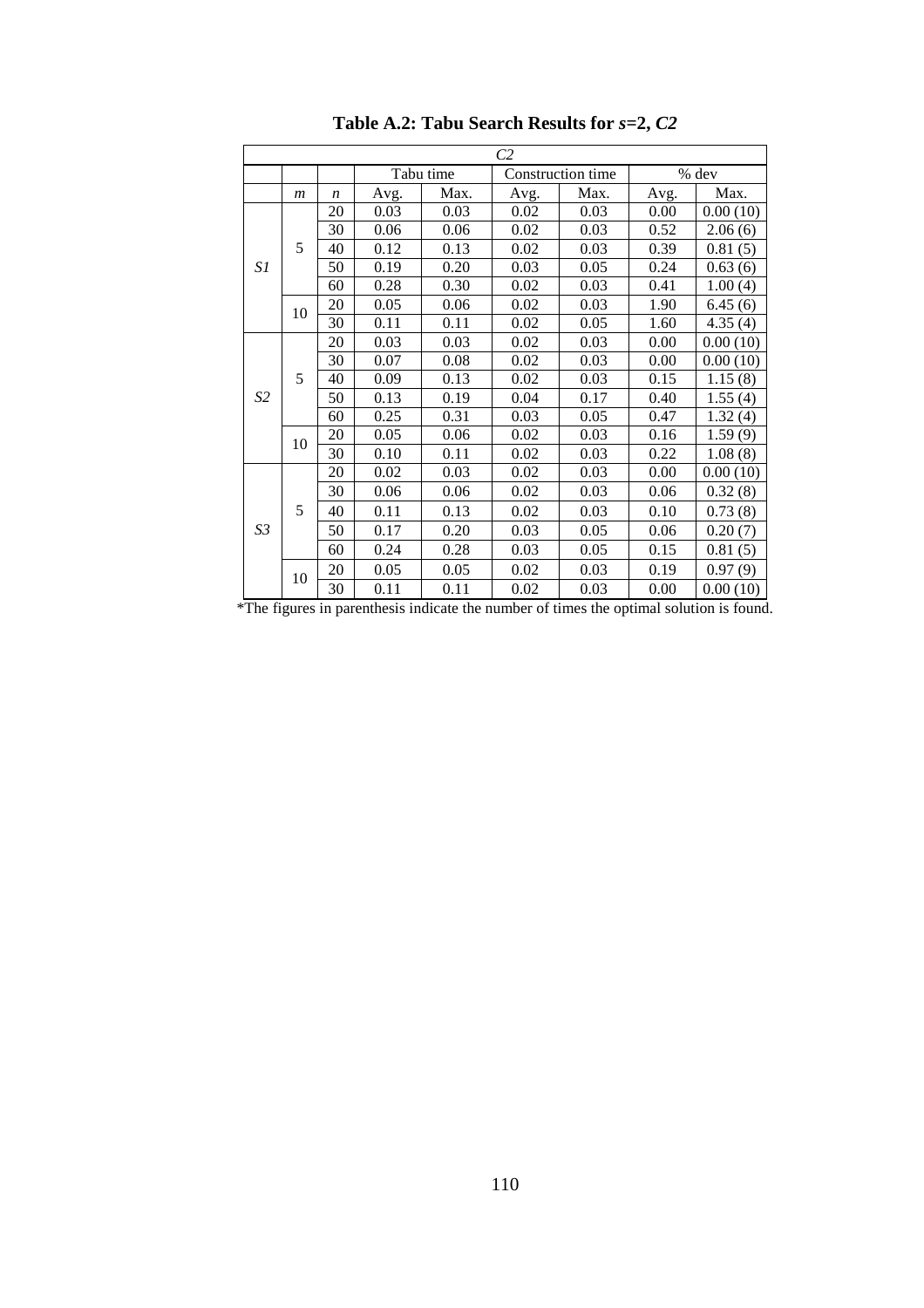|                | C1             |                  |      |           |      |                   |      |                                                                                                                                                                                |  |  |  |
|----------------|----------------|------------------|------|-----------|------|-------------------|------|--------------------------------------------------------------------------------------------------------------------------------------------------------------------------------|--|--|--|
|                |                |                  |      | Tabu time |      | Construction time |      |                                                                                                                                                                                |  |  |  |
|                | $\mathfrak{m}$ | $\boldsymbol{n}$ | Avg. | Max.      | Avg. | Max.              | Avg. | Max.                                                                                                                                                                           |  |  |  |
|                |                | 20               | 0.03 | 0.05      | 0.02 | 0.08              | 0.20 | 1.96(9)                                                                                                                                                                        |  |  |  |
|                |                | 30               | 0.08 | 0.08      | 0.02 | 0.03              | 0.26 | 1.95(8)                                                                                                                                                                        |  |  |  |
|                | 5              | 40               | 0.14 | 0.14      | 0.02 | 0.03              | 0.62 | 1.49(3)                                                                                                                                                                        |  |  |  |
| S1             |                | 50               | 0.22 | 0.23      | 0.03 | 0.05              | 0.49 | 1.25(4)                                                                                                                                                                        |  |  |  |
|                |                | 60               | 0.32 | 0.34      | 0.03 | 0.03              | 0.26 | $\overline{0.75(5)}$                                                                                                                                                           |  |  |  |
|                | 10             | 20               | 0.06 | 0.06      | 0.03 | 0.06              | 1.48 | 6.38(6)                                                                                                                                                                        |  |  |  |
|                |                | 30               | 0.12 | 0.13      | 0.02 | 0.05              | 2.22 | % dev<br>6.67(2)<br>0.00(10)<br>0.34(9)<br>0.77(8)<br>2.06(5)<br>1.92(8)<br>0.00(10)<br>0.71(8)<br>0.00(10)<br>0.00(10)<br>0.16(8)<br>1.93(6)<br>1.42(6)<br>0.65(9)<br>0.46(8) |  |  |  |
|                |                | 20               | 0.04 | 0.05      | 0.02 | 0.05              | 0.00 |                                                                                                                                                                                |  |  |  |
|                |                | 30               | 0.08 | 0.09      | 0.02 | 0.03              | 0.03 |                                                                                                                                                                                |  |  |  |
|                | 5              | 40               | 0.13 | 0.16      | 0.02 | 0.03              | 0.13 |                                                                                                                                                                                |  |  |  |
| S <sub>2</sub> |                | 50               | 0.19 | 0.24      | 0.03 | 0.03              | 0.55 |                                                                                                                                                                                |  |  |  |
|                |                | 60               | 0.27 | 0.36      | 0.03 | 0.03              | 0.42 |                                                                                                                                                                                |  |  |  |
|                | 10             | 20               | 0.05 | 0.06      | 0.02 | 0.05              | 0.00 |                                                                                                                                                                                |  |  |  |
|                |                | 30               | 0.12 | 0.13      | 0.03 | 0.06              | 0.14 |                                                                                                                                                                                |  |  |  |
|                |                | 20               | 0.03 | 0.05      | 0.02 | 0.05              | 0.00 |                                                                                                                                                                                |  |  |  |
|                |                | 30               | 0.07 | 0.08      | 0.02 | 0.03              | 0.00 |                                                                                                                                                                                |  |  |  |
|                | 5              | 40               | 0.14 | 0.19      | 0.03 | 0.05              | 0.03 |                                                                                                                                                                                |  |  |  |
| S3             |                | 50               | 0.20 | 0.23      | 0.03 | 0.03              | 0.23 |                                                                                                                                                                                |  |  |  |
|                |                | 60               | 0.30 | 0.34      | 0.03 | 0.05              | 0.22 |                                                                                                                                                                                |  |  |  |
|                | 10             | 20               | 0.04 | 0.05      | 0.03 | 0.06              | 0.06 |                                                                                                                                                                                |  |  |  |
|                |                | 30               | 0.12 | 0.13      | 0.03 | 0.05              | 0.09 |                                                                                                                                                                                |  |  |  |

**Table A.3: Tabu Search Results for** *s***=3,** *C1*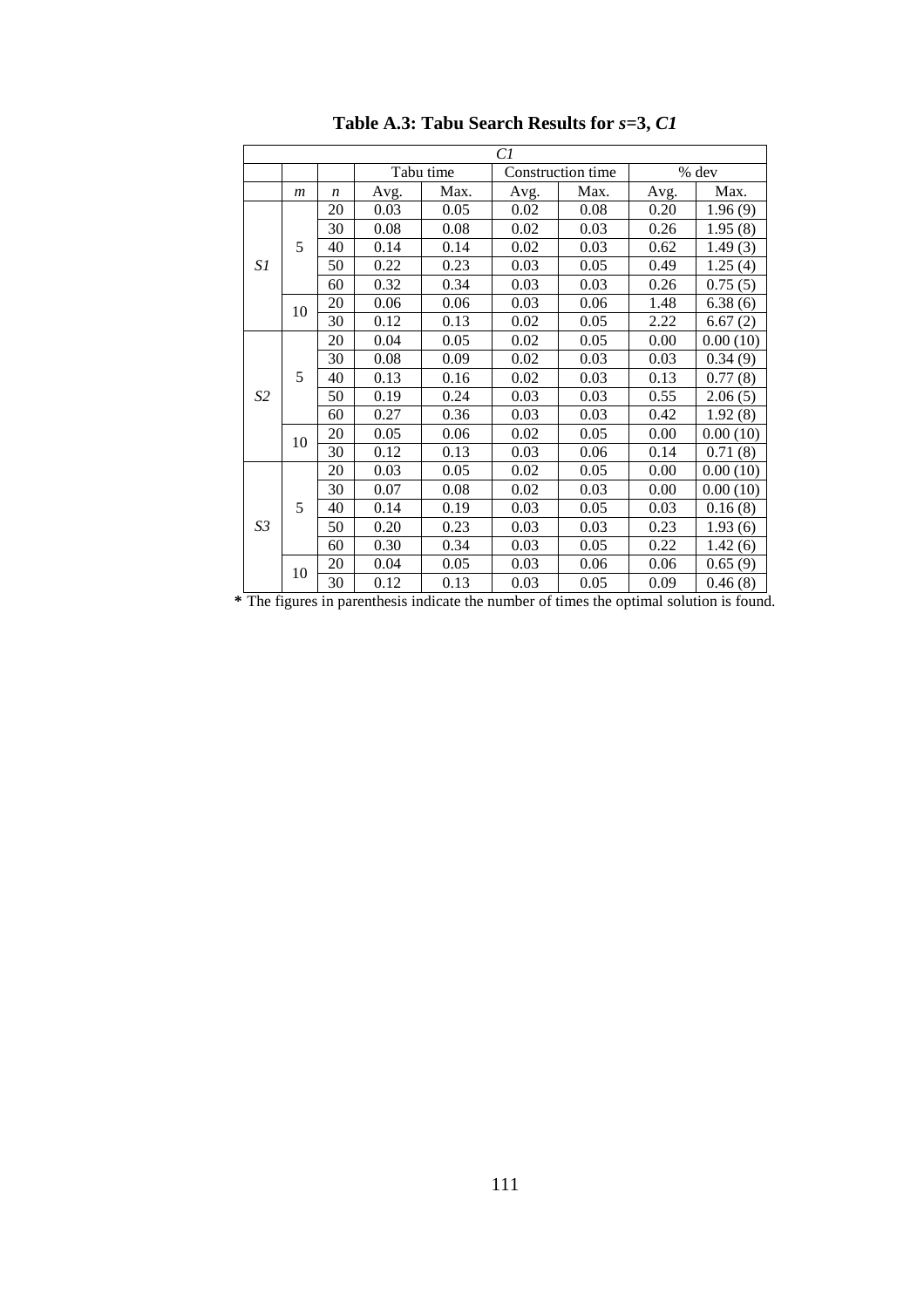|                | C <sub>2</sub>   |                  |      |           |      |                   |      |                                                                              |  |  |  |
|----------------|------------------|------------------|------|-----------|------|-------------------|------|------------------------------------------------------------------------------|--|--|--|
|                |                  |                  |      | Tabu time |      | Construction time |      | $%$ dev                                                                      |  |  |  |
|                | $\boldsymbol{m}$ | $\boldsymbol{n}$ | Avg. | Max.      | Avg. | Max.              | Avg. | Max.                                                                         |  |  |  |
|                |                  | 20               | 0.03 | 0.03      | 0.03 | 0.16              | 0.20 | 1.96(9)                                                                      |  |  |  |
|                |                  | 30               | 0.08 | 0.08      | 0.02 | 0.03              | 0.26 | 1.95(8)                                                                      |  |  |  |
|                | 5                | 40               | 0.14 | 0.14      | 0.03 | 0.05              | 0.62 | 1.49(7)                                                                      |  |  |  |
| S1             |                  | 50               | 0.22 | 0.23      | 0.02 | 0.03              | 0.49 | 1.25(4)                                                                      |  |  |  |
|                | 10               | 60               | 0.32 | 0.34      | 0.03 | 0.03              | 0.26 | 0.75(5)                                                                      |  |  |  |
|                |                  | 20               | 0.06 | 0.06      | 0.02 | 0.03              | 1.28 | 6.38(7)                                                                      |  |  |  |
|                |                  | 30               | 0.12 | 0.13      | 0.03 | 0.03              | 2.22 | 6.67(2)                                                                      |  |  |  |
|                |                  | 20               | 0.03 | 0.05      | 0.02 | 0.03              | 0.00 | 0.00(10)                                                                     |  |  |  |
|                |                  | 30               | 0.08 | 0.09      | 0.02 | 0.03              | 0.03 | 0.34(9)                                                                      |  |  |  |
|                | 5                | 40               | 0.12 | 0.16      | 0.03 | 0.03              | 0.15 | 1.03(8)                                                                      |  |  |  |
| S <sub>2</sub> |                  | 50               | 0.20 | 0.24      | 0.02 | 0.05              | 0.55 | 2.06(5)<br>1.92(8)<br>0.00(10)<br>0.70(9)<br>0.00(10)<br>0.00(10)<br>0.16(8) |  |  |  |
|                |                  | 60               | 0.28 | 0.38      | 0.05 | 0.16              | 0.42 |                                                                              |  |  |  |
|                | 10               | 20               | 0.06 | 0.08      | 0.02 | 0.05              | 0.00 |                                                                              |  |  |  |
|                |                  | 30               | 0.12 | 0.14      | 0.02 | 0.03              | 0.07 |                                                                              |  |  |  |
|                |                  | 20               | 0.03 | 0.05      | 0.02 | 0.03              | 0.00 |                                                                              |  |  |  |
|                |                  | 30               | 0.08 | 0.08      | 0.02 | 0.03              | 0.00 |                                                                              |  |  |  |
|                | 5                | 40               | 0.14 | 0.16      | 0.02 | 0.03              | 0.03 |                                                                              |  |  |  |
| S3             |                  | 50               | 0.20 | 0.23      | 0.03 | 0.03              | 0.23 | 1.93(6)                                                                      |  |  |  |
|                |                  | 60               | 0.30 | 0.36      | 0.03 | 0.03              | 0.22 | 1.42(6)                                                                      |  |  |  |
|                | 10               | 20               | 0.06 | 0.06      | 0.04 | 0.22              | 0.00 | 0.00(10)                                                                     |  |  |  |
|                |                  | 30               | 0.12 | 0.13      | 0.03 | 0.05              | 0.09 | 0.46(8)                                                                      |  |  |  |

**Table A.4: Tabu Search Results for** *s***=3,** *C2*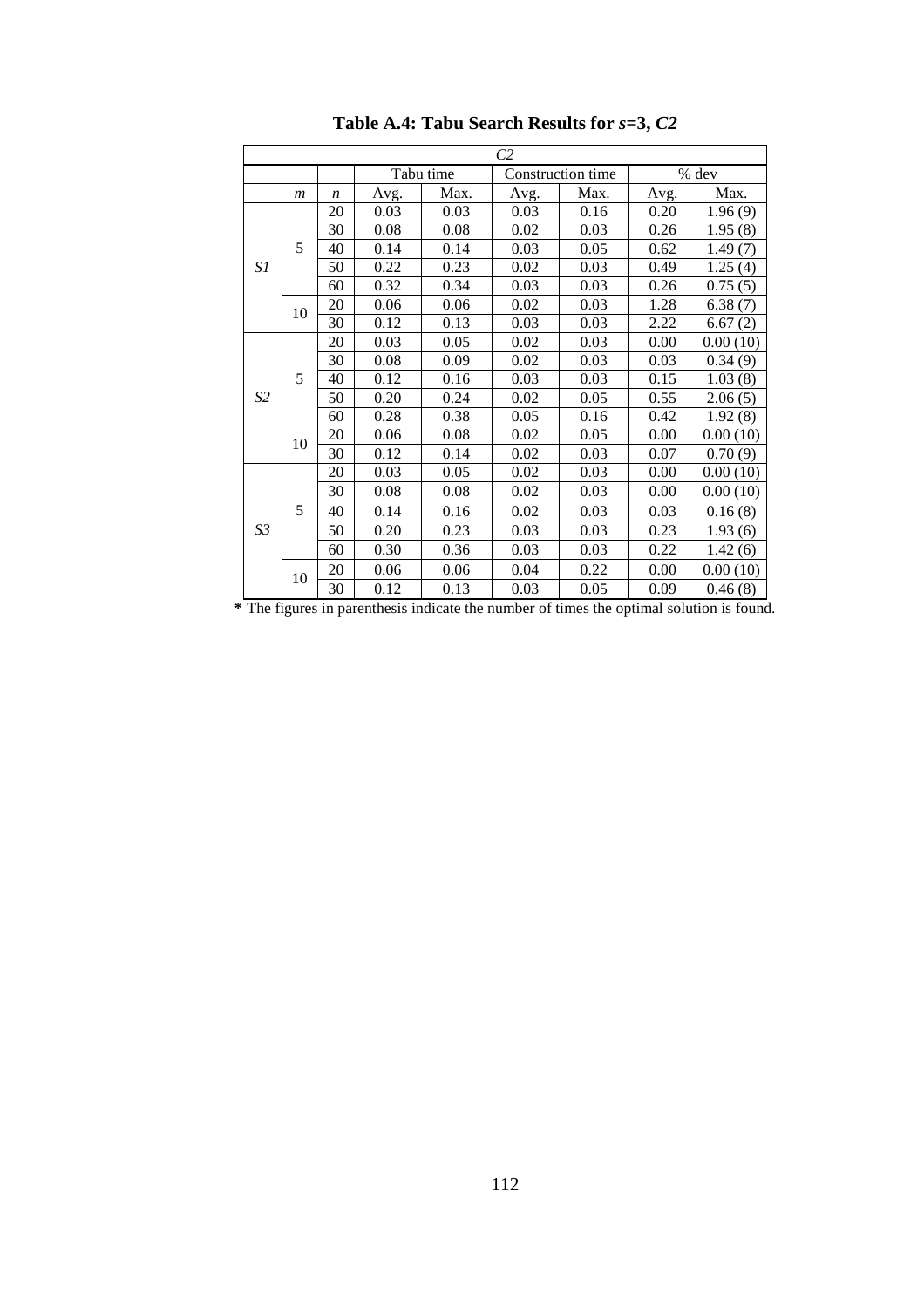### **APPENDIX B**

### **α APPROXIMATION SCHEME RESULTS FOR α = 0.1**

|                | Cl               |                  |      |                      |                |                 |      |                                                                                                                            |  |  |  |
|----------------|------------------|------------------|------|----------------------|----------------|-----------------|------|----------------------------------------------------------------------------------------------------------------------------|--|--|--|
|                |                  |                  |      | <b>Solution Time</b> |                | Number of nodes |      |                                                                                                                            |  |  |  |
|                |                  |                  |      | (CPU seconds)        |                | in $B\&B$ Tree  |      |                                                                                                                            |  |  |  |
|                | $\boldsymbol{m}$ | $\boldsymbol{n}$ | Avg. | Max.                 | Avg.           | Max.            | Avg. | Max.                                                                                                                       |  |  |  |
|                |                  | 20               | 0.05 | 0.11                 | 9              | 85              | 0.97 | 2.78(5)                                                                                                                    |  |  |  |
|                |                  | 30               | 0.05 | 0.09                 | 1              | 1               | 1.33 | 3.19(2)                                                                                                                    |  |  |  |
|                | 5                | 40               | 0.07 | 0.09                 | $\mathbf{1}$   | $\mathbf{1}$    | 0.99 | 3.88(2)                                                                                                                    |  |  |  |
| S1             |                  | 50               | 0.10 | 0.27                 | 1              | $\mathbf{1}$    | 1.40 | 2.52(0)                                                                                                                    |  |  |  |
|                |                  | 60               | 0.15 | 0.19                 | 1              | 1               | 0.77 | 2.14(3)                                                                                                                    |  |  |  |
|                | 10               | 20               | 1.94 | 5.72                 | 1956           | 5720            | 0.30 | 3.03(9)                                                                                                                    |  |  |  |
|                |                  | 30               | 6.72 | 49.15                | 3651           | 25230           | 2.04 | 4.55(3)                                                                                                                    |  |  |  |
|                |                  | 20               | 0.02 | 0.03                 | 1              | 1               | 0.75 | 2.96(5)                                                                                                                    |  |  |  |
|                |                  | 30               | 0.05 | 0.08                 | 1              | $\overline{5}$  | 0.25 | 1.02(6)                                                                                                                    |  |  |  |
|                | 5                | 40               | 0.07 | 0.09                 | 1              | 1               | 1.07 | 3.44(2)                                                                                                                    |  |  |  |
| S <sub>2</sub> |                  | 50               | 0.10 | 0.13                 | 1              | 1               | 1.42 | 3.41<br>(1)                                                                                                                |  |  |  |
|                |                  | 60               | 0.12 | 0.16                 | 1              | 1               | 0.96 | %dev<br>1.82<br>(2)<br>4.62(6)<br>2.15(5)<br>1.44(4)<br>0.65(7)<br>1.23(2)<br>0.58(4)<br>2.60(1)<br>5.77<br>(7)<br>2.65(5) |  |  |  |
|                | 10               | 20               | 0.04 | 0.06                 | $\overline{2}$ | 10              | 0.92 |                                                                                                                            |  |  |  |
|                |                  | 30               | 0.07 | 0.11                 | $\overline{c}$ | 10              | 0.74 |                                                                                                                            |  |  |  |
|                |                  | 20               | 0.02 | 0.05                 | 1              | 1               | 0.57 |                                                                                                                            |  |  |  |
|                |                  | 30               | 0.04 | 0.05                 | 1              | 5               | 0.16 |                                                                                                                            |  |  |  |
|                | 5                | 40               | 0.06 | 0.08                 | $\mathbf{1}$   | 1               | 0.63 |                                                                                                                            |  |  |  |
| S <sub>3</sub> |                  | 50               | 0.10 | 0.13                 | 1              | 1               | 0.17 |                                                                                                                            |  |  |  |
|                |                  | 60               | 0.13 | 0.19                 | $\mathbf{1}$   | 1               | 0.53 |                                                                                                                            |  |  |  |
|                | 10               | 20               | 0.03 | 0.06                 | 1              | 1               | 0.87 |                                                                                                                            |  |  |  |
|                |                  | 30               | 0.06 | 0.08                 | 1              | 1               | 0.79 |                                                                                                                            |  |  |  |

#### **Table B.1: α Approximation Scheme Results for α=0.1,** *s***=2,** *C1*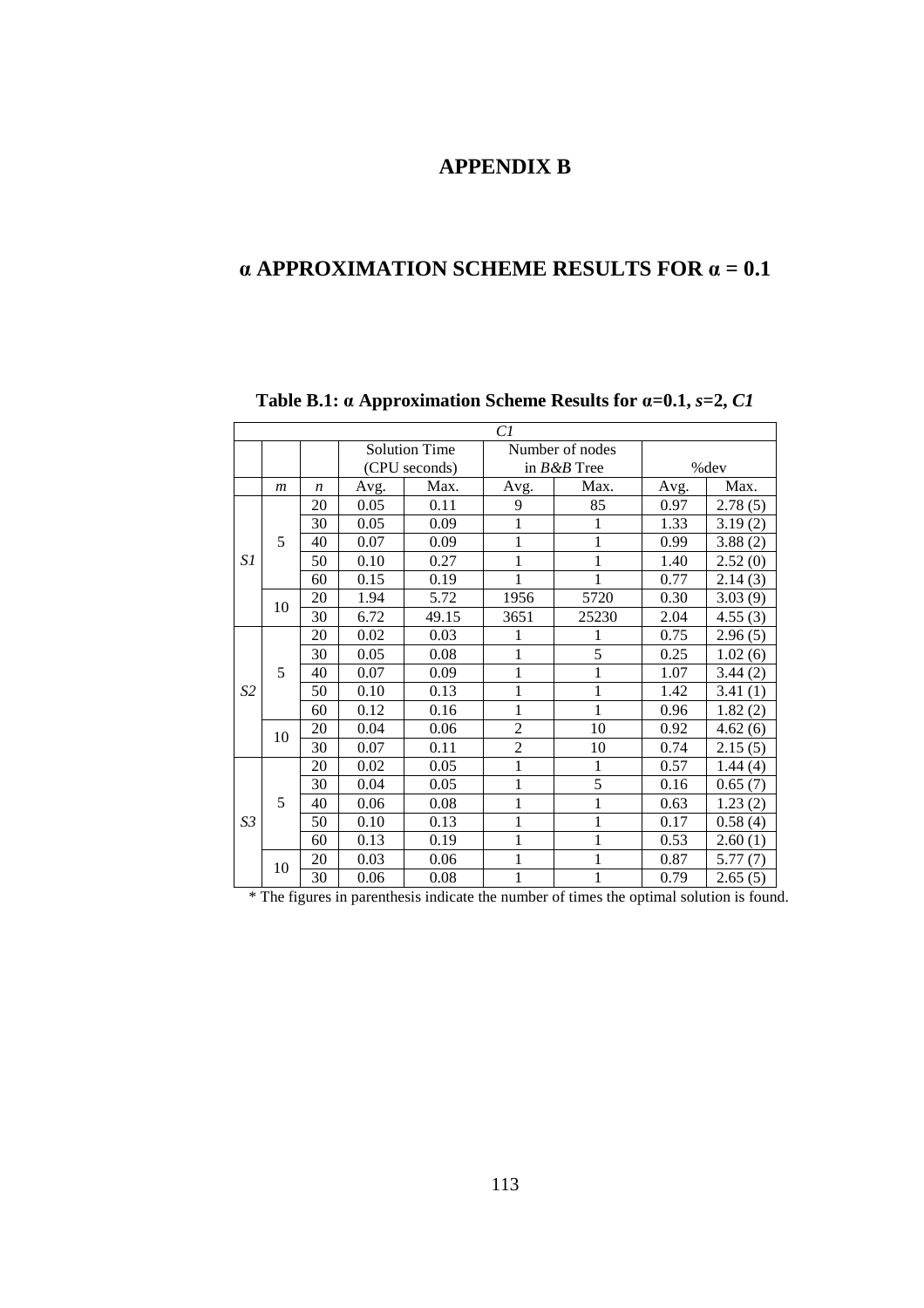|                | C2               |                  |      |                      |                |                 |      |                                          |  |  |  |
|----------------|------------------|------------------|------|----------------------|----------------|-----------------|------|------------------------------------------|--|--|--|
|                |                  |                  |      | <b>Solution Time</b> |                | Number of nodes |      |                                          |  |  |  |
|                |                  |                  |      | (CPU seconds)        |                | in $B\&B$ Tree  |      | %dev                                     |  |  |  |
|                | $\boldsymbol{m}$ | $\boldsymbol{n}$ | Avg. | Max.                 | Avg.           | Max.            | Avg. | Max.                                     |  |  |  |
|                |                  | 20               | 0.03 | 0.13                 | 9              | 85              | 0.97 | 2.78(5)                                  |  |  |  |
|                |                  | 30               | 0.04 | 0.06                 | 1              | 1               | 1.33 | 3.19(2)                                  |  |  |  |
|                | 5                | 40               | 0.06 | 0.08                 | 1              | $\mathbf 1$     | 0.99 | 3.88(2)                                  |  |  |  |
| S1             |                  | 50               | 0.08 | 0.14                 | 1              | $\mathbf{1}$    | 1.40 | 2.52(0)                                  |  |  |  |
|                |                  | 60               | 0.13 | 0.19                 | 1              | 1               | 0.77 | 2.14(3)                                  |  |  |  |
|                | 10               | 20               | 1.97 | 6.31                 | 2175           | 7850            | 0.30 | 3.03(9)                                  |  |  |  |
|                |                  | 30               | 8.37 | 42.79                | 4821           | 23000           | 1.83 | 4.55(3)                                  |  |  |  |
|                |                  | 20               | 0.02 | 0.03                 | 1              | 1               | 0.75 | 2.96(5)                                  |  |  |  |
|                |                  | 30               | 0.05 | 0.08                 | 1              | $\mathbf{1}$    | 0.28 | 1.02(5)                                  |  |  |  |
|                | 5                | 40               | 0.06 | 0.08                 | 1              | $\mathbf 1$     | 1.07 | 3.44(2)                                  |  |  |  |
| S <sub>2</sub> |                  | 50               | 0.10 | 0.14                 | $\mathbf 1$    | $\mathbf{1}$    | 1.42 | 3.41(1)<br>1.82(2)<br>4.62(6)<br>2.15(5) |  |  |  |
|                |                  | 60               | 0.12 | 0.14                 | 1              | 1               | 0.96 |                                          |  |  |  |
|                | 10               | 20               | 0.04 | 0.06                 | $\overline{2}$ | 10              | 0.92 |                                          |  |  |  |
|                |                  | 30               | 0.07 | 0.11                 | $\overline{2}$ | 10              | 0.74 |                                          |  |  |  |
|                |                  | 20               | 0.02 | 0.03                 | $\mathbf 1$    | 1               | 0.57 | 1.44(4)                                  |  |  |  |
|                |                  | 30               | 0.03 | 0.05                 | $\mathbf{1}$   | 1               | 0.16 | 0.65(7)                                  |  |  |  |
|                | 5                | 40               | 0.06 | 0.09                 | 1              | $\mathbf 1$     | 0.63 | 1.23(2)                                  |  |  |  |
| S <sub>3</sub> |                  | 50               | 0.09 | 0.13                 | 1              | $\mathbf 1$     | 0.17 | 0.58(4)                                  |  |  |  |
|                |                  | 60               | 0.13 | 0.19                 | $\mathbf 1$    | $\mathbf{1}$    | 0.53 | 2.60(1)                                  |  |  |  |
|                | 10               | 20               | 0.03 | 0.05                 | $\mathbf{1}$   | 1               | 0.87 | 5.77<br>(7)                              |  |  |  |
|                |                  | 30               | 0.06 | 0.08                 | 1              | 1               | 0.79 | 2.65(5)                                  |  |  |  |

**Table B.2: α Approximation Scheme Results for α=0.1,** *s***=2,** *C2*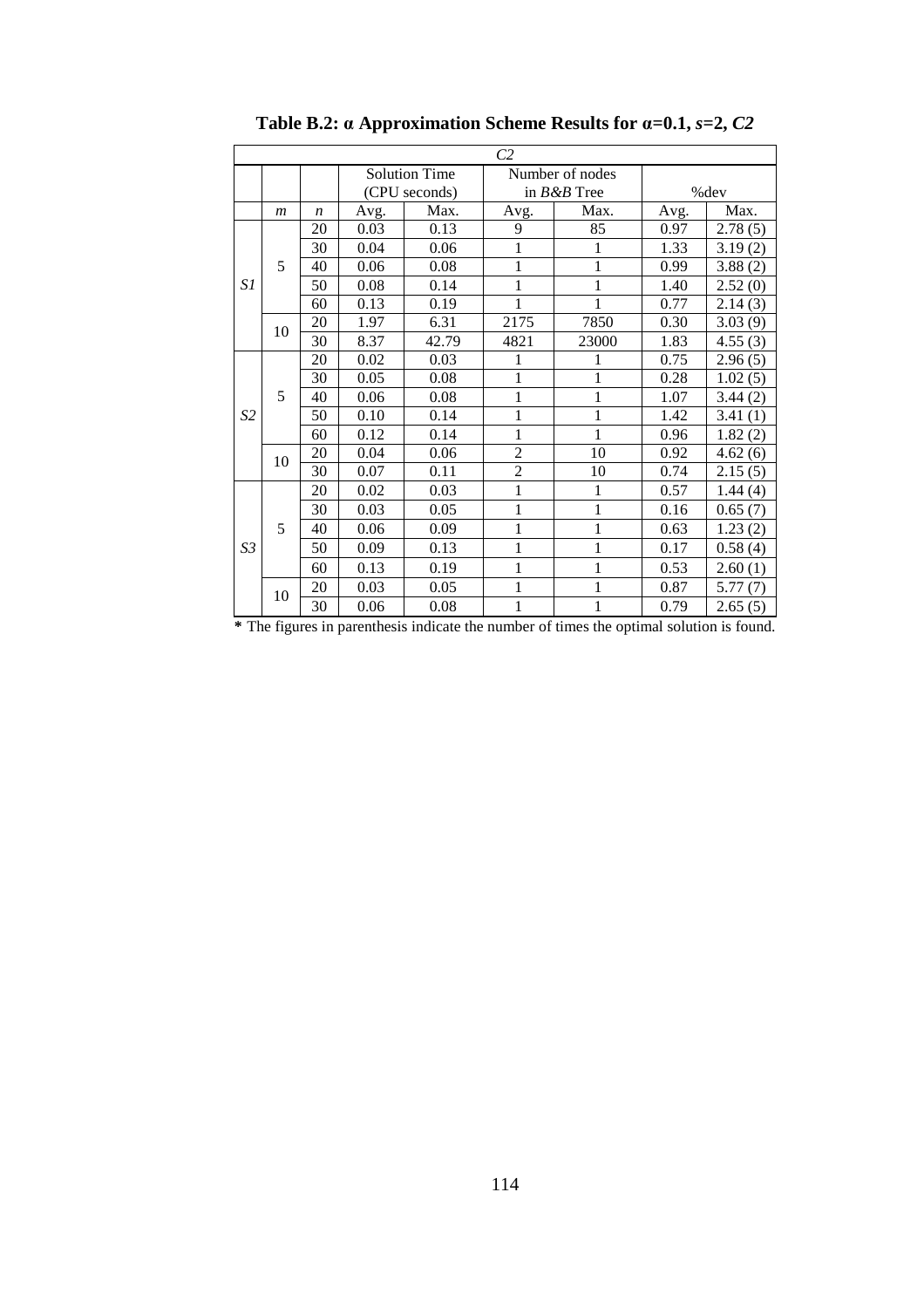|                |                |                  |      |                      | Cl             |                 |      |                                                                                                                                                                                                                                                                                                                                                                       |
|----------------|----------------|------------------|------|----------------------|----------------|-----------------|------|-----------------------------------------------------------------------------------------------------------------------------------------------------------------------------------------------------------------------------------------------------------------------------------------------------------------------------------------------------------------------|
|                |                |                  |      | <b>Solution Time</b> |                | Number of nodes |      |                                                                                                                                                                                                                                                                                                                                                                       |
|                |                |                  |      | (CPU seconds)        |                | in $B\&B$ Tree  |      |                                                                                                                                                                                                                                                                                                                                                                       |
|                | $\mathfrak{m}$ | $\boldsymbol{n}$ | Avg. | Max.                 | Avg.           | Max.            | Avg. | Max.                                                                                                                                                                                                                                                                                                                                                                  |
|                |                | 20               | 0.03 | 0.05                 | $\mathbf{2}$   | 5               | 0.93 | 4.39(7)                                                                                                                                                                                                                                                                                                                                                               |
|                |                | 30               | 0.04 | 0.06                 | $\mathbf{1}$   | 1               | 1.80 | %dev<br>4.55(3)<br>1.78<br>3.09(0)<br>1.03<br>3.35(2)<br>0.94<br>2.25(1)<br>1.05<br>6.38(8)<br>2.05<br>6.67(2)<br>0.40<br>1.49(5)<br>0.95<br>3.68(3)<br>0.54<br>1.50(5)<br>0.94<br>2.47(1)<br>0.78<br>1.92(0)<br>0.93<br>2.08(4)<br>0.91<br>3.50(5)<br>0.38<br>1.57(6)<br>0.67<br>2.17(2)<br>0.57<br>2.37(2)<br>0.58<br>1.93(1)<br>0.54<br>1.97(1)<br>1.28<br>3.23(2) |
|                | 5              | 40               | 0.08 | 0.13                 | $\mathbf{1}$   | 1               |      |                                                                                                                                                                                                                                                                                                                                                                       |
| S1             |                | 50               | 0.11 | 0.16                 | $\mathbf{1}$   | 1               |      |                                                                                                                                                                                                                                                                                                                                                                       |
|                |                | 60               | 0.16 | 0.22                 | $\mathbf{1}$   | 1               |      |                                                                                                                                                                                                                                                                                                                                                                       |
|                | 10             | 20               | 4.11 | 14.23                | 5015           | 18865           |      |                                                                                                                                                                                                                                                                                                                                                                       |
|                |                | 30               | 5.34 | 13.56                | 3232           | 9360            |      |                                                                                                                                                                                                                                                                                                                                                                       |
|                |                | 20               | 0.03 | 0.03                 | $\mathbf{1}$   | 1               |      |                                                                                                                                                                                                                                                                                                                                                                       |
|                |                | 30               | 0.05 | 0.06                 | $\mathbf{1}$   | $\overline{5}$  |      |                                                                                                                                                                                                                                                                                                                                                                       |
|                | 5              | 40               | 0.07 | 0.13                 | $\mathbf{1}$   | $\mathbf{1}$    |      |                                                                                                                                                                                                                                                                                                                                                                       |
| S2             |                | 50               | 0.08 | 0.16                 | $\mathbf 1$    | $\mathbf{1}$    |      |                                                                                                                                                                                                                                                                                                                                                                       |
|                |                | 60               | 0.15 | 0.28                 | $\mathbf{1}$   | 1               |      |                                                                                                                                                                                                                                                                                                                                                                       |
|                | 10             | 20               | 0.04 | 0.06                 | $\mathfrak{Z}$ | 10              |      |                                                                                                                                                                                                                                                                                                                                                                       |
|                |                | 30               | 0.05 | 0.11                 | $\mathbf{1}$   | 1               |      |                                                                                                                                                                                                                                                                                                                                                                       |
|                |                | 20               | 0.03 | 0.05                 | $\overline{3}$ | 15              |      |                                                                                                                                                                                                                                                                                                                                                                       |
|                |                | 30               | 0.05 | 0.06                 | $\overline{2}$ | 5               |      |                                                                                                                                                                                                                                                                                                                                                                       |
|                | 5              | 40               | 0.07 | 0.09                 | $\mathbf{1}$   | 1               |      |                                                                                                                                                                                                                                                                                                                                                                       |
| S <sub>3</sub> |                | 50               | 0.10 | 0.13                 | $\overline{2}$ | 10              |      |                                                                                                                                                                                                                                                                                                                                                                       |
|                |                | 60               | 0.17 | 0.22                 | $\mathbf{1}$   | 1               |      |                                                                                                                                                                                                                                                                                                                                                                       |
|                |                | 20               | 0.05 | 0.11                 | 6              | 30              |      |                                                                                                                                                                                                                                                                                                                                                                       |
|                | 10             | 30               | 0.07 | 0.09                 | $\overline{2}$ | 10              | 0.66 | 2.59(3)                                                                                                                                                                                                                                                                                                                                                               |

**Table B.3: α Approximation Scheme Results for α=0.1,** *s***=3,** *C1*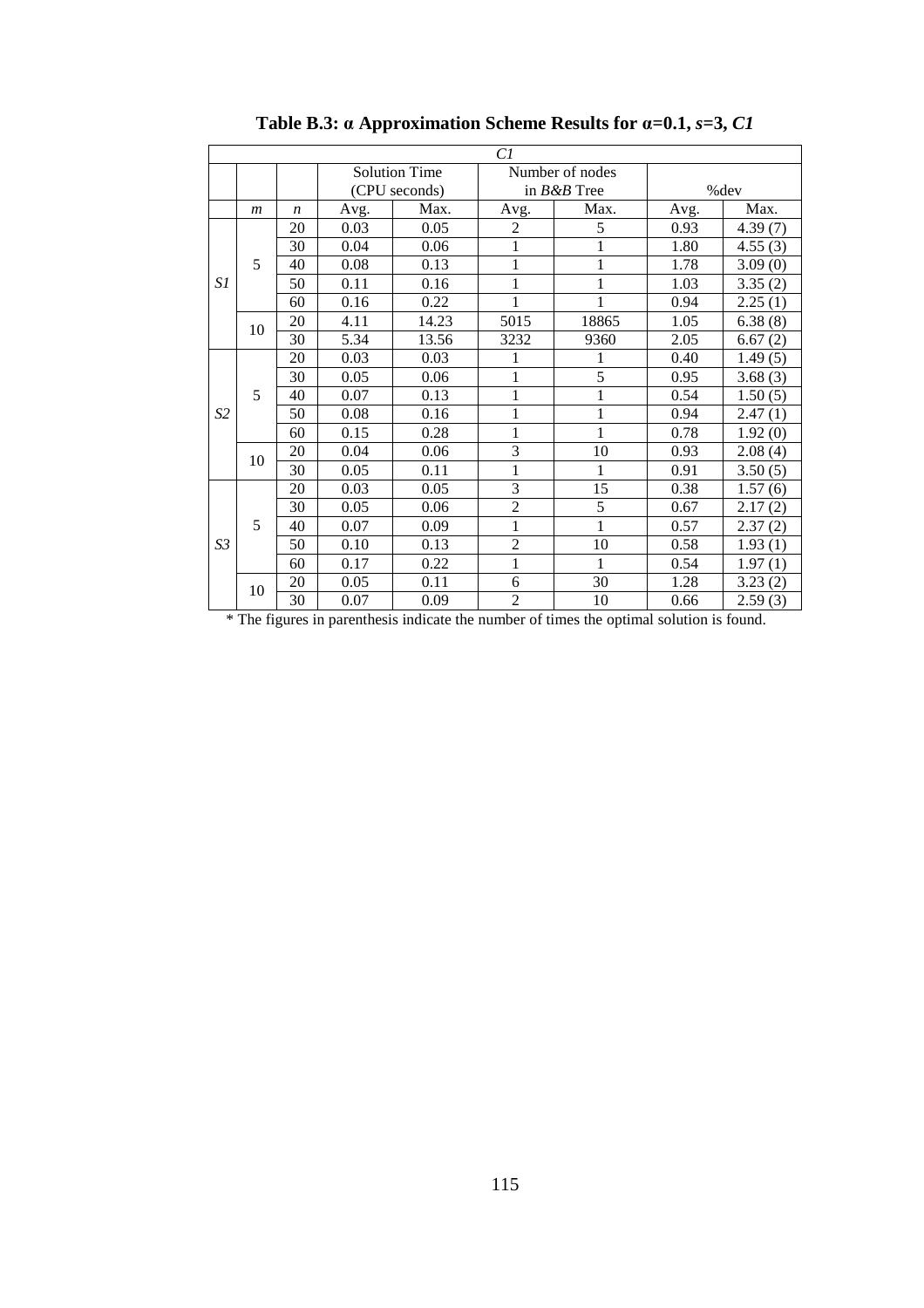|                |                |                  |      |                      | C2             |                 |      |                                                                |
|----------------|----------------|------------------|------|----------------------|----------------|-----------------|------|----------------------------------------------------------------|
|                |                |                  |      | <b>Solution Time</b> |                | Number of nodes |      |                                                                |
|                |                |                  |      | (CPU seconds)        |                | in $B\&B$ Tree  |      | %dev                                                           |
|                | $\mathfrak{m}$ | $\boldsymbol{n}$ | Avg. | Max.                 | Avg.           | Max.            | Avg. | Max.                                                           |
|                |                | 20               | 0.03 | 0.06                 | $\overline{2}$ | 5               | 0.93 | 4.39(7)                                                        |
|                |                | 30               | 0.05 | 0.06                 | $\mathbf{1}$   | 1               | 1.80 | 4.55(3)                                                        |
|                | 5              | 40               | 0.07 | 0.11                 | $\mathbf{1}$   | 1               | 1.78 | 3.09(0)                                                        |
| S1             |                | 50               | 0.11 | 0.16                 | $\mathbf{1}$   | 1               | 1.03 | 3.35(2)                                                        |
|                |                | 60               | 0.16 | 0.22                 | $\mathbf{1}$   | 1               | 0.94 | 2.25(1)                                                        |
|                | 10             | 20               | 3.56 | 14.84                | 4459           | 20068           | 0.83 | 4.26(8)                                                        |
|                |                | 30               | 5.35 | 13.48                | 3260           | 9360            | 2.05 | 6.67(2)                                                        |
|                |                | 20               | 0.03 | 0.03                 | 1              | 1               | 0.40 | 1.49(5)                                                        |
|                |                | 30               | 0.05 | 0.06                 | $\mathbf{1}$   | $\mathbf{1}$    | 0.58 | 1.70(4)                                                        |
|                | 5              | 40               | 0.07 | 0.13                 | $\mathbf{1}$   | $\mathbf{1}$    | 0.56 | 1.50(5)                                                        |
| S2             |                | 50               | 0.09 | 0.16                 | $1\,$          | 1               | 0.94 | 2.47(1)<br>1.92(0)<br>2.08(4)<br>3.50(5)<br>1.57(5)<br>1.27(1) |
|                |                | 60               | 0.15 | 0.28                 | $\mathbf{1}$   | 1               | 0.78 |                                                                |
|                | 10             | 20               | 0.04 | 0.06                 | $\overline{2}$ | 10              | 0.93 |                                                                |
|                |                | 30               | 0.06 | 0.11                 | $\mathbf{1}$   | 1               | 0.91 |                                                                |
|                |                | 20               | 0.03 | 0.03                 | $\mathbf{1}$   | 1               | 0.38 |                                                                |
|                |                | 30               | 0.05 | 0.08                 | $\mathbf{1}$   | 1               | 0.67 |                                                                |
|                | 5              | 40               | 0.07 | 0.09                 | 1              | 1               | 0.57 | 2.37(2)                                                        |
| S <sub>3</sub> |                | 50               | 0.10 | 0.14                 | 1              | 1               | 0.58 | 1.93(1)                                                        |
|                |                | 60               | 0.17 | 0.23                 | 1              | 1               | 0.54 | 1.97(1)                                                        |
|                |                | 20               | 0.04 | 0.05                 | 1              | 1               | 1.03 | 2.55(1)                                                        |
|                | 10             | 30               | 0.06 | 0.09                 | 1              | 1               | 1.00 | 2.59(2)                                                        |

**Table B.4: α Approximation Scheme Results for α=0.1,** *s***=3,** *C2*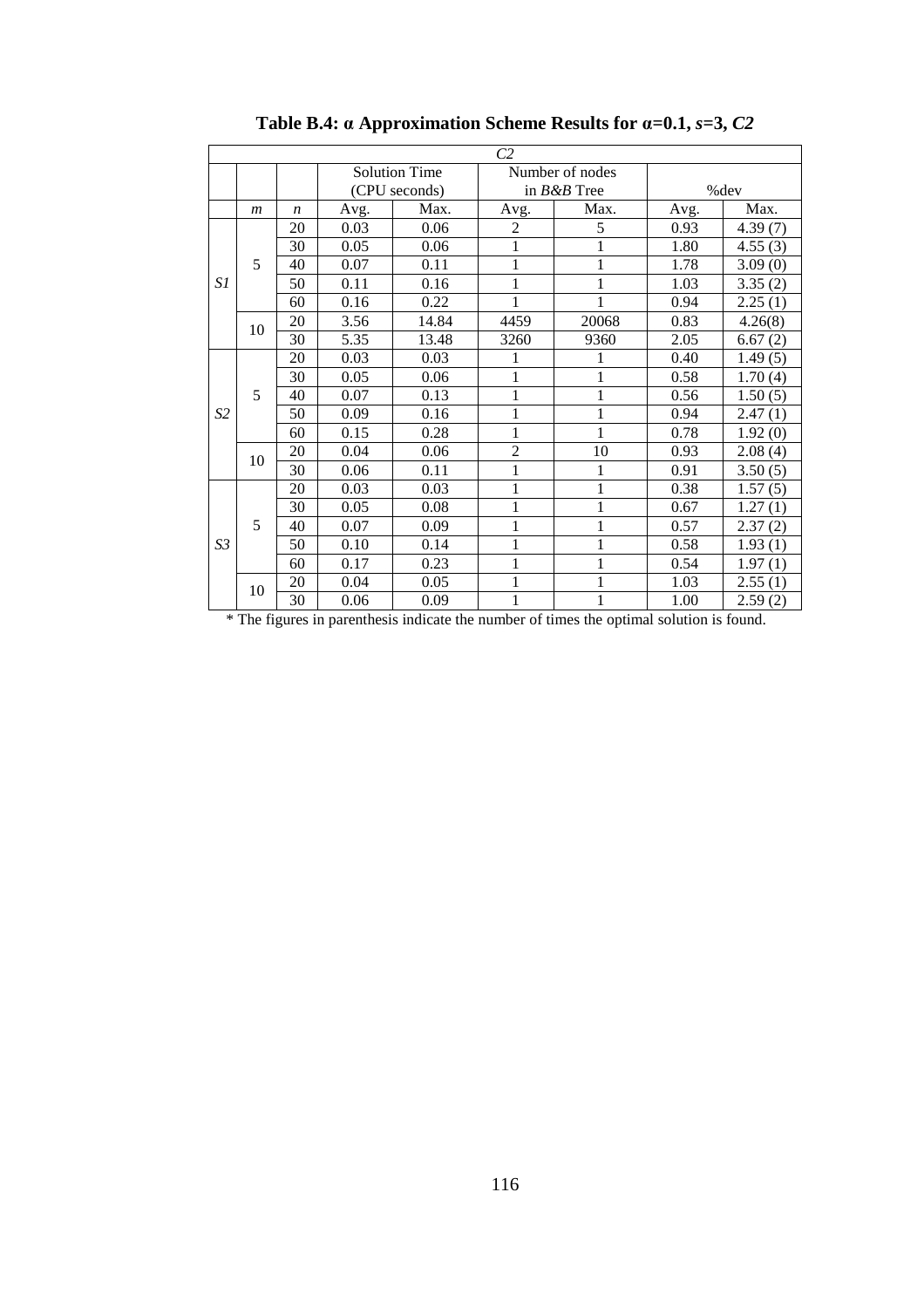# **APPENDIX C**

### **α APPROXIMATION SCHEME RESULTS FOR α = 0.05**

|                | C1               |                  |       |                                       |                                   |                |      |         |  |  |  |  |
|----------------|------------------|------------------|-------|---------------------------------------|-----------------------------------|----------------|------|---------|--|--|--|--|
|                |                  |                  |       | <b>Solution Time</b><br>(CPU seconds) | Number of nodes<br>in $B\&B$ Tree |                | %dev |         |  |  |  |  |
|                | $\boldsymbol{m}$ | $\boldsymbol{n}$ | Avg.  | Max.                                  | Avg.                              | Max.           | Avg. | Max.    |  |  |  |  |
|                |                  | 20               | 0.15  | 0.50                                  | 231                               | 780            | 0.13 | 1.32(9) |  |  |  |  |
|                |                  | 30               | 0.08  | 0.41                                  | 68                                | 555            | 1.13 | 3.19(3) |  |  |  |  |
|                | 5<br>10          | 40               | 0.07  | 0.16                                  | 3                                 | 30             | 0.60 | 1.43(3) |  |  |  |  |
| S1             |                  | 50               | 0.08  | 0.13                                  | 1                                 | 1              | 1.40 | 2.52(0) |  |  |  |  |
|                |                  | 60               | 0.13  | 0.17                                  | $\mathbf{1}$                      | $\mathbf{1}$   | 0.77 | 2.14(3) |  |  |  |  |
|                |                  | 20               | 9.57  | 30.02                                 | 12069                             | 40638          | 0.30 | 3.03(9) |  |  |  |  |
|                |                  | 30               | 70.31 | 374.55                                | 37927                             | 194510         | 0.92 | 2.38(6) |  |  |  |  |
|                |                  | 20<br>30         | 0.03  | 0.03                                  | 1                                 | 5              | 0.75 | 2.96(5) |  |  |  |  |
|                |                  |                  | 0.04  | 0.05<br>0.16<br>0.14<br>0.16          | 1                                 | $\overline{5}$ | 0.25 | 1.02(6) |  |  |  |  |
|                | 5                | 40               | 0.07  |                                       | $\overline{4}$                    | 40             | 0.73 | 2.24(3) |  |  |  |  |
| S <sub>2</sub> |                  | 50               | 0.09  |                                       | 1                                 | 1              | 1.42 | 3.41(1) |  |  |  |  |
|                |                  | 60               | 0.12  |                                       | 1                                 | 1              | 0.96 | 1.82(2) |  |  |  |  |
|                | 10               | 20               | 0.06  | 0.11                                  | 11                                | 30             | 0.47 | 1.59(7) |  |  |  |  |
|                |                  | 30               | 0.09  | 0.09                                  | 5                                 | 10             | 0.74 | 2.15(5) |  |  |  |  |
|                |                  | 20               | 0.02  | 0.03                                  | $\mathbf{1}$                      | 1              | 0.57 | 1.44(4) |  |  |  |  |
|                |                  | 30               | 0.03  | 0.05                                  | 1                                 | 5              | 0.16 | 0.65(7) |  |  |  |  |
|                | 5                | 40               | 0.06  | 0.08                                  | 1                                 | $\mathbf{1}$   | 0.63 | 1.23(2) |  |  |  |  |
| S <sub>3</sub> |                  | 50               | 0.09  | 0.13                                  | 1                                 | 1              | 0.17 | 0.58(4) |  |  |  |  |
|                |                  | 60               | 0.13  | 0.20                                  | 1                                 | 1              | 0.53 | 2.60(1) |  |  |  |  |
|                | 10               | 20               | 0.04  | 0.06                                  | $\overline{4}$                    | 10             | 0.49 | 1.98(7) |  |  |  |  |
|                |                  | 30               | 0.06  | 0.11                                  | $\overline{c}$                    | 10             | 0.79 | 2.65(5) |  |  |  |  |

#### **Table C.1: α Approximation Scheme Results for α=0.05,** *s***=2,** *C1*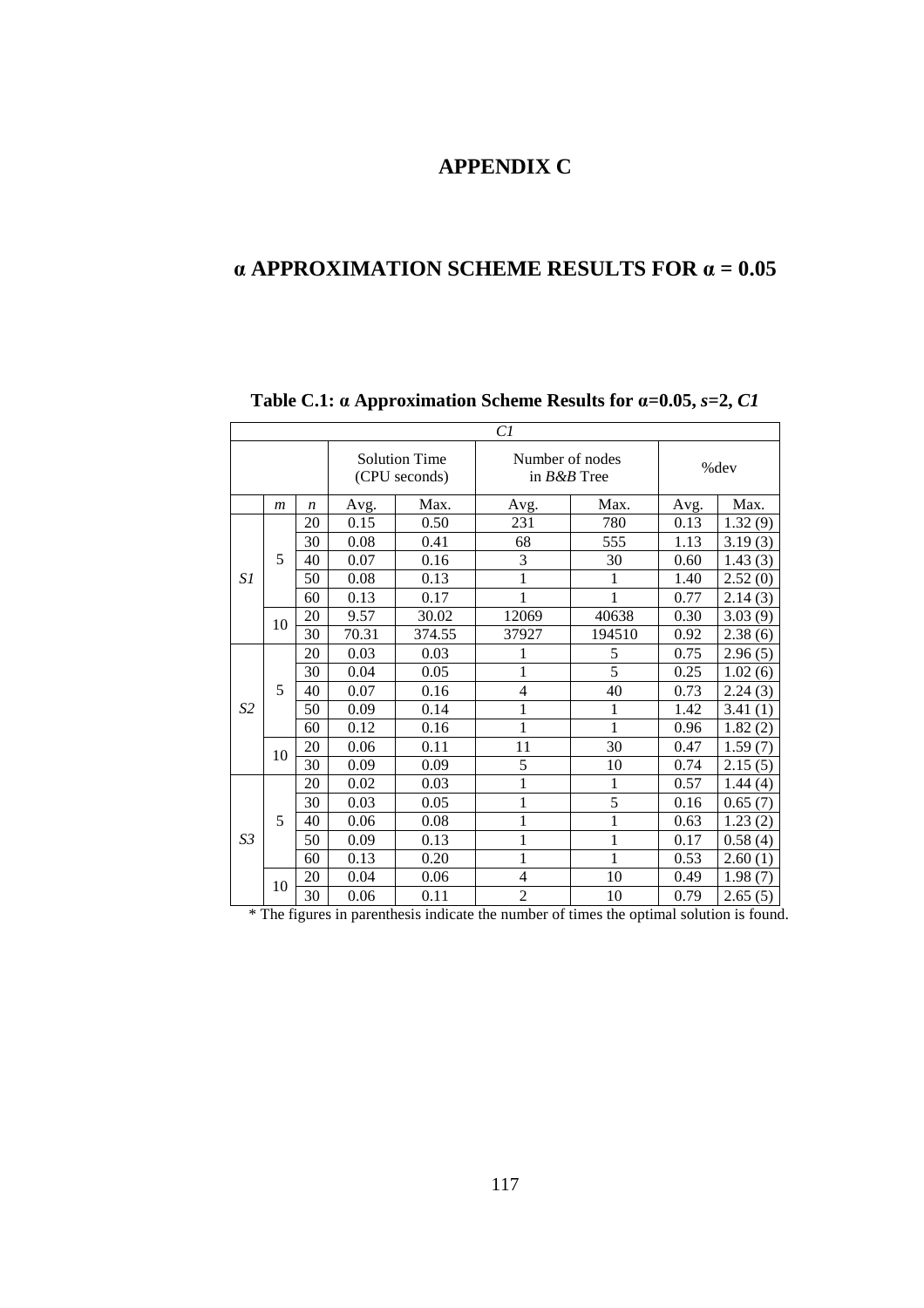|                |                  |                  |       |                      | C2              |              |      |                                                                                                                                                                           |
|----------------|------------------|------------------|-------|----------------------|-----------------|--------------|------|---------------------------------------------------------------------------------------------------------------------------------------------------------------------------|
|                |                  |                  |       | <b>Solution Time</b> | Number of nodes |              |      | %dev                                                                                                                                                                      |
|                |                  |                  |       | (CPU seconds)        | in $B\&B$ Tree  |              |      |                                                                                                                                                                           |
|                | $\boldsymbol{m}$ | $\boldsymbol{n}$ | Avg.  | Max.                 | Avg.            | Max.         | Avg. |                                                                                                                                                                           |
|                |                  | 20               | 0.14  | 0.47                 | 231             | 780          | 0.13 |                                                                                                                                                                           |
|                |                  | 30               | 0.09  | 0.41                 | 68              | 555          | 1.13 | 3.19(3)                                                                                                                                                                   |
|                | 5                | 40               | 0.07  | 0.16                 | 3               | 30           | 0.60 | Max.<br>1.32(9)<br>1.43(3)<br>2.52(0)<br>2.14(3)<br>3.03(9)<br>2.38(6)<br>2.96(5)<br>1.02(5)<br>2.24(3)<br>3.41(1)<br>1.82(2)<br>1.59(7)<br>2.15(5)<br>1.44(4)<br>0.65(7) |
| S1             |                  | 50               | 0.08  | 0.14                 | $\mathbf{1}$    | 1            | 1.40 |                                                                                                                                                                           |
|                |                  | 60               | 0.14  | 0.19                 | 1               | $\mathbf{1}$ | 0.77 |                                                                                                                                                                           |
|                | 10               | 20               | 8.69  | 26.67                | 11060           | 29889        | 0.30 |                                                                                                                                                                           |
|                |                  | 30               | 72.05 | 363.84               | 39634           | 193840       | 0.92 |                                                                                                                                                                           |
|                | 5                | 20               | 0.03  | 0.03                 | 1               | 5            | 0.75 |                                                                                                                                                                           |
|                |                  | 30               | 0.04  | 0.06                 | $\mathbf{1}$    | 1            | 0.28 |                                                                                                                                                                           |
|                |                  | 40               | 0.07  | 0.16                 | $\overline{4}$  | 40           | 0.73 |                                                                                                                                                                           |
| S <sub>2</sub> |                  | 50               | 0.09  | 0.14                 | 1               | 1            | 1.42 |                                                                                                                                                                           |
|                |                  | 60               | 0.11  | 0.14                 | 1               | 1            | 0.96 |                                                                                                                                                                           |
|                | 10               | 20               | 0.05  | 0.08                 | 9               | 10           | 0.47 |                                                                                                                                                                           |
|                |                  | 30               | 0.08  | 0.09                 | 5               | 10           | 0.74 |                                                                                                                                                                           |
|                |                  | 20               | 0.02  | 0.03                 | $\mathbf{1}$    | 1            | 0.57 |                                                                                                                                                                           |
|                |                  | 30               | 0.04  | 0.05                 | $\mathbf{1}$    | 1            | 0.16 |                                                                                                                                                                           |
|                | 5                | 40               | 0.06  | 0.08                 | $\mathbf{1}$    | 1            | 0.63 | 1.23(2)                                                                                                                                                                   |
| S3             |                  | 50               | 0.09  | 0.11                 | $\mathbf{1}$    | 1            | 0.17 | 0.58(4)                                                                                                                                                                   |
|                |                  | 60               | 0.12  | 0.19                 | $\mathbf{1}$    | $\mathbf{1}$ | 0.53 | 2.60(1)                                                                                                                                                                   |
|                | 10               | 20               | 0.04  | 0.06                 | $\overline{4}$  | 10           | 0.49 | 1.98(7)                                                                                                                                                                   |
|                |                  | 30               | 0.07  | 0.11                 | $\overline{c}$  | 10           | 0.79 | 2.65(5)                                                                                                                                                                   |

**Table C.2: α Approximation Scheme Results for α=0.05,** *s***=2,** *C2*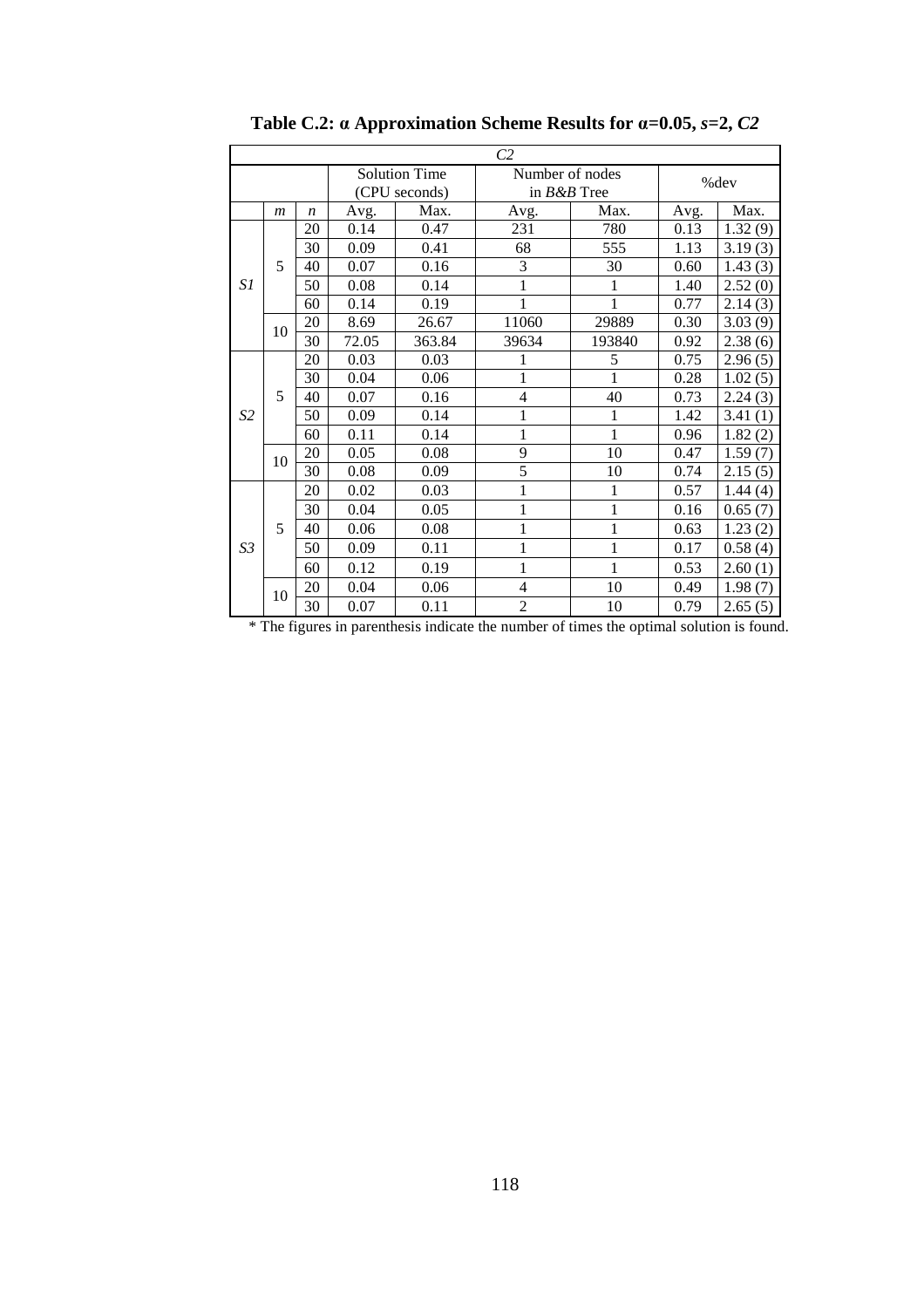|                | Cl               |                  |        |                      |                 |                                                                                                                                                                                                                                                                                                                                             |      |         |  |  |  |
|----------------|------------------|------------------|--------|----------------------|-----------------|---------------------------------------------------------------------------------------------------------------------------------------------------------------------------------------------------------------------------------------------------------------------------------------------------------------------------------------------|------|---------|--|--|--|
|                |                  |                  |        | <b>Solution Time</b> | Number of nodes |                                                                                                                                                                                                                                                                                                                                             |      |         |  |  |  |
|                |                  |                  |        | (CPU seconds)        |                 |                                                                                                                                                                                                                                                                                                                                             |      |         |  |  |  |
|                | $\boldsymbol{m}$ | $\boldsymbol{n}$ | Avg.   | Max.                 | Avg.            | Max.                                                                                                                                                                                                                                                                                                                                        | Avg. | Max.    |  |  |  |
|                |                  | 20               | 0.09   | 0.25                 | 83              | 295                                                                                                                                                                                                                                                                                                                                         | 0.20 | 1.96(9) |  |  |  |
|                |                  | 30               | 0.12   | 0.41                 | 96              | 435                                                                                                                                                                                                                                                                                                                                         | 0.68 | 1.90(5) |  |  |  |
|                | 5                | 40               | 0.08   | 0.11                 | 6               | in $B\&B$ Tree<br>$%$ dev<br>55<br>3.09(0)<br>1.78<br>3.35(2)<br>1<br>1.03<br>1<br>2.25(1)<br>0.94<br>71793<br>0.83<br>4.26(8)<br>1.67(5)<br>250250<br>0.70<br>0.40<br>1.49(5)<br>1<br>10<br>1.70(4)<br>0.58<br>1<br>0.54<br>1.50(5)<br>1<br>0.94<br>2.47(1)<br>1<br>0.78<br>1.92(0)<br>8304<br>2.08(5)<br>0.62<br>0.70<br>3.50(5)<br>18244 |      |         |  |  |  |
| S1             |                  | 50               | 0.11   | 0.19                 | 1               |                                                                                                                                                                                                                                                                                                                                             |      |         |  |  |  |
|                |                  | 60               | 0.16   | 0.22                 | 1               |                                                                                                                                                                                                                                                                                                                                             |      |         |  |  |  |
|                | 10               | 20               | 15.26  | 59.34                | 19328           |                                                                                                                                                                                                                                                                                                                                             |      |         |  |  |  |
|                |                  | 30               | 130.35 | 459.88               | 70288           |                                                                                                                                                                                                                                                                                                                                             |      |         |  |  |  |
|                |                  | 20               | 0.03   | 0.05                 | 1               |                                                                                                                                                                                                                                                                                                                                             |      |         |  |  |  |
|                |                  | 30               | 0.05   | 0.09                 | 1               |                                                                                                                                                                                                                                                                                                                                             |      |         |  |  |  |
|                | 5                | 40               | 0.09   | 0.14                 | 1               |                                                                                                                                                                                                                                                                                                                                             |      |         |  |  |  |
| S <sub>2</sub> |                  | 50               | 0.10   | 0.17                 | $\mathbf{1}$    |                                                                                                                                                                                                                                                                                                                                             |      |         |  |  |  |
|                |                  | 60               | 0.17   | 0.30                 | 1               |                                                                                                                                                                                                                                                                                                                                             |      |         |  |  |  |
|                | 10               | 20               | 1.06   | 10.11                | 837             |                                                                                                                                                                                                                                                                                                                                             |      |         |  |  |  |
|                |                  | 30               | 4.82   | 47.34                | 1829            |                                                                                                                                                                                                                                                                                                                                             |      |         |  |  |  |
|                |                  | 20               | 0.04   | 0.06                 | $\overline{2}$  | 15                                                                                                                                                                                                                                                                                                                                          | 0.38 | 1.57(6) |  |  |  |
|                |                  | 30               | 0.05   | 0.06                 | $\overline{1}$  | $\overline{5}$                                                                                                                                                                                                                                                                                                                              | 0.67 | 2.17(2) |  |  |  |
|                | 5                | 40               | 0.07   | 0.09                 | $\mathbf{1}$    | $\mathbf{1}$                                                                                                                                                                                                                                                                                                                                | 0.57 | 2.37(2) |  |  |  |
| S <sub>3</sub> |                  | 50               | 0.10   | 0.14                 | 1               | 10                                                                                                                                                                                                                                                                                                                                          | 0.58 | 1.93(1) |  |  |  |
|                |                  | 60               | 0.17   | 0.22                 | 1               | 1                                                                                                                                                                                                                                                                                                                                           | 0.54 | 1.97(1) |  |  |  |
|                | 10               | 20               | 0.14   | 0.66                 | 42              | 336                                                                                                                                                                                                                                                                                                                                         | 1.28 | 3.23(2) |  |  |  |
|                |                  | 30               | 0.08   | 0.13                 | 3               | 10                                                                                                                                                                                                                                                                                                                                          | 0.40 | 1.37(4) |  |  |  |

**Table C.3: α Approximation Scheme Results for α=0.05,** *s***=3,** *C1*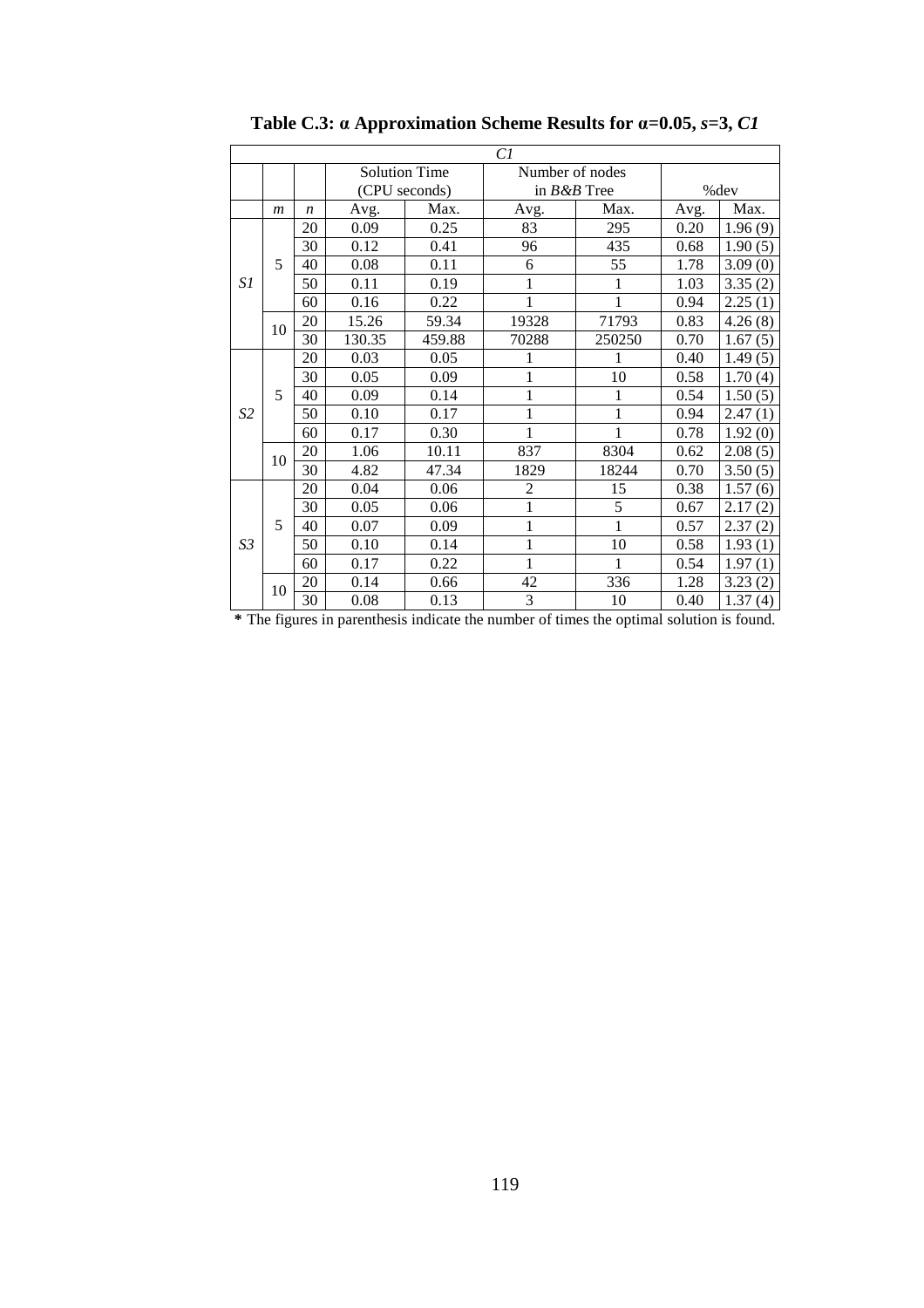|                | C <sub>2</sub>                                                                                                                                                                                                                                                     |                  |         |                      |                 |              |                                                                                                                                                                                                                                                              |         |  |  |  |  |
|----------------|--------------------------------------------------------------------------------------------------------------------------------------------------------------------------------------------------------------------------------------------------------------------|------------------|---------|----------------------|-----------------|--------------|--------------------------------------------------------------------------------------------------------------------------------------------------------------------------------------------------------------------------------------------------------------|---------|--|--|--|--|
|                |                                                                                                                                                                                                                                                                    |                  |         | <b>Solution Time</b> | Number of nodes |              |                                                                                                                                                                                                                                                              |         |  |  |  |  |
|                |                                                                                                                                                                                                                                                                    |                  |         | (CPU seconds)        | in $B\&B$ Tree  |              |                                                                                                                                                                                                                                                              |         |  |  |  |  |
|                | $\boldsymbol{m}$                                                                                                                                                                                                                                                   | $\boldsymbol{n}$ | Avg.    | Max.                 | Avg.            | Max.         | Avg.                                                                                                                                                                                                                                                         | Max.    |  |  |  |  |
|                |                                                                                                                                                                                                                                                                    | 20               | 0.08    | 0.22                 | 83              | 295          | 0.20                                                                                                                                                                                                                                                         | 1.96(9) |  |  |  |  |
|                | 30<br>0.12<br>0.38<br>96<br>435<br>5<br>0.08<br>55<br>40<br>0.13<br>6<br>1<br>0.11<br>50<br>0.16<br>1<br>1<br>1<br>60<br>0.16<br>0.22<br>20<br>71488<br>14.98<br>60.70<br>18888<br>10<br>30<br>600.05<br>152.60<br>70273<br>249920<br>20<br>0.04<br>0.05<br>1<br>1 | 0.68             | 1.90(5) |                      |                 |              |                                                                                                                                                                                                                                                              |         |  |  |  |  |
|                |                                                                                                                                                                                                                                                                    |                  |         |                      |                 |              | % dev<br>1.78<br>3.09(0)<br>1.03<br>3.35(2)<br>0.94<br>2.25(1)<br>0.83<br>4.26(8)<br>1.67(5)<br>0.70<br>1.49(5)<br>0.40<br>1.70(4)<br>0.58<br>1.50(5)<br>0.56<br>0.94<br>2.47(1)<br>0.78<br>1.92(0)<br>0.62<br>2.08(5)<br>0.70<br>3.50(5)<br>1.57(5)<br>0.38 |         |  |  |  |  |
| S1             |                                                                                                                                                                                                                                                                    |                  |         |                      |                 |              |                                                                                                                                                                                                                                                              |         |  |  |  |  |
|                |                                                                                                                                                                                                                                                                    |                  |         |                      |                 |              |                                                                                                                                                                                                                                                              |         |  |  |  |  |
|                |                                                                                                                                                                                                                                                                    |                  |         |                      |                 |              |                                                                                                                                                                                                                                                              |         |  |  |  |  |
|                |                                                                                                                                                                                                                                                                    |                  |         |                      |                 |              |                                                                                                                                                                                                                                                              |         |  |  |  |  |
|                | 5                                                                                                                                                                                                                                                                  |                  |         |                      |                 |              |                                                                                                                                                                                                                                                              |         |  |  |  |  |
|                |                                                                                                                                                                                                                                                                    | 30               | 0.05    | 0.08                 | $\mathbf{1}$    | $\mathbf{1}$ |                                                                                                                                                                                                                                                              |         |  |  |  |  |
|                |                                                                                                                                                                                                                                                                    | 40               | 0.07    | 0.13                 | 1               | 1            |                                                                                                                                                                                                                                                              |         |  |  |  |  |
| S <sub>2</sub> |                                                                                                                                                                                                                                                                    | 50               | 0.08    | 0.14                 | 1               | 1            |                                                                                                                                                                                                                                                              |         |  |  |  |  |
|                |                                                                                                                                                                                                                                                                    | 60               | 0.16    | 0.30                 | 1               | 1            |                                                                                                                                                                                                                                                              |         |  |  |  |  |
|                | 10                                                                                                                                                                                                                                                                 | 20               | 1.12    | 10.75                | 1026            | 10190        |                                                                                                                                                                                                                                                              |         |  |  |  |  |
|                |                                                                                                                                                                                                                                                                    | 30               | 4.90    | 48.17                | 2228            | 22230        |                                                                                                                                                                                                                                                              |         |  |  |  |  |
|                |                                                                                                                                                                                                                                                                    | 20               | 0.03    | 0.03                 | 1               | 1            |                                                                                                                                                                                                                                                              |         |  |  |  |  |
|                |                                                                                                                                                                                                                                                                    | 30               | 0.05    | 0.06                 | $\mathbf{1}$    | 1            | 0.67                                                                                                                                                                                                                                                         | 1.27(1) |  |  |  |  |
|                | 5                                                                                                                                                                                                                                                                  | 40               | 0.07    | 0.09                 | 1               | 1            | 0.57                                                                                                                                                                                                                                                         | 2.37(2) |  |  |  |  |
| S <sub>3</sub> |                                                                                                                                                                                                                                                                    | 50               | 0.10    | 0.14                 | 1               | 1            | 0.58                                                                                                                                                                                                                                                         | 1.93(1) |  |  |  |  |
|                |                                                                                                                                                                                                                                                                    | 60               | 0.17    | 0.22                 | 1               | 1            | 0.54                                                                                                                                                                                                                                                         | 1.97(1) |  |  |  |  |
|                | 10                                                                                                                                                                                                                                                                 | 20               | 0.10    | 0.51                 | 36              | 279          | 0.96                                                                                                                                                                                                                                                         | 2.55(2) |  |  |  |  |
|                |                                                                                                                                                                                                                                                                    | 30               | 0.08    | 0.23                 | $\overline{4}$  | 10           | 0.57                                                                                                                                                                                                                                                         | 2.18(4) |  |  |  |  |

**Table C.4: α Approximation Scheme Results for α=0.05,** *s***=3,** *C2*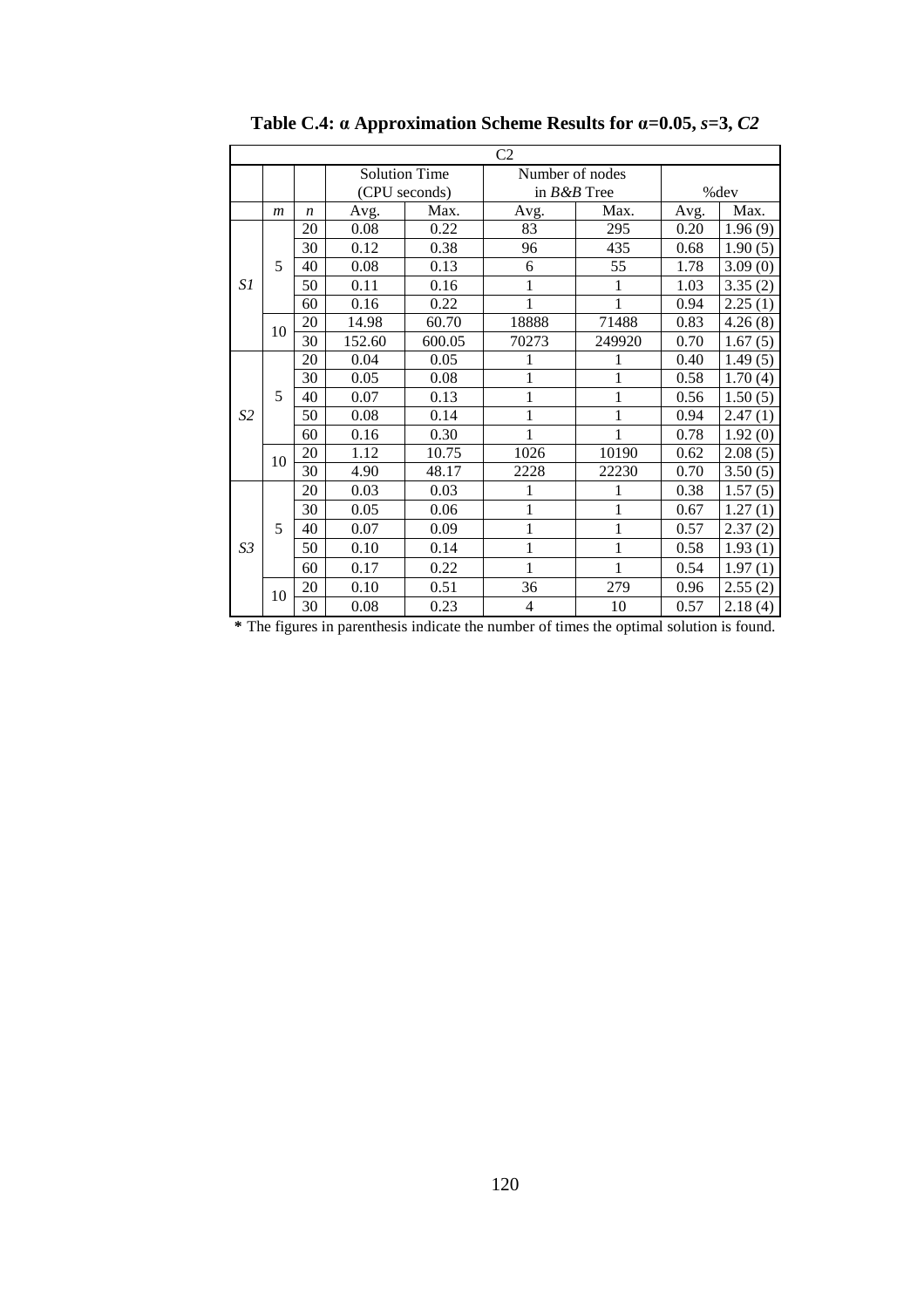### **APPENDIX D**

### **α APPROXIMATION SCHEME RESULTS FOR α = 0.02**

|                | Cl             |                  |                      |               |                 |       |      |              |  |
|----------------|----------------|------------------|----------------------|---------------|-----------------|-------|------|--------------|--|
|                |                |                  | <b>Solution Time</b> |               | Number of nodes |       |      |              |  |
|                |                |                  |                      | (CPU seconds) | in $B\&B$ Tree  |       | %dev |              |  |
|                | $\mathfrak{m}$ | $\boldsymbol{n}$ | Avg.                 | Max.          | Avg.            | Max.  | Avg. | Max.         |  |
|                |                | 20               | 0.70                 | 2.20          | 1225            | 4210  | 0.13 | 1.32(9)      |  |
|                |                | 30               | 2.01                 | 10.28         | 2266            | 11000 | 0.40 | 1.06(6)      |  |
|                | 5              | 40               | 0.74                 | 3.08          | 695             | 3425  | 0.46 | 0.81(4)      |  |
| S1             |                | 50               | 0.29                 | 1.19          | 200             | 1310  | 0.91 | 1.28(1)      |  |
|                |                | 60               | 0.31                 | 1.39          | 142             | 1125  | 0.56 | 1.50(3)      |  |
|                | 10             | 20               | 14.76                | 41.45         | 21072           | 64122 | 0.00 | 0.00(10)     |  |
|                |                | 30               | 65.80                | 139.53        | 33280           | 70320 | 0.00 | $0.00(8)$ ** |  |
|                | 5              | 20               | 0.05                 | 0.17          | 27              | 202   | 0.08 | 0.78(9)      |  |
|                |                | 30               | 0.05                 | 0.09          | 3               | 5     | 0.10 | 0.51(8)      |  |
|                |                | 40               | 0.61                 | 5.33          | 285             | 2825  | 0.47 | 1.56(3)      |  |
| S <sub>2</sub> |                | 50               | 0.17                 | 0.36          | 22              | 85    | 0.58 | 1.23(1)      |  |
|                |                | 60               | 0.23                 | 0.64          | 47              | 285   | 0.52 | 1.32(3)      |  |
|                | 10             | 20               | 0.23                 | 1.06          | 188             | 1136  | 0.16 | 1.59(9)      |  |
|                |                | 30               | 1.90                 | 17.28         | 1060            | 10211 | 0.32 | 1.08(7)      |  |
|                | 5              | 20               | 0.03                 | 0.03          | $\overline{4}$  | 5     | 0.33 | 0.97(6)      |  |
|                |                | 30               | 0.04                 | 0.05          | $\overline{4}$  | 15    | 0.16 | 0.65(7)      |  |
|                |                | 40               | 0.13                 | 0.56          | 24              | 220   | 0.34 | 0.98(4)      |  |
| S <sub>3</sub> |                | 50               | 0.09                 | 0.11          | $\mathbf{1}$    | 5     | 0.17 | 0.58(4)      |  |
|                |                | 60               | 0.16                 | 0.50          | 15              | 145   | 0.40 | 1.30(1)      |  |
|                | 10             | 20               | 0.10                 | 0.52          | $\mathbf{1}$    | 1     | 0.19 | 0.97(8)      |  |
|                |                | 30               | 0.11                 | 0.16          | $\mathbf{1}$    | 1     | 0.53 | 1.34(5)      |  |

**Table D.1: α Approximation Scheme Results for α=0.02,** *s***=2,** *C1* 

**\*** The figures in parenthesis indicate the number of times the optimal solution is found.

 **\*\*** 2 out of 10 instances could not be solved in *S1 m*=10, *n*=30 set.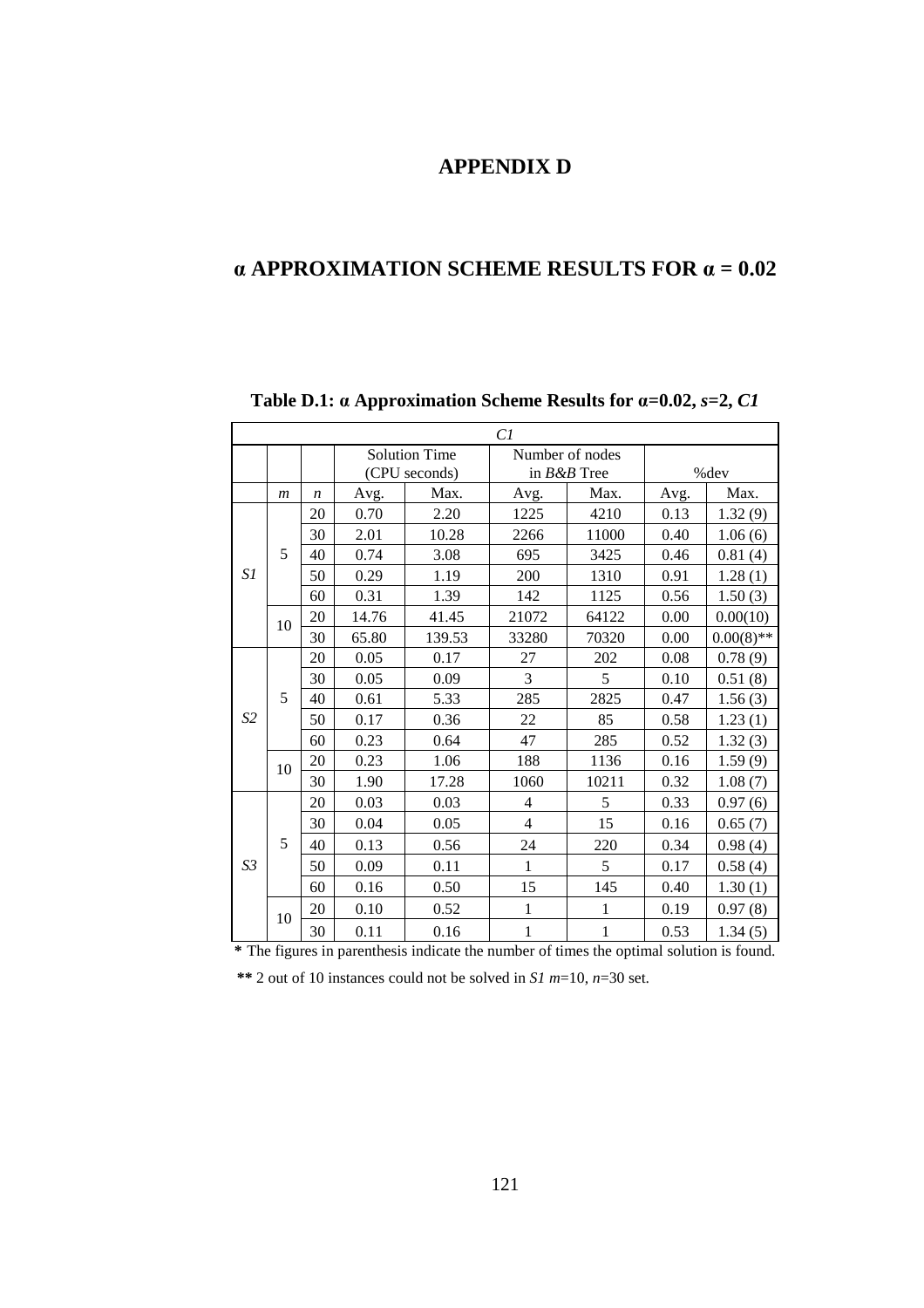| $\mathbb{C}2$  |                  |                  |       |                                         |                |              |      |              |
|----------------|------------------|------------------|-------|-----------------------------------------|----------------|--------------|------|--------------|
|                |                  |                  |       | <b>Solution Time</b><br>Number of nodes |                |              |      |              |
|                |                  |                  |       | (CPU seconds)                           | in B&B Tree    |              | %dev |              |
|                | $\boldsymbol{m}$ | $\boldsymbol{n}$ | Avg.  | Max.                                    | Avg.           | Max.         | Avg. | Max.         |
|                |                  | 20               | 0.77  | 2.47                                    | 1219           | 4220         | 0.13 | 1.32(9)      |
|                |                  | 30               | 1.99  | 9.98                                    | 2269           | 11030        | 0.40 | 1.06(6)      |
|                | 5                | 40               | 0.76  | 3.14                                    | 695            | 3425         | 0.46 | 0.81(4)      |
| S1             |                  | 50               | 0.28  | 1.11                                    | 200            | 1310         | 0.91 | 1.28(1)      |
|                |                  | 60               | 0.30  | 1.34                                    | 142            | 1125         | 0.56 | 1.50(3)      |
|                | 10               | 20               | 20.39 | 90.38                                   | 24519          | 94889        | 0.00 | 0.00(10)     |
|                |                  | 30               | 66.59 | 126.08                                  | 32690          | 70950        | 0.00 | $0.00(8)$ ** |
|                | 5                | 20               | 0.06  | 0.19                                    | 27             | 205          | 0.08 | 0.78(9)      |
|                |                  | 30               | 0.06  | 0.08                                    | 3              | 5            | 0.11 | $0.51(7)$ ** |
|                |                  | 40               | 0.62  | 5.50                                    | 285            | 2825         | 0.47 | 1.56(3)      |
| S <sub>2</sub> |                  | 50               | 0.18  | 0.42                                    | 22             | 85           | 0.58 | 1.23(1)      |
|                |                  | 60               | 0.22  | 0.63                                    | 47             | 285          | 0.52 | 1.32 (39)    |
|                | 10               | 20               | 0.22  | 1.00                                    | 212            | 1334         | 0.16 | 1.59(9)      |
|                |                  | 30               | 4.76  | 46.19                                   | 3396           | 33660        | 0.32 | 1.08(7)      |
|                | 5                | 20               | 0.02  | 0.03                                    | $\overline{4}$ | 5            | 0.33 | 0.97(6)      |
|                |                  | 30               | 0.04  | 0.05                                    | 3              | 5            | 0.16 | 0.65(7)      |
| S3             |                  | 40               | 0.12  | 0.56                                    | 24             | 220          | 0.34 | 0.98(4)      |
|                |                  | 50               | 0.10  | 0.14                                    | $\mathbf{1}$   | 5            | 0.17 | 0.58(4)      |
|                |                  | 60               | 0.16  | 0.53                                    | 15             | 145          | 0.40 | 1.30(1)      |
|                | 10               | 20               | 0.10  | 0.45                                    | $\mathbf{1}$   | $\mathbf{1}$ | 0.19 | 0.97(8)      |
|                |                  | 30               | 0.10  | 0.16                                    | $\mathbf{1}$   | $\mathbf{1}$ | 0.53 | 1.34(5)      |

**Table D.2: α Approximation Scheme Results for α=0.02,** *s***=2,** *C2* 

 **\*\*** 2 out of 10 instances could not be solved in *S1 m*=10, *n*=30 set.

1 out of 10 instances could not be solved in *S2 m*=5, *n*=30 set.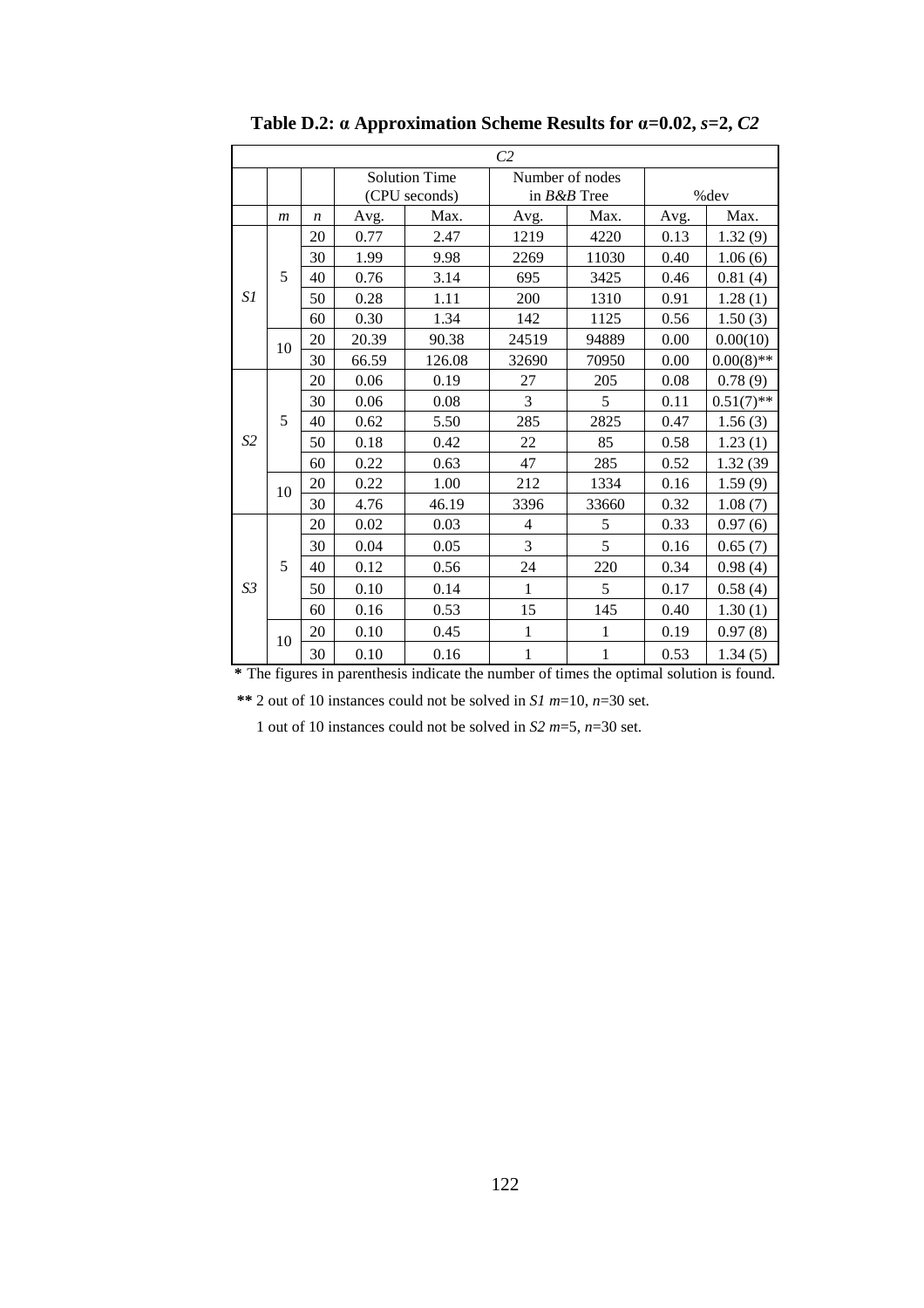| Cl             |                |                  |        |                                       |                                   |        |      |              |
|----------------|----------------|------------------|--------|---------------------------------------|-----------------------------------|--------|------|--------------|
|                |                |                  |        | <b>Solution Time</b><br>(CPU seconds) | Number of nodes<br>in $B\&B$ Tree |        | %dev |              |
|                | $\mathfrak{m}$ | $\boldsymbol{n}$ | Avg.   | Max.                                  | Avg.                              | Max.   | Avg. | Max.         |
|                |                | 20               | 0.22   | 0.44                                  | 328                               | 785    | 0.00 | 0.00(10)     |
|                |                | 30               | 1.20   | 2.66                                  | 1567                              | 3995   | 0.40 | 1.40(6)      |
|                | 5              | 40               | 1.52   | 3.25                                  | 1575                              | 3175   | 0.51 | 1.49(4)      |
| S1             |                | 50               | 0.67   | 3.95                                  | 497                               | 3220   | 0.45 | 0.87(3)      |
|                |                | 60               | 0.63   | 2.16                                  | 293                               | 1220   | 0.62 | 1.50(1)      |
|                | 10             | 20               | 22.11  | 66.30                                 | 29301                             | 88688  | 0.00 | 0.00(10)     |
|                |                | 30               | 229.36 | 925.19                                | 75975                             | 254187 | 0.25 | $1.52(5)$ ** |
|                | 5              | 20               | 0.04   | 0.06                                  | 8                                 | 28     | 0.15 | 0.52(7)      |
|                |                | 30               | 0.53   | 4.69                                  | 351                               | 3445   | 0.52 | 1.70(5)      |
|                |                | 40               | 0.12   | 0.25                                  | 15                                | 95     | 0.39 | 1.29(6)      |
| S <sub>2</sub> |                | 50               | 0.26   | 0.69                                  | 63                                | 365    | 0.39 | 1.03(3)      |
|                |                | 60               | 0.29   | 1.31                                  | 50                                | 480    | 0.56 | 1.19(0)      |
|                | 10             | 20               | 25.51  | 234.99                                | 25118                             | 235058 | 0.52 | 2.08(6)      |
|                |                | 30               | 0.56   | 2.59                                  | 63                                | 477    | 0.47 | $1.43(4)$ ** |
|                | 5              | 20               | 0.05   | 0.13                                  | 7                                 | 40     | 0.22 | 1.24(7)      |
|                |                | 30               | 0.08   | 0.13                                  | $\overline{\mathcal{L}}$          | 10     | 0.39 | 0.88(3)      |
| S3             |                | 40               | 0.10   | 0.17                                  | 3                                 | 15     | 0.37 | 0.94(2)      |
|                |                | 50               | 0.14   | 0.25                                  | $\overline{2}$                    | 10     | 0.39 | 1.04(2)      |
|                |                | 60               | 0.23   | 0.39                                  | 5                                 | 35     | 0.38 | 1.52(1)      |
|                | 10             | 20               | 5.18   | 50.34                                 | 3697                              | 36328  | 0.38 | 0.65(4)      |
|                |                | 30               | 0.38   | 2.92                                  | 125                               | 1161   | 0.40 | 1.37(4)      |

**Table D.3: α Approximation Scheme Results for α=0.02,** *s***=3,** *C1*

 **\*\*** 4 out of 10 instances could not be solved in *S1 m*=10, *n*=30 set.

1 out of 10 instances could not be solved in *S2 m*=10*, n*=30 set.